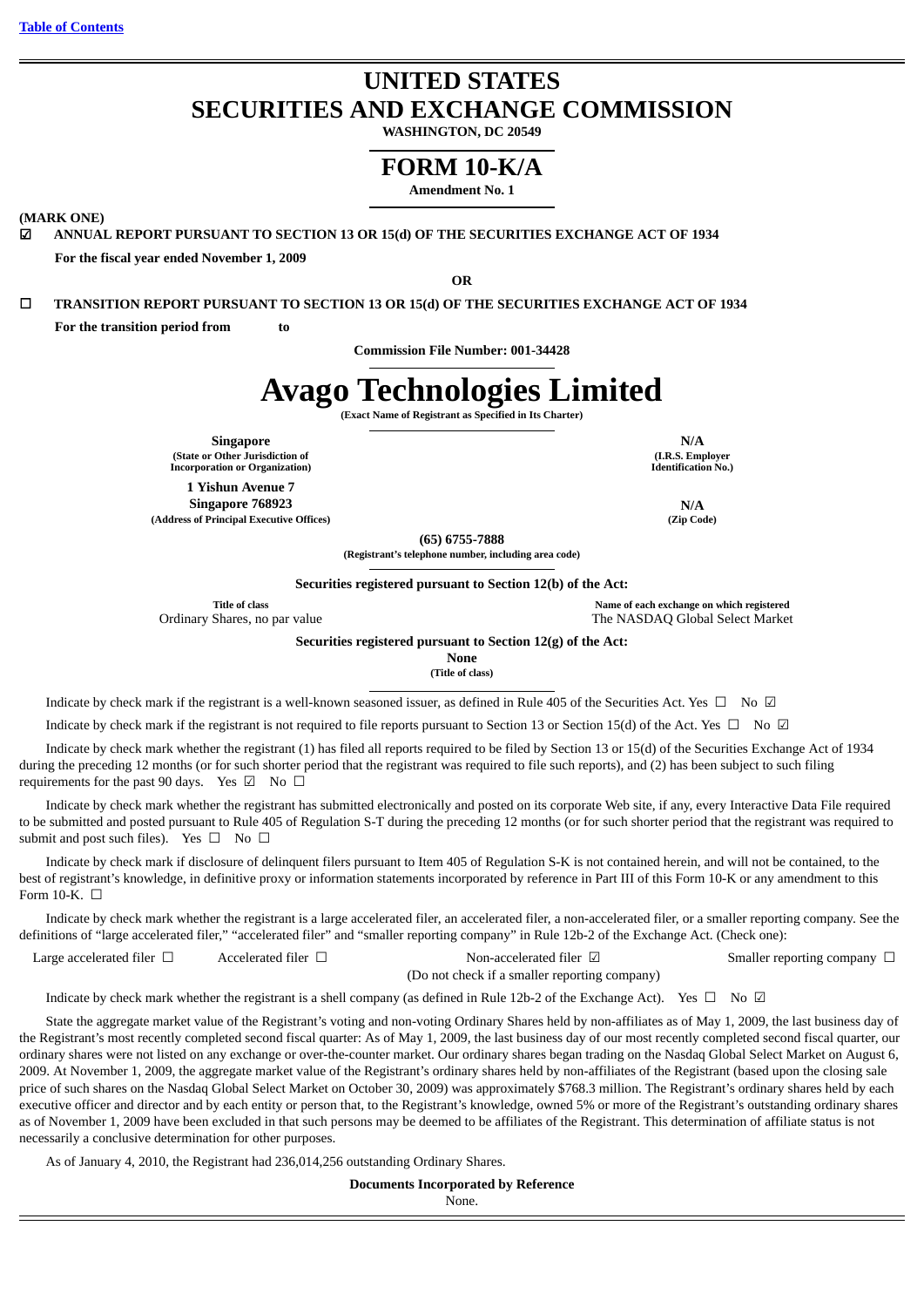# **AVAGO TECHNOLOGIES LIMITED AMENDMENT NO. 1 TO 2009 ANNUAL REPORT ON FORM 10-K**

# **TABLE OF CONTENTS**

# <span id="page-1-0"></span>**[EXPLANATORY NOTE](#page-2-0)** 1

| PART II.<br>ITEM 9B. | <b>OTHER INFORMATION</b>                                                               |    |
|----------------------|----------------------------------------------------------------------------------------|----|
| PART III.            |                                                                                        |    |
| <b>ITEM 10.</b>      | DIRECTORS, EXECUTIVE OFFICERS, AND CORPORATE GOVERNANCE                                |    |
| <b>ITEM 11.</b>      | <b>EXECUTIVE COMPENSATION</b>                                                          | 8  |
| <b>ITEM 12.</b>      | SECURITY OWNERSHIP OF CERTAIN BENEFICIAL OWNERS AND MANAGEMENT AND RELATED SHAREHOLDER |    |
|                      | <b>MATTERS</b>                                                                         | 35 |
| <b>ITEM 13.</b>      | <b>CERTAIN RELATIONSHIPS AND RELATED TRANSACTIONS, AND DIRECTOR INDEPENDENCE</b>       | 39 |
| <b>ITEM 14.</b>      | PRINCIPAL ACCOUNTANT FEES AND SERVICES                                                 | 45 |
| PART IV.             |                                                                                        |    |
| ITEM 15.             | <b>EXHIBITS AND FINANCIAL STATEMENT SCHEDULES</b>                                      | 46 |
| <b>SIGNATURES</b>    |                                                                                        | 47 |
| EXHIBIT INDEX        |                                                                                        |    |
|                      |                                                                                        |    |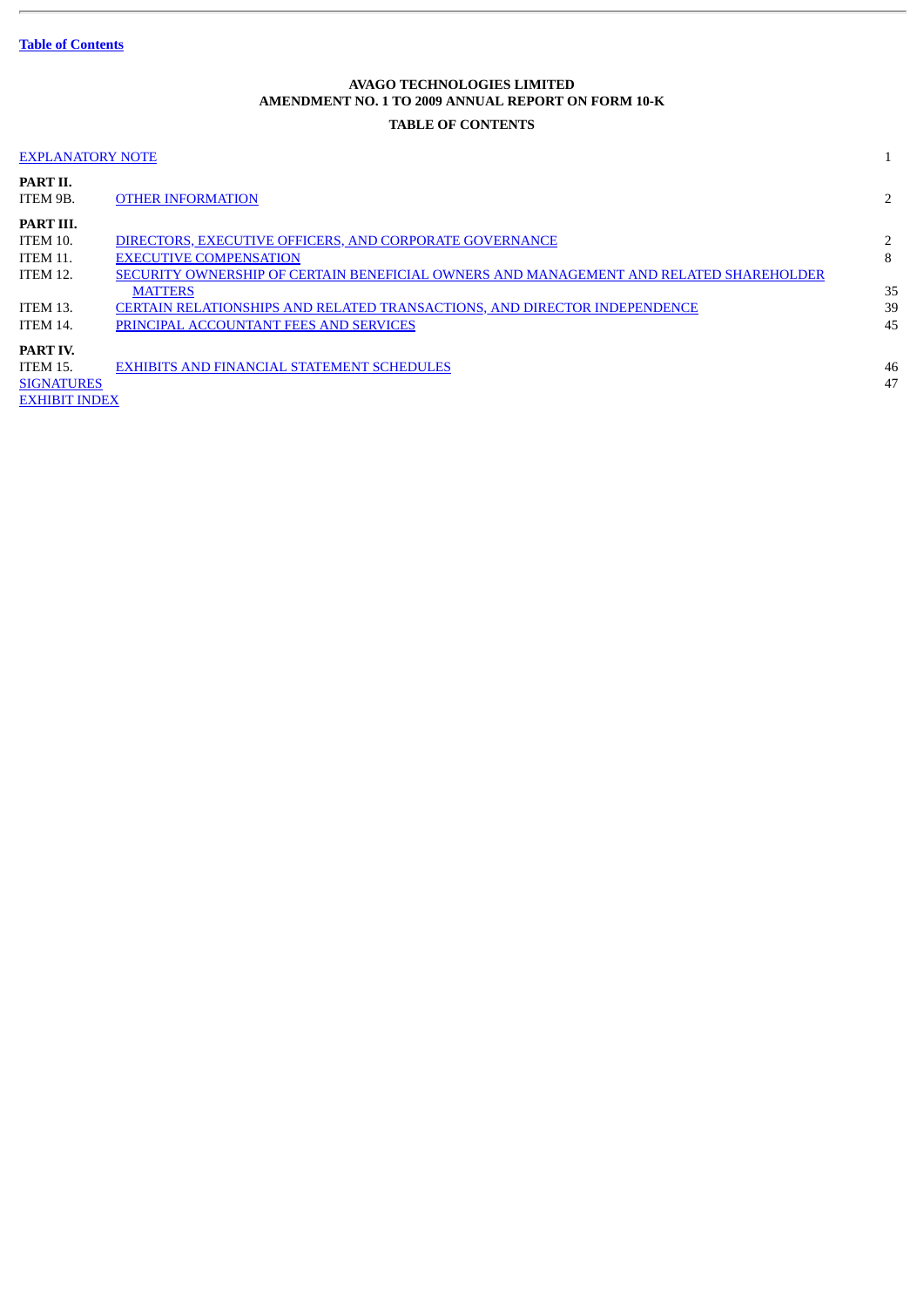## **EXPLANATORY NOTE**

<span id="page-2-0"></span>Avago Technologies Limited (the "Company") hereby amends its Annual Report on Form 10-K for the fiscal year ended November 1, 2009 (the "Original Annual Report") filed with the Securities and Exchange Commission (the "SEC") on December 15, 2009, to add disclosure under Item 9B, add disclosure required under Part III, and amend the Exhibit Index, of Form 10-K. Except as described above, no attempt has been made in this Amendment No. 1 on Form 10- K/A (this "Amendment" or "Form 10-K/A") to modify or update other disclosures presented in the Original Annual Report. This Amendment does not reflect events occurring after the filing of the Original Annual Report, or modify or update those disclosures affected by subsequent events, except as set forth in Item 9B. Accordingly, this Amendment should be read in conjunction with our filings with the SEC subsequent to the filing of the Original Annual Report, including any amendments to those filings.

In addition, as required by Rule 12b-15 under the Securities Exchange Act of 1934, as amended (the "Exchange Act"), new certifications by our principal executive officer and principal financial officer are filed as exhibits to this Annual Report on Form 10-K/A under Item 15 of Part IV hereof.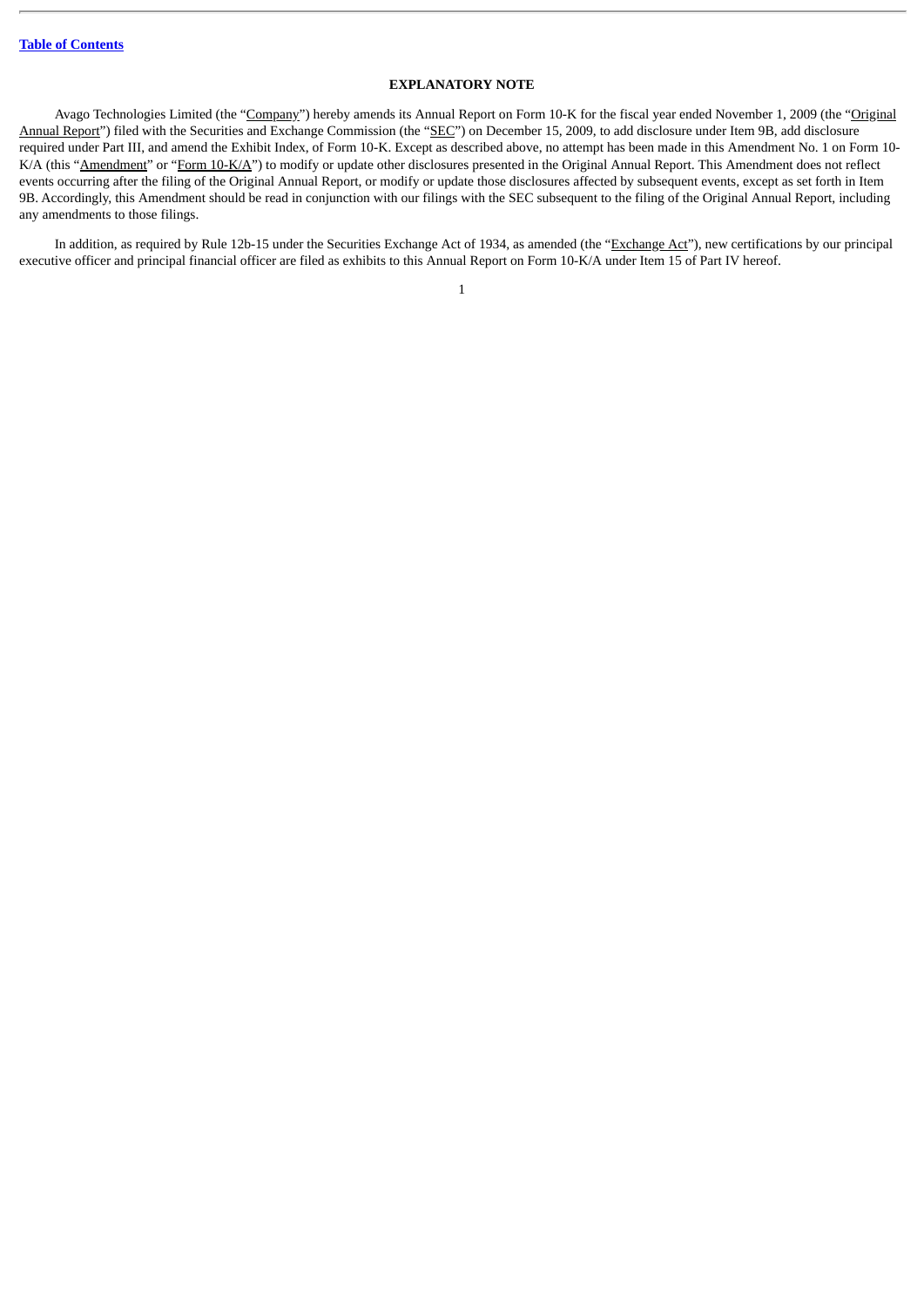#### **PART II**

### <span id="page-3-0"></span>**ITEM 9B. OTHER INFORMATION**

On January 13, 2010, the Compensation Committee of the board of directors of the Company (the "Board") approved operating income targets for the fiscal years ending on or about October 31, 2011 ("Fiscal Year 2011") and on or about October 31, 2012 ("Fiscal Year 2012") for the purposes of potential future vesting of the Company's outstanding performance-based options. Minimum non-GAAP operating income thresholds for Fiscal Year 2011 and Fiscal Year 2012 are \$480 million and \$620 million, respectively, and maximum non-GAAP operating income thresholds are \$500 million and \$650 million respectively. Please see "Part III, Item 10, "Compensation Discussion and Analysis—Equity Incentive Compensation."

## **PART III.**

# <span id="page-3-1"></span>**ITEM 10. DIRECTORS, EXECUTIVE OFFICERS AND CORPORATE GOVERNANCE**

#### **EXECUTIVE OFFICERS AND DIRECTORS**

The following table sets forth certain information about our executive officers and directors as of January 4, 2010.

| Name                                 | Age | <b>Position</b>                                                            |
|--------------------------------------|-----|----------------------------------------------------------------------------|
| Hock E. Tan                          | 58  | President, Chief Executive Officer and Director                            |
| Douglas R. Bettinger                 | 42  | Senior Vice President and Chief Financial Officer                          |
| Bryan T. Ingram                      | 45  | Senior Vice President and General Manager, Wireless Semiconductor Division |
| Boon Chye Ooi                        | 55  | Senior Vice President, Global Operations                                   |
| Patricia H. McCall                   | 55  | Vice President, General Counsel                                            |
| Dick M. Chang                        | 70  | Chairman of the Board of Directors                                         |
| Adam H. Clammer(3)                   | 39  | Director                                                                   |
| James A. Davidson(2)                 | 50  | Director                                                                   |
| James $Diller(1)(3)$                 | 74  | Director                                                                   |
| James H. Greene, Jr.(2)              | 59  | Director                                                                   |
| Kenneth Y. Hao(3)                    | 41  | Director                                                                   |
| John R. Joyce                        | 56  | Director                                                                   |
| David Kerko                          | 36  | Director                                                                   |
| Justine Lien(1)                      | 47  | Director                                                                   |
| Donald Macleod $(1)(2)$              | 61  | Director                                                                   |
| <b>Bock Seng Tan</b>                 | 66  | Director                                                                   |
| Member of the Audit Committee<br>(1) |     |                                                                            |

(2) Member of the Compensation Committee

(3) Member of the Nominating and Corporate Governance Committee

Hock E. Tan has served as our President, Chief Executive Officer and a director since March 2006. From September 2005 to January 2008, he served as chairman of the board of Integrated Device Technology, Inc. ("IDT"). Prior to becoming chairman of IDT, Mr. Tan was the President and Chief Executive Officer of Integrated Circuit Systems, Inc. ("ICS"), from June 1999 to September 2005. Prior to ICS, Mr. Tan was Vice President of Finance with Commodore International, Ltd. from 1992 to 1994, and previously held senior management positions with PepsiCo, Inc. and General Motors Corporation. Mr. Tan served as managing director of Pacven Investment, Ltd., a venture capital fund in Singapore from 1988 to 1992, and served as managing director for Hume Industries Ltd. in Malaysia from 1983 to 1988.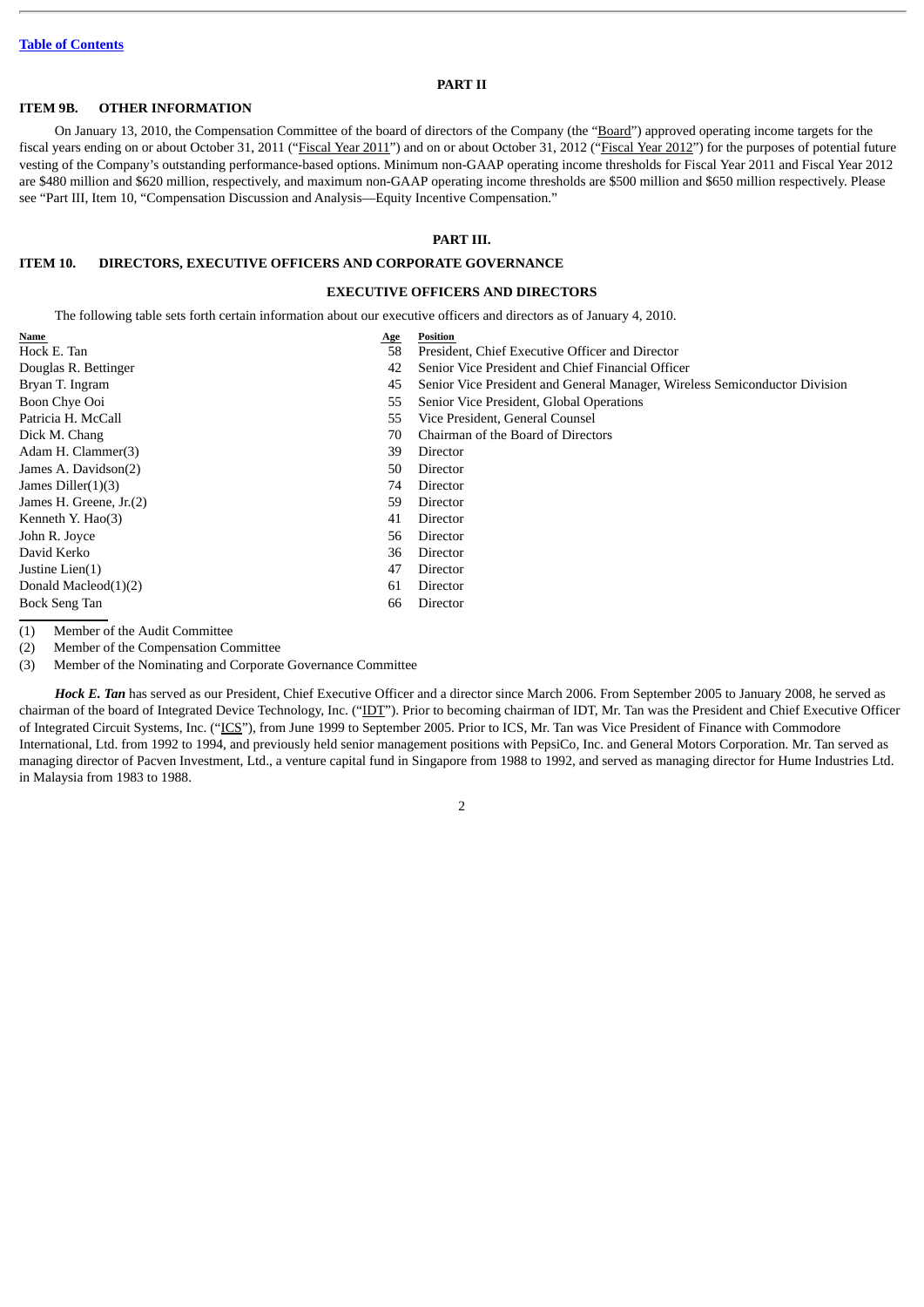*Douglas R. Bettinger* has served as our Senior Vice President and Chief Financial Officer since August 2008. From 2007 to 2008, Mr. Bettinger served as Vice President of Finance and Corporate Controller at Xilinx, Inc. From 2004 to 2007, he was Chief Financial Officer at 24/7 Customer, a privately-held company. Mr. Bettinger was at Intel Corporation from 1993 to 2004, where he served in several senior-level finance and manufacturing operations positions, including Corporate Planning and Reporting Controller, and Malaysia Site Operations Controller.

*Bryan T. Ingram* has served as our Senior Vice President and General Manager, Wireless Semiconductor Division since November 2007 and prior to that as Vice President of that division since December 2005. Prior to the closing of our acquisition (the "SPG Acquisition") of the Semiconductor Products Group ("SPG") of Agilent Technologies, Inc. ("Agilent"), Mr. Ingram was the Vice President and General Manager, Wireless Semiconductor Division of SPG. He has held various other positions with Hewlett-Packard Company and Agilent. Mr. Ingram joined Hewlett-Packard Company in 1990.

*Boon Chye Ooi* has served as our Senior Vice President, Global Operations since January 2009. From November 2003 until 2008, Mr. Ooi was at Xilinx, Inc., where he was responsible for all worldwide manufacturing operations, most recently as Senior Vice President of Worldwide Operations. Prior to Xilinx, Mr. Ooi spent 25 years at Intel Corporation, where he served in a variety of positions.

Patricia H. McCall has served as our Vice President, General Counsel since March 2007. She served as Director of Litigation at Adobe Systems from 2006 to 2007. Prior to this, Ms. McCall served as Senior Vice President, General Counsel and Secretary of ChipPAC Inc. from January 2003 to August 2004, when ChipPAC Inc. merged with ST Assembly Test Services Ltd. in August 2004. Ms. McCall served as the Senior Vice President Administration, General Counsel and Secretary of ChipPAC Inc. from November 2000 to January 2003. From November 1995 to November 2000, Ms. McCall was at National Semiconductor Corporation, most recently as Associate General Counsel, and prior to that was a partner at the law firm of Pillsbury, Madison & Sutro, and is a Barrister in England.

*Dick M. Chang* has been a director since December 2005, and served as our Chief Executive Officer from December 2005 until March 2006. He has served as our Chairman of the Board of Directors since March 2006. Prior to the closing of the SPG Acquisition, Mr. Chang was President of SPG. He has held various other positions with Hewlett-Packard Company and Agilent, including Operations Manager for the Components organization, Manufacturing Manager for the Integrated Circuits Business division, Manufacturing and Marketing Manager for the Communications Semiconductor Solutions Division, or CSSD, General Manager of CSSD, General Manager for the Integrated Circuits Business division and Vice President of the Networking Solutions division. Mr. Chang began his career with Hewlett-Packard Company in 1967.

*Adam H. Clammer* has been a director since September 2005. Since October 2009, Mr. Clammer has been a Member of KKR Management L.L.C., which is the general partner of KKR & Co. L.P. From January 2006 to September 2009, he was a Member of KKR & Co. L.L.C., which during that time was the general partner of Kohlberg Kravis Roberts & Co. L.P. He was a Director of Kohlberg Kravis Roberts & Co. L.P. from December 2003 to December 2005. Prior to that he was a Principal of Kohlberg Kravis Roberts & Co. L.P. between 1998 and 2003, having begun his career at Kohlberg Kravis Roberts & Co. in 1995. From 1992 to 1995, Mr. Clammer was in the Mergers and Acquisitions Department at Morgan Stanley & Co. Mr. Clammer also serves as a director of Eastman Kodak Company and NXP B.V.

James A. Davidson has been a director since December 2005. Mr. Davidson is a Managing Director and Co-Chief Executive of Silver Lake, a private investment firm that he co-founded in 1999. From June 1990 to November 1998, he was an investment banker with Hambrecht & Quist LLC, most recently serving as a Managing Director and Head of Technology Investment Banking. From 1984 to 1990, Mr. Davidson was an attorney in private practice with Pillsbury, Madison & Sutro. Mr. Davidson also serves as a director of Flextronics International Ltd.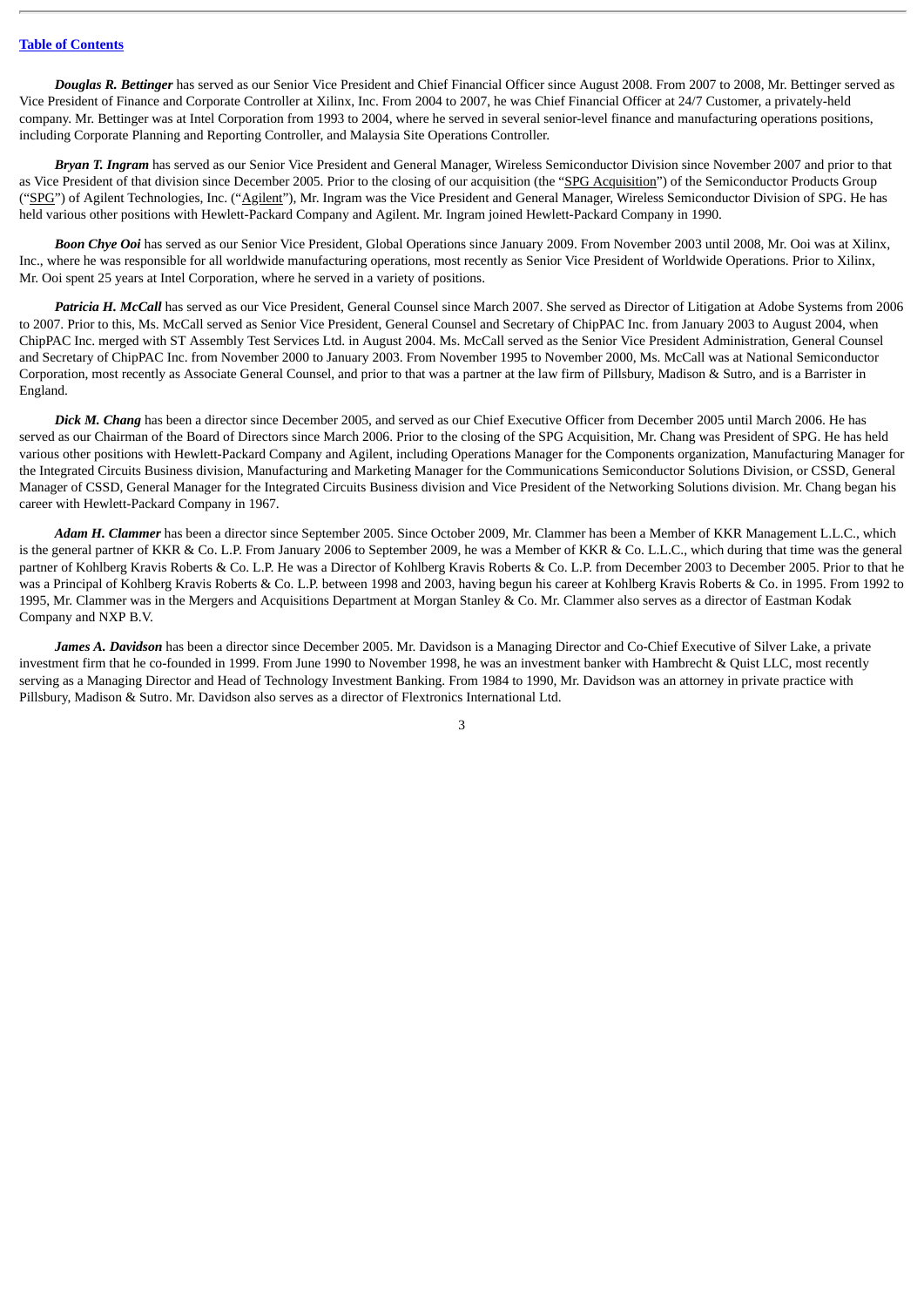James Diller has been a director since April 2006. Mr. Diller was a founder of PMC-Sierra, Inc., serving as PMC's Chief Executive Officer from 1983 to July 1997 and President from 1983 to July 1993. Mr. Diller has been a director of PMC since its formation in 1983. Mr. Diller was Chairman of PMC's board of directors from July 1993 until February 2000, when he became Vice Chairman. Mr. Diller also serves as a director of Intersil Corporation.

*James H. Greene***,** *Jr.* has been a director since December 2005. Mr. Greene joined Kohlberg Kravis Roberts & Co. L.P. in 1986 and was General Partner of Kohlberg Kravis Roberts & Co. L.P. from 1993 until 1996, when he became a Member of KKR & Co. L.L.C., which during that time was the general partner of Kohlberg Kravis Roberts & Co. L.P. Since October 2009, Mr. Greene has been a Member of KKR Management LLC, which is the general partner of KKR & Co. L.P. Mr. Greene also serves as a director of SunGard Data Systems Inc., Zhone Technologies, Inc. and Sun Microsystems, Inc.

*Kenneth Y. Hao* has been a director since September 2005. Mr. Hao is a Managing Director of Silver Lake. Prior to joining Silver Lake in 2000, Mr. Hao was an investment banker with Hambrecht & Quist for 10 years, most recently serving as a Managing Director in the Technology Investment Banking group.

John R. Joyce has been a director since December 2005. Mr. Joyce is a Managing Director of Silver Lake. Prior to joining Silver Lake in 2006, he was the Senior Vice President and Group Executive of the IBM Global Services division. From 1999 to 2004, he was IBM's Chief Financial Officer. Prior to that, he served in a variety of positions, including President of IBM Asia Pacific and Vice President and Controller of IBM's global operations. Mr. Joyce also serves as a director of Hewlett-Packard Company.

*David Kerko* has been a director since March 2008. Since December 2006, Mr. Kerko has been a Director of Kohlberg Kravis Roberts & Co. L.P. He was a Principal of Kohlberg Kravis Roberts & Co. L.P. between 2002 and 2006, having begun his career at Kohlberg Kravis Roberts & Co. in 1998. Prior to joining KKR, Mr. Kerko was with Gleacher NatWest Inc.

Justine Lien has been a director since June 2008. Ms. Lien was initially appointed to our board of directors in November 2007 and resigned in January 2008 for personal reasons. Ms. Lien served as the Chief Financial Officer, Vice President of Finance, Treasurer, and Secretary of Integrated Circuit Systems, Inc., or ICS, after the company's recapitalization on May 11, 1999 and served in these capacities through September 2005 when ICS merged with Integrated Device Technologies, Inc., following which Ms. Lien retired. She joined ICS in 1993 holding titles including Director of Finance and Administration and Assistant Treasurer. Ms. Lien also serves as a director of Techwell, Inc.

*Donald Macleod* has been a director since November 2007. Mr. Macleod joined National Semiconductor Corporation in February 1978 and has served as its President and Chief Executive Officer since November 2009. Prior to that, he served as its President and Chief Operating Officer from the beginning of 2005 until November 2009, and before that he held various other executive and senior management positions at National Semiconductor Corporation including Executive Vice President and Chief Operating Officer and Executive Vice President, Finance and Chief Financial Officer.

*Bock Seng Tan* has been a director since April 2006. Mr. Tan was the Chairman of ST Assembly and Test Services Ltd. from 1998 until his retirement in 2003. Previously, Mr. Tan was the President and Chief Executive Officer of Chartered Semiconductor Manufacturing, Ltd. from 1993 to 1997. Mr. Tan was the Managing Director for Fairchild Semiconductor International, Inc. in Singapore from 1986 to 1988, and served as the Managing Director of National Semiconductor Corporation's Singapore operations until 1992 after Fairchild's merger with National Semiconductor. Mr. Tan started his career at Texas Instruments in Singapore in 1969.

Our executive officers are appointed by, and serve at the discretion of, our Board. All directors hold office until our next annual general meeting of shareholders and until their successors have been duly elected or qualified. There are no family relationships between any of our directors or executive officers.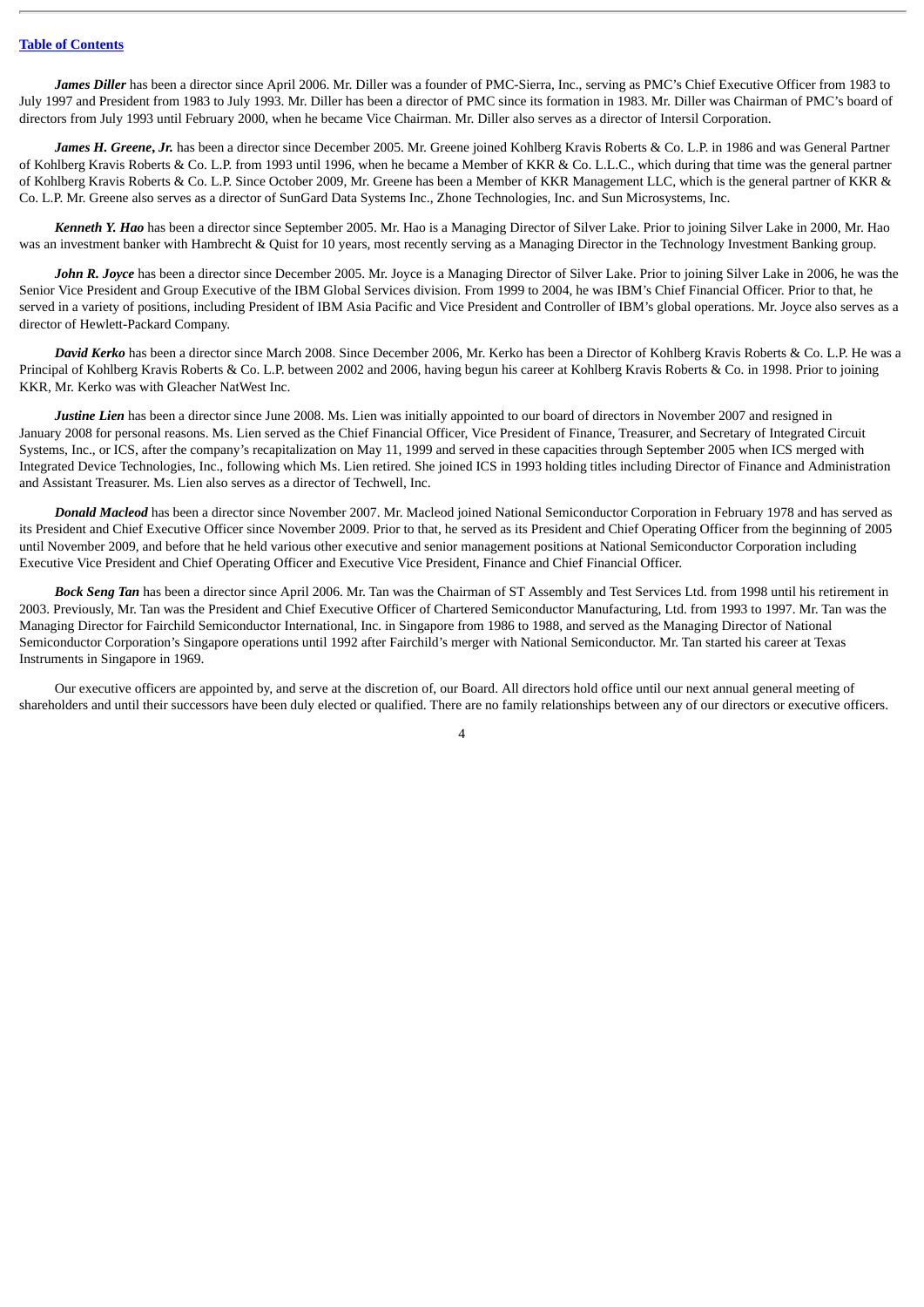#### **CORPORATE GOVERNANCE**

#### **General**

Our Board is currently comprised of 12 members. Directors are elected at each annual general meeting of shareholders and hold office until their successors are duly elected and qualified at the next annual general meeting of shareholders. On December 2, 2009, Mr. Dick M. Chang, Chairman of the Board, announced that he would resign from the Board, effective March 4, 2010. Mr. James V. Diller was appointed to serve as Chairman of the Board upon the effective date of Mr. Chang's resignation. The Board has determined that upon the effective date of Mr. Chang's resignation, the number of directors constituting the full Board shall be 11. Pursuant to the Singapore Companies Act, Cap. 50 and our Articles of Association, our Board must have at least one director who is ordinarily resident in Singapore and may consist of no more than 13 directors, as determined from time to time by the Board.

#### **Shareholder Agreement**

In connection with our initial public offering ("IPO"), which we completed on August 11, 2009, we entered into a Second Amended and Restated Shareholder Agreement (the "Shareholder Agreement"), dated as of August 11, 2009, with investment funds affiliated with Kohlberg Kravis Roberts & Co. ("KKR"), and investment funds affiliated with Silver Lake Partners ("Silver Lake", and together with KKR, the "Sponsors"), or their respective affiliates, and Seletar Investments Pte Ltd ("Seletar"), Geyser Investment Pte. Ltd. ("Geyser") and certain other persons, (collectively referred to as the "Equity Investors"). The Shareholder Agreement was originally entered into in connection with the SPG Acquisition. As of January 4, 2010, the Equity Investors together owned approximately 77.6% of our outstanding shares.

Under the terms of the Shareholder Agreement, our Board must consist of 11 members, unless otherwise agreed upon by the Sponsors. KKR and Silver Lake each currently have the right to designate three of the members of our Board. In addition, Seletar currently has the right to designate one member of the Board (who must qualify as our Singapore resident director), one member must be our Chief Executive Officer and the remaining three members must be mutually agreed upon by KKR and Silver Lake. Pursuant to the Shareholder Agreement, KKR has designated Messrs. Clammer, Greene and Kerko to serve as members of our Board; Silver Lake has designated Messrs. Davidson, Hao and Joyce to serve as members of our Board; Seletar has designated Mr. Bock Seng Tan to serve as a member of our Board and the Sponsors previously approved a Board size of 12 members and the appointment of Messrs. Diller and Macleod and Ms. Lien to the Board.

Each of KKR and Silver Lake also has the right to designate one member to each committee of the Board for as long as they have the right to designate one or more director nominees to the Board and subject to compliance with federal securities laws and the requirements of the Nasdaq Stock Market. The terms of the Shareholder Agreement further require the Equity Investors to vote their ordinary shares in a manner that gives effect to the provisions of the agreement, at any annual or special meeting of shareholders. See "Certain Relationships and Related Party Transactions—Second Amended and Restated Shareholder Agreement" on page 40 for more information regarding this agreement.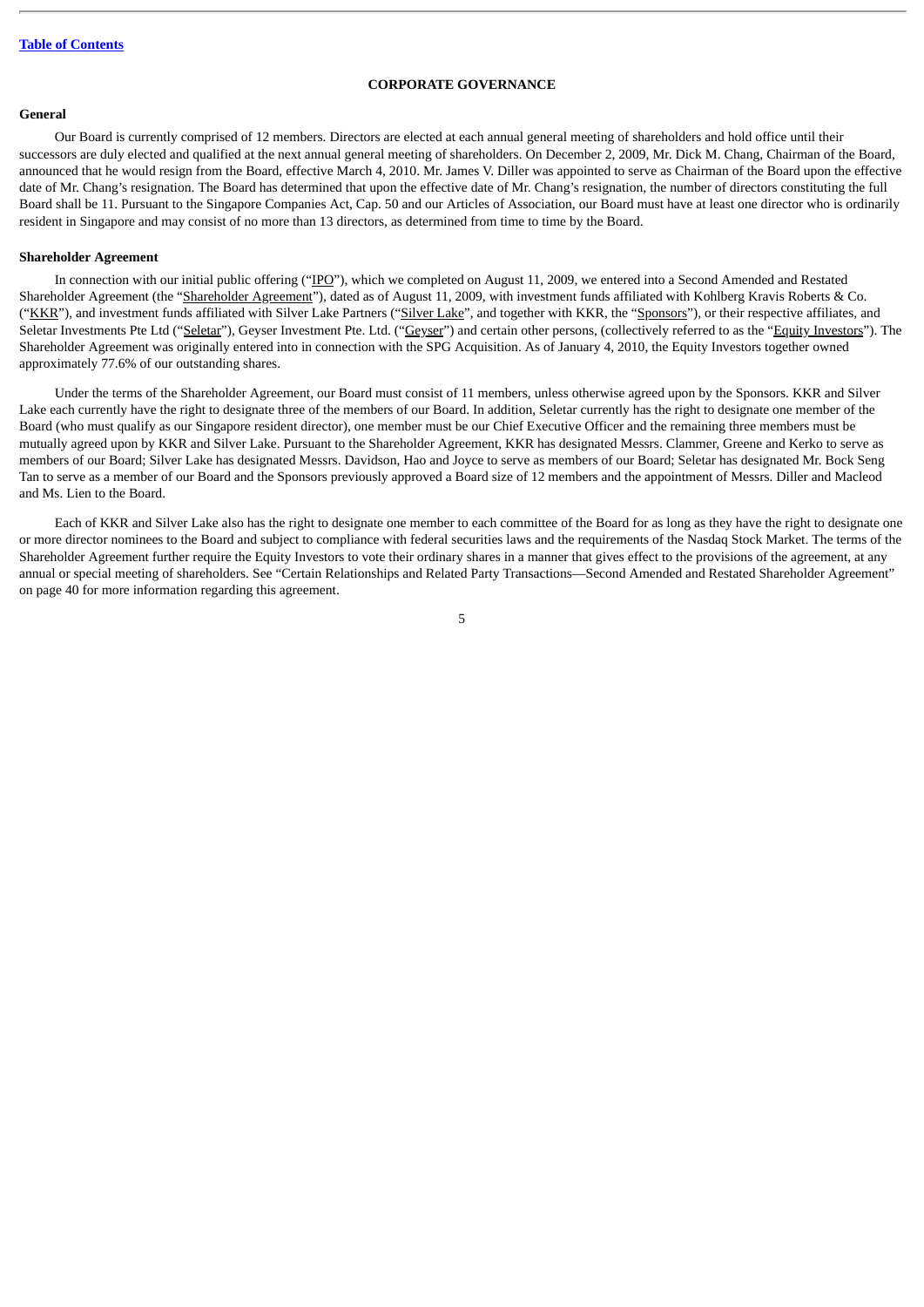#### **Board Committees**

Our Board has an Audit Committee, a Compensation Committee, a Nominating and Corporate Governance Committee and a Treasury Strategy Committee. The table below provides the current membership for each of the committees and the number of meetings held by each committee during the fiscal year ended November 1, 2009 ("Fiscal Year 2009").

|                                        | Audit     | Compensation | Nominating<br>and<br>Corporate<br>Governance | <b>Treasury</b><br><b>Strategy</b> |
|----------------------------------------|-----------|--------------|----------------------------------------------|------------------------------------|
| Director                               | Committee | Committee    | Committee                                    | Committee                          |
| Adam H. Clammer                        |           |              | X                                            | X                                  |
| James A. Davidson                      |           | X            |                                              |                                    |
| James V. Diller <sup>(I)</sup>         | X         |              | X                                            |                                    |
| James H. Greene Jr.                    |           | X            |                                              |                                    |
| Kenneth Y. Hao                         |           |              | $\mathbf{X}$                                 | X                                  |
| Donald Macleod <sup>(I)</sup>          | X         | X            |                                              |                                    |
| Justine F. Lien <sup>(I)</sup>         | $X^{(C)}$ |              |                                              |                                    |
| Number of meetings in Fiscal Year 2009 | 6         | 6            | $ ($ *                                       | $\mathbf{0}$                       |

(I) Indicates an independent director.

(C) Indicates the Chairperson of the committee.

(\*) The Nominating and Corporate Governance Committee was established in December 2009, subsequent to the end of Fiscal Year 2009.

Pursuant to the Shareholder Agreement, for as long as KKR or Silver Lake owns at least 5% of our outstanding ordinary shares, investment funds affiliated with KKR or Silver Lake, as applicable, shall have the right to designate a director to serve on any committee, subject to compliance with federal securities laws and the requirements of the Nasdaq Stock Market. Please see "Certain Relationships and Related Party Transactions—Second Amended and Restated Shareholder Agreement" on page 40 for more information regarding this agreement.

The functions performed by these committees, which are set forth in more detail in their respective charters, are summarized below. The charters of the Audit Committee, the Compensation Committee and the Nominating and Corporate Governance Committee are available in the "Investors—Governance" section of our website (http://phx.corporate-ir.net/phoenix.zhtml?c=203541&p=irol-govHighlights). Shareholders may also request a copy in print from: Investor Relations, c/o Avago Technologies U.S. Inc., 350 West Trimble Road, Building 90, San Jose, CA 95131, U.S.A.

#### *Audit Committee*

The Audit Committee is currently comprised of Ms. Lien and Messrs. Diller and Macleod. The Audit Committee is responsible for assisting our Board with its oversight responsibilities regarding the following:

- the quality and integrity of our financial statements and internal controls;
- the appointment, compensation, retention, qualifications and independence of our independent registered public accounting firm;
- the performance of our internal audit function and independent registered public accounting firm;
- our compliance with legal and regulatory requirements; and
- related party transactions.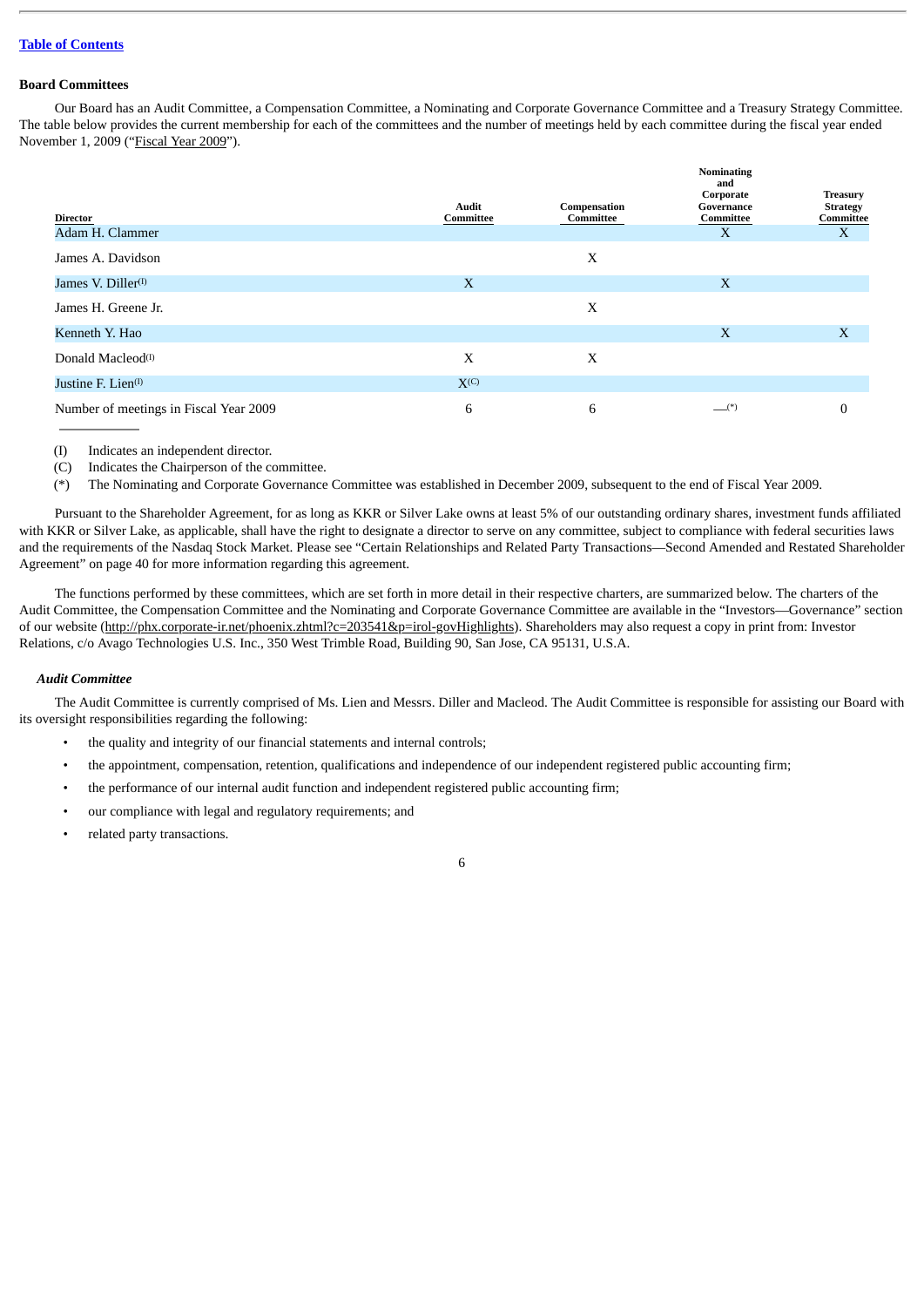The members of our Audit Committee meet the requirements for financial literacy under the applicable rules and regulations of the Securities and Exchange Commission ("SEC") and the Nasdaq Stock Market. Our Board has determined that Mr. Macleod is an audit committee financial expert as defined under the applicable rules of the SEC and has the requisite financial sophistication as defined under the applicable rules and regulations of the Nasdaq Stock Market. Messrs. Diller and Macleod and Ms. Lien are independent directors as defined under the applicable rules and regulations of the SEC and the Nasdaq Stock Market. The Audit Committee operates under a written charter that satisfies the applicable standards of the SEC and the Nasdaq Stock Market.

#### *Compensation Committee*

The Compensation Committee is currently comprised of Messrs. Davidson, Greene and Macleod. The Compensation Committee is responsible for determining our executives' base compensation and incentive compensation, including designing (in consultation with management or the Board) and recommending to the Board for approval and evaluating, our compensation plans, policies and programs, administering our stock option and other equity based plans and approving the terms of equity-based grants pursuant to those plans. The Compensation Committee has the full authority to determine and approve the compensation of our chief executive officer in light of relevant corporate performance goals and objectives. We rely on the "controlled company" exemption from the requirement of having a fully independent Compensation Committee pursuant to the Nasdaq Stock Market rules. The Compensation Committee operates under a written charter that satisfies the applicable standards of the SEC and the Nasdaq Stock Market.

#### *Nominating and Corporate Governance Committee*

Our Nominating and Corporate Governance Committee was established in December 2009 and is currently comprised of Messrs. Clammer, Diller and Hao. The Nominating and Corporate Governance Committee is responsible for identifying qualified candidates to become directors, recommending to the Board candidates for all directorships, overseeing the annual evaluation of the Board and its committees and taking a leadership role in shaping the corporate governance of the Company. We rely on the "controlled company" exemption from the requirement of having a fully independent Nominating and Corporate Governance Committee pursuant to the Nasdaq Stock Market rules. The Nominating and Corporate Governance Committee operates under a written charter that satisfies the applicable standards of the SEC and the Nasdaq Stock Market.

#### *Treasury Strategy Committee*

The Treasury Strategy Committee is currently comprised of Messrs. Clammer and Hao, Mr. Douglas R. Bettinger, our Senior Vice President and Chief Financial Officer and Mr. Desmond Lim, our Vice President and Treasurer. The Treasury Strategy Committee is responsible for the oversight of treasury strategy and operations, reporting to our Board on an as-needed basis. The Treasury Strategy Committee meets on an ad hoc basis, as business needs necessitate.

#### **SECTION 16(a) BENEFICIAL OWNERSHIP REPORTING COMPLIANCE**

Under the securities laws of the United States, our directors, executive officers and any persons holding more than ten percent of our ordinary shares ("Reporting Persons"), are required to report, to the SEC and to the Nasdaq Stock Market, their initial ownership of our ordinary shares and other equity securities and any subsequent changes in that ownership, and to furnish us with copies of all these reports they file. As a matter of practice, an administrative staff member assists our executive officers and directors in preparing initial ownership reports and reporting ownership changes, and typically files these reports on their behalf.

Based solely on our review of the copies of such reports received by us or written representations from certain Reporting Persons that no Forms 3, 4 or 5 were required, we believe that during Fiscal Year 2009, all Reporting Persons complied with all applicable filing requirements.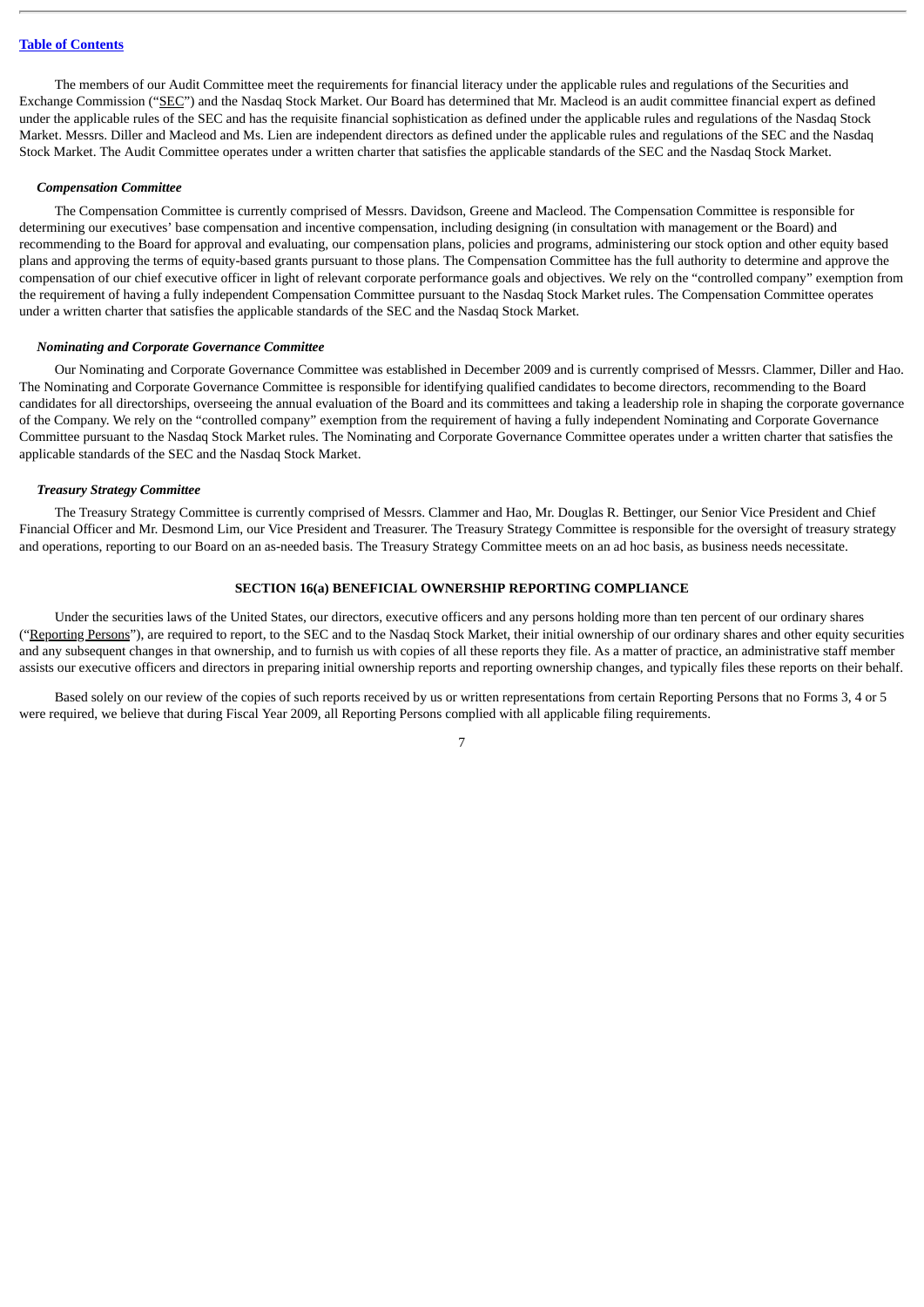## **CODE OF ETHICS AND BUSINESS CONDUCT**

Our Board has adopted a Code of Ethics and Business Conduct that is applicable to all members of the Board, executive officers and employees, including our chief executive officer, chief financial officer and principal accounting officer. The Code of Ethics and Business Conduct is available in the "Investors— Governance" section of our website (http://phx.corporate-ir.net/phoenix.zhtml?c=203541&p=irol-govHighlights) under "Code of Ethics and Business Conduct." Shareholders may also request a copy in print from: Investor Relations, c/o Avago Technologies U.S. Inc., 350 West Trimble Road, Building 90, San Jose, CA 95131, U.S.A.

# <span id="page-9-0"></span>**ITEM 11. EXECUTIVE COMPENSATION**

#### **DIRECTOR COMPENSATION**

Under the laws of Singapore, our shareholders must approve all cash compensation paid to our non-employee directors. We do not compensate our management directors for their service on the Board or any committee of the Board. We compensate our non-management directors (which are those directors not employed by us or any subsidiary) and independent non-management directors (directors not associated with any Equity Investor and otherwise considered independent) as follows:

|                                                           | <b>Annual Fee</b>                      |                                                       |  |
|-----------------------------------------------------------|----------------------------------------|-------------------------------------------------------|--|
|                                                           | Non-<br>Management<br><b>Directors</b> | Independent<br>Non-<br>Management<br><b>Directors</b> |  |
| Board membership (other than Chairman of the Board)       | 50,000                                 | 50,000                                                |  |
| Chairman of the Board                                     | 75.000                                 | 75,000<br>S                                           |  |
| Committee membership (other than Chairperson of the Audit |                                        |                                                       |  |
| Committee $)$ <sup>(1)</sup>                              |                                        | 10,000                                                |  |
| Chairperson of the Audit Committee                        |                                        | 25,000                                                |  |

(1) In June 2009, the Board revised director compensation to pay independent non-management directors \$10,000 per year for each committee of which they were a member. Prior to that time, independent non-management directors received \$10,000 per year in the aggregate for all committee memberships.

Non-management directors also receive a grant of options to purchase 50,000 ordinary shares upon election to the Board. The exercise price per share of director options is equal to the fair market value of an ordinary share on the grant date, and director options expire five years from the date of grant, or earlier if the optionee ceases to be a director. Generally, director options become vested and exercisable with respect to 20% of the shares subject to the options nine months following the date the director commences service on the Board and on each anniversary of that date so that the options are completely vested and exercisable four years and nine months following the date the director commences service on the Board subject to continued service on the Board through each vesting date. However, options granted to our directors in April 2006 vest at a rate of 20% on each anniversary of December 1, 2005. Prior to our IPO, option grants were made to our directors under the Amended and Restated Equity Incentive Plan for Senior Management Employees of Avago Technologies Limited and Subsidiaries (the "Senior Management Plan"). Following our IPO, any option grants to our directors will be made under the 2009 Equity Incentive Award Plan (the "2009 Plan"). Directors are also reimbursed for travel and other out-of-pocket expenses related to their attendance at Board and committee meetings.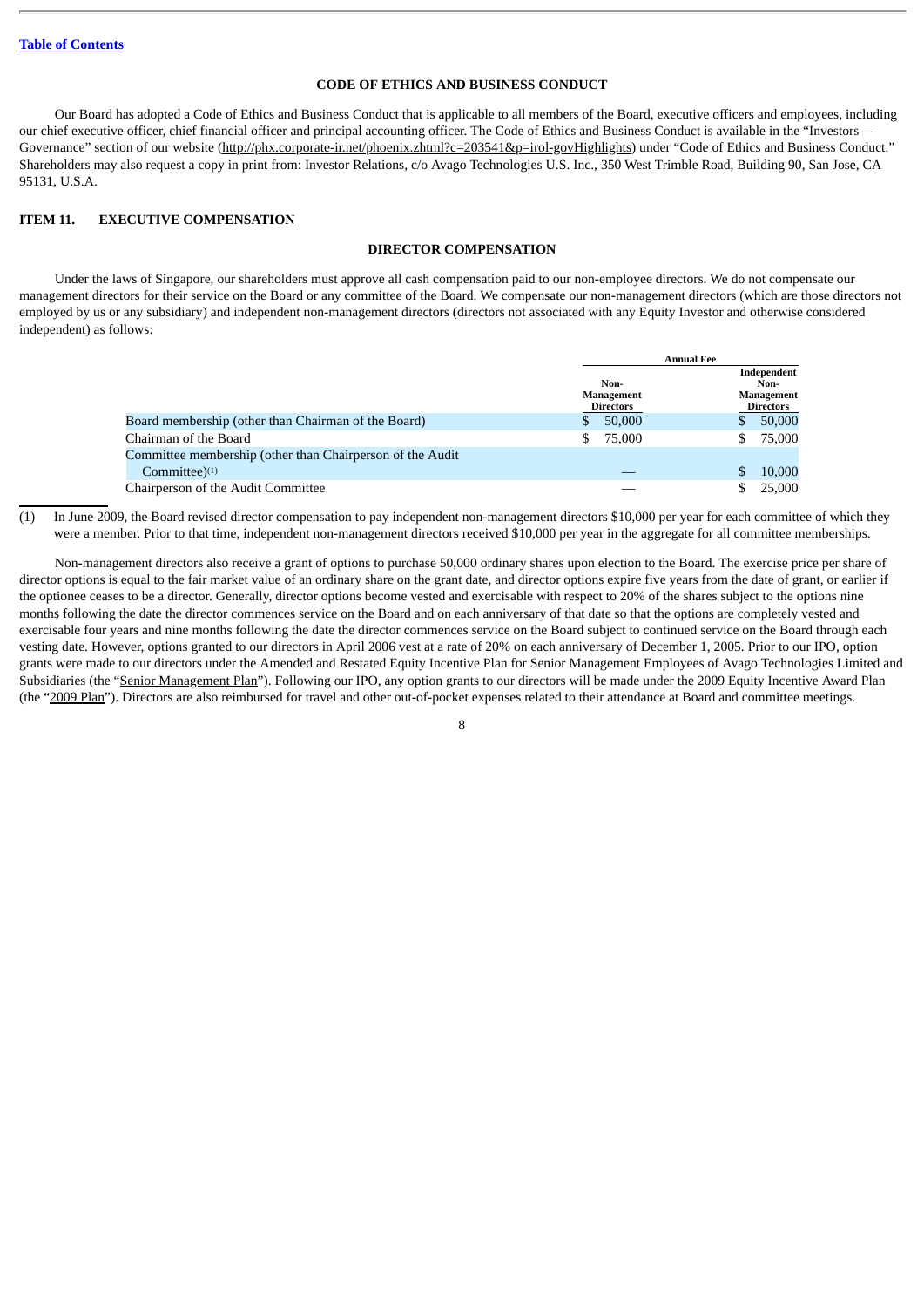The following table sets forth information regarding compensation earned by our non-employee directors during Fiscal Year 2009.

| Name (a)             |              | <b>Fees Earned or</b><br><b>Paid in Cash</b><br>$($ (\$)(b) | Option<br>Awards $(\text{\$})(1)(d)$ | Total $(\text{\$})(h)$ |
|----------------------|--------------|-------------------------------------------------------------|--------------------------------------|------------------------|
| Dick M. Chang        | S            | 75,000                                                      | \$<br>954,616                        | \$1,029,616            |
| Adam H. Clammer      | \$           | 50,000                                                      |                                      | \$<br>50,000           |
| James A. Davidson    | $\mathbb{S}$ | 50,000                                                      |                                      | \$<br>50,000           |
| James V. Diller      | \$           | 60,000                                                      |                                      | \$<br>60,000           |
| James H. Greene, Jr. | $\mathbb{S}$ | 50,000                                                      |                                      | \$<br>50,000           |
| Kenneth Y. Hao       | \$           | 50,000                                                      |                                      | \$<br>50,000           |
| John R. Joyce        | $\mathbb{S}$ | 50,000                                                      |                                      | \$<br>50,000           |
| David Kerko          | \$.          | 50,000                                                      | \$<br>49.818                         | \$<br>99.818           |
| Justine F. Lien      | \$           | 67,500                                                      | \$<br>47,621                         | \$<br>115,121          |
| Donald Macleod       | \$           | 65,000                                                      | \$<br>45,324                         | \$<br>110,324          |
| <b>Bock Seng Tan</b> |              | 50,000                                                      |                                      | \$<br>50,000           |
|                      |              |                                                             |                                      |                        |

(1) No stock options or other equity awards were granted to non-employee directors in Fiscal Year 2009. The amounts shown represent expense recognized by us in Fiscal Year 2009 related to options granted in prior fiscal years, determined in accordance with the provisions of Accounting Standards Codification 718 Compensation – Stock Compensation. Please see Note 10 to our Consolidated Financial Statements included in our Original Annual Report for the valuation assumptions used in determining such amounts. Additional information regarding the stock options held by each non-employee director is set forth in the table below:

|                          |                                | <b>Number of</b><br><b>Securities</b><br><b>Underlying</b> | <b>Exercise</b><br>Price<br>per | <b>Aggregate Number of</b><br><b>Securities Underlying</b><br><b>Options Outstanding on</b> |
|--------------------------|--------------------------------|------------------------------------------------------------|---------------------------------|---------------------------------------------------------------------------------------------|
| Name<br>Dick M. Chang(a) | <b>Grant Date</b><br>1/31/2007 | <b>Options</b><br>266,666                                  | Share (\$)<br>1.25              | <b>November 1, 2009</b>                                                                     |
|                          |                                |                                                            |                                 |                                                                                             |
|                          | 1/31/2007                      | 216,666                                                    | 5.00                            |                                                                                             |
|                          | 1/31/2007                      | 550,000                                                    | 5.00                            |                                                                                             |
|                          |                                |                                                            |                                 | 1,033,332                                                                                   |
| Adam H. Clammer(b)       | 4/14/2006                      | 50,000                                                     | 5.00                            | 50,000                                                                                      |
| James A. Davidson(b)     | 4/14/2006                      | 50,000                                                     | 5.00                            | 50,000                                                                                      |
| James V. Diller(b)       | 4/14/2006                      | 50,000                                                     | 5.00                            | 50,000                                                                                      |
| James H. Greene, Jr.(b)  | 4/14/2006                      | 50,000                                                     | 5.00                            | 50,000                                                                                      |
| Kenneth Y. Hao(b)        | 4/14/2006                      | 50,000                                                     | 5.00                            | 50,000                                                                                      |
| John R. Joyce(b)         | 4/14/2006                      | 50,000                                                     | 5.00                            | 50,000                                                                                      |
| David Kerko(c)           | 7/31/2008                      | 50,000                                                     | 10.68                           | 50,000                                                                                      |
| Justine F. Lien $(c)$    | 7/31/2008                      | 50,000                                                     | 10.68                           | 50,000                                                                                      |
| Donald Macleod(c)        | 2/22/2008                      | 50,000                                                     | 10.22                           | 50,000                                                                                      |
| Bock Seng Tan(b)         | 4/14/2006                      | 50,000                                                     | 5.00                            | 20,000                                                                                      |

(a) Options to purchase 483,332 ordinary shares vested on January 31, 2007; options to purchase 550,000 ordinary shares, all of which have an exercise price of \$5.00 per share, vest 25% annually over four years from January 31, 2007. The vested options automatically exercise upon the earliest of the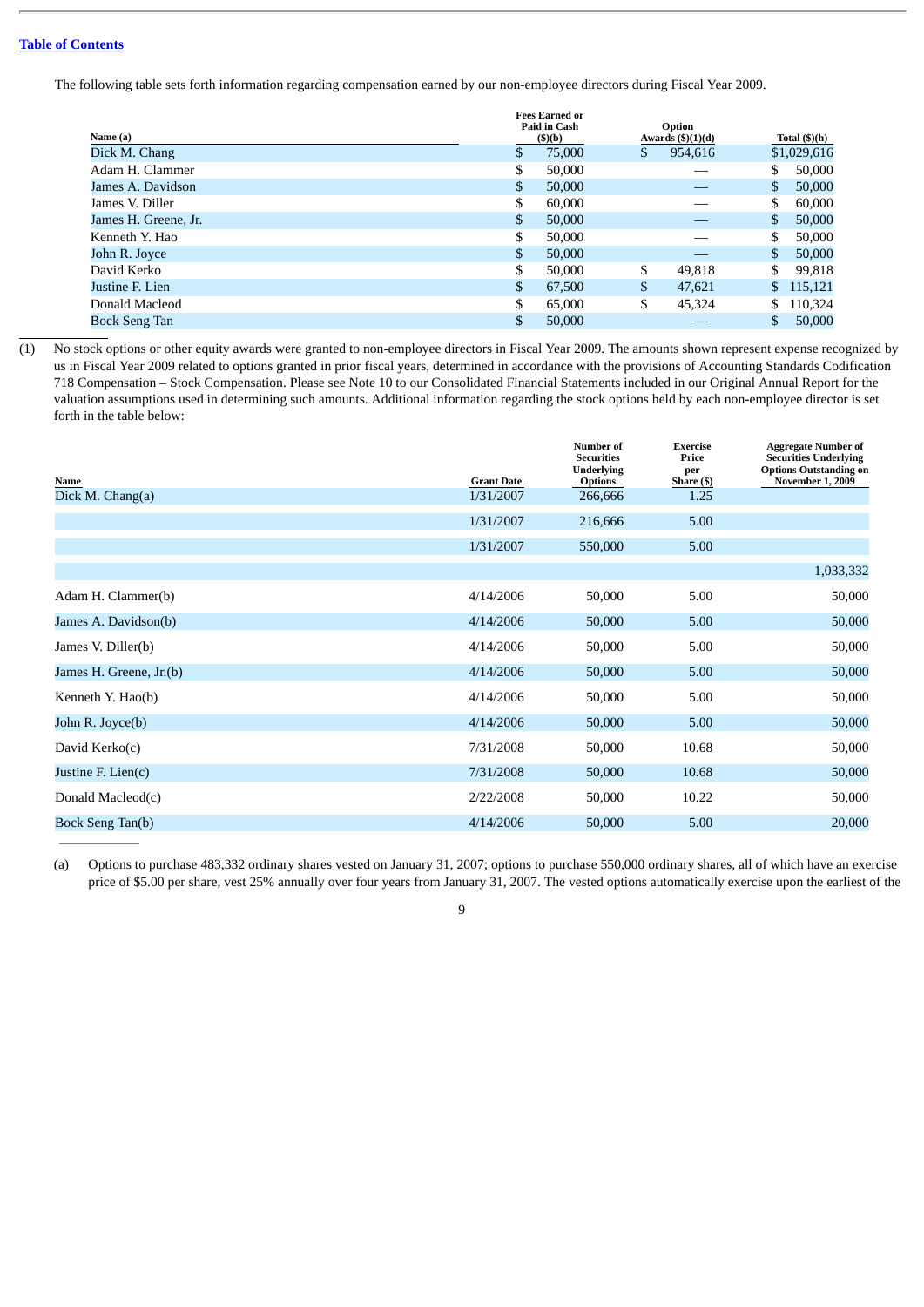termination of Mr. Chang's service on the Board, a change in control or the fifth anniversary of the date of grant.

- (b) Each of the options granted vests with respect to 20% of the shares subject thereto on each anniversary of December 1, 2005. These options expire in April 2011. Mr. Tan exercised options to purchase 30,000 ordinary shares on August 5, 2009.
- (c) Each of the options granted vests with respect to 20% of the shares subject thereto on each anniversary of November 20, 2007 for Mr. Macleod,
- March 17, 2008 for Mr. Kerko and June 3, 2008 for Ms. Lien. These options expire five years after the date of grant.

#### **COMPENSATION DISCUSSION AND ANALYSIS**

#### **Executive Summary**

Our Compensation Committee reviews and approves compensation for all our executives.

We have in place a compensation strategy for our executives which focuses on both individual and Company performance. Compensation of our executives is structured around the achievement of near-term corporate targets (fiscal year metrics) as well as long-term business objectives and strategies. The Compensation Committee is responsible for evaluating and administering all of our compensation programs and practices to ensure that they properly compensate and reward, and that they appropriately drive, corporate performance while remaining competitive with comparable semiconductor companies competing in the same or similar markets. The Compensation Committee reviews and approves all compensation policies, including executive base salaries, bonuses and equity incentive compensation.

Our named executive officers ("NEOs") for Fiscal Year 2009 were Hock E. Tan, President and Chief Executive Officer, Douglas R. Bettinger, Senior Vice President and Chief Financial Officer, Bryan T. Ingram, Senior Vice President and General Manager, Wireless Semiconductor Division, Boon Chye Ooi, Senior Vice President, Global Operations, Patricia H. McCall, Vice President and General Counsel, Bian-Ee Tan, former Chief Operating Officer and Fariba Danesh, former Senior Vice President and General Manager, Fiber Optics Product Division. Effective December 31, 2008, Mr. Bian-Ee Tan resigned from our Company for personal reasons. Effective September 18, 2009, Ms. Danesh resigned from our Company for personal reasons. Mr. Ooi joined our Company on January 15, 2009 as Senior Vice President, Global Operations.

# **Objectives and Philosophy of Our Executive Compensation Program**

Our Compensation Committee has adopted a compensation philosophy which is intended to keep total cash compensation (base salary plus cash incentive reward) of our executives competitive with compensation at companies within our peer group, with total cash compensation (including incentive cash compensation) at the 75<sup>th</sup> percentile generally viewed as the upper end of the desired compensation for our executives. The Compensation Committee believes that setting cash compensation within this percentile of the market provides us a competitive position for attracting and retaining executives; provided, however, that our Compensation Committee will make exceptions to this philosophy when it determines it is necessary to attract or retain an executive with the experience and skills the Compensation Committee determines is desirable for a particular position, to provide additional incentive to an executive to achieve the Company's goals or to maintain internal parity among executives with similar levels of responsibilities. When reviewing and setting compensation against market practices, the Compensation Committee uses industry based market compensation survey data, to which we refer in this Form 10-K/A as "Market Salary Surveys," from the following data sources:

- Radford Executive Survey (U.S.);
- Radford Benchmark Survey (U.S.);
- Radford International Survey; and
- Mercer High Tech Salary Survey (Asia).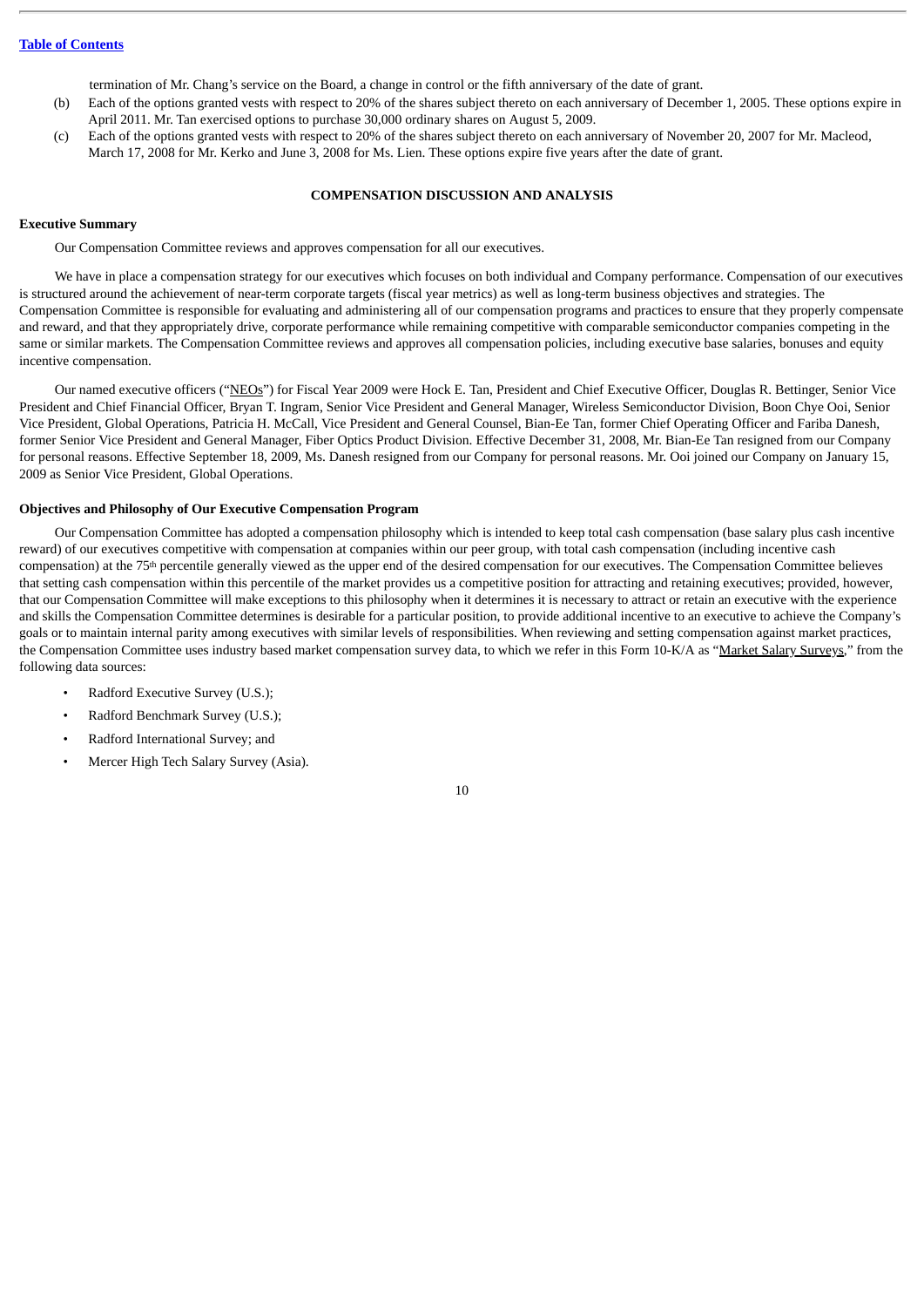The companies the Compensation Committee used as a benchmark for reviewing and setting executive compensation, to which we refer in this Form 10- K/A as our "Peer Group Companies," and those that participate in the Market Salary Surveys, are:

- Altera Corporation;
- Atmel Corporation;
- Cypress Semiconductor Corporation;
- Fairchild Semiconductor, Inc.;
- International Rectifier Corporation;
- Intersil Corporation;
- LSI Logic Corporation;
- Marvell Semiconductor, Inc.;
- Maxim Integrated Products Inc.;
- Microchip Technology Inc.;
- National Semiconductor Corporation;
- ON Semiconductor Corporation;
- Qimonda North America;
- Sharp Microelectronics of the Americas;
- Spansion Inc.;
- STMicroelectronics: and
- Xilinx Inc.

In December 2009, our Compensation Committee, through management, retained Compensia, Inc. ("Compensia") to act as compensation consultant and advise on the compensation of our executive officers for Fiscal Year 2010. Compensia does not provide any other services to us. In December 2009, our Compensation Committee revised our Peer Group Companies for the purposes of setting 2010 compensation for our executives using industry-based market surveys (the "2009 Market Salary Surveys") prepared by Compensia to include the following:

- Altera Corporation;
- Atmel Corporation;
- Cypress Semiconductor Corporation;
- Fairchild Semiconductor, Inc.;
- Finisar Corporation;
- Intersil Corporation;
- **Linear Technology Corporation;**
- LSI Logic Corporation;
- Marvell Semiconductor, Inc.;
- Maxim Integrated Products Inc.;
- Microchip Technology Inc.;
- National Semiconductor Corporation;

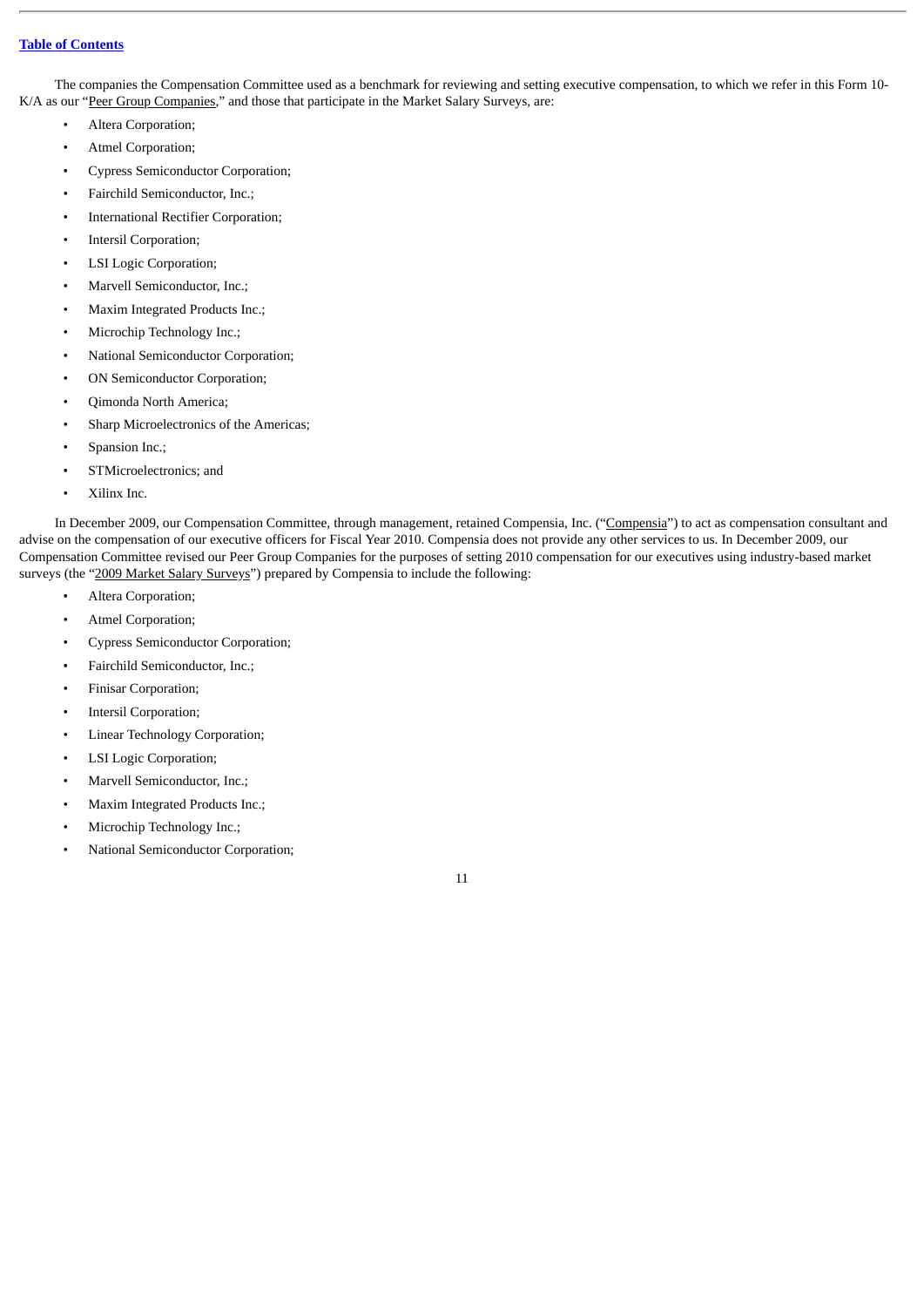- ON Semiconductor Corporation; and
- Xilinx Inc.

Allocation of equity to executives in the form of the opportunity to purchase ordinary shares is not currently based strictly on the practice at Peer Group Companies. At the time of the SPG Acquisition, we granted significant equity awards to executives in order to attract and retain them. We have from time to time made additional grants of options to our executive officers, typically in connection with their commencement of employment with us, in connection with a promotion or in connection with the assignment of increased responsibilities. When allocating equity, the Compensation Committee looks at each executive's level of experience and expertise and overall value to our Company. Equity is a long term retention plan for key executives and is intended to reflect the value we place on their contribution to our Company. The Compensation Committee approves all equity grants made to executives.

Our compensation program for executives is designed to achieve the following:

- attract and retain qualified, experienced and talented executives, understanding competitive pressures from our Peer Group Companies;
- motivate and reward executives whose skills, knowledge and performance are critical to the on-going success of our Company;
- encourage executives to focus on the achievement of corporate and financial performance goals and metrics by aligning the incentive reward program to the achievement of both functional/divisional goals and corporate goals; and
- aligning the interests of our executives with those of our shareholders. A significant portion of total compensation paid to our executives is in the form of equity. As such, this serves both as a long term retention strategy and aims to align the interests of our executives with shareholders by tying a significant portion of each executive's compensation to returns realizable by our shareholders.

#### **Components of Our Executive Compensation Program**

The components of our executive compensation program are:

- annual base salary;
- annual (fiscal year) cash incentive program;
- equity incentive (opportunities to purchase ordinary shares); and
- perquisites.

#### **Annual Cash Compensation**

#### *Base Salary*

Our Compensation Committee believes that a competitive base salary is a necessary element of any compensation program designed to attract, engage and retain key executives. Base salaries provide fixed, baseline compensation and are set at levels which are intended to be within a competitive range with similar positions at our Peer Group Companies. The base salaries of all our executives are reviewed annually by the Compensation Committee against positions of similar size and scope in our Peer Group Companies. Annual adjustments to an executive's base salary take into account:

- (i) individual performance throughout the prior fiscal year (based on the achievement of divisional goals used in the annual cash incentive bonus plan, fiscal responsibility and senior leadership ability);
- (ii) the actual pay rate of our executives divided by market pay rates from the Market Salary Surveys (the "compa-ratio");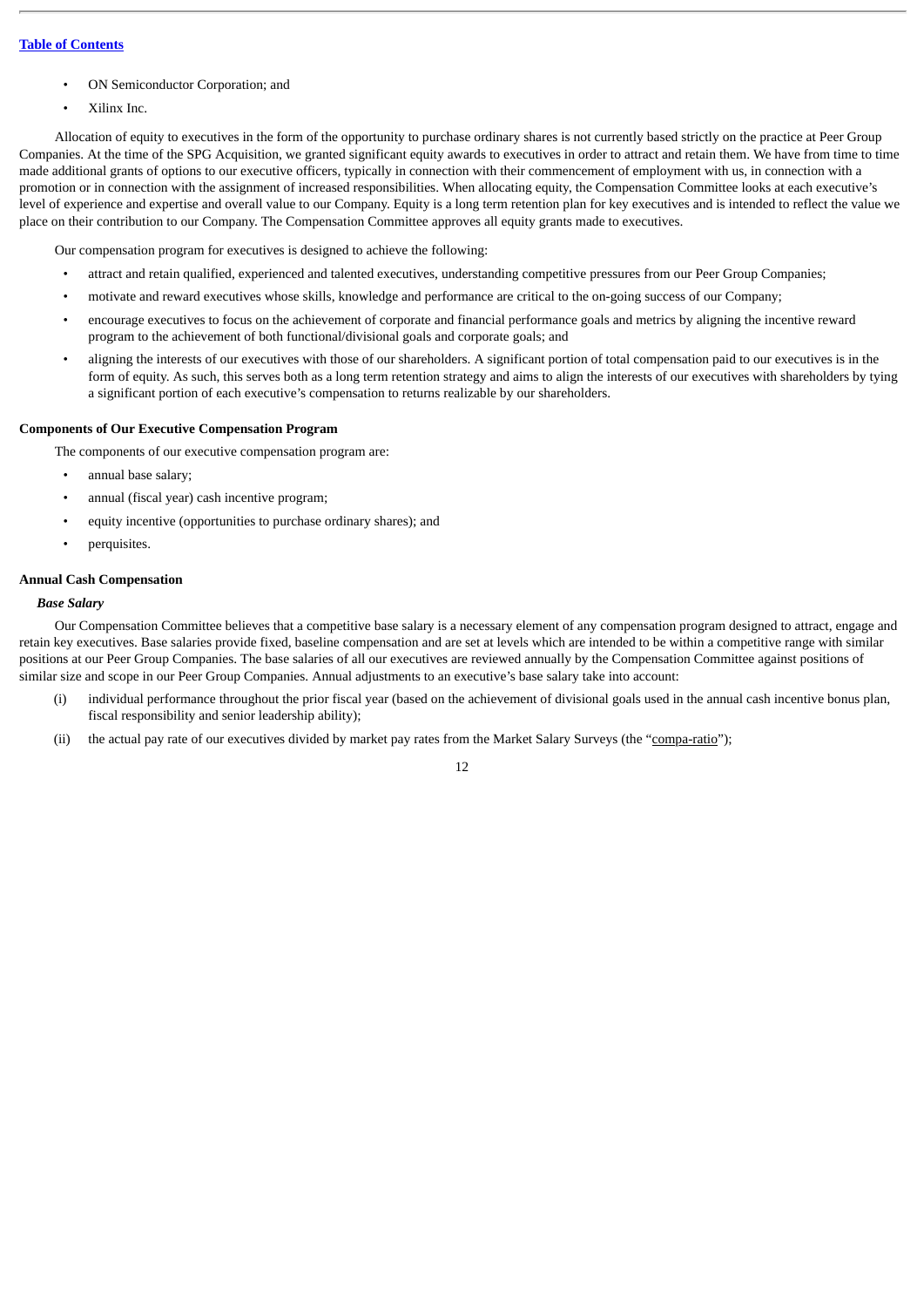- (iii) our ability to pay salary increases; and
- (iv) internal parity, where applicable.

Our Compensation Committee reviews and considers many factors in determining individual performance for the purposes of adjusting base salaries including such measures as unit or division performance against budget, achievement of unit or division sales goals, new product introductions and corporate strategy implementation. The process for internal parity involves comparing executives in peer roles to ensure that base salaries are comparable based on function, scope and responsibilities of the role and taking into account the executive's experience, technical knowledge and expertise.

Taking into consideration business performance and the state of the broader economic environment at the time, the Compensation Committee decided that no merit increases would be awarded for Fiscal Year 2009. As such, no adjustments were made to the base salaries of our NEO's during Fiscal Year 2009, except in the case of Ms. McCall, who received a market-based 7% base salary increase which took effect on February 1, 2009. In making this decision the Compensation Committee took into consideration that Ms. McCall's base salary prior to the increase was at the 40th percentile of similar positions in our Peer Group Companies.

In connection with the commencement of Mr. Ooi's employment in January 2009, our Compensation Committee set Mr. Ooi's base salary at \$450,000 following its review of base salaries paid to similarly situated executives at our Peer Group Companies and arms length negotiations.

In December 2009, the Compensation Committee undertook a market review of executive compensation, using the 2009 Market Salary Surveys prepared by Compensia, acting as an external consultant to management. Based on individual performance throughout Fiscal Year 2009, Market Salary Surveys and the 2009 Market Salary Surveys, the Compensation Committee approved the following market-based base salary increases:

| Percentage<br><b>Increases</b> | <b>Base Salary</b><br>(USD) Effective<br>February 1, 2010 |
|--------------------------------|-----------------------------------------------------------|
| 12.0%                          | \$<br>700,000                                             |
| 10.0%                          | \$<br>385,000                                             |
| 15.1%                          | \$<br>385,000                                             |
| 10.7%                          | \$<br>340,000                                             |
|                                |                                                           |

Mr. Ooi did not receive a market-based base salary increase since he currently receives a base salary that is at the 78<sup>th</sup> percentile for similar positions at our Peer Group Companies, which is above the 75<sup>th</sup> percentile the Compensation Committee generally views as the upper end of desired compensation for our senior executives.

Our Chief Executive Officer may recommend increasing the base salary of an executive at any time throughout the course of the year if a change in the scope of the executive's role and responsibilities warrants an increase. In limited circumstances, our Chief Executive Officer may propose that an executive's base salary be adjusted in response to a competitive threat or competitive labor market practice. The Compensation Committee approves any salary adjustments that are made during the fiscal year for executive officers.

#### *Annual Cash Incentive Program*

We have in place a performance based annual cash incentive bonus plan for all of our executive management. The plan is reviewed and approved on a yearto-year basis by our Compensation Committee. Company goals and business metrics are also reviewed and approved by the Compensation Committee prior to allocation. Our performance based annual cash incentive plan is designed to encourage and motivate the Chief Executive Officer to achieve corporate level goals and other executives to achieve both corporate level and functional/divisional level goals, thereby positively contributing to the growth and performance of the Company. In Fiscal Year 2009, the plan was structured to include a target bonus amount expressed as a percentage of base salary which could be achieved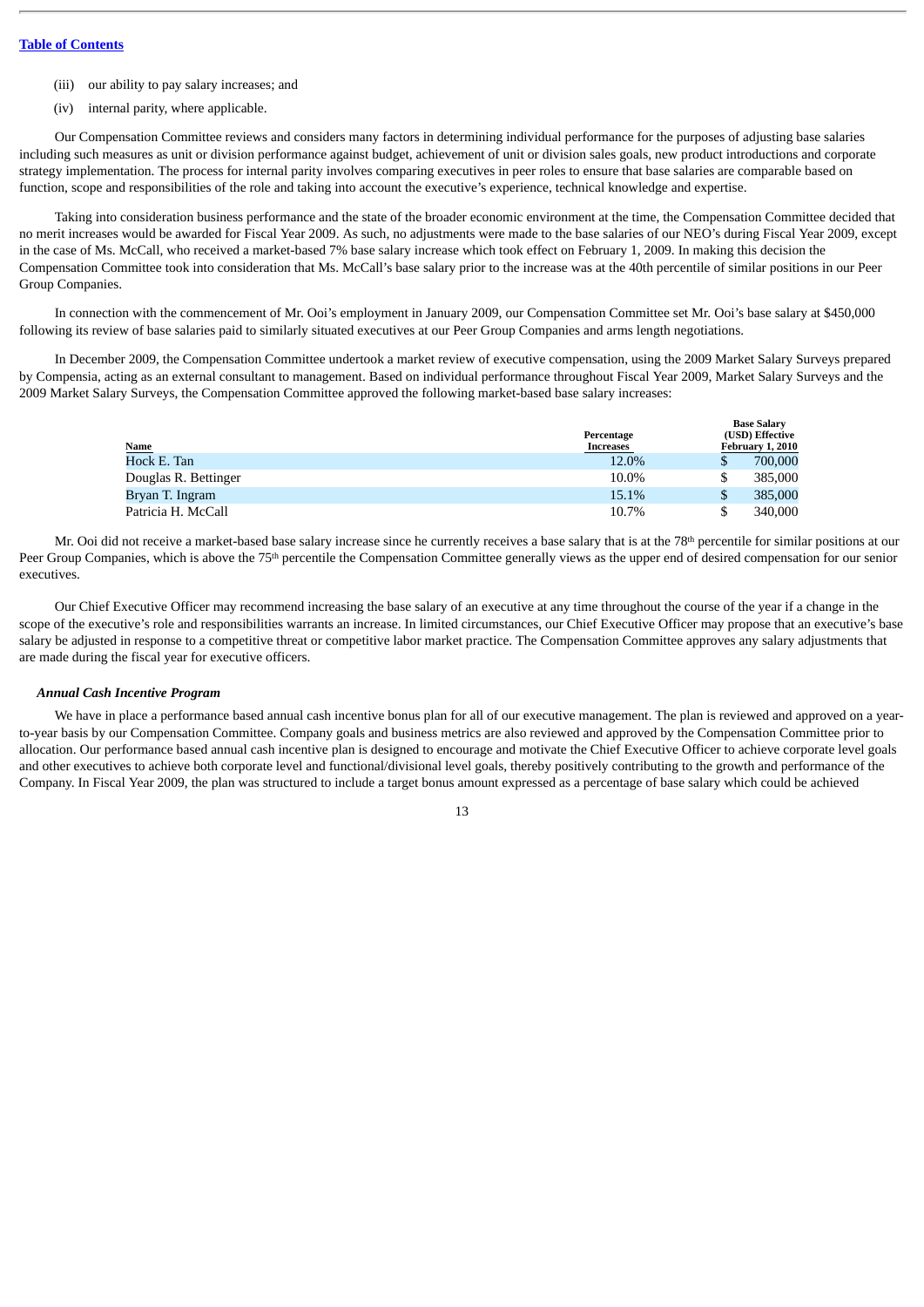by meeting corporate and divisional goals and could be increased or decreased based on individual performance. The formula used to calculate an executive's performance based bonus is as follows:

Bonus Amount = Target Bonus Amount x Group Performance Factor x Individual Performance Factor x Annual Base Salary

#### *Target Bonus Amounts*

Each of our executive officers participates in our performance based annual cash incentive bonus plan. Rates at which our executive officers participate in the performance based annual cash incentive bonus plan are expressed as a percent of base salary. Employees at the level of Vice President and below participate at rates set by a formula adopted by the Compensation Committee based on Market Salary Survey data for our Peer Group Companies, the levels and rates of participation used by Agilent prior to the SPG Acquisition and the Compensation Committee's experience with similar programs. Our Compensation Committee did not follow a formula or otherwise weigh any of these factors, but rather used the factors as general background information prior to determining the participation rates of our NEOs. For executives at the level of Senior Vice President and above, the Compensation Committee sets the rate of participation based on its assessment of the executive's experience, ability to influence corporate results and the competitive market data from the Market Salary Surveys for our Peer Group Companies. In particular, the Compensation Committee set the participation rates based on each executive's experience in her or his role with our Company, the level of responsibility held by each executive, which the Compensation Committee believes directly correlates to her or his ability to influence corporate results, and the target bonuses utilized by our Peer Group Companies for senior executive officers. Each NEO's target bonus amount can be calculated by multiplying his or her participation rate times his or her base salary and is included in the table set forth in the section below entitled "Annual Cash Incentive Program—Summary Bonus Table."

#### *Group Performance*

Group performance for each executive, other than our Chief Executive Officer, consists of corporate performance and division/function performance, with each component equally weighted at 50%. Our Chief Executive Officer's group performance is measured solely using corporate performance since our Chief Executive Officer has overall responsibility for our Company. A component of performance must be achieved at 50% before it is taken into account in calculating an executive's bonus amount and cannot exceed 150% of the target for such component, except for Direct Expenses, which cannot exceed 120% of the target for such component.

The Compensation Committee determines corporate performance based on our achievement of corporate goals. The corporate goals for Fiscal Year 2009 were revenue growth as compared to the fiscal year ended November 2, 2008 ("Fiscal Year 2008") and non-GAAP operating income, and each carried an equal weighting of 50% of group performance. The target for revenue growth for Fiscal Year 2009 was 6.7% as compared to Fiscal Year 2008 and the target for non-GAAP operating income was \$309 million. In December 2009, the Compensation Committee determined that our Fiscal Year 2009 achievement of revenue growth was (12.6%). Given this represented an actual decline in revenue as compared to Fiscal Year 2008, attainment of this goal was at 0% of target. Preliminary non-GAAP operating income, used by the Compensation Committee to determine whether the target had been met, was \$232.7 million, which corresponds to 55.6% of target. The weighted attainment for both corporate goals for Fiscal Year 2009 was 27.8%, which is calculated by dividing the sum of 0% revenue growth attainment and 55.6% non-GAAP operating income attainment by 2.

Actual Non-GAAP operating income for Fiscal Year 2009 was \$231 million. Attainment levels were not subsequently adjusted as the actual non-GAAP operating income amount was not available until after bonuses had been approved and because the difference between the preliminary and actual amount was immaterial. Non-GAAP operating income of \$231 million is calculated from our consolidated audited financial statements in our Original Annual Report by adding \$79 million related to the amortization of acquisition-related intangibles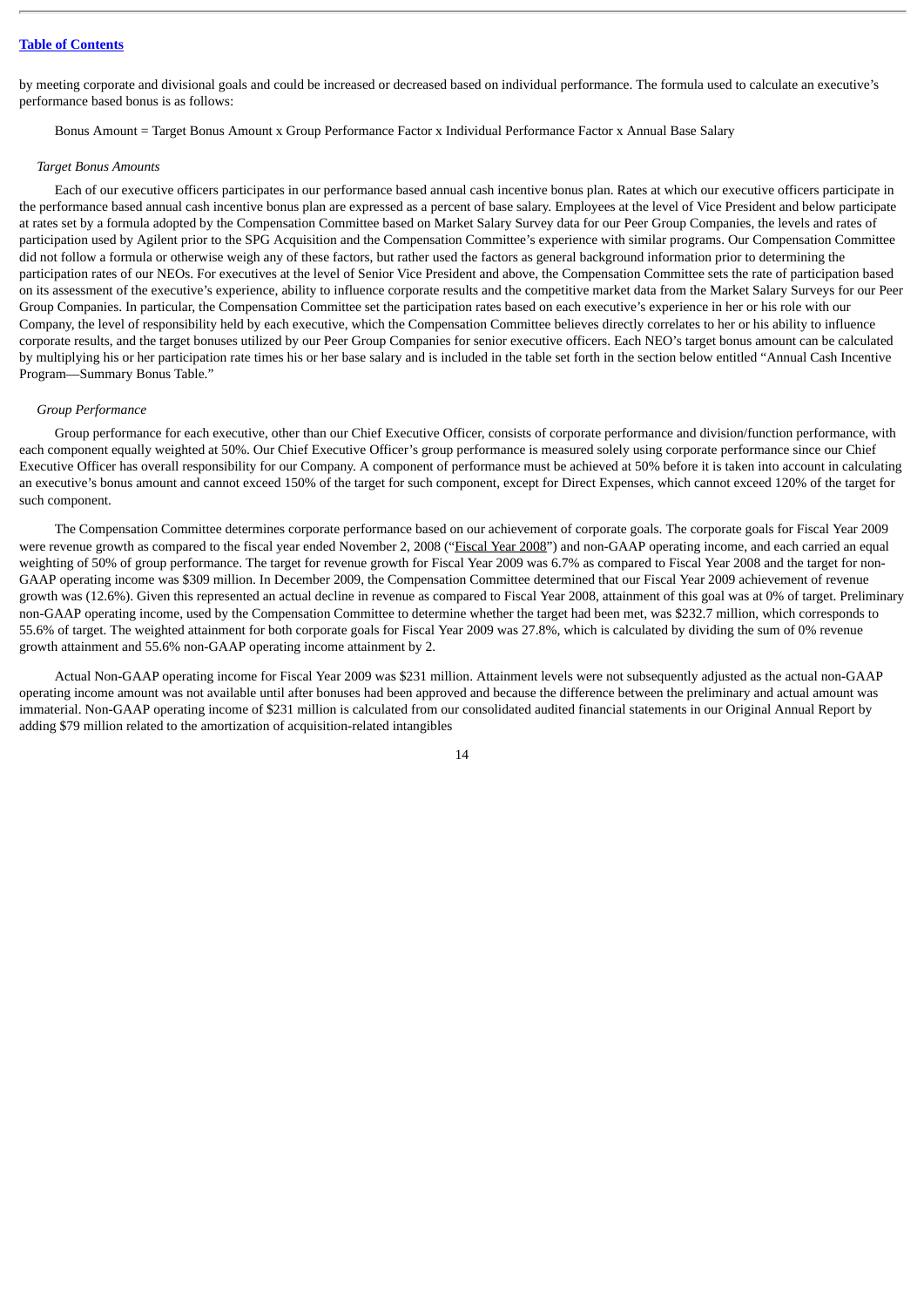(\$58 million reported as amortization of intangible assets as part of cost of products sold and \$21 million reported in amortization of intangible assets as part of operating expenses), \$12 million related to share-based compensation expense, \$34 million related to restructuring charges (\$11 million related to cost of products sold and \$23 million related to operating expenses), \$54 million related to the termination of our advisory agreement with Kohlberg Kravis Roberts & Co. L.P. and Silver Lake Management Company, L.L.C., entered into in December 2005 (the "Advisory Agreement"), and \$4 million related to selling shareholder expenses associated with our IPO to the \$48 million reported as income from operations for Fiscal Year 2009.

The Compensation Committee determines an executive's division/functional performance based on the achievement of goals by the division which the executive oversees. The Compensation Committee sets divisional/functional goals and their weightings based on its assessment of the business requirements of the particular division/function to which the goals relate and the relative importance of the goals to the division/function. Each of the divisional goals, and its respective weighting, for our NEOs is described in the table set forth in the section below entitled "Annual Cash Incentive Program—Summary Bonus Table". Each divisional goal is set by the Compensation Committee to be difficult to attain and to require substantial effort on behalf of the division and the executive in charge of the division. Divisional/functional goals are not expected to be attained based on average or below average performance. In December 2009, the Compensation Committee determined that divisional/functional goals had been achieved at the levels set forth in the section below entitled "Annual Cash Incentive Program—Summary Bonus Table".

#### *Individual Performance*

Individual performance is applied as a multiplier to the bonus amount calculated based on group performance. Individual performance is determined by the Compensation Committee with input from the Chief Executive Officer for each executive other than the Chief Executive Officer. In determining individual performance the Compensation Committee considers the requirements of the executive's position including the achievement of the divisional goals set forth in the section below entitled "Annual Cash Incentive Program—Summary Bonus Table", fiscal responsibility as determined by the Compensation Committee with input from the Chief Executive Officer, other than with respect to himself, such executive's senior leadership capability and how each of these factors impacts the overall performance of the executive's division and/or function. Executives who consistently meet or exceed the requirements of the position, as determined by the Compensation Committee, will receive a bonus multiplier of 150% of the bonus amount calculated using group performance. Executives who meet, and sometimes exceed, the key requirements of their position, as determined by the Compensation Committee, receive the bonus amount calculated at 100% using group performance. Executives who meet some, but not all, of the requirements of the position or for whom the Compensation Committee believes that improvement is needed will receive a bonus that is 50% of the bonus amount calculated using group performance. The Compensation Committee may adjust our Chief Executive Officer's individual performance factor upwards or downwards in its sole discretion based on any additional criteria it determines appropriate.

For Fiscal Year 2009, the Compensation Committee determined that each of our NEOs, other than Mr. Bettinger and Mr. Ingram, met the key requirements of his or her position so that each NEO, other than Mr. Bettinger and Mr. Ingram, received an individual performance factor of 100%. The Compensation Committee has determined that both Mr. Bettinger and Mr. Ingram exceeded each of the requirements of their positions based on the overall performance of their respective division and function, the overachievement of the divisional and functional goals set forth in the section below entitled "Annual Cash Incentive Program—Summary Bonus Table", their overall leadership capability, including, with respect to Mr. Bettinger, leadership during our IPO, and the Compensation Committee's assessment of their ongoing value to us so that their individual performance factor was each set at 150%.

#### *Discretionary Bonuses*

Each year, our Compensation Committee may supplement the performance based cash incentive plan awards earned by our NEOs with discretionary bonuses which are awarded based on our Chief Executive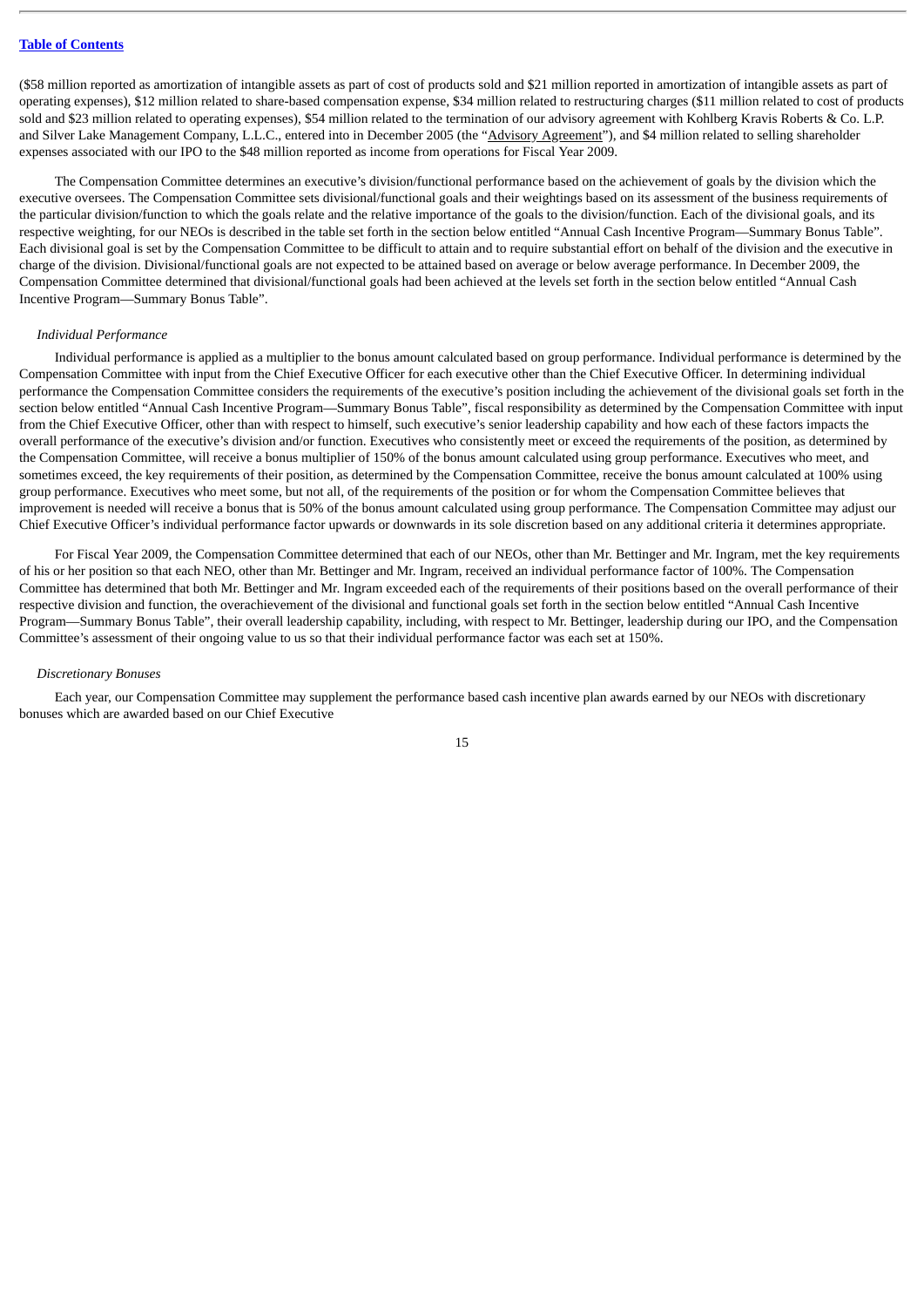Officer's recommendations, other than with respect to himself, and the Compensation Committee's assessment of individual contributions.

In 2009, Mr. Ingram was paid a discretionary bonus of \$15,750 in lieu of a mortgage subsidy to which he was entitled under an Agilent bonus program. The amount of Mr. Ingram's mortgage subsidy substitute for Fiscal Year 2009 was determined based on the mortgage subsidy Mr. Ingram would have been entitled to had he remained employed by Agilent. Agilent's obligation with respect to Mr. Ingram's mortgage subsidy would have run through July 31, 2010, with decreasing amounts becoming payable each year. We are under no obligation to make the payment to Mr. Ingram and may increase or decrease it at any time, at our discretion.

In December 2009, our Compensation Committee awarded Mr. Hock E. Tan a discretionary bonus of \$1 million based on his extraordinary leadership of our Company during Fiscal Year 2009, including the pivotal role Mr. Tan played in our IPO. Also in December 2009, our Compensation Committee awarded Mr. Ingram a discretionary bonus of \$150,000 based on the performance during Fiscal Year 2009 of the Wireless Semiconductor Division, which is overseen by Mr. Ingram.

#### *Summary Bonus Table*

With respect to each NEO, divisional/functional and corporate goals were set and achieved, and bonuses were paid, as follows:

| Name                                                                                                    | Participation<br>Rate as a<br>Percentage<br>of Base<br><b>Salary</b> | <b>Bonus Metric</b>                                                         | 2009<br>Weighting<br>as a<br>Percentage<br>of Bonus<br>Target | 2009<br>Achievement | 2009<br>Payout<br>(US\$) |
|---------------------------------------------------------------------------------------------------------|----------------------------------------------------------------------|-----------------------------------------------------------------------------|---------------------------------------------------------------|---------------------|--------------------------|
| Hock E. Tan                                                                                             | 120%                                                                 | Corporate<br>Performance                                                    | 100%                                                          | 28%                 |                          |
| President and Chief Executive Officer                                                                   |                                                                      | Total<br>Performance-<br><b>Based Bonus</b>                                 | 100%                                                          | 28%                 | \$208,503(1)             |
| Douglas R. Bettinger                                                                                    | 75%                                                                  | <b>Direct Expenses</b>                                                      | 20%                                                           | 120%                |                          |
| Senior Vice President and Chief Financial Officer                                                       |                                                                      | Service Level<br>Agreements                                                 | 20%                                                           | 100%                |                          |
|                                                                                                         |                                                                      | Asset<br>Management                                                         | 10%                                                           | 143%                |                          |
|                                                                                                         |                                                                      | Corporate<br>Performance                                                    | 50%                                                           | 28%                 |                          |
|                                                                                                         |                                                                      | Total<br>Performance-<br><b>Based Bonus</b>                                 | 100%                                                          | 72.2%               |                          |
|                                                                                                         |                                                                      |                                                                             |                                                               |                     | \$284,288(2)             |
| Bryan T. Ingram<br>Senior Vice President and General Manager, Wireless<br><b>Semiconductor Division</b> | 75%                                                                  | Design Wins<br>Contribution<br>Profit                                       | 25%<br>25%                                                    | 150%<br>150%        |                          |
|                                                                                                         |                                                                      | Corporate<br>Performance                                                    | 50%                                                           | 28%                 |                          |
|                                                                                                         |                                                                      | <b>Total</b><br>Performance-<br><b>Based Bonus</b>                          | 100%                                                          | 88.9%               |                          |
|                                                                                                         | 75%                                                                  |                                                                             |                                                               |                     | \$334,650(2)(3)          |
| <b>Boon Chye Ooi</b>                                                                                    |                                                                      | Bill of Materials,<br>Official<br><b>Selling Price</b><br>and Yield<br>Cost |                                                               |                     |                          |
| Senior Vice President, Global Operations                                                                |                                                                      | Reduction<br><b>Direct Expenses</b>                                         | 30%<br>10%                                                    | 91%<br>120%         |                          |
|                                                                                                         |                                                                      | Days of<br>Inventory on<br>Hand (DOH)                                       | 10%                                                           | 51%                 |                          |
|                                                                                                         |                                                                      | Corporate<br>Performance                                                    | 50%                                                           | 28%                 |                          |
|                                                                                                         |                                                                      | <b>Total</b><br>Performance-<br><b>Based Bonus</b>                          | 100%                                                          | 58.2%               | \$151,589                |
| Patricia H. McCall                                                                                      | 40%                                                                  | <b>Direct Expenses</b>                                                      | 25%                                                           | 119%                |                          |
| Vice President, General Counsel                                                                         |                                                                      | Service Level                                                               |                                                               |                     |                          |
|                                                                                                         |                                                                      | Agreements<br>Corporate                                                     | 25%                                                           | 100%                |                          |
|                                                                                                         |                                                                      | Performance<br>Total                                                        | 50%                                                           | 28%                 |                          |
|                                                                                                         |                                                                      | Performance-<br><b>Based Bonus</b>                                          | 100%                                                          | 68.8%               | \$84,485                 |
|                                                                                                         |                                                                      |                                                                             |                                                               |                     |                          |

(1) The Compensation Committee approved an additional discretionary bonus of \$1 million based on Mr. Tan's performance in the capacity of Chief Executive Officer during Fiscal Year 2009. Performance factors specifically taken into account included our overall performance in Fiscal Year 2009 as compared to our Peer Group Companies and the completion of our IPO on August 6, 2009.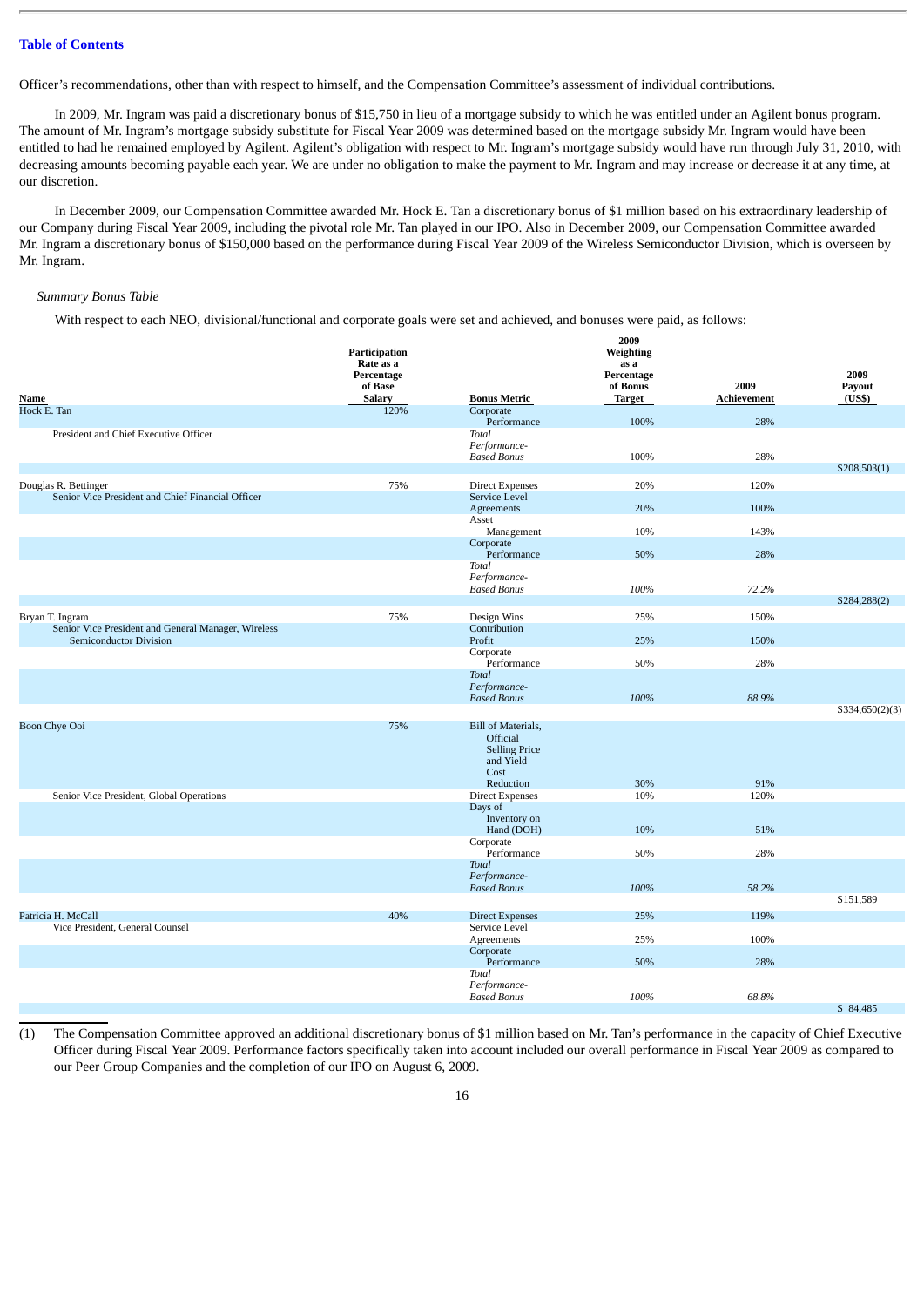- (2) Bonus paid reflects an individual performance factor of 150%.
- (3) The Compensation Committee approved an additional discretionary bonus of \$150,000 based on the performance of the Wireless Semi-conductor Division, overseen by Mr. Ingram, during Fiscal Year 2009.

In December 2009, the Compensation Committee increased Mr. Hock E. Tan's participation rate in the annual cash incentive bonus plan from 120% to 150% effective in Fiscal Year 2010 based on its assessment of Market Salary Surveys, Mr. Hock E. Tan's experience and overall leadership and management of us and our subsidiaries.

In connection with a separation agreement entered into with Ms. Danesh, and as the result of arms' length negotiations, we agreed to pay Ms. Danesh \$200,000 in lieu of any bonus that she could have earned pursuant to our annual cash incentive bonus plan through her resignation date of September 18, 2009, as part of her separation payment.

#### **Equity Incentive Compensation**

Our Compensation Committee believes that long term, sustainable growth and performance will be best facilitated through a culture of executive ownership that encourages long term investment and engagement by our executive management. The aim is also to align executive performance and behaviors to create a culture conducive to shareholder investment.

Our Compensation Committee approves options to purchase ordinary shares granted to executive officers. The size of initial (and any subsequent) grants for executives takes into account past equity grants, the executive's position (level), compensation and the value the executive brings to the Company based on their technical experience, expertise and leadership capabilities. The philosophy behind option grants is to provide the executive with a strong incentive to build value in the Company over an extended period of time. While subsequent options may be proposed by our Chief Executive Officer and granted by the Compensation Committee, we do not have a set annual option grant program for executives.

Options to purchase ordinary shares that were granted to executives prior to our IPO are governed by the Equity Incentive Plan for Executive Employees of Avago Technologies Limited and Subsidiaries (the "Executive Plan"), which is administered by the Compensation Committee. Generally, options granted under the Executive Plan vest in equal annual installments over five years based 50% upon the passage of time and 50% on our financial performance, as measured using non-GAAP operating income, subject in each case to continued employment with Avago. The operating income target used for performance-vested options is income (loss) from operations calculated in accordance with GAAP, but adjusted to exclude amortization of acquisition-related intangibles, share-based compensation, restructuring and asset impairment charges, acquired in-process research and development, (gain)/loss on extinguishment of debt, management and transaction fees payable to the Sponsors or their affiliates, and (income) loss from and (gain) loss on discontinued operations and other items eligible for exclusion. The Compensation Committee determined that non-GAAP operating income provides a better overall measure of our financial performance among periods than operating income calculated in accordance with GAAP would otherwise provide because the amounts not included in the non-GAAP operating income target are either non-recurring, in which case such amounts do not reflect the results of continuing operations for which our Compensation Committee wants our executives to be accountable, or, if recurring, are not related to our operating performance or are amounts over which our Compensation Committee believes our executives do not have control. For example, the Compensation Committee excludes share-based compensation from the operating income target because these expenses are not reflective of our operating performance, our share options typically do not require cash settlement by us and the share-based compensation expenses are often the result of complex calculations using an option pricing model that estimates share-based awards' fair value based on factors such as volatility and risk-free interest rates that are beyond the control of our executives. The operating income targets have been set at levels our Compensation Committee has determined are challenging and will require substantial effort on the part of our executives and the Company in order to be attained. Our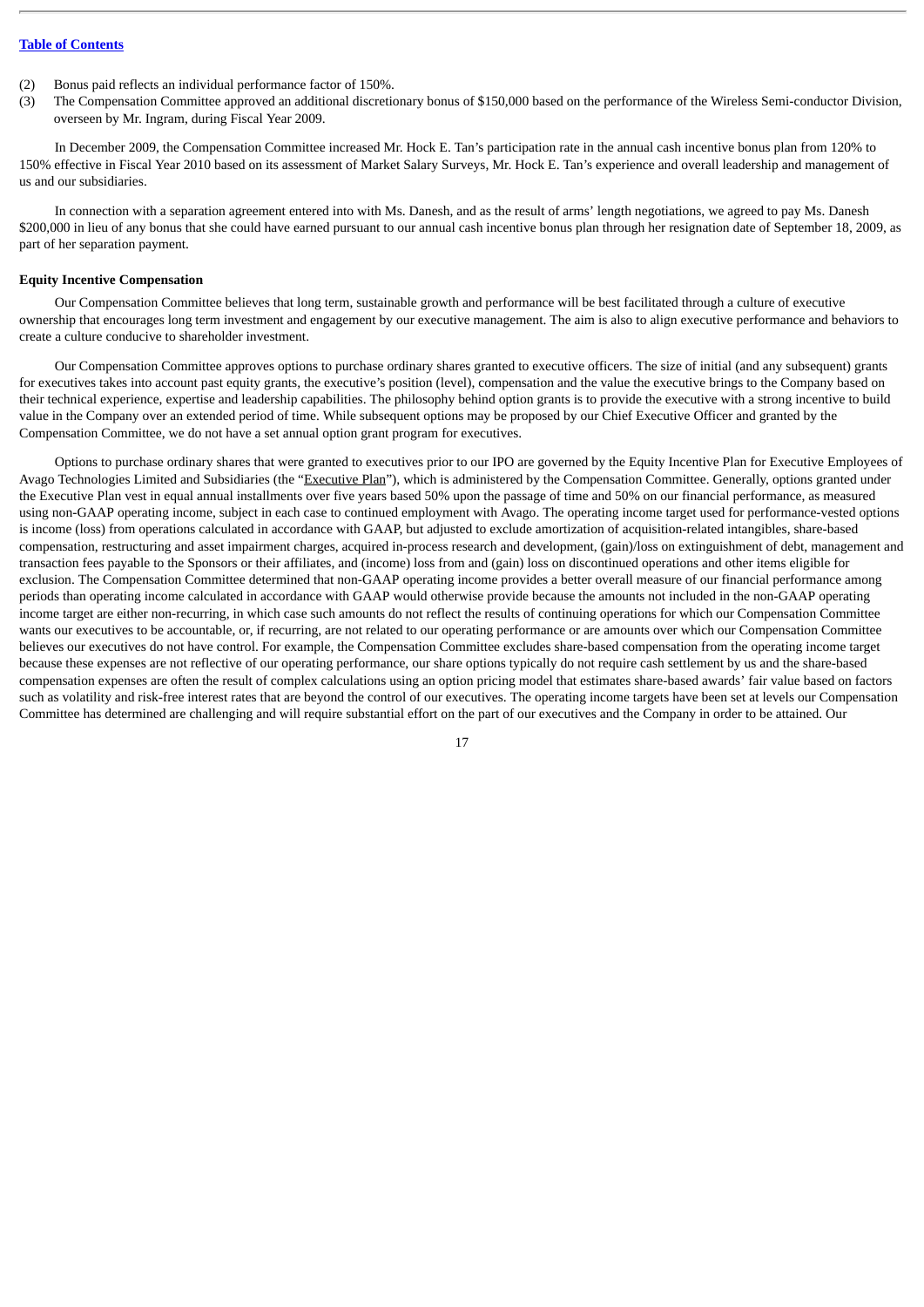Compensation Committee does not believe that future operating income targets will be achieved if our executives perform at an average or below average level. Pursuant to their initial terms, performance-vested options that do not become exercisable in a given year may be earned in future years, up to the fifth year following the date of grant, if performance in any future year exceeds the target for such year ("Catch-up Vesting"). As discussed below, in connection with our IPO, outstanding performance-based options were amended to eliminate performance targets or to provide for subsequent time-based vesting of options that do not vest in a particular year if performance targets are not met. Generally, the exercise price of options granted under the Executive Plan was equal to the fair market value of our ordinary shares on the date of grant as determined by our Compensation Committee or the Board.

The minimum non-GAAP operating income target for Fiscal Year 2009 for the vesting of our performance-vesting options was \$256 million. In January 2010, our Compensation Committee determined none of our performance-vesting options vested based on Fiscal Year 2009 performance, since we did not achieve our performance-vesting target for Fiscal Year 2009 of non-GAAP operating income of \$231 million. Non-GAAP operating income can be calculated from our consolidated audited financial statements in our Original Annual Report by adding \$79 million related to the amortization of acquisition-related intangibles (\$58 million reported as amortization of intangible assets as part of cost of products sold and \$21 million reported in amortization of intangible assets as part of operating expenses), \$12 million related to share-based compensation expense, \$34 million related to restructuring charges (\$11 million related to cost of products sold and \$23 million related to operating expenses), \$54 million Advisory Agreement termination fee and \$4 million related to selling shareholder expenses associated with our IPO to the \$48 million reported as income from operations for Fiscal Year 2009. The performance-vesting options that failed to vest based upon performance in Fiscal Year 2009 are subject to Catch-up Vesting whereby such options will vest to the extent we exceed our operating income targets in Fiscal Year 2010 and the executive remains employed through the vesting date. The operating income target for Fiscal Year 2010 is \$392.1 million, with each increment of approximately \$1.2 million in operating income above such amount resulting in Catch-Up Vesting of 1% for the performance-vesting options initially scheduled to vest in Fiscal Year 2009. Operating income targets for Fiscal Years 2011 and 2012 are \$500 million and \$650 million, respectively. Minimum operating income thresholds for Fiscal Years 2010, 2011 and 2012 are \$272.7 million, \$480 million and \$620 million, respectively. Any performancevesting options initially scheduled to vest based on our Fiscal Year 2009 performance that do not subsequently vest based on Fiscal Year 2010 performance will vest on the second anniversary of the initially scheduled vesting date, based solely on continued service through such date.

In January 2009, in connection with the commencement of his employment with us, our Compensation Committee granted Mr. Ooi an option to purchase 350,000 of our ordinary shares, with 175,000 of the shares subject to the option vesting at a rate of 20% per year subject to Mr. Ooi's continued employment through the vesting date and 175,000 of the shares subject to the option vesting at a rate of 20% per year based on our financial performance as described above and Mr. Ooi's continued employment through the vesting date. The per share exercise price for Mr. Ooi's option is \$8.12, which our Compensation Committee determined equaled the per share fair market value of our ordinary shares on the date of grant.

In March 2009, our Compensation Committee made a special broad-based option grant in order to provide incentive to our employees, including certain of our NEOs, in light of then current economic conditions, our Compensation Committee's decision generally not to provide merit-based salary increases for Fiscal Year 2009 and the delay of our IPO. The per share exercise price of the options was set at \$10.00, which was higher than the fair market value of our ordinary shares, as determined by our Board. Because of the higher exercise price and in light of the factors discussed above, our Compensation Committee established a vesting schedule of 20% per year based on each optionee's continued employment through the vesting date, and no portion of the special grant vests based upon the performance of our Company. The number of our ordinary shares subject to each option grant generally correlated with the level of responsibility of the employees within our Company. As part of this broad-based grant, Mr. Hock E. Tan, Mr. Ingram, Ms. McCall and Ms. Danesh were granted options to purchase 300,000, 60,000, 50,000 and 50,000 of our ordinary shares, respectively. Mr. Bettinger and Mr. Ooi did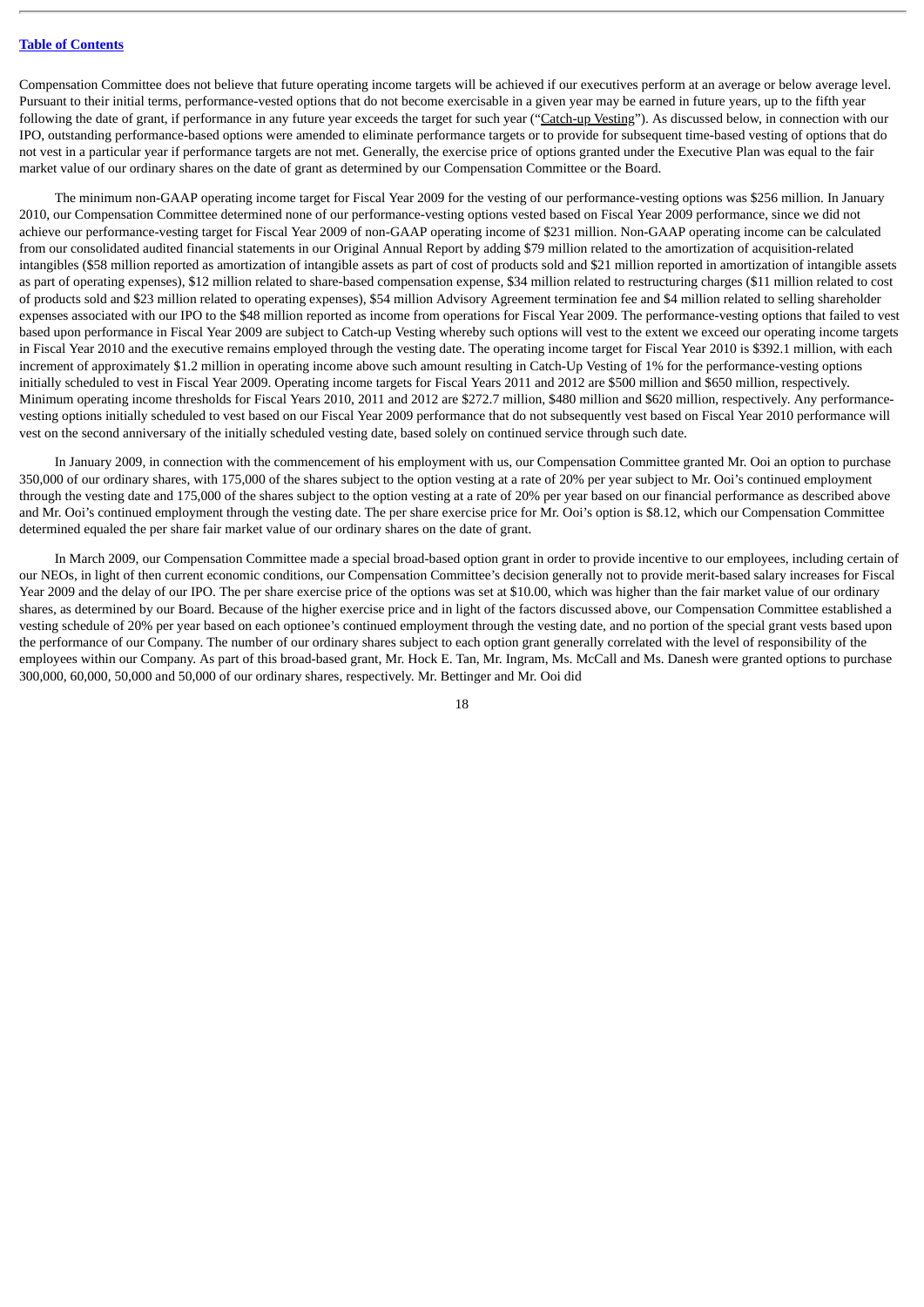not receive option grants in March 2009 since they had each received options in connection with the commencement of their employment with us in August 2008 and January 2009, respectively.

On July 20, 2009, the Compensation Committee approved the amendment of the performance-based options held by Mr. Hock E. Tan, Mr. Bettinger, Mr. Ingram and Ms. Danesh to remove the operating income targets and extend the vesting period. The amended options will vest two years after the date such options could first have vested had the performance targets for such options been achieved, provided that these individuals remain employed by us through the applicable vesting date. The Compensation Committee determined that the removal of performance targets was appropriate in light of our current financial projections, which are lower than when the revised performance targets were set, and the uncertainty then present in the global economy. In making its determination, the Compensation Committee heavily weighted the importance of providing these individuals significant incentives to continue with us for a substantial period following our IPO. In addition, the Compensation Committee amended all other outstanding performance-based options to provide that if performance targets for a particular year were not met the options will vest two years after the date the options could first have vested had the performance targets for such options been achieved, subject to any earlier Catch-Up Vesting, provided that the employee remains employed by us through the applicable vesting date.

The Compensation Committee granted options to purchase our ordinary shares effective prior to the pricing of our IPO under our 2009 Plan to certain of our employees, including Mr. Hock E. Tan, Mr. Bettinger, Mr. Ingram, Ms. McCall and Ms. Danesh, who were granted options to purchase 300,000, 50,000, 150,000, 50,000 and 50,000 ordinary shares, respectively. Mr. Ooi did not receive an option grant since he received options in connection with the commencement of employment with us in January 2009. In determining the number of ordinary shares subject to the options granted to each NEO, the Compensation Committee considered the level of responsibility of the NEO, the length of service of the NEO, the delay of our IPO and the previous option grants made to the NEO, while recognizing that these were a one-time special award in connection with our IPO. The options have an exercise price equal to the IPO price of \$15.00 per share and expire ten years from August 5, 2009. The options granted to our NEOs will vest in two equal installments on each of the third and fourth anniversaries of the date of grant, subject to the executive's continued employment with us through the vesting date. The Compensation Committee set the vesting schedule in a manner it believed would align our NEOs' interests with the long-term interests of our shareholders. Ms. Danesh forfeited her option grant in connection with her termination of employment in September 2009.

#### **Termination-Based Compensation**

Separation compensation is determined by Company policy and any specific arrangements detailed in the executive's employment agreement. Severance payments are typically comprised of a cash payment in lieu of salary, bonuses and/or coverage of health benefits for a limited period of time and, in some cases, option vesting acceleration. In addition to employment agreement provisions, the vesting of options granted under the Executive Plan accelerate with respect to 10% of the shares subject to the options if an executive is terminated in connection with the sale of his or her division. Our Compensation Committee must approve any exceptions to severance payments including any additional cash payments and any variance from the Executive Plan regarding the treatment of options. Executives who are terminated from Avago are required to sign a general release of all claims against Avago to receive any severance benefits.

Each of our NEOs, other than Mr. Bian-Ee Tan, is, or was during Fiscal Year 2009, eligible for severance benefits under his or her respective employment agreement with Avago. Mr. Ingram's severance benefits upon termination of employment other than in connection with a change of control expired on November 1, 2009, pursuant to the terms of his employment agreement. The Compensation Committee provides termination benefits to our NEOs, other than Mr. Bian-Ee Tan, based on its review of severance practices at our Peer Group Companies and as the result of arms' length negotiations at the time our executives enter into employment with us, at the time they are requested to take on additional responsibilities or to achieve parity with other NEOs. The level of benefits varies from executive to executive based on the level of responsibility of the executive and accommodations made through arms' length negotiations.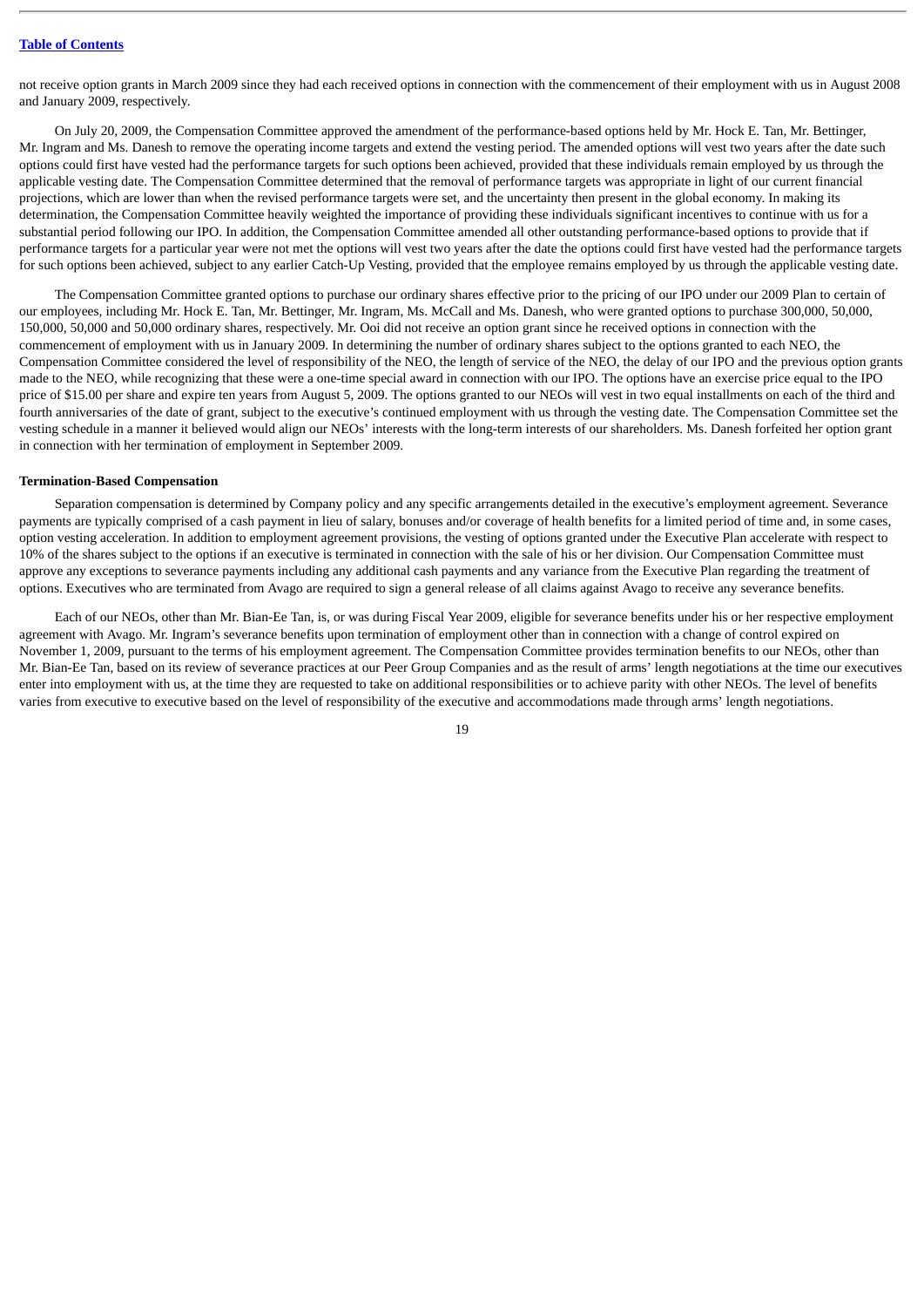On September 23, 2009, we entered into a Separation Agreement with Ms. Danesh. Pursuant to the Separation Agreement, we paid Ms. Danesh a separation payment of \$567,271. In addition, we accelerated the vesting with respect to options to purchase 35,000 ordinary shares granted to Ms. Danesh in November 2007, as provided in Ms. Danesh's employment agreement with us. The Separation Agreement also terminated Ms. Danesh's Management Shareholders Agreement, permitted her to sell 10,451 co-investment shares, permits her to sell the minimum number of ordinary shares necessary to pay for the exercise price and withholding obligations associated with the exercise of her share options and requires her to hold all other shares owned or received upon exercise of her options until at least February 2, 2010. The Separation Agreement included a full release of claims against us. Our obligations under the Separation Agreement are conditioned upon Ms. Danesh abiding by the non-solicitation provisions of the Separation Agreement and her Employment Agreement for the twelve months period commencing September 18, 2009.

On April 7, 2009, we entered into an Employment Separation Agreement with Mr. Bian-Ee Tan. Pursuant to the agreement, we paid Mr. Tan an aggregate separation payment of \$1,229,421 in exchange for his general release of all claims against us and our affiliates and his agreement to abide by the non-competition and non-solicitation provisions of his Employment Separation Agreement for the eighteen month period commencing on December 31, 2008. In connection with his termination of employment, Mr. Tan exercised all of his vested options to purchase 1,080,000 ordinary shares for an aggregate purchase price of \$5,400,000, in a cashless exercise pursuant to which 574,382 ordinary shares were issued to Mr. Tan and 505,618 ordinary shares were withheld by us in satisfaction of the exercise price for such options. In addition, we exercised our call right to purchase ordinary shares held by Mr. Tan for \$3,248,000, which represented the then fair market value of such shares, as determined by our Board.

The table below sets forth the severance benefits payable to each NEO under his or her respective employment agreement, offer letter or severance agreement, other than Mr. Bian-Ee Tan and Ms. Danesh, whose benefits are described in the preceding paragraphs, upon a termination of employment without cause, for good reason, because of death or because of disability occurring, in each case, apart from a change in control:

|                      | Continued          |          | пеанн Denems<br><b>Continuation</b> |
|----------------------|--------------------|----------|-------------------------------------|
|                      | <b>Base Salary</b> | Bonus(1) | Coverage                            |
| Hock E. Tan          | 12 months          | 100%     |                                     |
| Douglas R. Bettinger | 9 months           | 50%      | 6 months                            |
| Bryan T. Ingram (2)  | 12 months          |          |                                     |
| Boon Chye Ooi        | 6 months           | 50%      | 6 months                            |
| Patricia H. McCall   | 9 months           | 50%      | 6 months                            |
|                      |                    |          |                                     |

**Health Benefits**

(1) Bonus payments are calculated using the lesser of the executive's prior year's bonus or prior year's target bonus.

(2) The severance provisions of Mr. Ingram's employment agreement relating to termination of employment other than in connection with a change in control expired on November 1, 2009.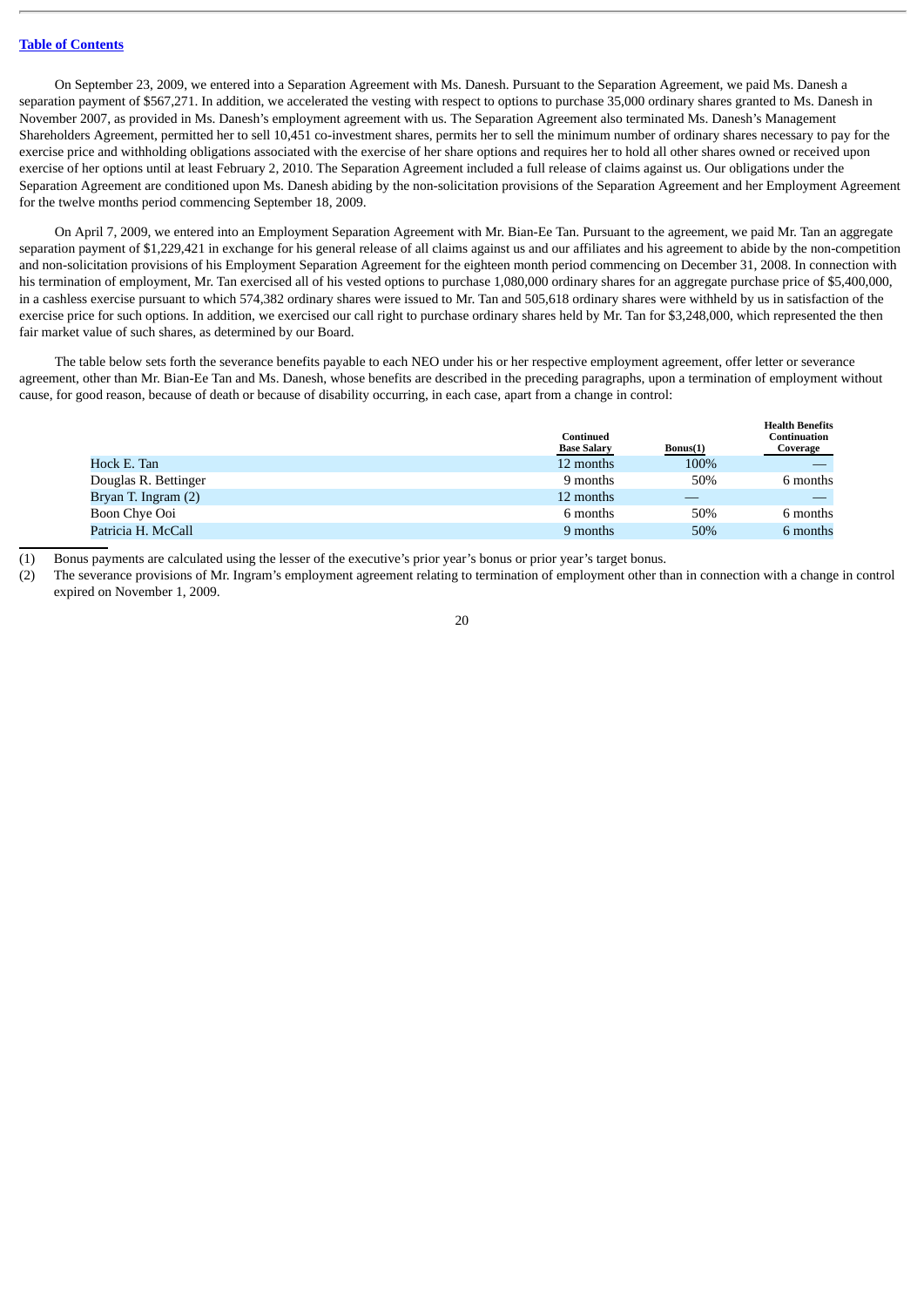The table below sets forth the severance benefits payable to each NEO under his or her respective employment agreement, offer letter or severance agreement, other than Mr. Bian-Ee Tan and Ms. Danesh, whose termination benefits are described above, upon a termination of employment without cause, for good reason, because of death or because of disability occurring, in each case, in connection with a change in control. Each executive must provide a full release of claims in order to be eligible for his or her full severance payment.

|                      | Continued<br><b>Base Salary</b> | Bonus(1) | <b>Health Benefits</b><br>Continuation<br>Coverage | <b>Option Vesting</b><br><b>Acceleration (2)</b> |
|----------------------|---------------------------------|----------|----------------------------------------------------|--------------------------------------------------|
| Hock E. Tan          | 24 months                       | 200%     |                                                    | 12 months                                        |
| Douglas R. Bettinger | 12 months                       | 100%     | 12 months                                          | 12 months                                        |
| Bryan T. Ingram      | 12 months                       | 100%     |                                                    | 12 months                                        |
| Boon Chye Ooi        | 12 months                       | 100%     | 12 months                                          | 12 months                                        |
| Patricia H. McCall   | 12 months                       | 100%     | 12 months                                          | 12 months                                        |

(1) Bonus payments are calculated using the lesser of the executive's prior year's bonus or prior year's target bonus, except for Mr. Ingram, whose bonus payment is calculated using the lesser of his prior year's bonus or target bonus for the fiscal year in which the termination occurs.

(2) Accelerated vesting is limited to time-based options which would otherwise vest solely upon the executive's continued employment.

For more detailed descriptions of the benefits provided to our NEOs upon a termination of employment, please see "Employment, Severance and Change of Control Agreements with Named Executive Officers" below.

#### **Other Compensation**

All of our executive officers are eligible to participate in certain benefits plans and arrangements offered to employees generally. Such benefits include health, dental, life and disability insurance and in the case of U.S. based executives, the 401(k) plan. We pay the full monthly premium for each U.S. based employee, including each executive, for basic medical coverage. For other medical, dental and vision coverage, we pay a portion of the cost and the employees, including executives, pay a portion of the cost. We pay 100% of the premium for all employees, including executives, for Basic Life Insurance, Accidental Death and Dismemberment, Business Travel Accident Insurance and the Employee and Family Assistance Plan. We pay 100% of the premiums for all Colorado employees, including executives, for Short Term and Long Term Disability. Employees in California, including executives, contribute .08% of the first \$86,698 in annual earnings to the California Voluntary Disability Plan for Short Term Disability and we pay 100% of the premium for Long Term Disability. We provide access to a Group Universal Life and Long-Term Care coverage but the entire cost is paid by the employee, including executives.

Consistent with our overall compensation philosophy, we intend to continue to maintain our current benefits plan for executives as well as other employees. Our Compensation Committee in its discretion may revise, amend or add to any executive's benefits and perquisites if it deems necessary.

U.S. based executives may also participate in the Avago Technologies U.S. Inc. Deferred Compensation Plan. For a description of the Deferred Compensation Plan, see footnote 1 of the 2009 Non-Qualified Deferred Compensation Table.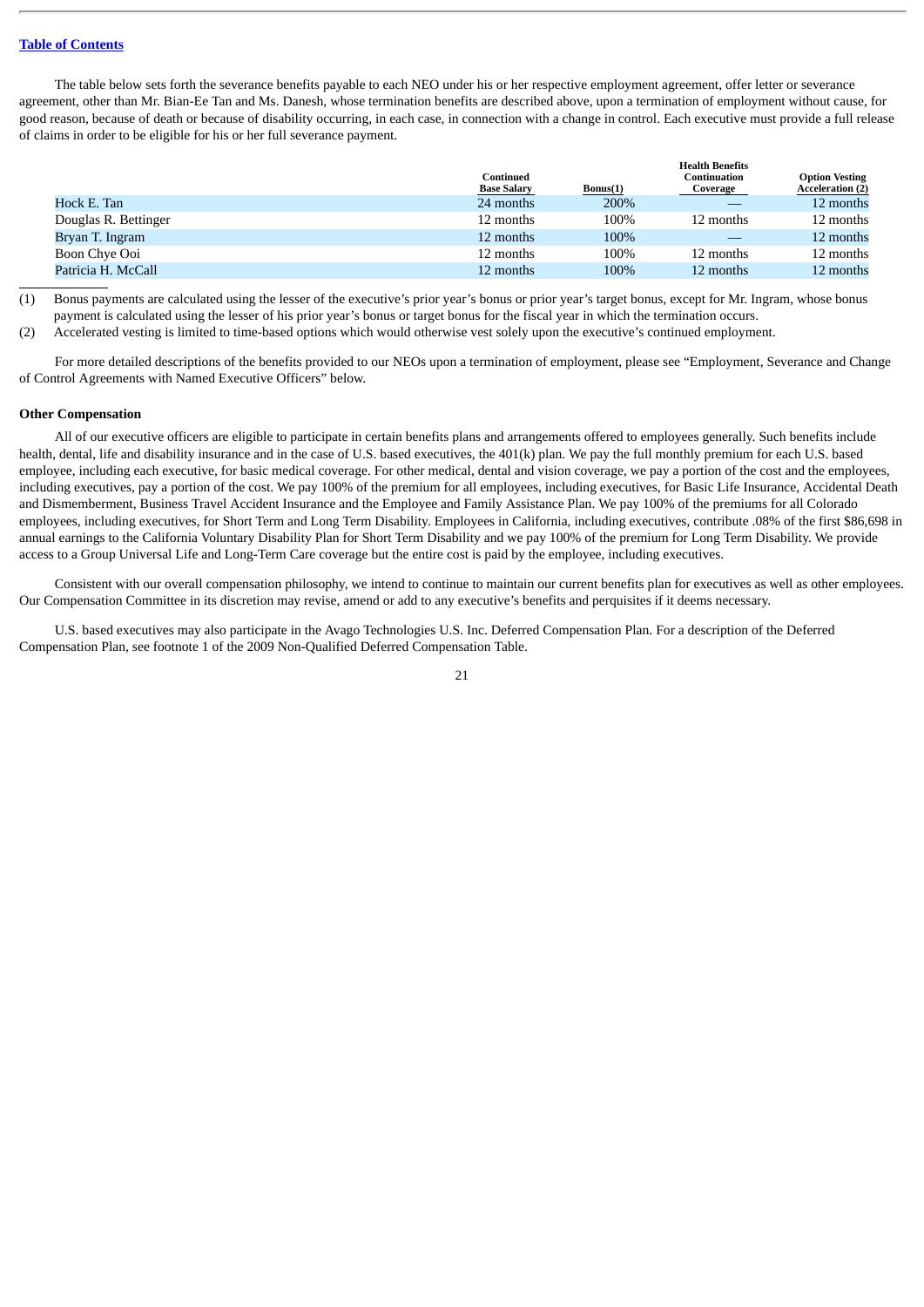We determine perquisites on a case by case basis and will provide a perquisite to an NEO when we believe it is necessary to attract or retain the executive officer. In Fiscal Year 2009, the following executives received the following perquisites:

| Name                                                    | <b>Perquisites</b>                                                                                                                                                                                                   |
|---------------------------------------------------------|----------------------------------------------------------------------------------------------------------------------------------------------------------------------------------------------------------------------|
| Hock E. Tan, President and Chief Executive Officer      | Reimbursement for travel to a residence in Pennsylvania.                                                                                                                                                             |
| Boon Chye Ooi, Senior Vice President, Global Operations | Housing subsidy, relocation allowance and de minimis flexible                                                                                                                                                        |
|                                                         | spending amount reimbursement.                                                                                                                                                                                       |
| Bian-Ee Tan, Former Chief Operating Officer             | Housing allowance, club memberships, private health insurance,<br>medical reimbursement, tax preparation service reimbursement and<br>reimbursement of taxes in Malaysia as a result of services performed<br>there. |

#### **Tax and Accounting Considerations**

While the Compensation Committee and our Board generally consider the financial accounting and tax implications of its executive compensation decisions, neither element has been a material consideration in the compensation awarded to our NEOs historically. In addition, the Compensation Committee and our Board have considered the potential future effects of Section 162(m) of the Internal Revenue Code on the compensation paid to our executive officers. Section 162(m) disallows a tax deduction for any publicly held corporation for individual compensation exceeding \$1 million in any taxable year for our Chief Executive Officer and each of the other NEOs (other than our Chief Financial Officer), unless compensation is performance-based. Our Board has not previously taken the deductibility limit imposed by Section 162(m) into consideration in setting compensation. Our Compensation Committee, however, intends to consider adopting a policy that, where reasonably practicable, we will seek to qualify the variable compensation paid to our executive officers for an exemption from the deductibility limitations of Section 162(m).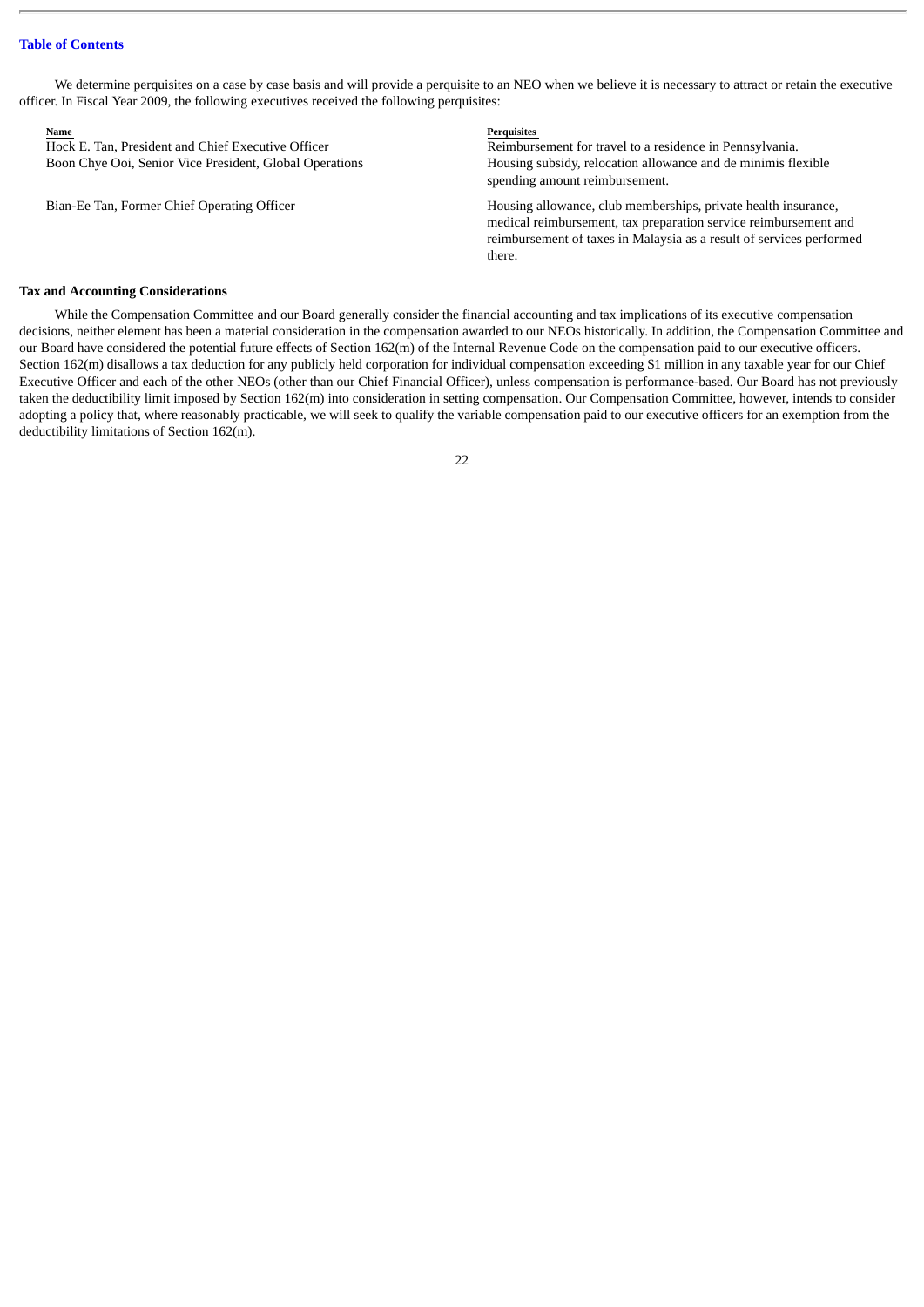#### **EXECUTIVE COMPENSATION**

### **Fiscal Year 2009 Summary Compensation Table.**

The following table sets forth information about compensation earned by our NEOs during Fiscal Year 2009, Fiscal Year 2008 and the fiscal year ended October 31, 2007 ("Fiscal Year 2007"). Our NEOs consist of our Chief Executive Officer, our Chief Financial Officer, each of our three other most highly compensated executive officers serving at the end of Fiscal Year 2009 and two former executive officers who left during Fiscal Year 2009 who would have been among the three other most highly compensated executive officers had they been serving as executive officers at the end of Fiscal Year 2009.

| <b>Name and Principal Position</b><br>(a)<br>Hock E. Tan<br>President and Chief<br><b>Executive Officer</b> | Year<br>(b)<br>2009<br>2008<br>2007 | Salary<br>$($)$<br>(c)<br>625,008<br>623,468<br>600,000 | <b>Bonus</b><br>(5)<br>(d)<br>1,000,000(3)<br>600,000 | Option<br>Awards<br>$($)$<br>(1)(f)<br>324,172<br>2,276,807<br>2,039,654 | <b>Non-Equity</b><br><b>Incentive Plan</b><br>Compensation<br>(S)<br>(2)(j)<br>208,503<br>915,000 | All Other<br>Compensation<br>(5)<br>(k)<br>42,882(4)<br>34,269<br>47,642 | <b>Total</b><br>$(5)$<br>(1)<br>2,200,565<br>3,849,544<br>3,287,296 |
|-------------------------------------------------------------------------------------------------------------|-------------------------------------|---------------------------------------------------------|-------------------------------------------------------|--------------------------------------------------------------------------|---------------------------------------------------------------------------------------------------|--------------------------------------------------------------------------|---------------------------------------------------------------------|
| Douglas R. Bettinger<br>Senior Vice President and<br>Chief Financial Officer                                | 2009<br>2008                        | 350,000<br>87,500                                       | 165,593                                               | 326,620<br>67,529                                                        | 284,288<br>86,121                                                                                 | 9,000(5)<br>0                                                            | 969,908<br>406,743                                                  |
| Bryan T. Ingram<br>Senior Vice President and General Manager,<br>Wireless Semiconductor Division            | 2009<br>2008<br>2007                | 334,608<br>333,913<br>320,154                           | 165,750(6)<br>24,730<br>158,267                       | 262,700<br>408,908<br>229,611                                            | 334,650<br>340,654<br>127,662                                                                     | 9,000(5)<br>9,000<br>36,400                                              | 1,106,708<br>1,117,205<br>872,094                                   |
| Boon Chye Ooi<br>Senior Vice President, Global Operations                                                   | 2009                                | 336,372(7)                                              | $\mathbf{0}$                                          | 158,745                                                                  | 151,589                                                                                           | 247,521(8)                                                               | 894,227                                                             |
| Patricia H. McCall<br>Vice President and General Counsel                                                    | 2009                                | 304,305                                                 | $\mathbf{0}$                                          | 123,329                                                                  | 84,485                                                                                            | 9,600(9)                                                                 | 521,719                                                             |
| Bian-Ee Tan (11)<br>Former Chief Operating Officer                                                          | 2009<br>2008<br>2007                | 79,077<br>494,712<br>488,899                            | 0<br>$\Omega$<br>220,221                              | 1,240,462<br>1,437,983<br>1,288,203                                      | $\bf{0}$<br>$^{\circ}$<br>291,500                                                                 | 1,265,921(12)<br>544,147<br>341,008                                      | 2,585,460<br>2,476,842<br>2,629,831                                 |
| <b>Fariba Danesh</b><br>Former Senior Vice President and General<br>Manager, Fiber Optics Product Division  | 2009<br>2008                        | 329,148<br>365,150                                      | $\bf{0}$<br>$\mathbf{0}$                              | 365,005<br>390,501                                                       | $\mathbf{0}$<br>343,040                                                                           | 576,271(10)<br>9,000                                                     | 1,270,424<br>1,107,691                                              |

(1) Represents expense recognized by us in Fiscal Years 2007, 2008 and 2009 related to options determined in accordance with ASC Topic 718, but excluding the impact of estimated forfeitures related to<br>service-based vesting performance-based options granted prior to our adoption of ASC Topic 718 on November 1, 2006 were subject to variable accounting under Accounting Principles Board Opinion No. 25. For all options<br>granted on or subsequent to

(2) Represents amounts paid for Fiscal Year 2009 under our annual cash incentive program. Please see plan description in "—Compensation Discussion and Analysis—Annual Cash Compensation—Annual Cash Incentive Program" above.

(3) Represents a discretionary bonus paid to Mr. Tan based on his performance in the capacity of Chief Executive Officer during Fiscal Year 2009.<br>(4) Represents \$9,000 401(k) employer match; and \$33,882 reimbursement for t

(5) Represents 401(k) employer match.

(6) Represents \$150,000 discretionary bonus paid to Mr. Ingram for his performance during Fiscal Year 2009 and \$15,750 paid to Mr. Ingram as a cash bonus in lieu of a mortgage subsidy that Mr. Ingram was entitled to under an Agilent benefit program.

Mr. Ooi's salary is set in U.S. Dollars but paid in Singapore Dollars. Mr. Ooi's salary was converted into Singapore Dollars using the Accounting Rate for January 2009 (the month he commenced his employment with us) of 1.4 as reported by Bloomberg L.P. The "Accounting Rate" for any month is the exchange ratio of the number of Singapore Dollars to one U.S. Dollar for the last business day of the preceding month, as reported by Bloomberg L.P.

(8) Represents \$47,199 aggregate monthly temporary housing allowance (converted from Singapore Dollars using the Accounting Rate for October 2009 of 1.4161 Singapore Dollars per U.S. Dollar), \$200,000 relocation allowance and \$322 healthcare flexible spending amount reimbursement (converted from Singapore Dollars using the Accounting Rate for October 2009 of 1.4161 Singapore Dollars per U.S. Dollar).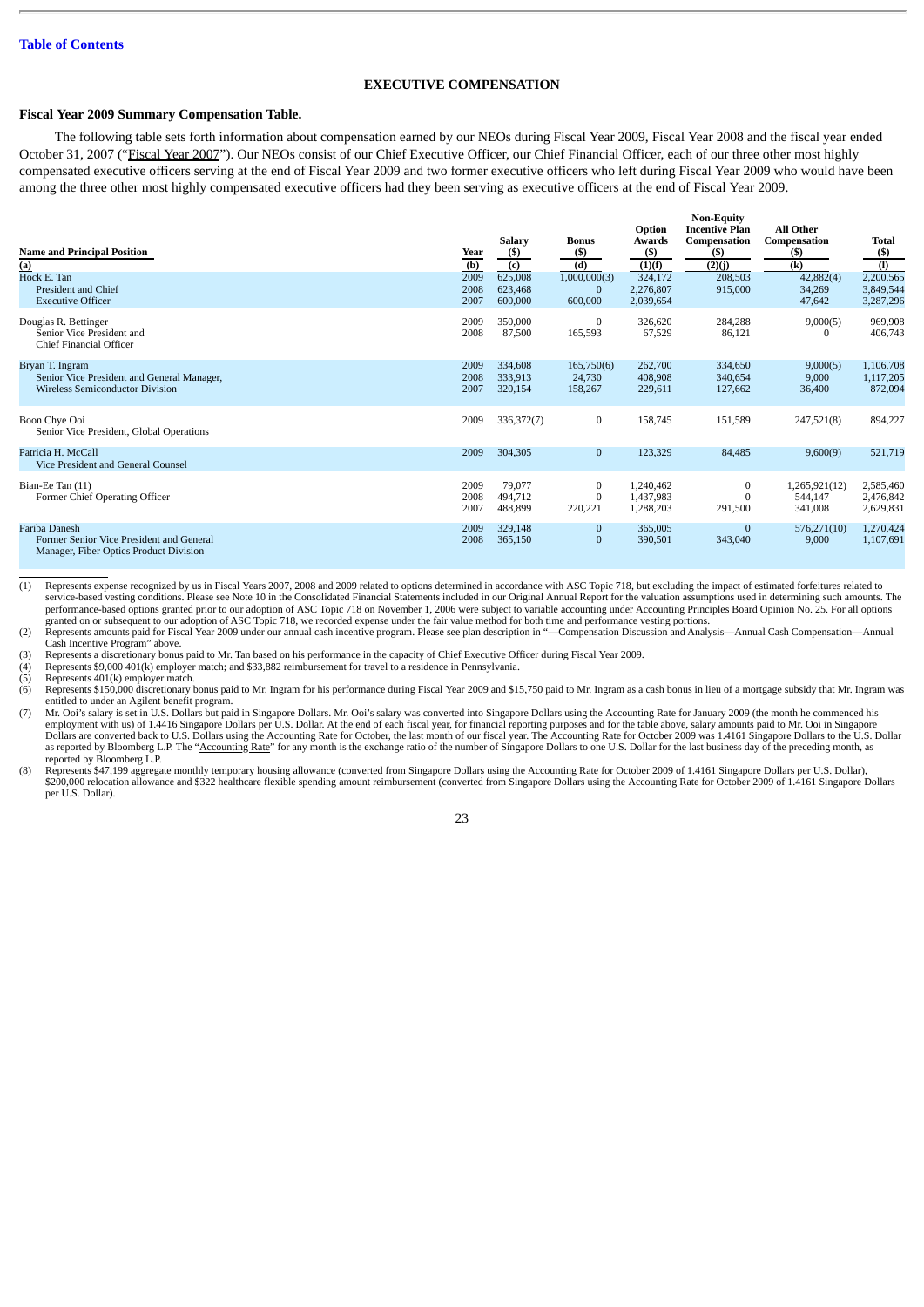- Represents \$600 credit for not enrolling in medical plan and \$9,000 401(k) employer match.
- (10) Ms. Danesh employment with us terminated on September 18, 2009. Represents \$567,271 paid to Ms. Danesh as severance, \$367,271 of which was related to base salary and \$200,000 of which related to the target bonus Ms. D
- rates.com. All sums presented for Mr. Bian-Ee Tan for 2008 are converted from Malaysian Ringgits using the November 2, 2008 exchange ratio of 3.5295 Malaysian Ringgits per U.S. Dollar as reported by x-rates.com.<br>by x-rates
- L.P., except \$838 of all other income which was converted from Singapore dollars using the Accounting Rate for January 2008 of 1.4541 Singapore Dollars per U.S. Dollar.<br>(12) Mr. Bian-Ee Tan terminated employment with us on which was related to the target bonus that he would have earned based on performance had he remained employed with us through the date of payment, \$21,805 estimated Malaysian tax reimbursement, \$2,568 housing allowance and \$12,127 Malaysian Provident Fund contributions.

#### **Grant of Plan-Based Awards in Fiscal Year 2009**

The following table sets forth information regarding grants of incentive awards during Fiscal Year 2009 to each of our NEOs.

|                      |                                                                           | <b>Estimated Future Payouts Under</b><br><b>Non-Equity Incentive Plan</b><br>Awards(1) |                                |                                  |                              | <b>All Other</b><br>Option<br>Awards:<br>Number of<br><b>Securities</b><br><b>Underlying</b> | <b>Exercise</b><br>or Base<br><b>Price of</b> | <b>Grant Date</b><br><b>Fair Value of</b><br><b>Stock and</b><br>Option |
|----------------------|---------------------------------------------------------------------------|----------------------------------------------------------------------------------------|--------------------------------|----------------------------------|------------------------------|----------------------------------------------------------------------------------------------|-----------------------------------------------|-------------------------------------------------------------------------|
| Name (a)             | Grant<br><b>Date</b><br>(b)                                               | <b>Threshold</b><br>$($ \$<br>(c)                                                      | <b>Target</b><br>(5)(2)<br>(d) | <b>Maximum</b><br>$($ \$)<br>(e) | <b>Target</b><br>(# )<br>(f) | <b>Options</b><br>$^{(#)}$<br>(i)                                                            | Option<br>Awards<br>$(S/\text{Sh})$ $(k)$     | Awards<br>$($ \$ $)(3)$<br>(1)                                          |
| Hock E. Tan          |                                                                           | 93,750                                                                                 | 750,000                        | 1,687,500                        |                              |                                                                                              |                                               |                                                                         |
|                      | 3/3/2009(4)<br>7/20/2009(5)                                               |                                                                                        |                                |                                  |                              | 300,000<br>570,000                                                                           | 10.00<br>5.00                                 | 965,310<br>5,864,050(6)                                                 |
|                      | 8/5/2009(7)                                                               |                                                                                        |                                |                                  |                              | 300,000                                                                                      | 15.00                                         | 1,994,040                                                               |
| Douglas R. Bettinger | 7/20/2009(5)<br>8/5/2009(7)                                               | 6,563                                                                                  | 262,500                        | 590,625                          |                              | 120,000<br>50,000                                                                            | 10.68<br>15.00                                | 1,340,693(6)<br>332,340                                                 |
| Bryan T. Ingram      | 3/3/2009(4)<br>7/20/2009(5)<br>7/20/2009(5)<br>8/5/2009(7)                | 15,685                                                                                 | 250,950                        | 564,638                          |                              | 60,000<br>64,168<br>71,667<br>150,000                                                        | 10.00<br>5.00<br>10.22<br>15.00               | 193,062<br>660,148(6)<br>612,029(6)<br>997,020                          |
| <b>Boon Chye Ooi</b> | 1/15/2009(4)<br>1/15/2009(8)<br>7/20/2009(9)                              | 8,438                                                                                  | 343,575                        | 773,044                          | 175,000                      | 175,000<br>175,000                                                                           | 8.12<br>8.12<br>8.12                          | 795,008<br>795,008<br>1,850,672(6)                                      |
| Patricia H. McCall   | 3/3/2009(4)<br>7/20/2009(9)<br>8/5/2009(7)                                | 7,608                                                                                  | 122,800                        | 276,300                          |                              | 50,000<br>32,000<br>50,000                                                                   | 10.00<br>10.22<br>15.00                       | 160,885<br>271,896(6)<br>332,340                                        |
| Bian-Ee Tan          |                                                                           | 9,562                                                                                  | 382,474                        | 860,566                          |                              |                                                                                              |                                               |                                                                         |
| Fariba Danesh        | 3/3/2009(4)<br>7/20/2009(5)<br>7/20/2009(5)<br>8/5/2009(7)<br>9/18/09(10) | 10,306                                                                                 | 273,863                        | 616,191                          |                              | 50,000<br>80,000<br>52,500<br>50,000<br>35,000                                               | 10.00<br>6.48<br>10.22<br>15.00<br>10.22      | 160,885<br>731,013(6)<br>597,793(6)<br>332,340<br>209,941               |

(1) Threshold amount for Mr. Hock E. Tan is 12.5% of his target bonus amount, calculated based on the achievement of a single corporate goal at 50% of the target for such goal and using the minimum individual performance factor. Threshold amount for each of Messrs. Bettinger and Ooi is 2.50% of his target bonus amount, for Mr. Ingram and Ms. McCall is 6.25% of his and her target bonus amounts,<br>and for Ms. Danesh was individual performance factor. Maximum bonus payable is 225% of the target bonus amount, which assumes maximum (150%) performance for each corporate and divisional goal and uses the maximum in the assume maximum (150%) per individual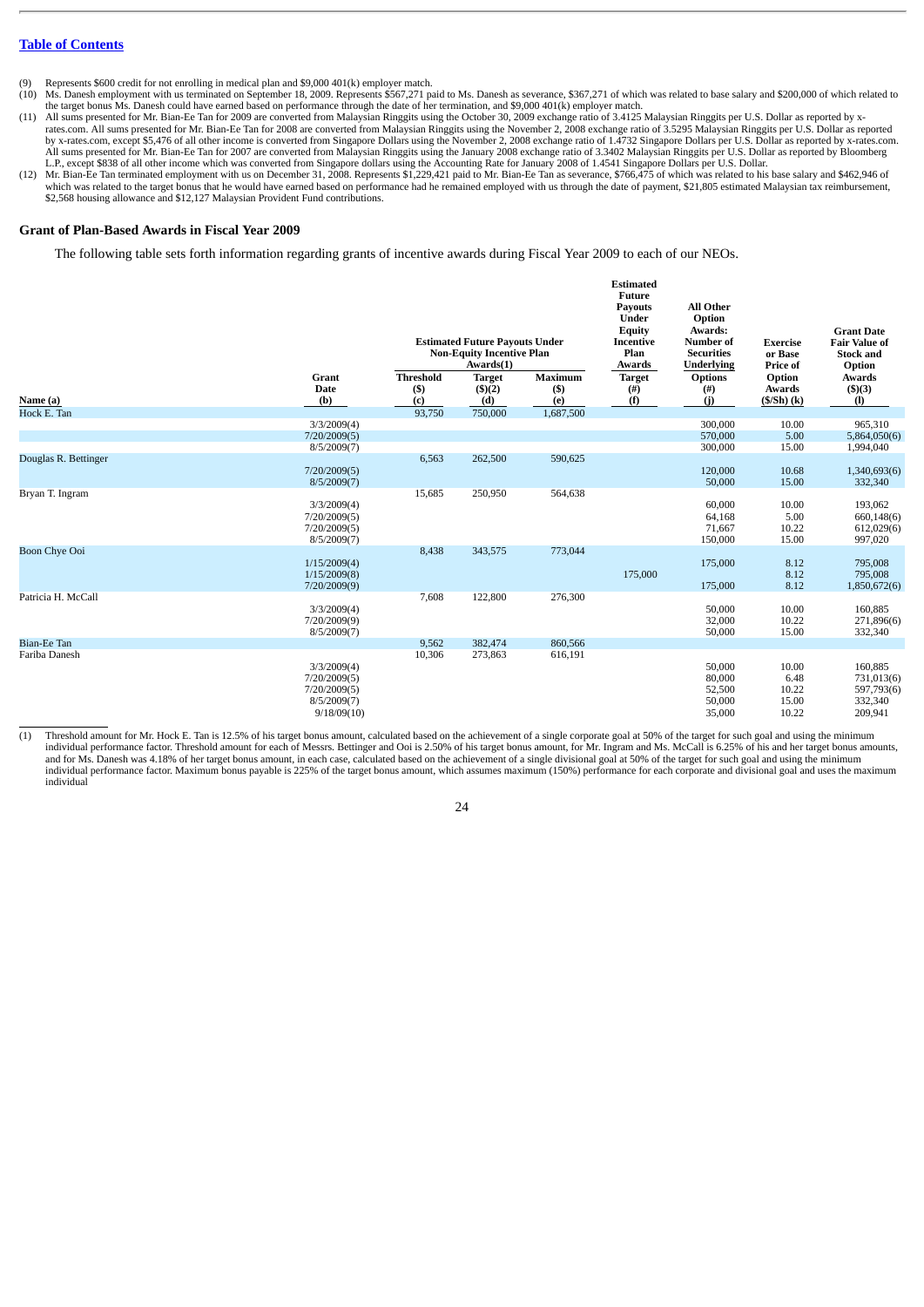performance factor (150%). The target bonus amount can also be calculated by multiplying the base salary of each named executive officer times the participation rate of such executive as set forth in the "Annual Cash Incentive Program—Summary Bonus Table" above. For example, Mr. Ingram's target amount of \$250,950 can be calculated by multiplying 75% times his base salary of \$334,600, and his minimum amount can be calculated by multiplying 6.25% times his target amount.

- (2) Mr. Hock E. Tan's target bonus participation rate for Fiscal Year 2009 was 120%. Messrs. Bettinger, Ingram, Ooi, Bian-Ee Tan and Ms. Danesh's target bonus participation rate is 75% of base salary and Ms. McCall's target bonus participation rate is 40% of base salary.
- (3) The grant date fair value of these options was determined in accordance with ASC Topic 718. Please see Note 10 to the Consolidated Financial Statements included in our Original Annual Report for the valuation assumptions used in determining such amounts.
- (4) Options vest at the rate of 20% of the shares subject thereto on each anniversary of the date of grant subject to the executive's continued employment with Avago.<br>(5) Represents the date the vesting schedule of this op
- (5) Represents the date the vesting schedule of this option award was materially modified to remove the operating income targets and extend the vesting period. The amended options will vest two years after the date such op (6) Represents incremental fair value of the amendment on July 20, 2009 of performance-based options held by the executive, calculated in accordance with ASC Topic 718. Please see Note 10 to the
- Consolidated Financial Statements included in our Original Annual Report for the valuation assumptions used in determining the incremental fair value.<br>(7) Options vest at the rate of 50% of the shares subject thereto on ea
- (8) Options vest at a rate of 20% per year on each anniversary of the date of grant subject to the executive's continued employment with Avago and the attainment of specified financial targets. If the specified financial targets are not met, the options will vest two years after the date such options could first have vested had the specified financial targets for such options been achieved, subject to earlier Catch-Up Vesting.
- (9) Represents the date the vesting schedule of this option award was materially modified to provide that if performance targets for a particular year are not met the options will vest two years after the date the options could first have vested had the performance targets for such options been achieved, subject to any earlier Catch-Up Vesting, provided that the individual remains employed by us through the applicable vesting date.
- (10) Ms. Danesh's employment with us terminated effective September 18, 2009. Represents the incremental fair value of the acceleration on September 18, 2009 of options held by Ms. Danesh, in accordance with ASC Topic 718. valuation assumptions used in determining the incremental fair value.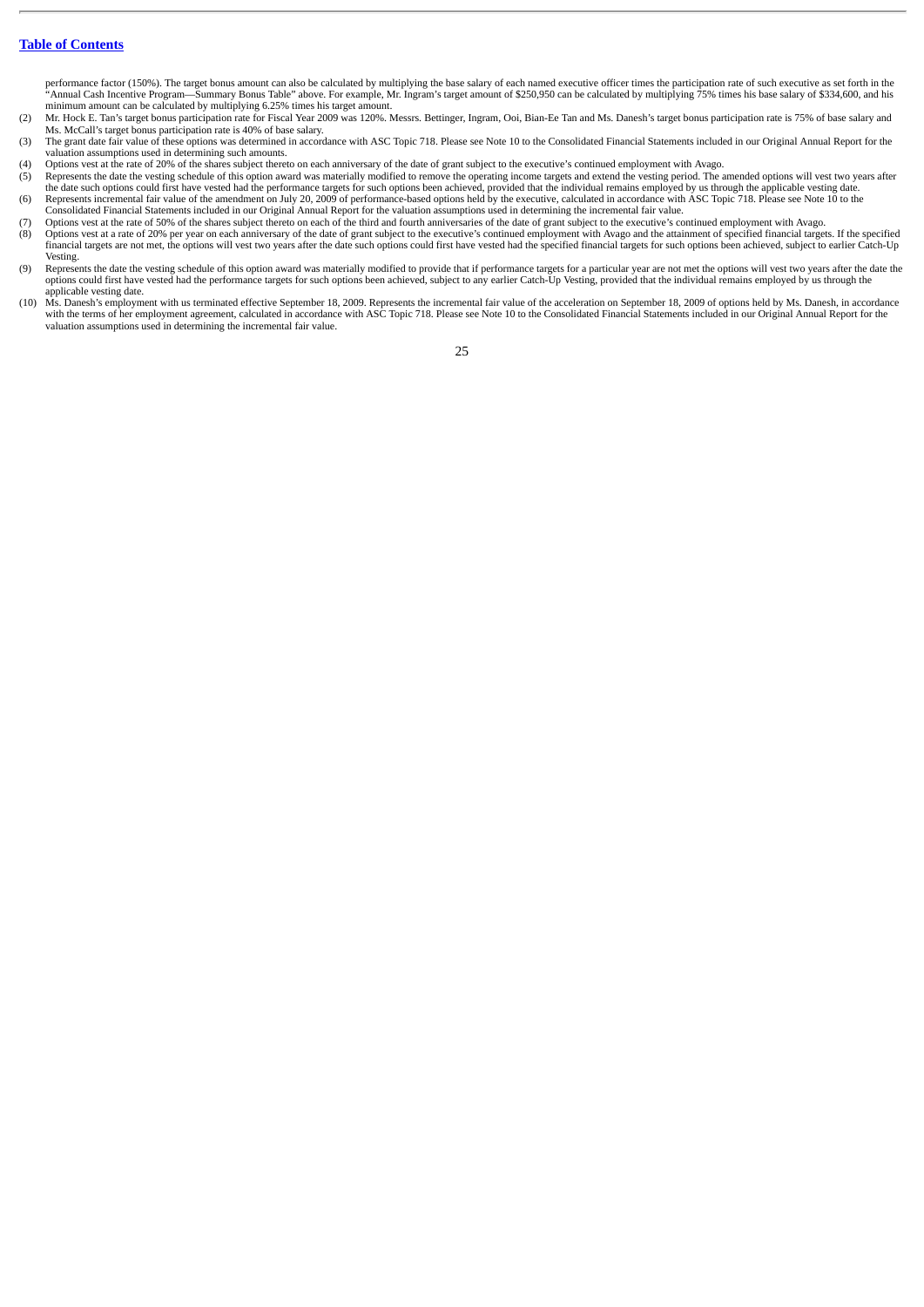## **Outstanding Equity Awards at 2009 Fiscal Year-End**

The following table sets forth grants of stock options outstanding on November 1, 2009, the last day of Fiscal Year 2009, to each of our NEOs.

|                         | <b>Option Awards</b>                                                                    |                                                                                                                                            |                                                                                                                                                  |                                                                                                                                                                             |                                                                               |                                                                                        |
|-------------------------|-----------------------------------------------------------------------------------------|--------------------------------------------------------------------------------------------------------------------------------------------|--------------------------------------------------------------------------------------------------------------------------------------------------|-----------------------------------------------------------------------------------------------------------------------------------------------------------------------------|-------------------------------------------------------------------------------|----------------------------------------------------------------------------------------|
| Name (a)<br>Hock E. Tan | <b>Vesting</b><br><b>Reference Date</b><br>12/1/2005(1)<br>3/3/2009(2)<br>8/5/2009(3)   | Number of<br><b>Securities</b><br>Underlying<br><b>Unexercised</b><br><b>Options</b><br>$^{(#)}$<br><b>Exercisable</b><br>(b)<br>1,214,102 | Number of<br><b>Securities</b><br>Underlying<br>Unexercised<br><b>Options</b><br>$($ #)<br>Unexercisable<br>(c)<br>940,000<br>300,000<br>300,000 | <b>Equity</b><br>Incentive<br>Plan<br>Awards:<br>Number of<br><b>Securities</b><br>Underlying<br><b>Unexercised</b><br><b>Unearned</b><br><b>Options</b><br>$^{(#)}$<br>(d) | Option<br><b>Exercise</b><br>Price<br>$($ \$<br>(e)<br>5.00<br>10.00<br>15.00 | Option<br><b>Expiration</b><br><b>Date</b><br>(f)<br>4/12/2016<br>3/2/2019<br>8/4/2019 |
| Douglas R. Bettinger    | 8/4/2008(4)<br>8/5/2009(3)                                                              | 60,000                                                                                                                                     | 240,000<br>50,000                                                                                                                                |                                                                                                                                                                             | 10.68<br>15.00                                                                | 8/3/2018<br>8/4/2019                                                                   |
| Bryan T. Ingram         | 12/1/2005<br>12/1/2005(5)<br>12/1/2005(6)<br>11/1/2007(7)<br>3/3/2009(2)<br>8/5/2009(3) | 50,151<br>154,998<br>37,500<br>53,748                                                                                                      | 103,336<br>25,000<br>125,418<br>60,000<br>150,000                                                                                                |                                                                                                                                                                             | 1.25<br>5.00<br>5.00<br>10.22<br>10.00<br>15.00                               | 1/23/2015<br>11/30/2015<br>4/23/2016<br>10/31/2017<br>3/2/2019<br>8/4/2019             |
| Boon Chye Ooi           | 1/15/2009(8)                                                                            |                                                                                                                                            | 175,000                                                                                                                                          | 175,000                                                                                                                                                                     | 8.12                                                                          | 1/14/2019                                                                              |
| Patricia H. McCall      | 3/23/2007(8)<br>2/22/2008(8)<br>3/3/2009(2)<br>8/5/2009(3)                              | 32,000<br>4,000                                                                                                                            | 24,000<br>8,000<br>50,000<br>50,000                                                                                                              | 24,000<br>8,000                                                                                                                                                             | 10.22<br>10.22<br>10.00<br>15.00                                              | 6/4/2017<br>2/21/2018<br>3/2/2019<br>8/4/2019                                          |
| Fariba Danesh(9)        | 6/16/2006<br>11/1/2007                                                                  | 195,000<br>70,000                                                                                                                          |                                                                                                                                                  |                                                                                                                                                                             | 6.48<br>10.22                                                                 | 12/19/2009<br>12/19/2009                                                               |
|                         |                                                                                         |                                                                                                                                            |                                                                                                                                                  |                                                                                                                                                                             |                                                                               |                                                                                        |

(1) Options to purchase 185,000 shares will vest on each of the fourth and fifth anniversaries of the Vesting Reference Date and options to purchase 285,000 shares will vest on each of the sixth and seventh anniversaries of the Vesting Reference Date, in each case, subject to Mr. Tan's continued employment with Avago.

(2) Options vest at the rate of 20% of the shares subject thereto on each anniversary of the Vesting Reference Date subject to the executive's continued employment with Avago.<br>
(3) Options vest at the rate of 50% of the sh (3) Options vest at the rate of 50% of the shares subject thereto on each of the third and fourth anniversaries of the Vesting Reference Date subject to the executive's continued employment with Avago.<br>(4) Options to purch

the Vesting Reference Date subject to Mr. Bettinger's continued employment with Avago.

(5) Options to purchase 25,834 shares vest on the fourth, fifth, sixth and seventh anniversaries of the Vesting Reference Date subject to Mr. Ingram's continued employment.<br>(6) Options to purchase 6,250 shares vest on the

(6) Options to purchase 6,250 shares vest on the fourth, fifth, sixth and seventh anniversaries of the Vesting Reference Date subject to Mr. Ingram's continued employment.<br>(7) Options to purchase 17,916 shares vest on the

(7) Options to purchase 17,916 shares vest on the third, sixth and seventh anniversaries of the Vesting Reference Date and options to purchase 35,832 shares vest on the fourth and fifth anniversaries of the Vesting Reference Date, in each case, subject to Mr. Ingram's continued employment.<br>(8) Options vest 50% based upon the passage of time and the optionee's continued employment with Avago and 50% based upon achieving specif

over five years on each anniversary of the Vesting Reference Date. Performance-based options that do not vest if performance targets for a particular year are not met will vest two years after the date such

options could first have vested had the performance targets for such options been achieved, subject to any earlier Catch-Up Vesting.<br>(9) Ms. Danesh's employment with us terminated effective September 18, 2009. Under Ms. Da

On July 20, 2009, the Compensation Committee approved the amendment of the performance-based options held by Mr. Hock Tan, Mr. Bettinger, Mr. Ingram and Ms. Danesh to remove the performance targets and extend the vesting schedule. See "Compensation Discussion and Analysis — Equity Incentive Compensation" above for more information.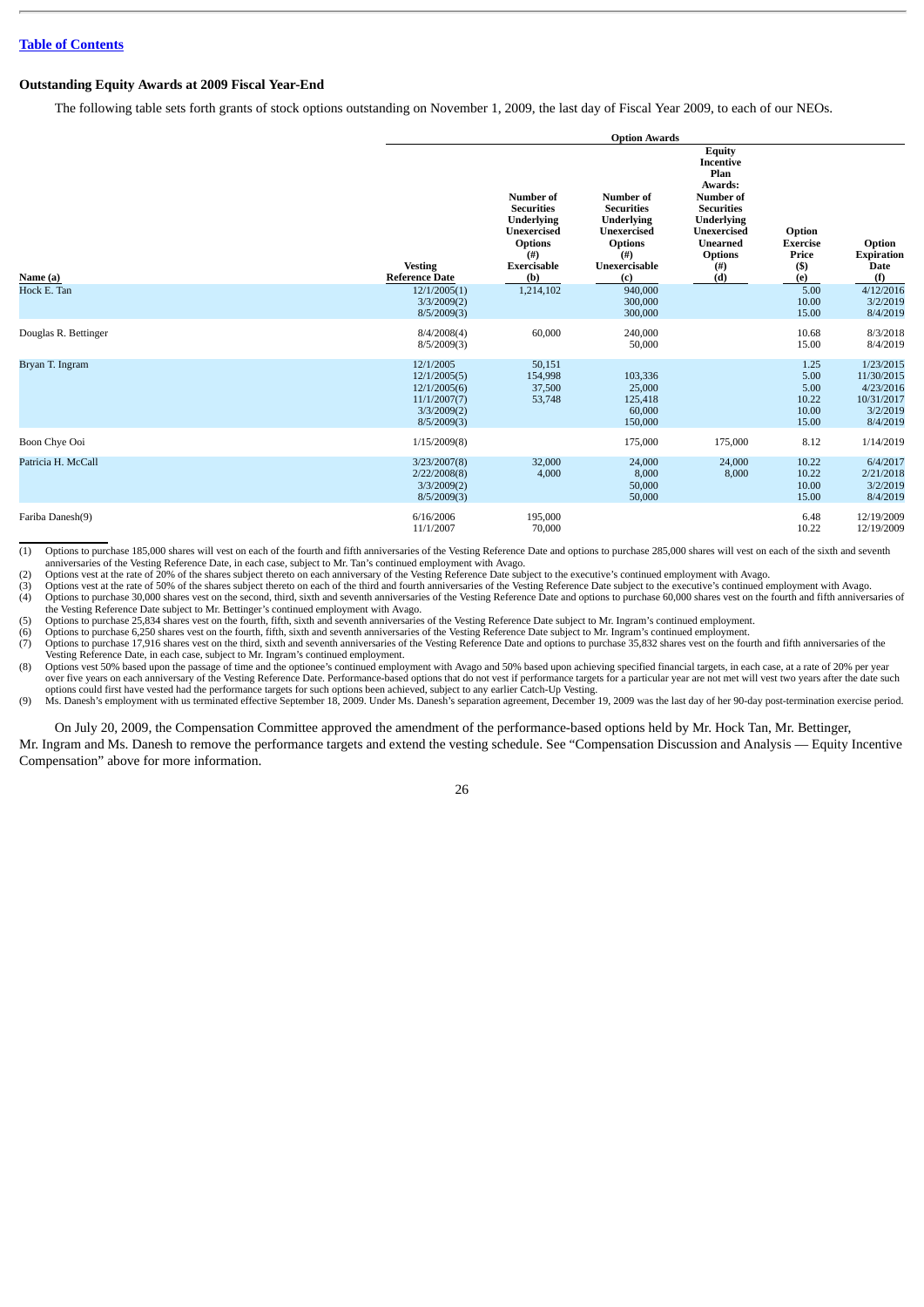#### **Option Exercises in Fiscal Year 2009**

The following table shows information regarding the exercise of options to purchase our ordinary shares during the year ending November 1, 2009. Our NEOs do not hold unvested stock awards.

|                     | <b>Option Awards</b>                                         |                                         |  |
|---------------------|--------------------------------------------------------------|-----------------------------------------|--|
|                     | Number of<br><b>Shares</b><br><b>Acquired on</b><br>Exercise | Value<br><b>Realized on</b><br>Exercise |  |
| Name (a)            | $(\#)$ (b)                                                   | $($ \$) $($ c $)$                       |  |
| Hock E. Tan (1)     | 195,898                                                      | 1,958,980                               |  |
| Bryan T. Ingram (2) | 16,515                                                       | 227,081                                 |  |
| Bian-Ee Tan (3)     | 1,080,000                                                    | 1,900,800                               |  |
|                     |                                                              |                                         |  |

- (1) Represents options exercised in connection with our IPO. Value realized on exercise is calculated based on an exercise price per share of \$5.00 and a market price per share at exercise of \$15.00, the IPO price at which the shares were sold.
- (2) Represents options exercised in connection with our IPO. Value realized on exercise is calculated based on an exercise price per share of \$1.25 and a market price per share at exercise of \$15.00, the IPO price at which the shares were sold.
- (3) Represents options exercised in connection with Mr. Bian-Ee Tan's termination of employment, in a cashless exercise. Value realized on exercise is calculated based on an exercise price of \$5.00 per share and a market price per share at exercise of \$6.76, which was the then fair market value of the shares as determined by the Board. 505,618 ordinary shares were withheld by us in satisfaction of the aggregate exercise price of the options.

#### **2009 Non-Qualified Deferred Compensation**

The following table sets forth information regarding contributions and earnings under the Avago Technologies U.S. Inc. Deferred Compensation Plan during Fiscal Year 2009.

| Name<br>(a)          | Registrant<br><b>Contributions</b><br>in Fiscal Year<br>2009<br>(5)(1) | Aggregate<br>Earnings<br>in Fiscal<br><b>Year 2009</b><br>(3)(2)<br>(d) | Aggregate<br>Withdrawals<br><b>Distribution</b><br>$($ \$<br>(e) | Aggregate<br><b>Balance</b> at<br>November 1,<br>$2009($ \$) $(f)$ |
|----------------------|------------------------------------------------------------------------|-------------------------------------------------------------------------|------------------------------------------------------------------|--------------------------------------------------------------------|
| Douglas R. Bettinger | 12,918                                                                 | 3,137                                                                   |                                                                  | 16,055                                                             |
| Bryan T. Ingram      |                                                                        | 2,037                                                                   |                                                                  | 13,801                                                             |
| Patricia H. McCall   | 5,712                                                                  | 3,742                                                                   |                                                                  | 27,460                                                             |

(1) The Avago Technologies U.S. Inc. Deferred Compensation Plan is an unfunded and unsecured deferred compensation arrangement that is designed to allow the participants to defer a specified percentage of their base salary, commissions and/or bonuses in a manner similar to the way in which the Avago Technologies U.S. Inc. 401(k) plan operates, but without regard to the maximum deferral limitations imposed on 401(k) plans by the Internal Revenue Code. In addition, we may make discretionary contributions to participant accounts. As required by applicable law, participation in the Deferred Compensation Plan is limited to a group of our management employees who have an annual base salary plus targeted commissions of at least \$175,000, which group includes each of our U.S. based NEOs.

Amounts deferred by each participant pursuant to the Deferred Compensation Plan are credited to a bookkeeping account maintained on behalf of that participant. Amounts credited to each participant under the Deferred Compensation Plan are periodically adjusted for earnings and/or losses at a rate that is equal to one or more of the measurement funds elected by a participant. Currently, the measurement funds consist of the following: Fidelity Retirement Government Money Market Portfolio, PIMCO Total Return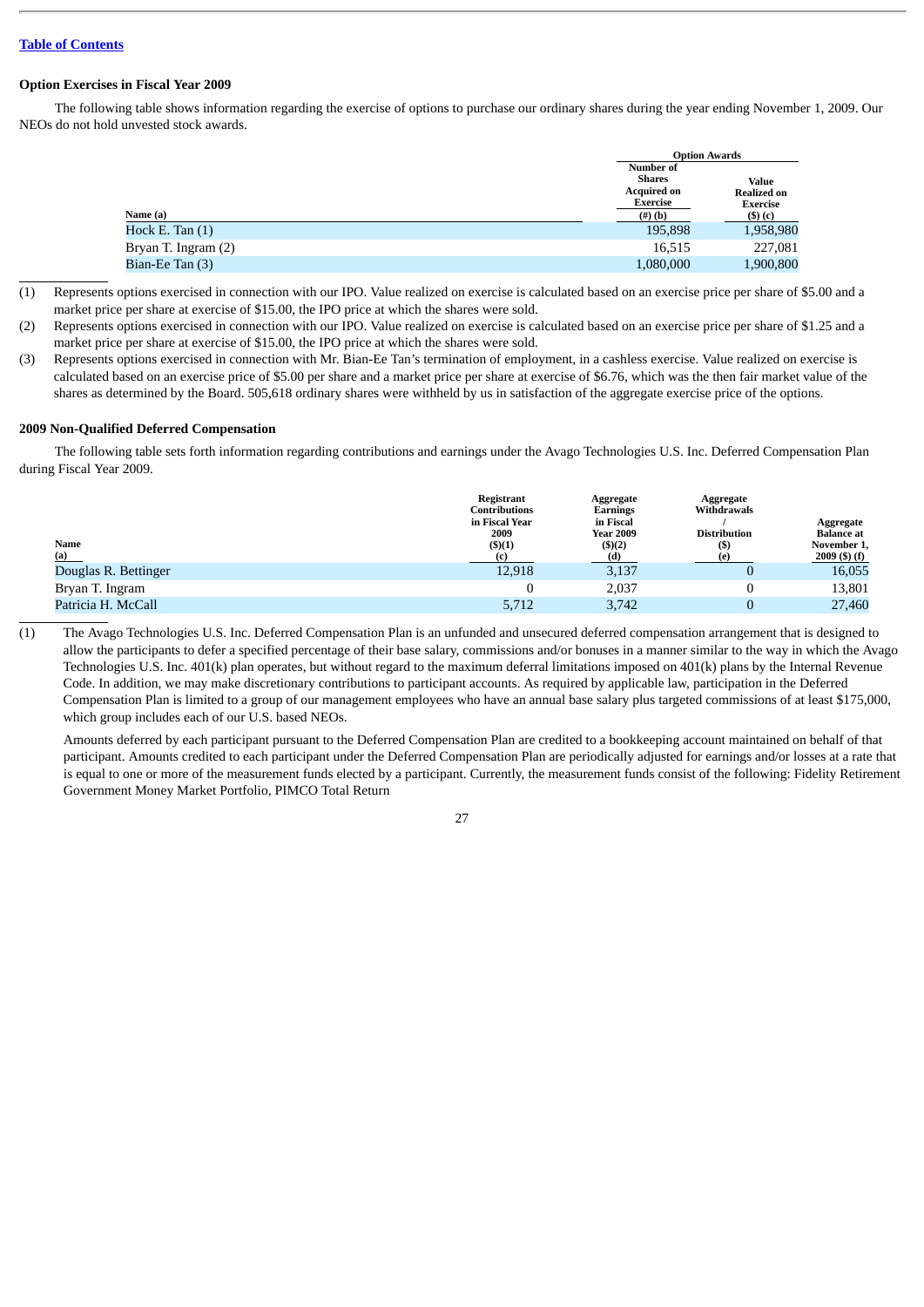Fund Institutional Class, Mainstay ICAP Equity Fund – Class I, Goldman Sachs Small Cap Value Fund Institutional Class, MainStay Large Cap Growth Fund – Class I, Spartan® U.S. Equity Index Fund Investor Class, Fidelity Contrafund®, Wells Fargo Advantage Discovery Fund – Institutional, Templeton Foreign Fund Class A, Fidelity Freedom Funds®, Fidelity Freedom Income Fund®, Fidelity Freedom 2000 Fund®, Fidelity Freedom 2005 Fund®, Fidelity Freedom 2010 Fund®, Fidelity Freedom 2015 Fund®, Fidelity Freedom 2020 Fund®, Fidelity Freedom 2025 Fund®, Fidelity Freedom 2030 Fund®, Fidelity Freedom 2035 Fund®, Fidelity Freedom 2040 Fund®, Fidelity Freedom 2045 Fund® and Fidelity Freedom 2050 Fund®.

Distributions are made in accordance with elections filed by participants at the time of their initial deferrals and distributions occur in a lump sum upon death or total disability and in a lump sum or installments upon a participant's separation of service. Distributions are also made in the event of a change in control of our Company.

(2) Amounts reflected are not included in the "Fiscal Year 2009 Summary Compensation Table" because the earnings and losses are not "above-market." These amounts include dividends, interest and change in market value.

#### **Employment, Severance and Change of Control Agreements with Named Executive Officers**

#### *Hock E. Tan*

We entered into an offer letter with Hock E. Tan on March 28, 2006 which was amended and restated in on July 17, 2009. Mr. Tan's offer letter provides that Mr. Tan will be our President and Chief Executive Officer commencing March 31, 2006 and that he will be a member of our Board. Mr. Tan's offer letter entitles him to a base salary of \$625,000 per year with a target bonus opportunity of 120% of his base salary. Mr. Tan's offer letter also provides for the grant of an option to purchase 950,000 ordinary shares with 225,000 shares subject to the option vesting 20% per year based upon Mr. Tan's continued employment and 725,000 shares subject to the option vesting 20% per year based upon us attaining specified performance targets. In accordance with his offer letter, Mr. Tan purchased \$2 million in ordinary shares and was granted additional non-qualified options to purchase 1,400,000 ordinary shares. Mr. Tan's offer letter agreement provides that he will be eligible to participate in all employee benefit plans made available to executive officers, is entitled to enter into an indemnification agreement and must enter into our standard agreement regarding confidential information and proprietary developments. Mr. Tan's offer letter agreement entitled him to the payment of a relocation bonus in the amount of one month's base salary which was paid in a single lump sum following his commencement of employment.

Mr. Tan's offer letter provides Mr. Tan with severance in the event of the termination of his employment without cause, because of death or disability or a resignation by him for good reason, provided that, in each case, Mr. Tan executes and does not revoke a general release of all claims against us and our affiliates within 60 days following his termination of employment. If the termination of employment without cause, because of death or disability or resignation for good reason takes place within the three months prior to or the 12 months following a change in control, we must provide Mr. Tan with (a) continued salary payments for 24 months following his termination or resignation, (b) an amount equal to 200% of the lesser of Mr. Tan's prior year's bonus or target bonus, in both (a) and (b), payable in 24 monthly installments, and (c) 12 months accelerated vesting for those options held by Mr. Tan which would otherwise vest based upon the passage of time and his continued employment. If the termination of employment without cause or resignation for good reason takes place more than three months prior to or more than 12 months following a change in control, Mr. Tan is entitled to (a) continued salary payments for 12 months following his termination or resignation and (b) an amount equal to the lesser of his prior year's bonus or target bonus, in both (a) and (b), payable in 12 monthly installments.

#### *Douglas R. Bettinger*

We entered into an offer letter with Douglas R. Bettinger on July 4, 2008. Mr. Bettinger's offer letter provides that Mr. Bettinger will be our Senior Vice President and Chief Financial Officer. Mr. Bettinger's offer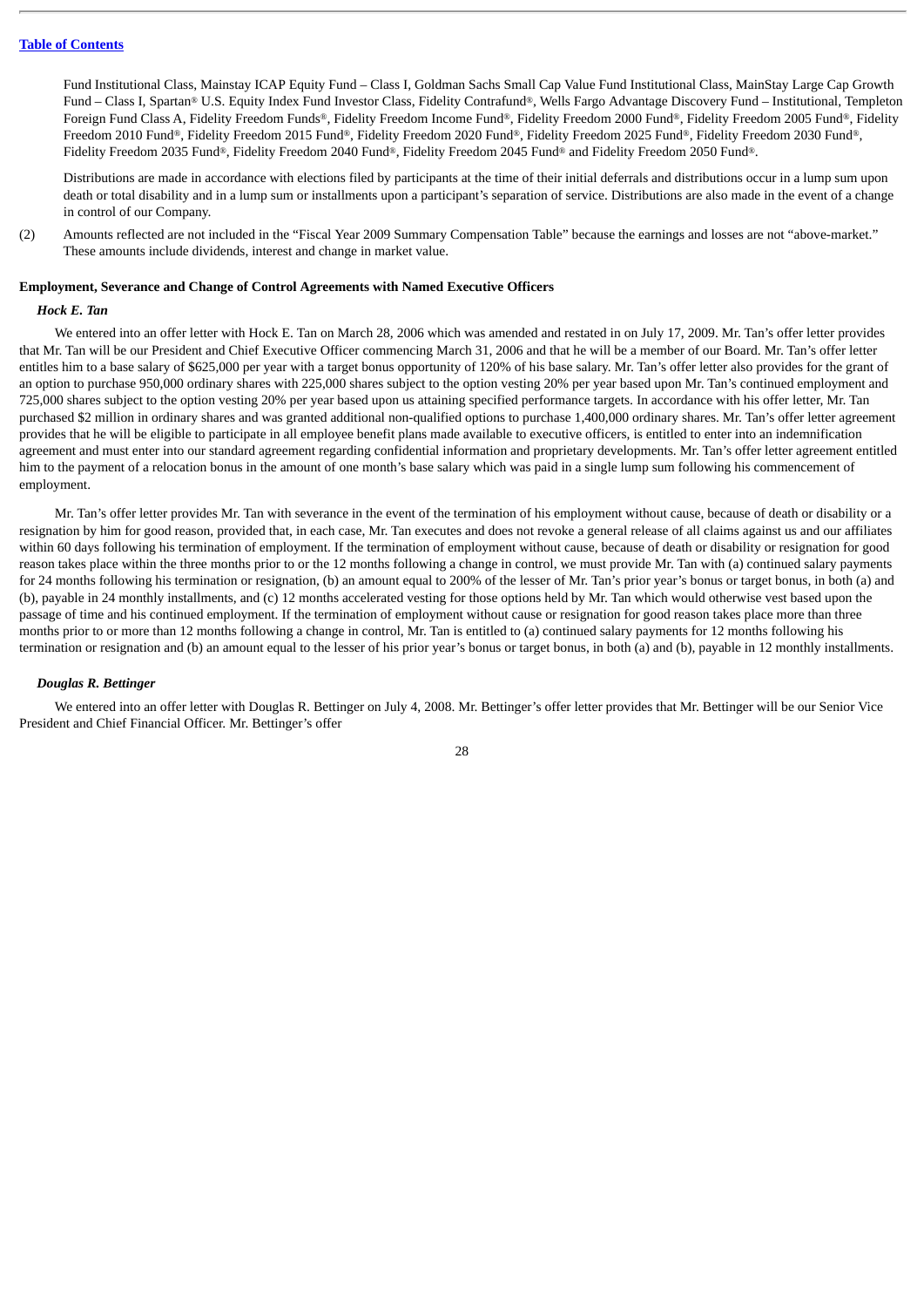letter entitles him to a base salary of \$350,000 per year and a target bonus opportunity of 75% of his base salary. Mr. Bettinger's offer letter also provides for the grant of an option to purchase 300,000 of our ordinary shares with 150,000 of the shares subject to the option vesting at a rate of 20% per year based upon Mr. Bettinger's continued employment and 150,000 of the shares subject to the option vesting at a rate of 20% per year based upon us attaining specified performance targets and Mr. Bettinger's continued employment. Mr. Bettinger's offer letter agreement provides that he will be eligible to participate in all employee benefit plans made available to executive officers, is entitled to enter into an indemnification agreement and must enter into the standard agreement regarding confidential information and proprietary developments.

Mr. Bettinger's offer letter provides him with severance in the event of the termination of his employment without cause, because of death or disability or a resignation by him for good reason, provided that, in each case, Mr. Bettinger executes and does not revoke a general release of all claims against us and our affiliates within 60 days of any such termination. If the termination of employment without cause, because of death or disability or resignation for good reason takes place within 12 months following a change in control, we must provide Mr. Bettinger with (a) 12 months of continued salary payments commencing on the sixtieth day following his separation from us, (b) an amount equal to 100% of the lesser of Mr. Bettinger's prior year's bonus or target bonus payable in 12 monthly installments commencing on the sixtieth day following his separation from us, (c) 12 months accelerated vesting for those options held by Mr. Bettinger which would otherwise vest based upon the passage of time and his continued employment, and (d) the payment of continued health, dental and vision insurance premiums for Mr. Bettinger and any covered dependents for 12 months, or, if earlier, until Mr. Bettinger is covered under similar plans of a new employer. If Mr. Bettinger's termination of employment without cause, because of death or disability or a resignation for good reason takes place prior to or more than 12 months following a change in control, Mr. Bettinger is entitled to (a) nine months of continued salary payments commencing on the sixtieth day following his separation from us, (b) an amount equal to the lesser of 50% of his prior year's bonus or target bonus payable in nine monthly installments commencing on the sixtieth day following his separation from us, and (c) the payment of continued health, dental and vision insurance premiums for Mr. Bettinger and any covered dependents for six months, or, if earlier, until Mr. Bettinger is covered under similar plans of a new employer.

#### *Bryan T. Ingram*

Avago Technologies U.S. Inc., our wholly owned subsidiary, entered into an employment agreement with Bryan T. Ingram on October 30, 2007, effective as of November 1, 2007, which was amended and restated on July 17, 2009. Mr. Ingram's employment agreement provides that Mr. Ingram will be our Senior Vice President and General Manager, Wireless Semiconductor Division. Mr. Ingram's employment agreement entitles him to a base salary of \$334,608 per year (as adjusted from time to time) with a target bonus opportunity of 75% of his base salary. Mr. Ingram's employment agreement provides that he will be eligible for equity incentive awards and to participate in all employee benefit plans made available to similarly situated employees.

Mr. Ingram's employment agreement provides that in the event of the termination of his employment with us by us without cause, his death or disability, or a resignation by him for good reason prior to November 1, 2009, we must provide him with 12 months continued salary payments following such termination or resignation, and the accelerated vesting of options to purchase ordinary shares held by Mr. Ingram which would otherwise have vested had he continued his employment with us through November 1, 2009. These severance benefits under Mr. Ingram's employment agreement expired on November 1, 2009. If Mr. Ingram's employment is terminated by us without cause, because of his death or disability, or he resigns for good reason after November 1, 2009 and within the three months prior to or 12 months following a change in control, Mr. Ingram is entitled to (a) 12 months continued salary payments, (b) an amount equal to the lesser of his prior year's bonus or target bonus for the fiscal year in which the termination occurs, and (c) 12 months of accelerated vesting for those options to purchase ordinary shares held by Mr. Ingram which would otherwise vest based solely upon the passage of time and his continued employment. Under the employment agreement, Mr. Ingram must execute, and not revoke, a general release of all claims against us and our affiliates within 60 days of his termination of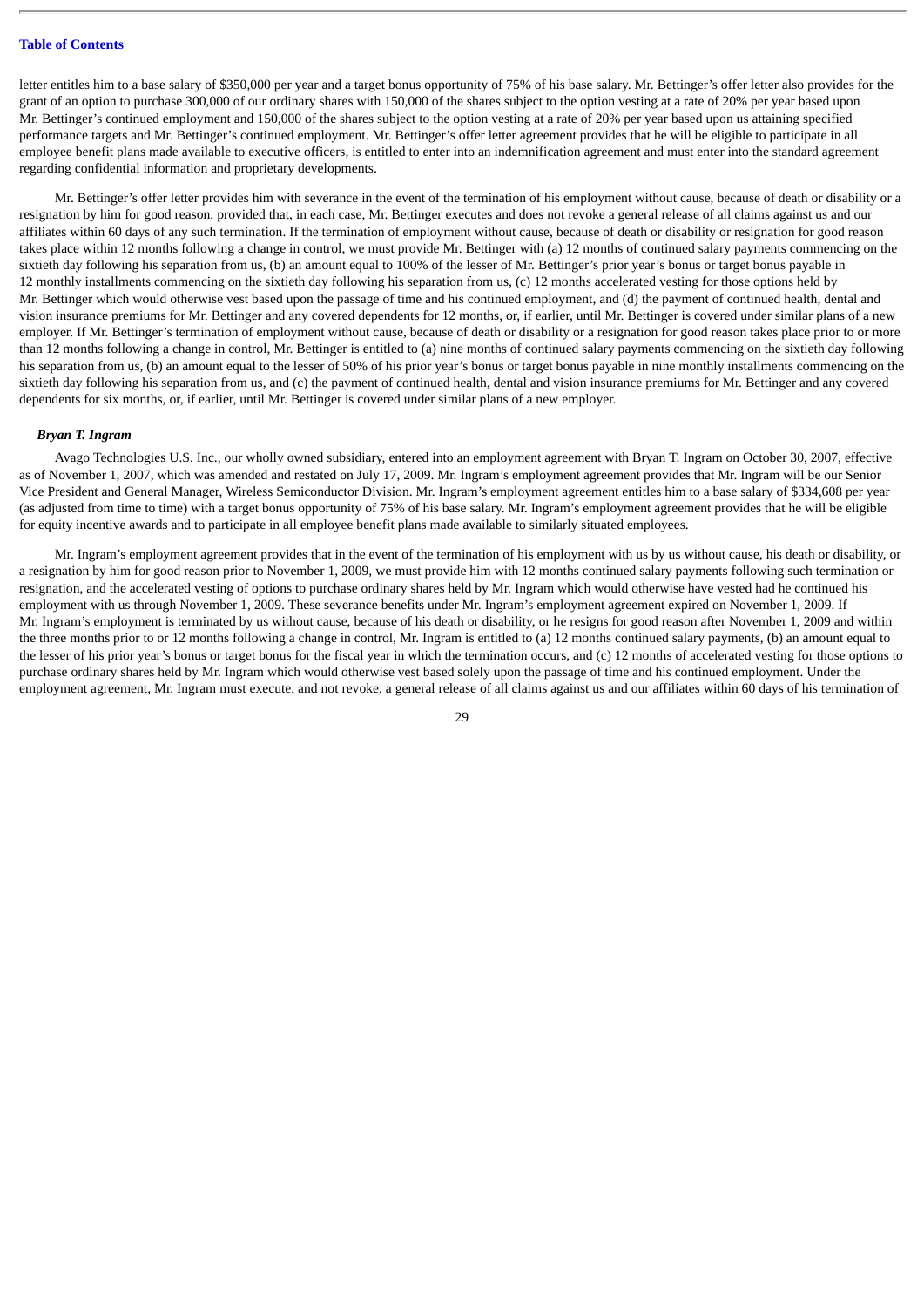employment, and any continued salary payments are subject to Mr. Ingram continuing to abide by the noncompetition and nonsolicitation provisions of his employment agreement.

#### *Boon Chye Ooi*

We entered into an offer letter with Boon Chye Ooi on December 10, 2008, effective as of January 5, 2009. Mr. Ooi's offer letter provides that Mr. Ooi will be our Senior Vice President of Operations. Mr. Ooi's employment agreement entitles him to a base salary of \$450,000 per year and a target bonus opportunity of 75% of his base salary. Mr. Ooi's employment agreement also provides for the grant of an option to purchase 350,000 of our ordinary shares, with 175,000 of the shares subject to the option vesting at a rate of 20% per year based upon Mr. Ooi's continued employment and 175,000 of the shares subject to the option vesting at a rate of 20% per year based upon us attaining specified performance targets and Mr. Ooi's continued employment. In addition, Mr. Ooi's employment agreement provides him with a one-time relocation payment of \$200,000 to assist with his relocation to Singapore; a temporary housing allowance of \$7,000 Singapore dollars (approximately US\$4,943, converted from Singapore Dollars using the Accounting Rate for October 2009 of 1.4161 Singapore Dollars per U.S. Dollar) per month for 12 months; two, one-way business class airfares, once per calendar year, for home leave; assistance with preparation of taxation returns and tax-equalization payment. Mr. Ooi's employment agreement provides that he will be eligible to participate in all employee benefit plans made available to executive officers in Singapore, is entitled to enter into an indemnification agreement and he must enter into the standard agreement regarding confidential information and proprietary developments.

Mr. Ooi's offer letter provides him with severance in the event of the termination of his employment without cause, because of death or disability or a resignation by his for good reason, provided that, in each case, Mr. Ooi executes and does not revoke a general release of all claims against us and our affiliates within 60 days of any such termination. If the termination of employment without cause, because of death or disability or resignation for good reason takes place within 12 months following a change in control, we must provide Mr. Ooi with (a) 12 months of continued salary payments commencing on the sixtieth day following his separation from us, (b) an amount equal to 100% of the lesser of Mr. Ooi's prior year's bonus or target bonus payable in 12 monthly installments commencing on the sixtieth day following his separation from us, (c) 12 months accelerated vesting for those options held by Mr. Ooi which would otherwise vest based upon the passage of time and his continued employment, and (d) the payment of continued health, dental and vision insurance premiums for Mr. Ooi and any covered dependents for 12 months, or, if earlier, until Mr. Ooi is covered under similar plans of a new employer. If Mr. Ooi's termination of employment without cause or resignation for good reason takes place prior to or more than 12 months following a change in control, Mr. Ooi is entitled to (a) six months of continued salary payments commencing on the sixtieth day following his separation from us, (b) an amount equal to the lesser of 50% of his prior year's bonus or target bonus payable in six monthly installments commencing on the sixtieth day following his separation from us, and (c) the payment of continued health, dental and vision insurance premiums for Mr. Ooi and any covered dependents for six months, or, if earlier, until Mr. Ooi is covered under similar plans of a new employer.

#### *Patricia H. McCall*

We entered into an offer letter with Patricia H. McCall on March 20, 2007. Ms. McCall's offer letter provides that Ms. McCall will be our Vice President and General Counsel. Ms. McCall's offer letter entitles her to a base salary of \$275,000 per year and a target bonus opportunity of 40% of her base salary. Ms. McCall's offer letter also provides for the grant of an option to purchase 80,000 of our ordinary shares, with 40,000 of the shares subject to the option vesting at a rate of 20% per year based upon Ms. McCall's continued employment and 40,000 of the shares subject to the option vesting at a rate of 20% per year based on us attaining specified performance targets and Ms. McCall's continued employment. Ms. McCall's offer letter agreement provides that she will be eligible to participate in all employee benefit plans made available to executive officers, is entitled to enter into an indemnification agreement and she must enter into the standard agreement regarding confidential information and proprietary developments.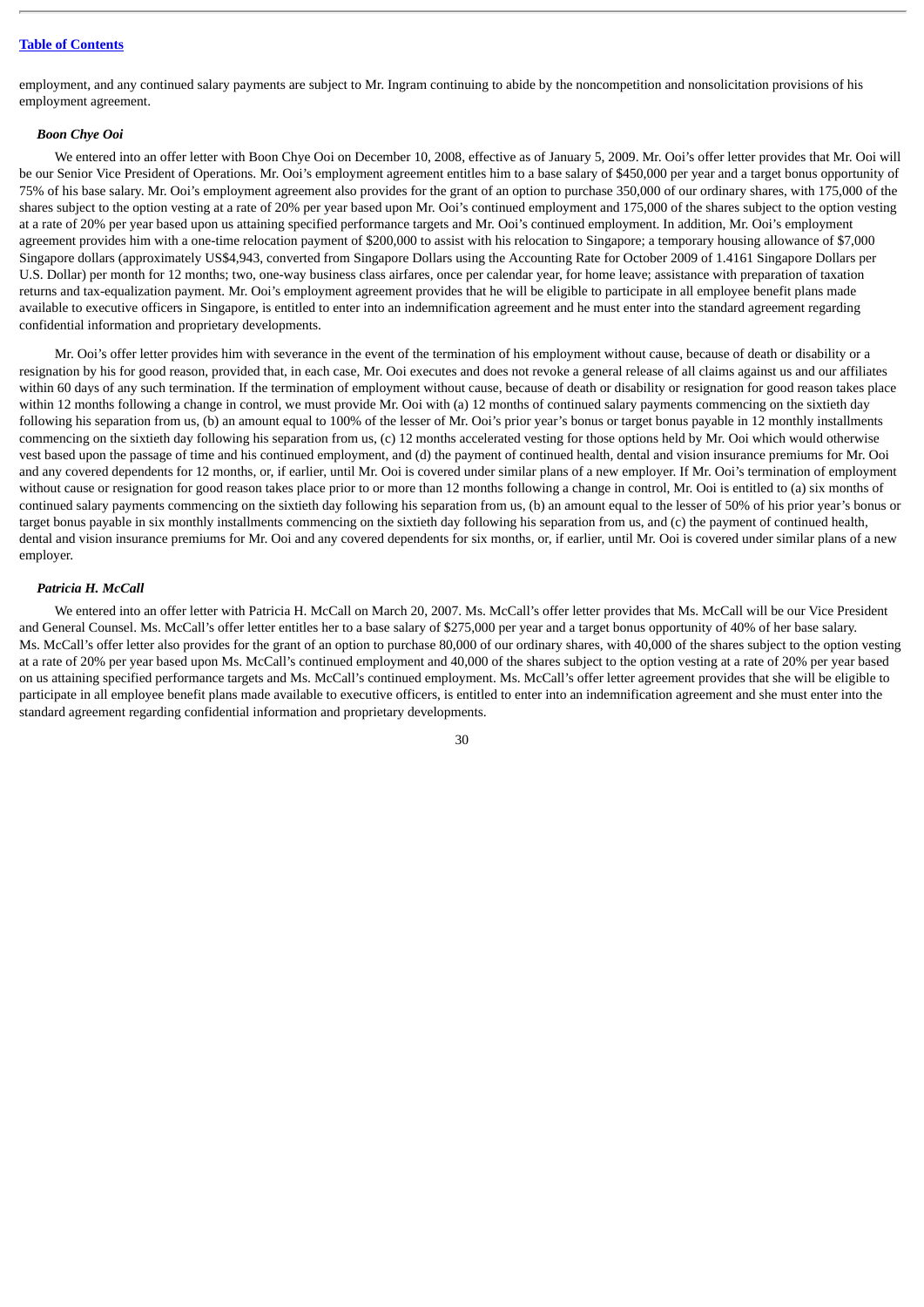We also entered into a Severance Benefit Agreement with Ms. McCall effective December 18, 2008. Ms. McCall's Severance Benefit Agreement provides her with severance in the event of the termination of her employment without cause, because of death or disability or a resignation by her for good reason, provided that, in each case, Ms. McCall executes and does not revoke a general release of all claims against us and our affiliates within 60 days of any such termination. If the termination of employment without cause, because of death or disability or resignation for good reason takes place within 12 months following a change in control, we must provide Ms. McCall with (a) 12 months of continued salary payments commencing on the sixtieth day following her separation from us, (b) an amount equal to 100% of the lesser of Ms. McCall's prior year's bonus or target bonus payable in 12 monthly installments commencing on the sixtieth day following her separation from us, (c) 12 months accelerated vesting for those options held by Ms. McCall which would otherwise vest based upon the passage of time and her continued employment, and (d) the payment of continued health, dental and vision insurance premiums for Ms. McCall and any covered dependents for 12 months, or, if earlier, until Ms. McCall is covered under similar plans of a new employer. If Ms. McCall's termination of employment without cause, because of death or disability or a resignation for good reason takes place prior to or more than 12 months following a change in control, Ms. McCall is entitled to (a) nine months of continued salary payments commencing on the sixtieth day following her separation from us, (b) an amount equal to the lesser of 50% of her prior year's bonus or target bonus payable in nine monthly installments commencing on the sixtieth day following her separation from us, and (c) the payment of continued health, dental and vision insurance premiums for Ms. McCall and any covered dependents for six months, or, if earlier, until Ms. McCall is covered under similar plans of a new employer.

#### *Bian-Ee Tan*

In November 2005, in anticipation of the SPG Acquisition, Avago Technologies (Malaysia) Sdn. Bhd. entered into an employment agreement with Mr. Bian-Ee Tan typical of those entered into with other management employees who would be joining Avago. Mr. Tan's annual base salary was set at approximately \$371,597 (using the November 2, 2008 exchange ratio of 3.5295 Malaysian Ringgits per U.S. Dollar as reported by x-rates.com). The agreement gave either party the right to terminate employment on one month's written notice or payment in lieu of notice. Benefits, tax and payroll conditions were determined at the close of the SPG Acquisition. In October 2006, because he would otherwise have had to retire pursuant to Company practice, Mr. Tan's employment was extended through December 2011 on the same terms and conditions.

On April 7, 2009, we entered into an Employment Separation Agreement with Mr. Tan. Pursuant to the agreement, we paid Mr. Tan an aggregate separation payment of \$1,229,421 in exchange for a general release of all claims against us and our affiliates and his agreement to abide by the non-competition and nonsolicitation provisions of the Employment Separation Agreement for the eighteen-month period commencing on December 31, 2008. In connection with his termination of employment, Mr. Tan exercised vested options to purchase 1,080,000 ordinary shares for an aggregate purchase price of \$5,400,000 in a cashless exercise pursuant to which 574,382 ordinary shares were issued to Mr. Tan and 505,618 ordinary shares were withheld by us in satisfaction of the exercise price for such options. In addition, we exercised our call right to purchase ordinary shares held by Mr. Tan for \$3,248,000, which represented the then fair market value of the shares as determined by our Board.

#### *Fariba Danesh*

Avago Technologies U.S. Inc., our wholly owned subsidiary, entered into an employment agreement with Fariba Danesh on October 30, 2007, effective as of November 1, 2007 which was amended and restated in July 2009. Ms. Danesh's employment agreement provides that Ms. Danesh will be Avago's Senior Vice President and General Manager, Fiber Optics Products Division. Ms. Danesh's employment agreement entitles her to a base salary of \$364,164 per year (as adjusted from time to time) with a target bonus opportunity of 75% of her base salary. Ms. Danesh's employment agreement provides that she will be eligible for equity incentive awards and to participate in all employee benefit plans made available to similarly situated employees.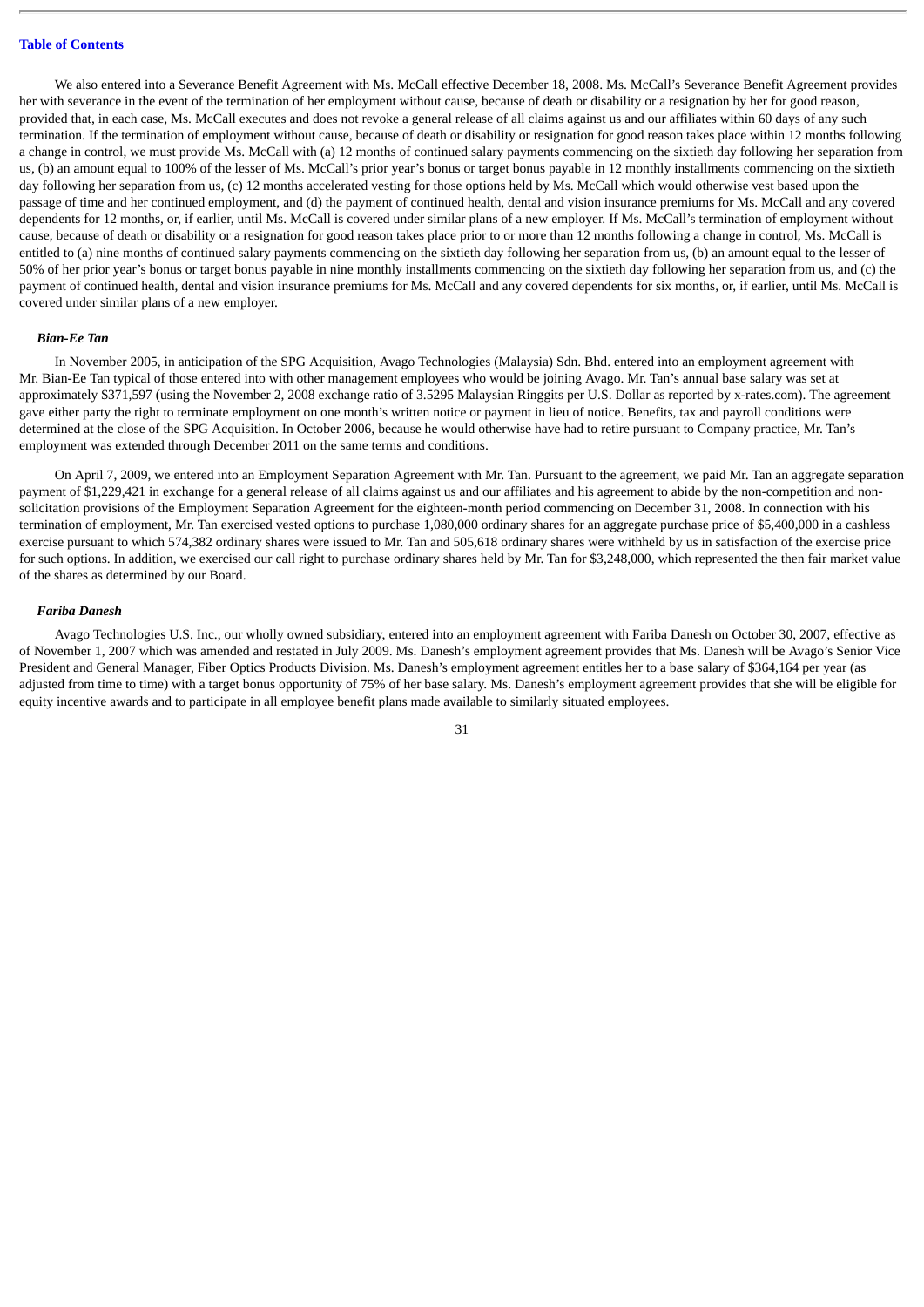Ms. Danesh's employment agreement provided that in the event of the termination of her employment with Avago by Avago without cause, her death or disability, or a resignation by her for good reason prior to November 1, 2009, we must provide her with 12 months continued salary payments following such termination or resignation, and the accelerated vesting of options to purchase ordinary shares held by Ms. Danesh which would otherwise have vested had she continued her employment with Avago through November 1, 2009. If Ms. Danesh's employment is terminated by Avago without cause, because of her death or disability, or she resigns for good reason after November 1, 2009 and within the three months prior to or 12 months following our change in control, Ms. Danesh is entitled to (a) 12 months continued salary payments, (b) an amount equal to the lesser of her prior year's bonus or target bonus for the fiscal year in which the termination occurs, and (c) 12 months of accelerated vesting for those options to purchase ordinary shares held by Ms. Danesh which would otherwise vest based solely upon the passage of time and her continued employment. Under the employment agreement, Ms. Danesh must execute, and not revoke, a general release of all claims against us and our affiliates within 60 days of her termination of employment, and any continued salary payments are subject to Ms. Danesh continuing to abide by the noncompetition and nonsolicitation provisions of her employment agreement.

On September 23, 2009, we entered into a Separation Agreement with Ms. Danesh. Pursuant to the Separation Agreement, we paid Ms. Danesh a separation payment of \$567,271. In addition, we accelerated the vesting with respect to options to purchase 35,000 ordinary shares granted to Ms. Danesh in November 2007. The Separation Agreement also terminated Ms. Danesh's Management Shareholders Agreement, permitted her to sell 10,451 co-investment shares, permits her to sell the minimum number of ordinary shares necessary to pay for the exercise price and withholding obligations associated with her share options and requires her to hold all other shares owned or received upon exercise of her options until at least February 2, 2010. The Separation Agreement included a full release of claims against us. Our obligations under the Separation Agreement are conditioned upon Ms. Danesh abiding by the non-solicitation provisions of the Separation Agreement and her Employment Agreement for the twelve months period commencing September 18, 2009.

#### **Potential Severance Payments and Benefits Upon Certain Terminations**

The following table reflects the potential payments and benefits to which the NEOs would be entitled under their agreements as described under "Termination-Based Compensation" above in the event of a termination of employment without cause, because of death or disability or a resignation with good reason taking place not in connection with a change in control. The amounts presented in the table assume a termination date of November 1, 2009 and that all eligibility requirements contemplated by the NEO's respective agreements or our Company's policies and practices, as applicable, were met.

|                      | Cash<br>Severance<br>Base<br>Salary (\$) | Cash<br>Severance<br><b>Bonus</b> (\$) | Health<br><b>Benefits</b><br>Continuation<br>Coverage (\$) | Unexercisable<br>Options that<br>Vest $(\#)$ | Unexercisable<br><b>Options that</b><br>$Vest($ \$) | Total (\$)   |
|----------------------|------------------------------------------|----------------------------------------|------------------------------------------------------------|----------------------------------------------|-----------------------------------------------------|--------------|
| Hock E. Tan          | 625,000                                  | 750,000                                | O                                                          | U                                            | 0                                                   | 1,375,000    |
| Douglas R. Bettinger | 262,500                                  | 131,250                                | 8,898                                                      | 0                                            | $\mathbf{0}$                                        | 402,648      |
| Bryan T. Ingram      | 334,608                                  |                                        | 0                                                          | $\overline{0}$                               | $\overline{0}$                                      | 334,608      |
| Boon Chye Ooi(1)     | 225,000                                  | 168.750                                | 699                                                        | 0                                            | 0                                                   | 394,449      |
| Patricia H. McCall   | 230,250                                  | 60.861                                 | 978                                                        | $\Omega$                                     | $\overline{0}$                                      | 292,089      |
| Bian-Ee Tan          | 766,475(2)                               | 462,946(3)                             |                                                            | $\Omega$                                     | 0                                                   | 4,477,421(3) |
| Fariba Danesh(4)     | 364,164                                  | 200,000                                | 3,107                                                      | 35,000                                       | 209,300(5)                                          | 776,571      |

(1) All amounts paid to Mr. Ooi upon any termination will be paid in Singapore Dollars, converted from U.S. Dollars, where applicable, using the Accounting Rate for the month in which such termination occurs.

(2) Mr. Bian-Ee Tan terminated employment with us on December 31, 2008. Represents amount actually paid to Mr. Bian-Ee Tan pursuant to his Employment Separation Agreement. Termination benefits for senior executives in Malaysia are decided on a case by case basis.

(3) Mr. Bian-Ee Tan terminated employment with us on December 31, 2008. Represents amount actually paid to Mr. Bian-Ee Tan pursuant to his Employment Separation Agreement. We also repurchased ordinary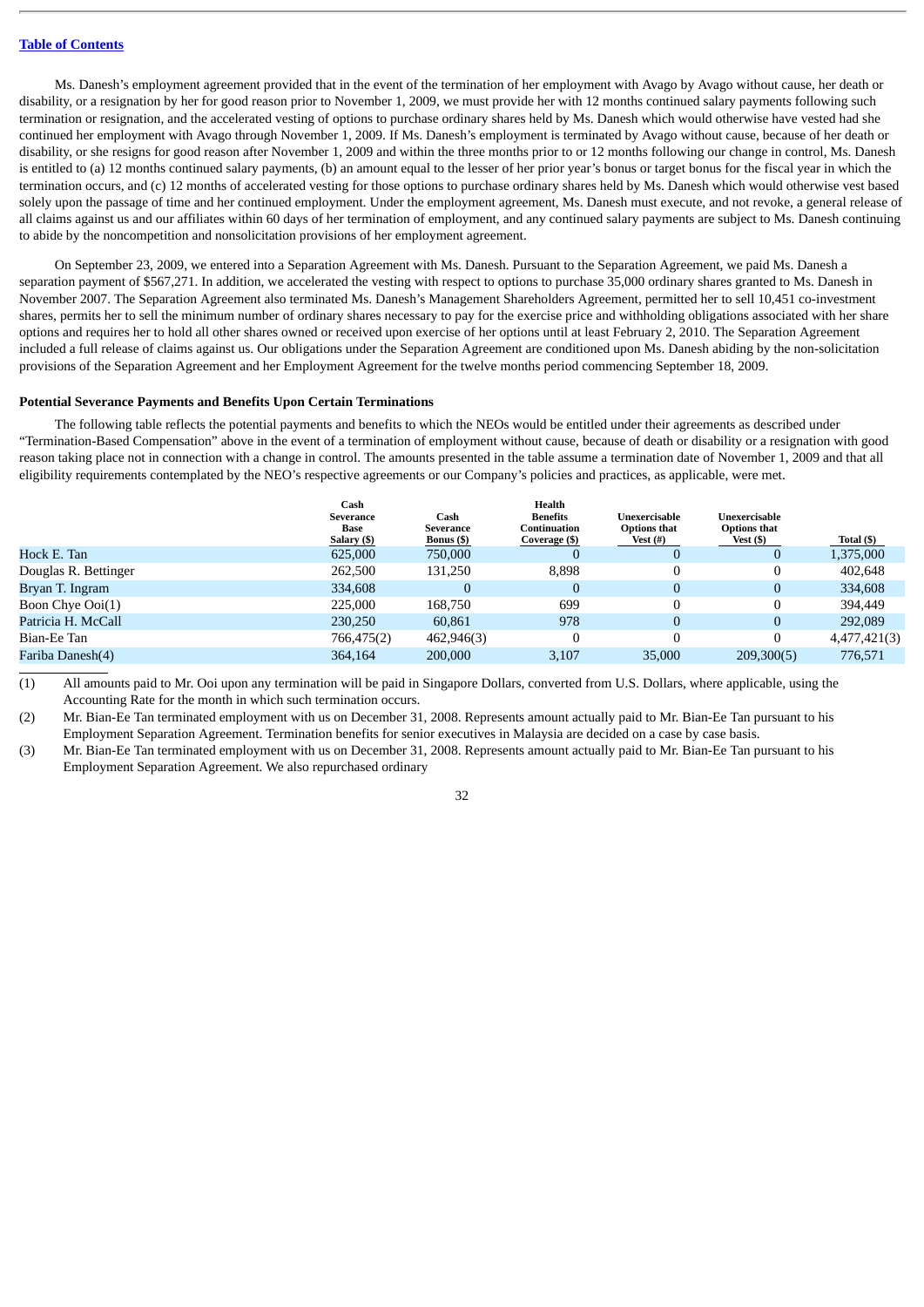shares held by Mr. Tan for an aggregate of \$3,248,000, which is included in the total, pursuant to our call right under the Management Shareholders Agreement we entered into with Mr. Tan. Mr. Tan was also permitted to exercise vested options to purchase 1,080,000 ordinary shares using a cashless exercise pursuant to which 574,382 ordinary shares were issued to Mr. Tan and 505,618 ordinary shares were withheld by us in satisfaction of the exercise price for such options.

- (4) Ms. Danesh's employment with us terminated on September 18, 2009. Represents cash severance base salary and cash severance bonus actually paid to Ms. Danesh pursuant to her Separation Agreement.
- (5) Represents the difference between the exercise price of each unvested option that was accelerated and \$16.20, the closing market value per ordinary share on September 18, 2009, the date of termination of Ms. Danesh's employment with us.

#### **Potential Severance Payments and Benefits Upon Certain Terminations in Connection with Change in Control**

The following table reflects the potential payments and benefits to which the NEOs would be entitled under their employment agreements or our Company's policies and practices as described under "Termination-Based Compensation" above in the event of a termination of employment without cause, because of death or disability or a resignation for good reason taking place in connection with a change in control. The amounts presented in the table assume a termination date of November 1, 2009 and that all eligibility requirements contemplated by the NEO's respective agreements and our Company's policies and practices, as applicable, were met.

|                      | Cash<br>Severance<br><b>Base Salary</b><br>(5) | Cash<br>Severance<br><b>Bonus</b> (\$) | Health<br><b>Benefits</b><br>Continuation<br>Coverage (\$) | Unexercisable<br><b>Options that</b><br>Vest $(\#)$ | Unexercisable<br><b>Options that</b><br>Vest (\$)(1) | Total (\$) |
|----------------------|------------------------------------------------|----------------------------------------|------------------------------------------------------------|-----------------------------------------------------|------------------------------------------------------|------------|
| Hock E. Tan          | 1,250,000                                      | 1,500,000                              |                                                            | 245,000                                             | 2,150,000                                            | 4,900,000  |
| Douglas R. Bettinger | 350,000                                        | 262,500                                | 17,796                                                     | 30,000                                              | 129.600                                              | 759,896    |
| Bryan T. Ingram      | 334,608                                        | 250,956                                | 0                                                          | 62,001                                              | 466,483                                              | 1,052,047  |
| Boon Chye Ooi(2)     | 450,000                                        | 337,500                                | 1,167                                                      | 35,000                                              | 240,800                                              | 1,029,467  |
| Patricia H. McCall   | 304,305                                        | 121,722                                | 1,955                                                      | 20,000                                              | 97,800                                               | 525,782    |

(1) Represents the difference between the exercise price of each unvested option that is accelerated and \$15.00, the closing market value per ordinary share as of October 30, 2009.

(2) All amounts paid to Mr. Ooi upon any termination will be paid in Singapore Dollars, converted from U.S. Dollars, where applicable, using the Accounting Rate for the month in which such termination occurs.

#### **Management Shareholders Agreement**

Each participant in the Executive Plan, including each executive officer, as well as certain participants in our Senior Management Plan, has entered into a Management Shareholders Agreement with us and our controlling shareholder, Bali Investments S.àr.l., in connection with the executive's purchase of shares pursuant to the Executive Plan. Each Management Shareholders Agreement provides the Company with certain rights that effectively restrict the transfer of ordinary shares until a change of control transaction or the later of five years from the date of purchase, or in the case of shares acquired upon the exercise of options, the date of grant of such options, absent Bali Investments' and our prior written consent. The restrictive rights provided to us by these agreements include a right of first refusal whereby we may purchase any shares offered to a third-party, a call right whereby we may repurchase shares upon a termination of employment or upon certain other events and a bring along right whereby Bali Investments S.àr.l. can require participants to sell shares along side Bali Investments. Each executive holds a put right whereby the executive can require us to repurchase shares upon the executive's death or permanent disability, a tagalong right whereby each executive may require Bali Investments S.àr.l. or its successor to allow the executive to sell along side Bali Investments in certain sales, and "piggyback" registration rights allowing the executive to sell along side Bali Investments in a public offering. By operation of Singapore law, as a result of the completion of our IPO, we are no longer permitted to repurchase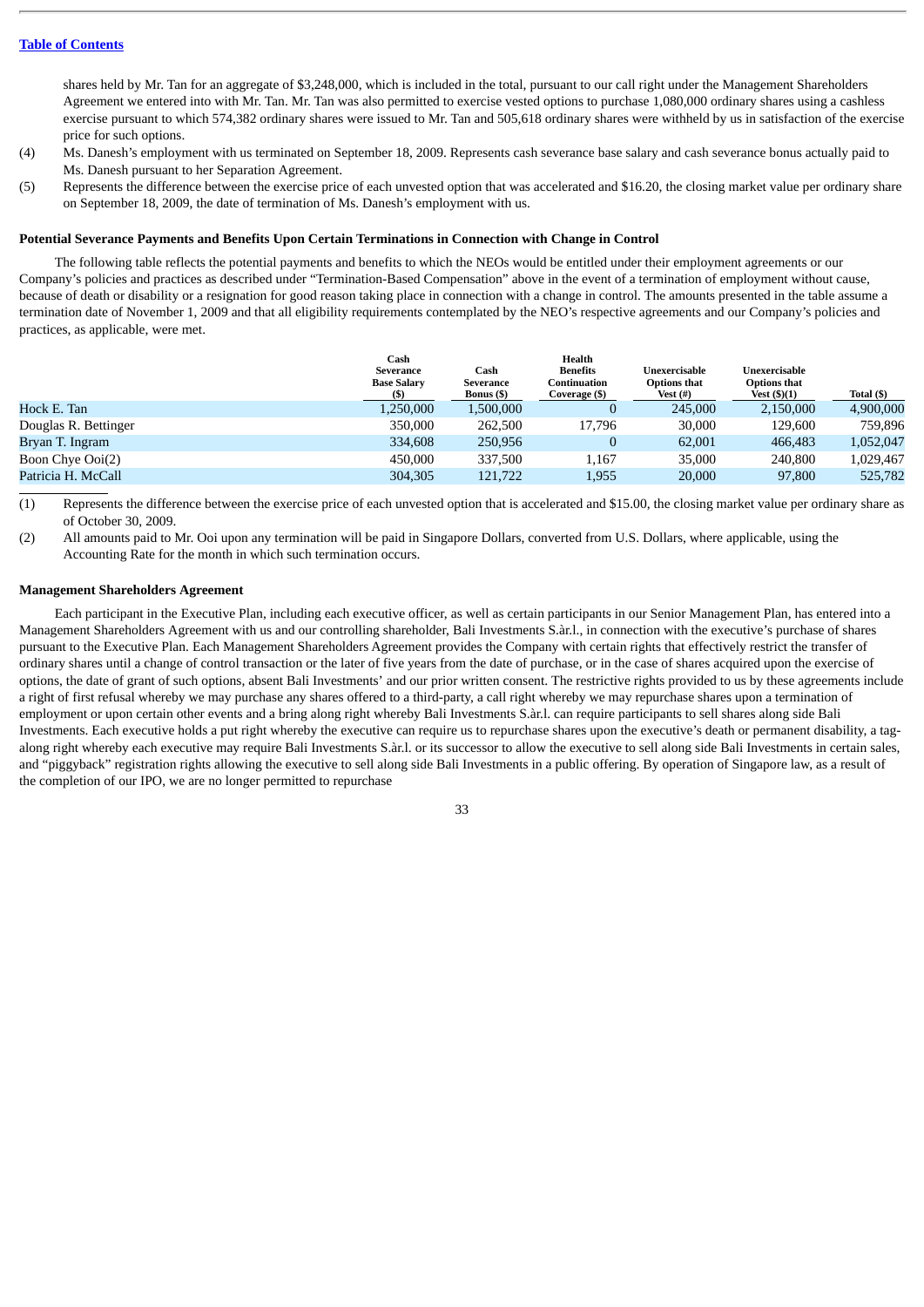our shares in selective off-market transactions. As such, the right of first refusal, call right and put right referred to above are no longer effective.

#### **Compensation Committee Interlocks and Insider Participation**

The members of our Compensation Committee, Messrs. Davidson, Greene and Macleod, are not, and have never been, officers or employees of our company. During Fiscal Year 2009, none of our executive officers served on the board of directors or compensation committee of any other entity that has one or more executive officers serving as a member of our Board or our Compensation Committee. Messrs. Davidson and Greene have been designated by Silver Lake and KKR, respectively, to serve on our Compensation Committee. Messrs. Davidson and Greene are also affiliated with the Silver Lake and KKR entities, respectively, that are parties to our Advisory Agreement.

#### **COMPENSATION COMMITTEE REPORT**

The Compensation Committee is responsible for determining executive base compensation and incentive compensation and approving the terms of stock option grants pursuant to our equity incentive plans. The Compensation Committee has the full authority to determine and approve the compensation of our chief executive officer in light of relevant corporate performance goals and objectives. We rely on the "controlled company" exemption from the requirement of having a fully independent Compensation Committee pursuant to the Nasdaq Stock Market rules. The Compensation Committee is currently comprised of Messrs. Davidson, Greene and Macleod.

This report, filed in accordance with Item 407(e)(5) of Regulation S-K, should be read in conjunction with the other information relating to executive compensation which is contained elsewhere in this Form 10-K/A and is not repeated here.

In this context, the Compensation Committee hereby reports as follows:

- 1. The Compensation Committee has reviewed and discussed with management the Compensation Discussion and Analysis required by Item 402(b) of Regulation S-K.
- 2. Based upon such review and the related discussions referenced above, the Compensation Committee recommended to the Board that the Compensation Discussion and Analysis be included in Avago's Form 10-K/A.

Submitted by the Compensation Committee of the Board of Directors:

James A. Davidson, Compensation Committee Member James H. Greene, Jr., Compensation Committee Member Donald Macleod, Compensation Committee Member

January 11, 2010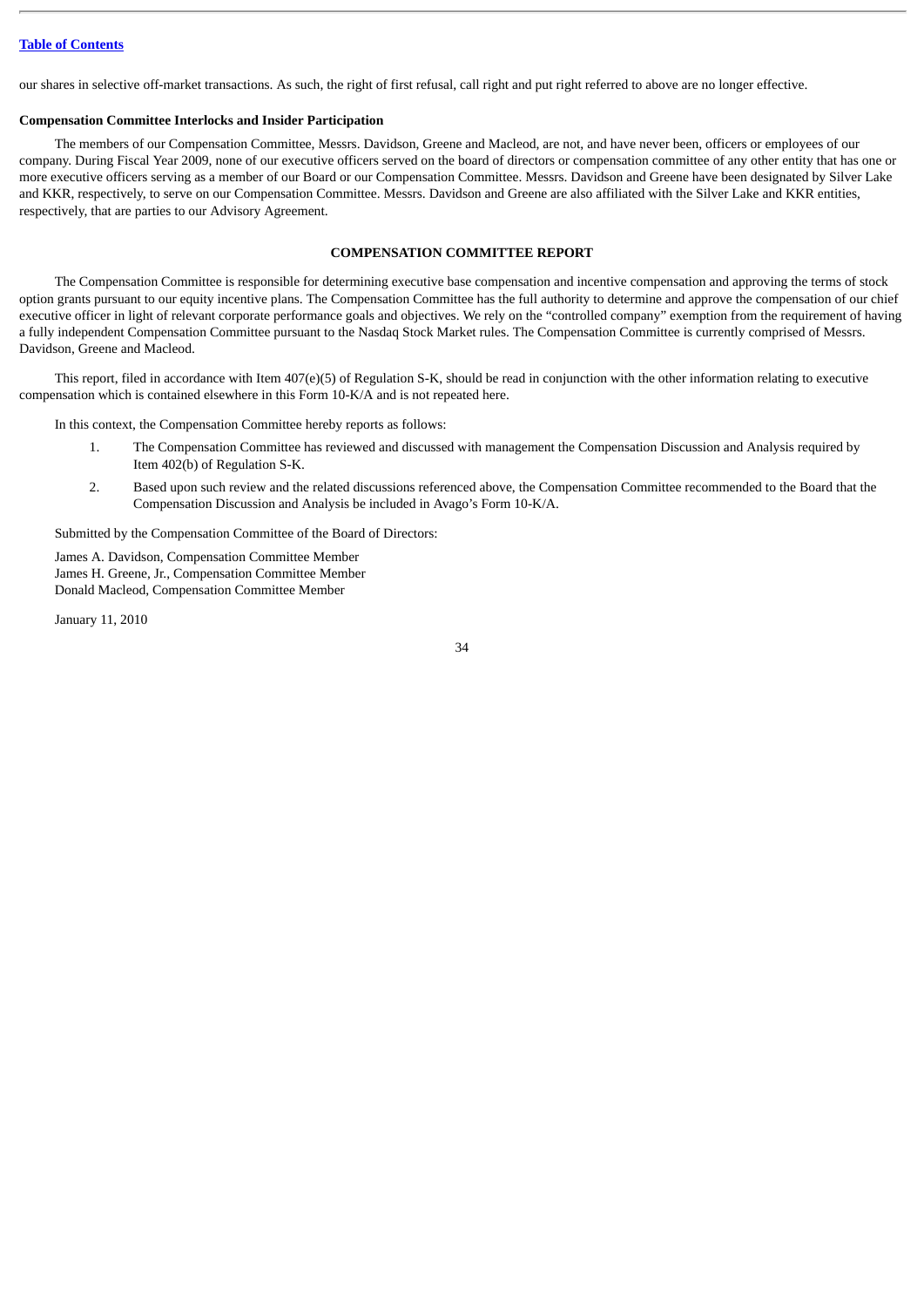# <span id="page-36-0"></span>**ITEM 12. SECURITY OWNERSHIP OF CERTAIN BENEFICIAL OWNERS AND MANAGEMENT AND RELATED STOCKHOLDER MATTERS**

# **SECURITY OWNERSHIP OF CERTAIN BENEFICIAL OWNERS AND MANAGEMENT**

The following table sets forth information about the beneficial ownership of our ordinary shares at January 4, 2010 for:

- each named executive officer;
- each of our directors;

#37-01 Capital Tower Singapore 068912

- each person known to us to be the beneficial owner of more than 5% of our ordinary shares; and
- all of our executive officers and directors as a group.

We have determined beneficial ownership in accordance with the rules of the SEC. Except as indicated by the footnotes below, we believe, based on the information furnished to us, that the persons and entities named in the tables below have sole voting and investment power with respect to all ordinary shares that they beneficially own, subject to applicable community property laws.

Ordinary shares subject to options that are currently exercisable or exercisable within 60 days of January 4, 2010 are deemed to be outstanding and to be beneficially owned by the person holding the options for the purpose of computing the percentage ownership of that person but are not treated as outstanding for the purpose of computing the percentage ownership of any other person.

In the table below, percentage ownership is based on 236,014,256 ordinary shares outstanding as of January 4, 2010.

|                                                                                                                                        | <b>Ordinary Shares</b><br><b>Beneficially Owned(1)</b> |         |
|----------------------------------------------------------------------------------------------------------------------------------------|--------------------------------------------------------|---------|
| <b>Name and Adresss of Beneficial Owners</b>                                                                                           | Number of<br><b>Shares</b>                             | Percent |
| 5% Shareholders:<br>Bali Investments S.àr.l(2)                                                                                         | 150,274,441                                            | 63.7%   |
| 59 rue de Rollingergrund<br>L2440 Luxembourg                                                                                           |                                                        |         |
| Funds affiliated with KKR(3)<br>Suite 500, 603-7th Avenue S.W.<br>Calgary, Canada                                                      | 150,274,441                                            | 63.7%   |
| Funds affiliated with Silver Lake(4)<br>Ugland House, P.O. Box 309<br>South Church Street, George Town<br>Grand Cayman, Cayman Islands | 150,274,441                                            | 63.7%   |
| Seletar Investments Pte Ltd(5)<br>60B Orchard Road<br>#06-18, Tower 2<br>The Atrium @ Orchard<br>Singapore 238891                      | 19,729,734                                             | 8.4%    |
| Geyser Investment Pte. Ltd.(6)<br>$c/o$ GIC<br>168 Robinson Road                                                                       | 13, 153, 155                                           | 5.6%    |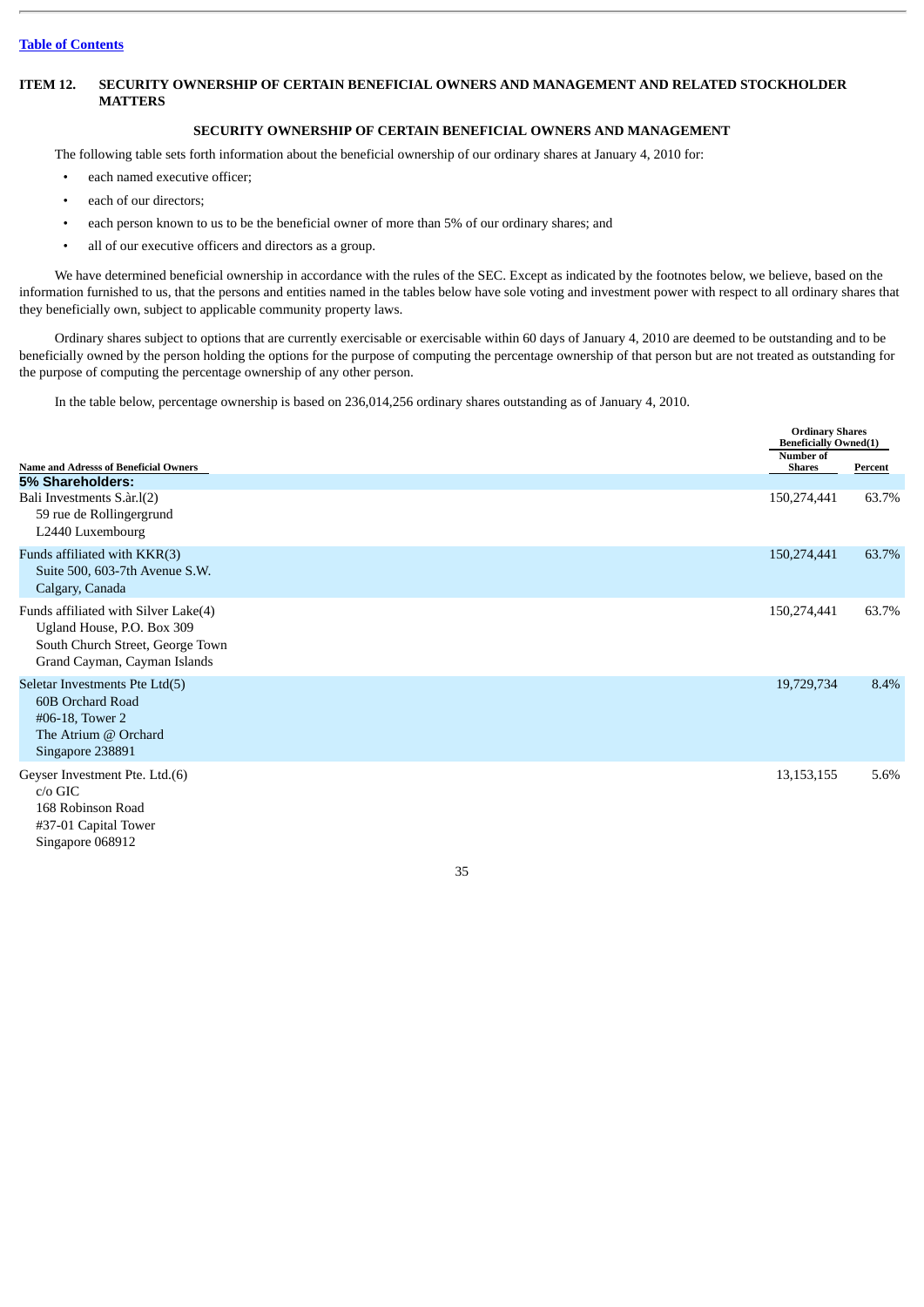|                                                        | <b>Ordinary Shares</b><br><b>Beneficially Owned(1)</b><br><b>Number</b> |         |
|--------------------------------------------------------|-------------------------------------------------------------------------|---------|
| <b>Name and Adresss of Beneficial Owners</b>           | of Shares                                                               | Percent |
| <b>Directors and Named Executive Officers:</b>         |                                                                         |         |
| Hock E. Tan $(7)$                                      | 1,733,154                                                               | $\ast$  |
| Douglas R. Bettinger(8)                                | 68,726                                                                  | $\ast$  |
| Bryan Ingram(9)                                        | 340,481                                                                 | $\ast$  |
| Boon Chye Ooi(10)                                      | 35,000                                                                  | $\ast$  |
| Patricia H. McCall(11)                                 | 48,000                                                                  | *       |
| Bian-Ee Tan(12)                                        | 499,866                                                                 | $\ast$  |
| Fariba Danesh(13)                                      | 10,451                                                                  | $\ast$  |
| Dick M. Chang(14)                                      | 895,832                                                                 | $\ast$  |
| Adam H. Clammer(15)                                    | 40,000                                                                  | $\ast$  |
| James A. Davidson(16)                                  | 40,000                                                                  | $\ast$  |
| James Diller(17)                                       | 190,000                                                                 | $\ast$  |
| James H. Greene, Jr.(18)                               | 40,000                                                                  | $\ast$  |
| Kenneth Y. Hao(19)                                     | 40,000                                                                  | $\ast$  |
| John R. Joyce(20)                                      | 40,000                                                                  | $\ast$  |
| David Kerko(21)                                        | 10,000                                                                  | $\ast$  |
| Justine Lien(22)                                       | 10,000                                                                  | $\ast$  |
| Donald Macleod(23)                                     | 20,000                                                                  | $\ast$  |
| Bock Seng Tan(24)                                      | 40,000                                                                  | $\ast$  |
| All 18 directors and executive officers as a group(25) | 4,101,510                                                               | 1.7%    |

Represents beneficial ownership of less than 1%.

(1) Shares shown in the table above include shares held in the beneficial owner's name or jointly with others, or in the name of a bank, nominee or trustee for the beneficial owner's account.

(2) Bali Investments S.àr.l., or Bali, is a Luxembourg corporation, the shareholders of which include investment entities affiliated with KKR (such entities, as more specifically defined below, the KKR Entities) and investment funds affiliated with Silver Lake (such funds, as more specifically defined below, the Silver Lake Funds). Messrs. Adam H. Clammer, James A. Davidson, Kenneth Y. Hao, John R. Joyce, William J. Janetschek and Dr. Wolfgang Zettel, in their capacities as directors of Bali, may be deemed to have shared voting or dispositive power over these shares. Each of them, however, disclaims this beneficial ownership.

(3) Shares shown in the table above consist of 150,274,441 shares beneficially owned by Bali, over which the KKR Entities may be deemed, as a result of their ownership of Bali's outstanding shares, to have shared voting or dispositive power. The KKR Entities disclaim this beneficial ownership except for the shares that are deemed to be held indirectly by the KKR Entities in which such funds have a pecuniary interest.

KKR Millennium Fund (Overseas), Limited Partnership, or Millennium Fund, as a shareholder of Bali, may be deemed to indirectly own 15,475,684 ordinary shares of Avago. KKR Associates Millennium (Overseas), Limited Partnership is the sole general partner of Millennium Fund. KKR Millennium Limited is the sole general partner of KKR Associates Millennium (Overseas), Limited Partnership. KKR Associates Millennium (Overseas), Limited Partnership and KKR Millennium Limited disclaim beneficial ownership of the ordinary shares indirectly owned by Millennium Fund.

KKR European Fund, Limited Partnership, or European Fund, as a shareholder of Bali, may be deemed to indirectly own 30,814,161 ordinary shares of Avago. KKR Associates Europe, Limited Partnership is the sole general partner of European Fund. KKR Europe Limited is the sole general partner of KKR Associates Europe, Limited Partnership. KKR Associates Europe, Limited Partnership and KKR Europe Limited disclaim beneficial ownership of the ordinary shares indirectly owned by European Fund.

KKR European Fund II, Limited Partnership, or European Fund II, as a shareholder of Bali, may be deemed to indirectly own 20,667,556 ordinary shares of Avago. KKR Associates Europe II, Limited Partnership is the sole general partner of European Fund II. KKR Europe II Limited is the sole general partner of KKR Associates Europe II, Limited Partnership. KKR Associates Europe II, Limited Partnership and KKR Europe II Limited disclaim beneficial ownership of the ordinary shares indirectly owned by European Fund II.

Avago Investment Partners, Limited Partnership, or AIP, as a shareholder of Bali, may be deemed to indirectly own 10,550,790 ordinary shares of Avago. Avago Investment G.P., Limited is the sole general partner of AIP. KKR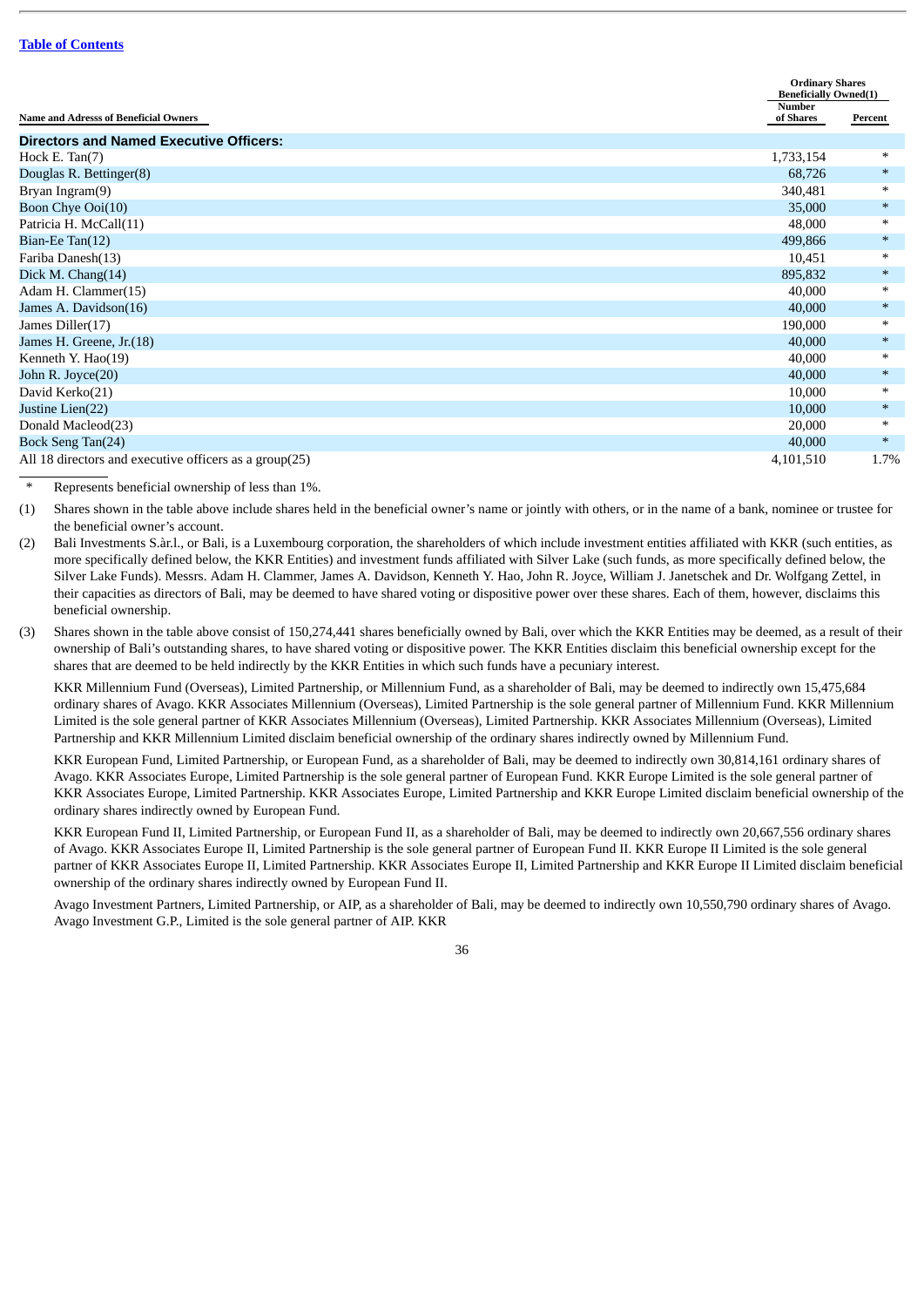Millennium GP LLC is a member of Avago Investment G.P., Limited. Avago Investment G.P., Limited and KKR Millennium GP LLC disclaim beneficial ownership of the ordinary shares indirectly owned by AIP.

Each of KKR Fund Holdings L.P., or KKR Fund Holdings (as the sole shareholder of KKR Millennium Limited, KKR Europe Limited and KKR Europe II Limited and the designated member of KKR Millennium GP LLC); KKR Fund Holdings GP Limited, or KKR Fund Holdings GP (as a general partner of KKR Fund Holdings); KKR Group Holdings L.P., or KKR Group Holdings (as the sole shareholder of KKR Fund Holdings GP and a general partner of KKR Fund Holdings); KKR Group Limited, or KKR Group (as the general partner of KKR Group Holdings); KKR & Co. L.P., or KKR & Co. (as the sole shareholder of KKR Group); and KKR Management LLC (as the general partner of KKR & Co.) may also be deemed to be the beneficial owner of the securities held by Millennium Fund, European Fund and European Fund II.

KKR Partners (International), Limited Partnership, or KKR Partners, as a shareholder of Bali, may be deemed to indirectly own 2,736,160 ordinary shares of Avago. KKR 1996 Overseas, Limited is the sole general partner of KKR Partners, but disclaims beneficial ownership of the ordinary shares indirectly owned by KKR Partners.

As the designated members of KKR Management LLC, Messrs. Henry R. Kravis and George R. Roberts may be deemed to be the beneficial owner of the securities held by Millennium Fund, European Fund and European Fund II but disclaim beneficial ownership of such securities. As directors of KKR 1996 Overseas, Limited, Messrs. Henry R. Kravis, George R. Roberts, James H. Greene, Jr., Paul E. Raether, Michael W. Michelson, Johannes P. Huth, Todd A. Fisher, Alexander Navab, Marc S. Lipschultz, Reinhard Gorenflos, Joseph Y. Bae, Brian F. Carroll, Scott C. Nuttal and William J. Janetschek may be deemed to be the beneficial owner of the securities held by KKR Partners but disclaim beneficial ownership of such securities. The entities named in this note (3) are sometimes referred to as the KKR Entities. Adam H. Clammer, James H. Greene Jr. and David Kerko are members of our board of directors and are executives of Kohlberg Kravis Roberts & Co. L.P. and/or one or more of its affiliates. The address of the KKR Entities (other than Millennium Fund, European Fund, European Fund II, KKR Partners and AIP) and the individuals named in this footnote 3 is c/o Kohlberg Kravis Roberts & Co. L.P., 9 West 57th Street, New York, NY 10019.

The above referenced shares are indirectly owned through the KKR Entities' investments in Bali, which directly holds shares in Avago.

(4) The 150,274,441 shares shown in the table above are directly held and beneficially owned by Bali. Silver Lake Partners II Cayman, L.P., or SLP II Cayman, and Silver Lake Technology Investors II Cayman, L.P., or SLTI II Cayman, together own approximately 45.6% of Bali's outstanding shares. For ease of reference, SLP II Cayman and SLTI II Cayman are collectively referred to as the "Silver Lake Funds" in this footnote.

By virtue of their 45.6% stake in Bali, the Silver Lake Funds may be deemed to have shared voting or dispositive power over the 150,274,441 shares held by Bali. The Silver Lake Funds, however, disclaim this beneficial ownership, except for the 68,518,966 ordinary shares (or 45.6% of the 150,274,441 shares) that are deemed to be held indirectly by them and in which they have a pecuniary interest. Of these 68,518,966 shares, 68,324,727 shares are attributable to SLP II Cayman, and the other 194,239 shares are attributable to SLTI II Cayman.

Silver Lake Technology Associates II Cayman, L.P., or SLTA II Cayman, is the general partner of SLP II Cayman. Silver Lake (Offshore) AIV GP II, Ltd. is (a) the general partner of each of SLTA II Cayman and SLTI II Cayman and (b) a member of Avago Investment G.P., Limited. Silver Lake (Offshore) AIV GP II, Ltd. disclaims beneficial ownership of the ordinary shares indirectly owned by the Silver Lake Funds and AIP (as defined in Footnote (3) above), except to the extent of its pecuniary interest therein.

Messrs. James A. Davidson, Glenn H. Hutchins, David J. Roux, Alan K. Austin, John R. Joyce, Michael J. Bingle, Egon Durban, Greg Mondre and Kenneth Y. Hao serve as directors of Silver Lake (Offshore) AIV GP II, Ltd. They disclaim beneficial ownership of the ordinary shares indirectly owned by the Silver Lake Funds and AIP, except to the extent of their pecuniary interests therein.

- (5) Seletar Investments Pte Ltd, or Seletar, is directly wholly-owned by Temasek Capital (Private) Limited, or Temasek Capital, which is wholly-owned by Temasek Holdings (Private) Limited, or Temasek. Seletar, Temasek Capital and Temasek are Singapore companies. No individual has beneficial ownership over the 19,729,734 ordinary shares. Voting and investment decisions relating to these securities are made by the board of directors of Seletar, which is currently comprised of Mr. Syn Yi Ming and Ms. Michelle Git. The Seletar board of directors acts by majority vote and no board member may act individually to vote or sell these ordinary shares.
- (6) Geyser Investment Pte. Ltd. shares the power to vote and power to dispose of these securities with each of GIC Special Investments Pte. Ltd. and the Government of Singapore Investment Corporation Pte. Ltd., each of which is a Singapore private limited company. No individual has beneficial ownership over these securities. Voting and investment decisions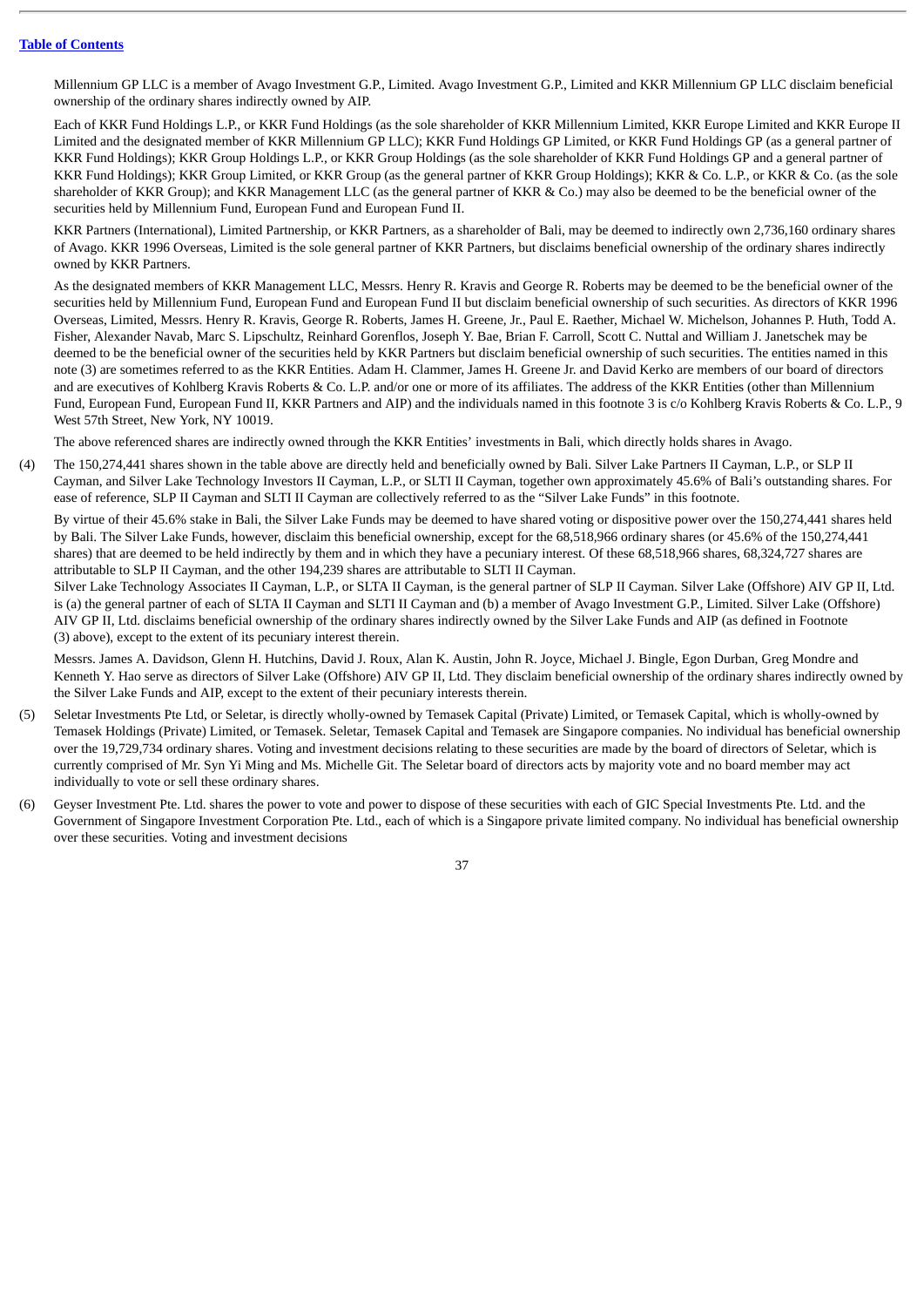relating to these securities are made by the GIC Special Investments Pte. Ltd. investment committee, which is currently comprised of eight members: Teh Kok Peng, Ng Kin Sze, Ang Eng Seng, Kunna Chinniah, Tay Lim Hock, Eugene Wong, John Tang and Mayukh Mitter. The investment committee acts by majority vote and no member may act individually to vote or sell these securities. Beneficial ownership is disclaimed by the investment committee and its members.

- (7) Shares shown in the table above include 1,459,102 shares that Mr. Hock E. Tan has the right to acquire within 60 days after January 4, 2010 upon the exercise of share options. Includes 43,513 shares held by Robert M. Mitchell as Trustee for the Irrevocable Trust Agreement FBO J. Douglas Tan, dated January 31, 2003, 43,513 shares held by Robert M. Mitchell as Trustee for the Irrevocable Trust Agreement FBO J. Nicholas Tan, dated January 31, 2003, 43,513 shares held by Robert M. Mitchell as Trustee for the Irrevocable Trust Agreement FBO Y. Eva Tan, dated January 31, 2003 and 43,513 shares held by K. Lisa Yang as Trustee for the K. Lisa Yang and Hock E. Tan Dynasty Trust, dated June 17, 2004.
- (8) Shares shown in the table above include 60,000 shares that Mr. Bettinger has the right to acquire within 60 days after January 4, 2010 upon the exercise of share options. Shares shown in the table above include 8,726 shares held by Douglas R. Bettinger as Trustee for the Bettinger Family Revocable Trust, dated June 6, 2007.
- Shares shown in the table above consist of 340,481 shares that Mr. Ingram has the right to acquire within 60 days after January 4, 2010 upon the exercise of share options.
- (10) Shares shown in the table above consist of 35,000 shares that Mr. Ooi has the right to acquire within 60 days after January 4, 2010 upon the exercise of share options.
- (11) Shares shown in the table above consist of 48,000 shares that Ms. McCall has the right to acquire within 60 days after January 4, 2010 upon the exercise of share options.
- (12) Mr. Bian-Ee Tan resigned from the Company in December 2008.
- (13) Ms. Danesh resigned from the Company in September 2009. Shares shown in the table above consist of 10,451 shares held by Fariba Danesh as Trustee for the Fariba Danesh Revocable Trust, dated June 28, 2001.
- (14) Shares shown in the table above consist of 895,832 shares that Mr. Chang has the right to acquire within 60 days after January 4, 2010 upon the exercise of share options.
- (15) Mr. Clammer is an executive of Kohlberg Kravis Roberts & Co. L.P. and/or one or more of its affiliates. Shares shown in the table above consist of 40,000 shares that Mr. Clammer has the right to acquire within 60 days after January 4, 2010 upon the exercise of share options.
- (16) As disclosed in Footnote (4) above, Mr. Davidson is a director of Silver Lake (Offshore) AIV GP II, Ltd. He also serves as a member of our board of directors. In April 2006, we granted Mr. Davidson an option to purchase up to 50,000 shares of our ordinary shares. The 40,000 shares listed next to his name in the table above represent the vested and exercisable portion of such option within 60 days of January 4, 2010.
- (17) Shares shown in the table above include 40,000 shares that Mr. Diller has the right to acquire within 60 days after January 4, 2010 upon the exercise of share options.
- (18) Mr. Greene is an executive of Kohlberg Kravis Roberts & Co. L.P. and/or one or more of its affiliates. Shares shown in the table above include 40,000 shares that Mr. Greene has the right to acquire within 60 days after January 4, 2010 upon the exercise of share options.
- (19) As disclosed in Footnote (4) above, Mr. Hao is a director of Silver Lake (Offshore) AIV GP II, Ltd. He also serves as a member of our board of directors. In April 2006, we granted Mr. Hao an option to purchase up to 50,000 shares of our ordinary shares. The 40,000 shares listed next to his name in the table above represent the vested and exercisable portion of such option within 60 days of January 4, 2010.
- (20) As disclosed in Footnote (4) above, Mr. Joyce is a director of Silver Lake (Offshore) AIV GP II, Ltd. He also serves as a member of our board of directors. In April 2006, we granted Mr. Joyce an option to purchase up to 50,000 shares of our ordinary shares. The 40,000 shares listed next to his name in the table above represent the vested and exercisable portion of such option within 60 days of January 4, 2010.
- (21) Mr. Kerko is an executive of Kohlberg Kravis Roberts & Co. L.P. and/or one or more of its affiliates. Shares shown in the table above consist of 10,000 shares that Mr. Kerko has the right to acquire within 60 days after January 4, 2010 upon the exercise of share options.
- (22) Shares shown in the table above consist of 10,000 shares that Ms. Lien has the right to acquire within 60 days after January 4, 2010 upon the exercise of share options.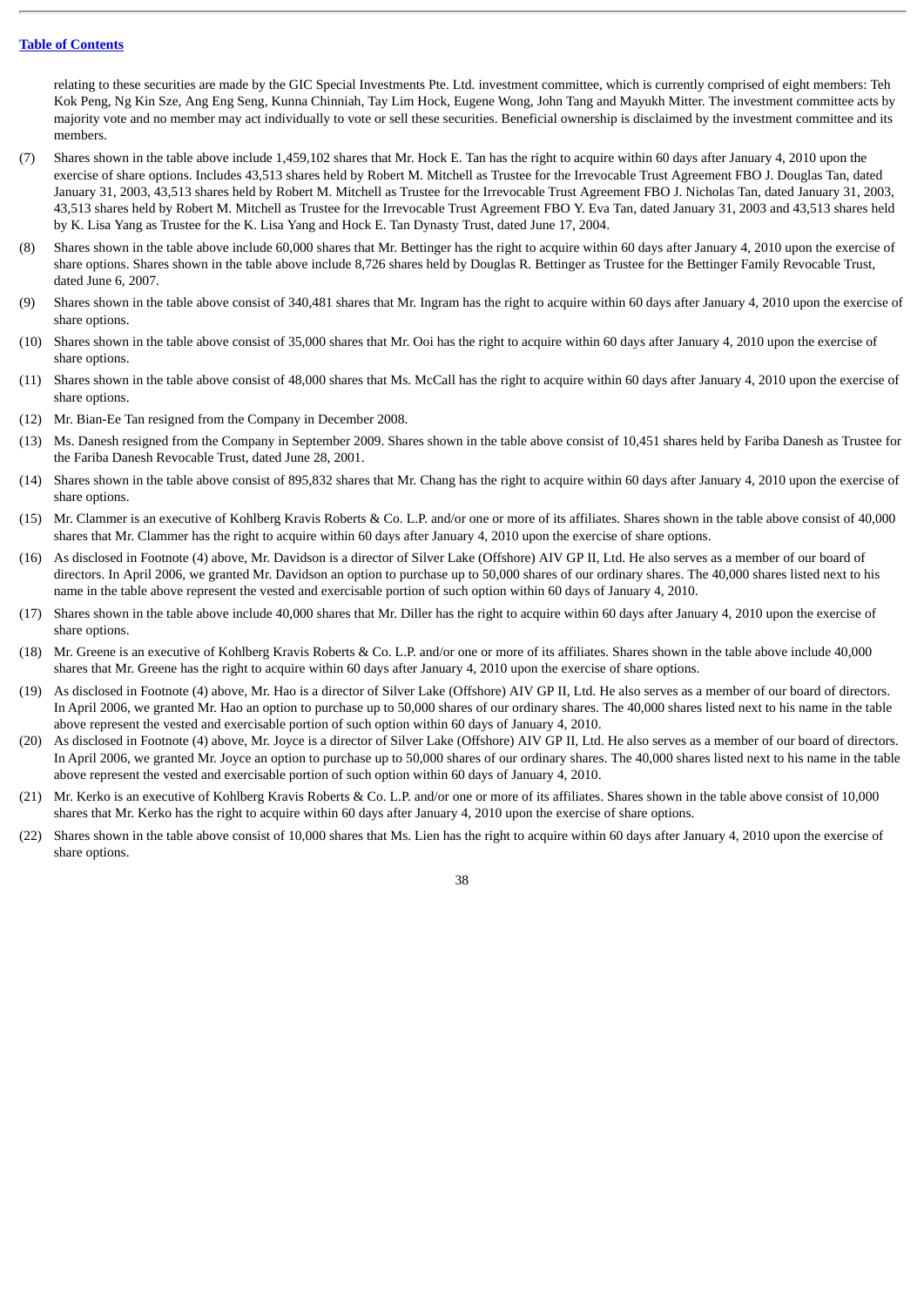- (23) Shares shown in the table above consist of 20,000 shares that Mr. Macleod has the right to acquire within 60 days after January 4, 2010 upon the exercise of share options.
- (24) Shares shown in the table above include 10,000 shares that Mr. Tan has the right to acquire within 60 days after January 4, 2010 upon the exercise of share options.
- (25) Shares shown in the table above include 3,128,415 shares that directors and executive officers have the right to acquire within 60 days after January 4, 2010 upon the exercise of share options.

#### **EQUITY COMPENSATION PLAN INFORMATION**

We have four equity compensation plans that have been approved by our shareholders: the Executive Plan, the Senior Management Plan (together, the "Prior Plans"), the 2009 Plan and the Avago Technologies Limited Employee Share Purchase Plan ("ESPP"). Upon the conclusion of our IPO, we ceased to make grants under the Prior Plans. As of January 15, 2010, the ESPP, although approved by the Board and our shareholders, has not been implemented.

The following table sets forth the number and weighted-average exercise price of ordinary shares to be issued upon exercise of outstanding options, warrants and rights, and the number of securities remaining available for future issuance under all of our equity compensation plans, at November 1, 2009.

| Number of<br><b>Ordinary Shares to</b><br>be Issued upon<br>Weighted-Average<br><b>Exercise Price of</b><br><b>Exercise of</b><br>Outstanding<br>Outstanding<br><b>Options, Warrants</b><br><b>Options, Warrants</b><br>and Rights<br>and Rights<br><b>Plan Category</b><br>(b)<br>(a) | <b>Number of Ordinary</b><br><b>Shares Remaining</b><br><b>Available for Future</b><br><b>Issuance Under</b><br><b>Equity Compensation</b><br><b>Plans (Excluding</b><br><b>Securities Reflected in</b><br>Column (a))<br>(c) |
|----------------------------------------------------------------------------------------------------------------------------------------------------------------------------------------------------------------------------------------------------------------------------------------|-------------------------------------------------------------------------------------------------------------------------------------------------------------------------------------------------------------------------------|
| Equity compensation plans approved by                                                                                                                                                                                                                                                  |                                                                                                                                                                                                                               |
| \$<br>8.685<br>shareholders<br>23,524,763                                                                                                                                                                                                                                              | 20,051,868(1)                                                                                                                                                                                                                 |
| Equity compensation plans not approved by<br>shareholders                                                                                                                                                                                                                              |                                                                                                                                                                                                                               |
| Total<br>23,524,763                                                                                                                                                                                                                                                                    | 20,051,868(1)                                                                                                                                                                                                                 |

(1) Reflects ordinary shares available for grant under the 2009 Plan, including ordinary shares subject to outstanding awards under the Prior Plans that are cancelled, forfeited or lapse unexercised, which shares become available for future issuance under the 2009 Plan.

#### <span id="page-40-0"></span>**ITEM 13. CERTAIN RELATIONSHIPS AND RELATED TRANSACTIONS, AND DIRECTOR INDEPENDENCE**

#### **CERTAIN RELATIONSHIPS AND RELATED TRANSACTIONS**

Other than compensation, employment and other arrangements described above under "Director Compensation," "Executive Compensation" and as set forth below, since November 2, 2008, there was not, nor is there currently planned, any transaction or series of similar transactions to which we were or will be a party:

- in which the amount involved exceeded or will exceed \$120,000; and
- in which any director, nominee, executive officer, holder of more than 5% of our ordinary shares or any member of their immediate family had or will have a direct or indirect material interest.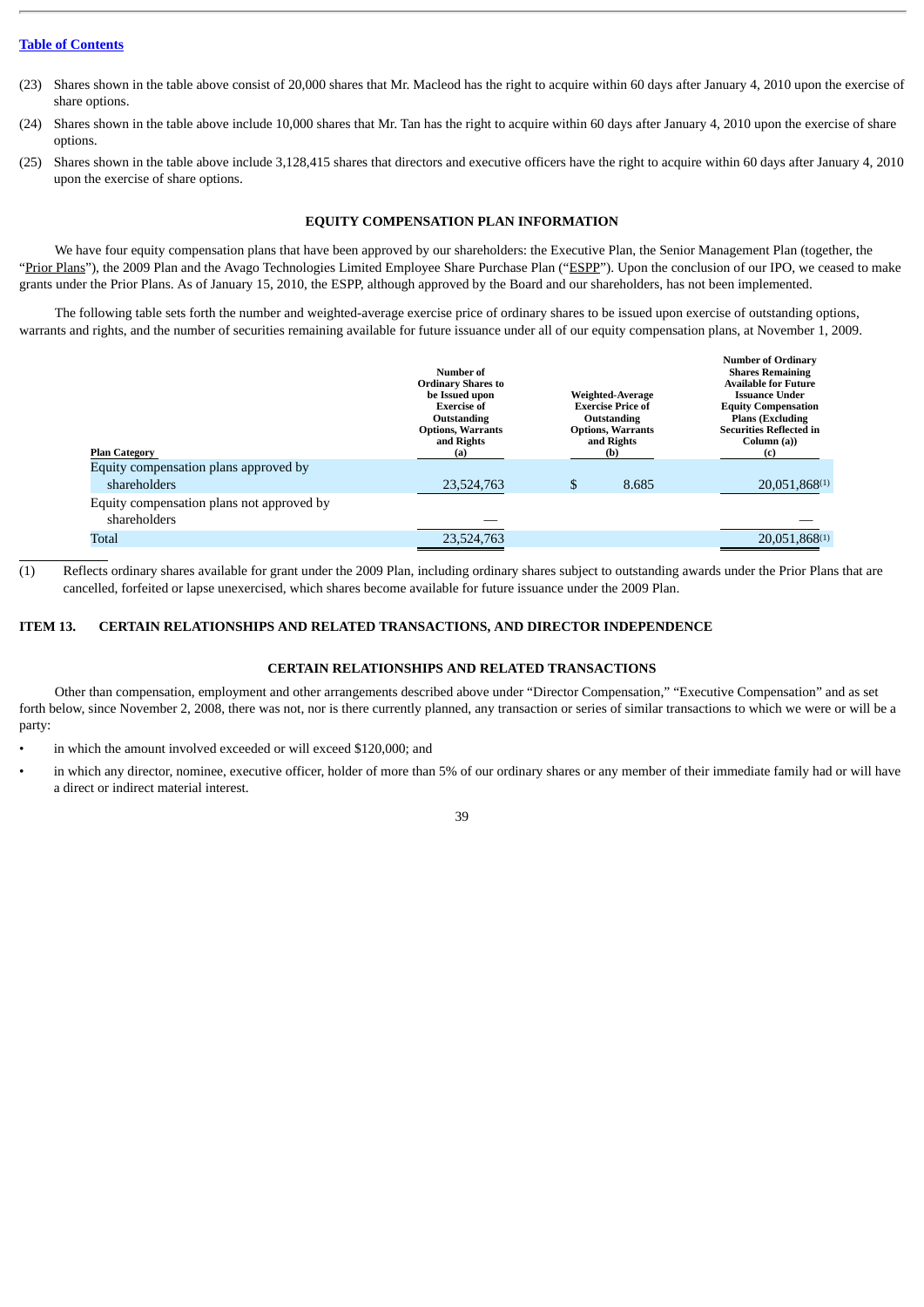#### **Share Issuances and Repurchases**

On March 31, 2009, Mr. Bian-Ee Tan exercised his option to purchase 1,080,000 ordinary shares from us at an exercise per share purchase price of \$5.00 per share, but surrendered 505,618 of the ordinary shares issuable upon such exercise in satisfaction of the exercise price. The aggregate purchase price of \$5,400,000 represents the value attributed to the ordinary shares that were surrendered.

Each participant in the Executive Plan entered into a Management Shareholders Agreement, which provided us with a call right whereby we could repurchase shares upon a termination of employment or upon certain other events. In connection the departure of Mr. Bian-Ee Tan, our former Chief Operating Officer, in December 2008, we exercised our right to repurchase 400,000 shares owned by Mr. Bian-Ee Tan at a per share price of \$8.12, as determined by the Management Shareholders Agreement, for an aggregate consideration of \$3,248,000. By operation of Singapore law, as a result of the completion of our IPO, we are no longer permitted to repurchase our shares in selective off-market transactions. As such, our call right under the Management Shareholders Agreement is no longer effective.

#### **Second Amended and Restated Shareholder Agreement**

The Equity Investors invested approximately \$1,300 million in our business as part of the SPG Acquisition. In connection with the closing of the SPG Acquisition, we entered into a shareholder agreement with the Equity Investors, other than members of management, who are party to separate agreements. In connection with our IPO, we and the Equity Investors amended and restated the shareholder agreement to delete or curtail provisions that became inoperative or unnecessary upon us becoming a public company. Set forth below is a description of the Second Amended and Restated Shareholder Agreement, referred to throughout this Form 10-K/A as the Shareholder Agreement.

*Board Composition.* The Shareholder Agreement provides that, subject to election by our shareholders at each annual general meeting, certain of our shareholders have the right to designate director nominees to our Board as follows:

- three designees of KKR for so long as KKR and its affiliates either continue to own, directly or indirectly, at least 24% of our outstanding ordinary shares or have not transferred any shares to an unaffiliated third-party, provided that KKR has the right to designate two directors for so long as KKR and its affiliates continue to own, directly or indirectly, at least 15% of our outstanding ordinary shares and one director for so long as KKR and its affiliates continue to own, directly or indirectly, at least 5% of our outstanding ordinary shares;
- three designees of Silver Lake for so long as Silver Lake and its affiliates either continue to own, directly or indirectly, at least 24% of our outstanding ordinary shares or have not transferred any shares to an unaffiliated third-party, provided that Silver Lake has the right to designate two directors for so long as Silver Lake and its affiliates continue to own, directly or indirectly, at least 15% of our outstanding ordinary shares and one director for so long as Silver Lake and its affiliates continue to own, directly or indirectly, at least 5% of our outstanding ordinary shares;
- one designee of Seletar, an affiliate of Temasek Capital (Private) Limited, so long as it either continues to own, directly or indirectly, 2.5% of our outstanding shares and has not sold any of its shares, or continues to own, directly or indirectly, 5% of our outstanding shares;
- our Chief Executive Officer; and
- three other directors mutually agreeable to the Sponsors.

The number of other directors mutually agreeable to the Sponsors may be increased from time to time with the Sponsors' prior approval, however, the Sponsors may revoke such approval at any time and immediately remove the excess director from the Board. The Sponsors have currently provided approval to permit the number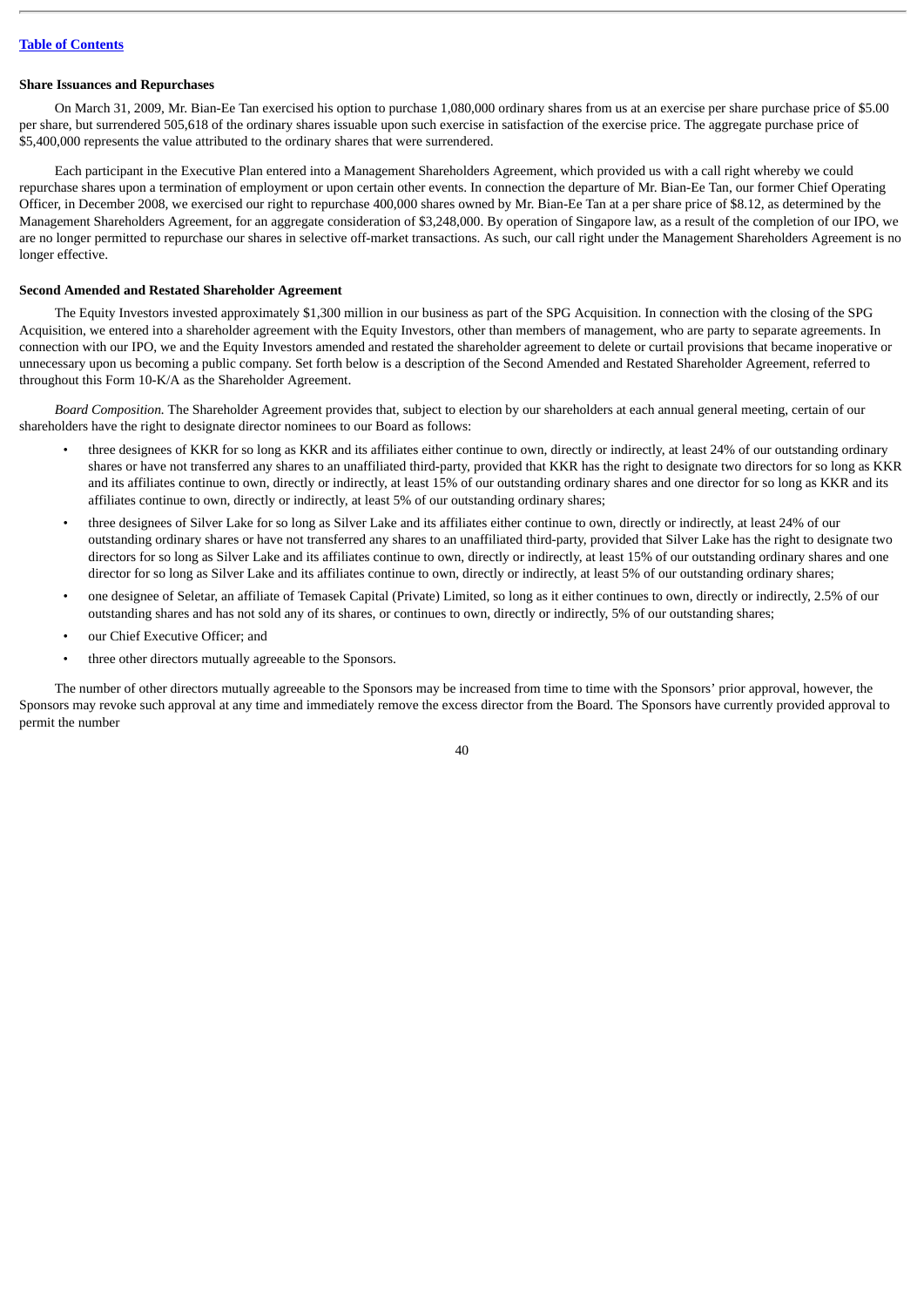of other directors to be four. However, with effect from the date of Mr. Chang's resignation, the number of other directors will revert to three.

Each of KKR, Silver Lake and Seletar has the right to remove and replace its director-designees at any time and for any reason and to fill any vacancies otherwise resulting in such director positions. If the number of directors that an Equity Investor is entitled to designate is reduced, any vacant seats on our Board will be filled by the Board acting in accordance with its nomination and governance procedures.

One designee of Geyser, so long as Geyser either continues to own, directly or indirectly, 2.5% of our outstanding shares and has not sold any of its shares, or continues to own, directly or indirectly, 5% of our outstanding shares, has the right to attend all meetings of the Board, and such designee will be provided with copies of all materials provided to the members of the Board.

Each of KKR and Silver Lake has the right to designate one member to each committee of the Board, so long as such Sponsor has the right to designate one or more director nominees to the Board and subject to compliance with applicable federal securities laws and the requirements of the U.S. exchange on which our ordinary shares are traded.

The rights with respect to board composition described here will terminate upon a change in control transaction.

*Sponsor Approval*. The Shareholder Agreement provides that the following actions by us or any of our subsidiaries require approval of the Sponsors for so long as the Sponsors own 50% or more of our outstanding ordinary shares:

- changing the size or composition of our Board;
- entering into a change of control transaction;
- acquiring or disposing of assets or entering into joint ventures with a value in excess of \$300 million;
- incurring indebtedness in excess of \$300 million;
- filing for voluntary liquidation, dissolution, receivership, bankruptcy or similar insolvency proceeding;
- entering into certain transactions with the Sponsors or any of their affiliates;
- making material changes in the nature of the our business or our subsidiaries' business; and
- amending, waiving or otherwise modifying certain shareholder agreements.

The Sponsors previously consented to the Board's appointment of Mr. Diller, Ms. Lien and Mr. Macleod to the Board. Ms. Lien resigned in January 2008 for personal reasons and rejoined the Board in June 2008.

*Co-Investor Protections*. The Shareholder Agreement provides that, other than actions specifically set forth therein, we will not take any action in respect of any class of our shares that has a materially disproportionate effect on specified Equity Investors other than the Sponsors (the "Co-Investors"), as compared to the Sponsors, in their capacity as shareholders of such class of shares, without first obtaining the prior written consent of the Co-Investors holding a majority of such class of shares then held by the Co-Investors.

*Transfer Restrictions*. Within two years after our IPO, neither KKR nor Silver Lake may transfer its shares without the approval of the other Sponsor, subject to certain permitted transfers. No Co-Investor may transfer its shares without the approval of the Sponsors, except (i) to permitted transferees, (ii) in a transfer in connection with a sale pursuant to the Registration Rights Agreement described under "—Registration Rights Agreement," or (iii) if either Sponsor has reduced the number of shares it holds relative to the number of shares initially held by it, each Co-Investor may sell up to the number of shares as would cause such Co-Investor to reduce the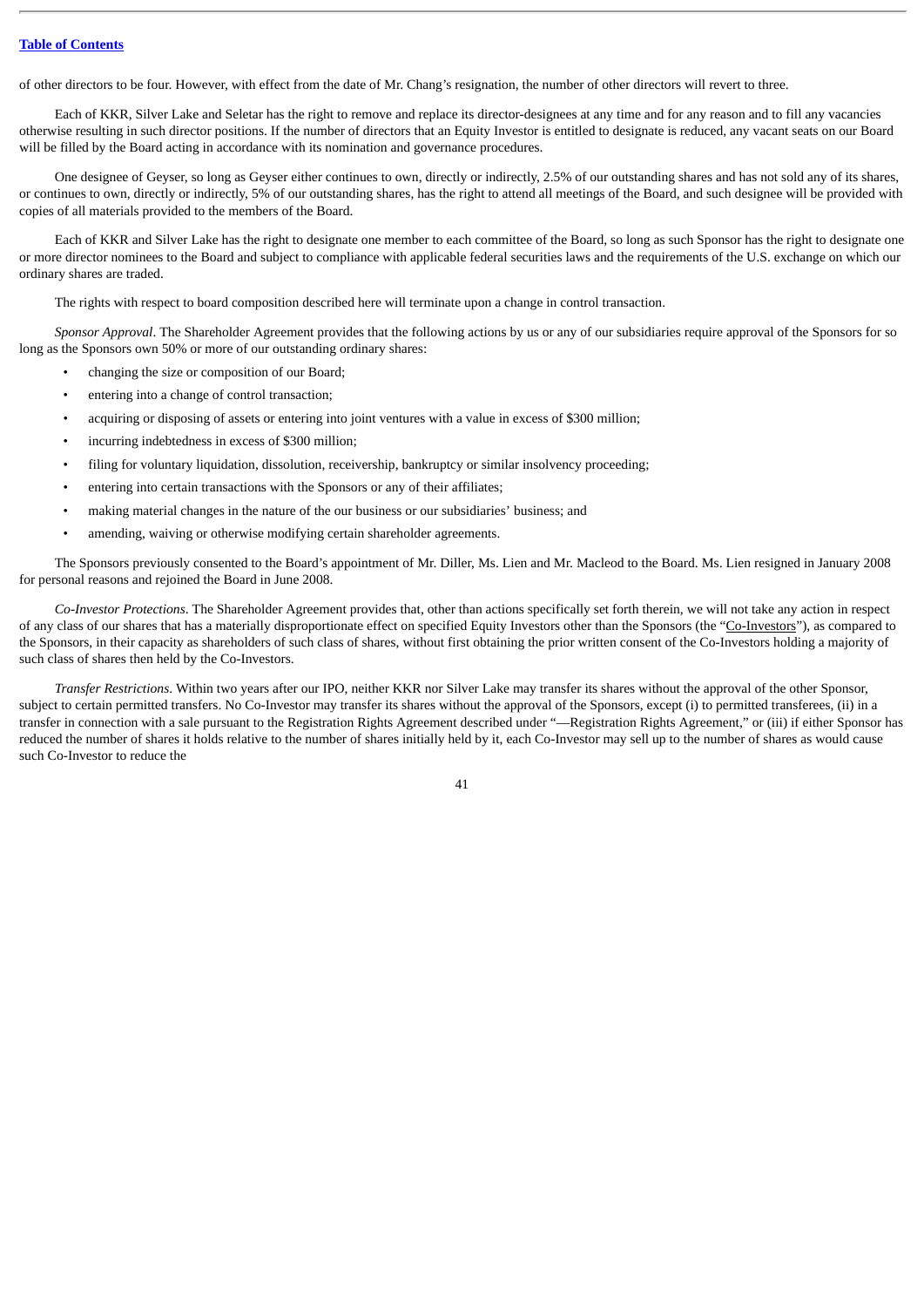number of shares it holds in the same proportion as that of such Sponsor. These transfer restrictions will terminate upon a change of control transaction unless terminated earlier by the Sponsors.

*Tag Along Right*. Prior to making any transfer of shares (other than certain customary permitted transfers, transfers in connection with sales pursuant to the Registration Rights Agreement, transfers pursuant to Rule 144 and certain distributions and charitable contributions), any prospective selling Sponsor must provide written notice to each Co-Investor setting forth the terms of such proposed transfer. Each Co-Investor may elect to sell up to its pro rata portion of the shares (based upon the ownership of such shares by the transferring Sponsor and all persons entitled to participate in such transfer) to be sold in such transfer. This tag along right will terminate upon a change of control transaction unless terminated earlier by the Sponsors.

*Drag Along Right*. If the Sponsors approve a change of control transaction, each Co-Investor will be required to vote in favor of and not oppose such transaction and, if structured as a sale of shares, sell its shares to a prospective buyer on the same terms that are applicable to the Sponsors. This drag along right will terminate upon a change of control transaction unless terminated earlier by the Sponsors.

*Information Rights*. We have agreed to provide to the Equity Investors, so long as the applicable Equity Investor owns at least 2.5% of our outstanding ordinary shares, monthly financial information. We have agreed to provide to each shareholder party to the Shareholder Agreement the necessary information for the preparation of such shareholder's income tax returns. So long as the applicable Equity Investor owns at least 5% of our outstanding ordinary shares, we have granted such Equity Investor rights to inspect our facilities, records, files and other information, and to meet with our management and outside accountants. Each shareholder party to the Shareholder Agreement agrees to keep confidential the confidential information obtained from us. The information rights will expire upon a change in control transaction.

*Termination*. The Shareholder Agreement may be amended or terminated, and the provisions thereof waived, by an agreement in writing signed by us and the Equity Investors holding not less than 70% of our outstanding ordinary shares held by all Equity Investors. If any amendment would adversely affect the rights of a particular Equity Investor or adversely impose additional material obligations on a particular Equity Investor, then the consent of such particular Equity Investor is required for the amendment.

#### **Advisory Agreement**

In December 2005, in connection with the closing of the SPG Acquisition, we and our indirect subsidiary Avago Technologies International Sales Pte. Limited, a Singapore private limited company, entered into the Advisory Agreement, pursuant to which we retained KKR and Silver Lake to provide general executive, management and other services as mutually agreed by us and KKR and Silver Lake, for which we paid each of them advisory fees of \$625,000 per quarter, subject to a 5% increase each fiscal year during the agreement's term (beginning in December 2005) and reimbursed them for their out-of-pocket expenses. For the years ended October 31, 2007 and November 2, 2008, we recorded \$5 million and \$6 million, respectively, in connection with the Advisory Agreement.

For fiscal year 2009, we paid the Sponsors an aggregate of \$61 million pursuant to the Advisory Agreement, with one half of such amount paid to each Sponsor. This amount consisted of an aggregate of \$4 million of quarterly fees, an IPO advisory fee in amount equal to 1% of the proceeds to us from the IPO, or \$3 million, and a termination payment of approximately \$54 million in connection with the termination of the Advisory Agreement upon the closing of the IPO, in each case in accordance with the terms of the Advisory Agreement.

#### **Indemnification; Costs and Fees**

We provide customary indemnification to the Equity Investors for liabilities arising from their ownership of our ordinary shares and from the SPG Acquisition. We will pay all reasonable fees and expenses incurred by the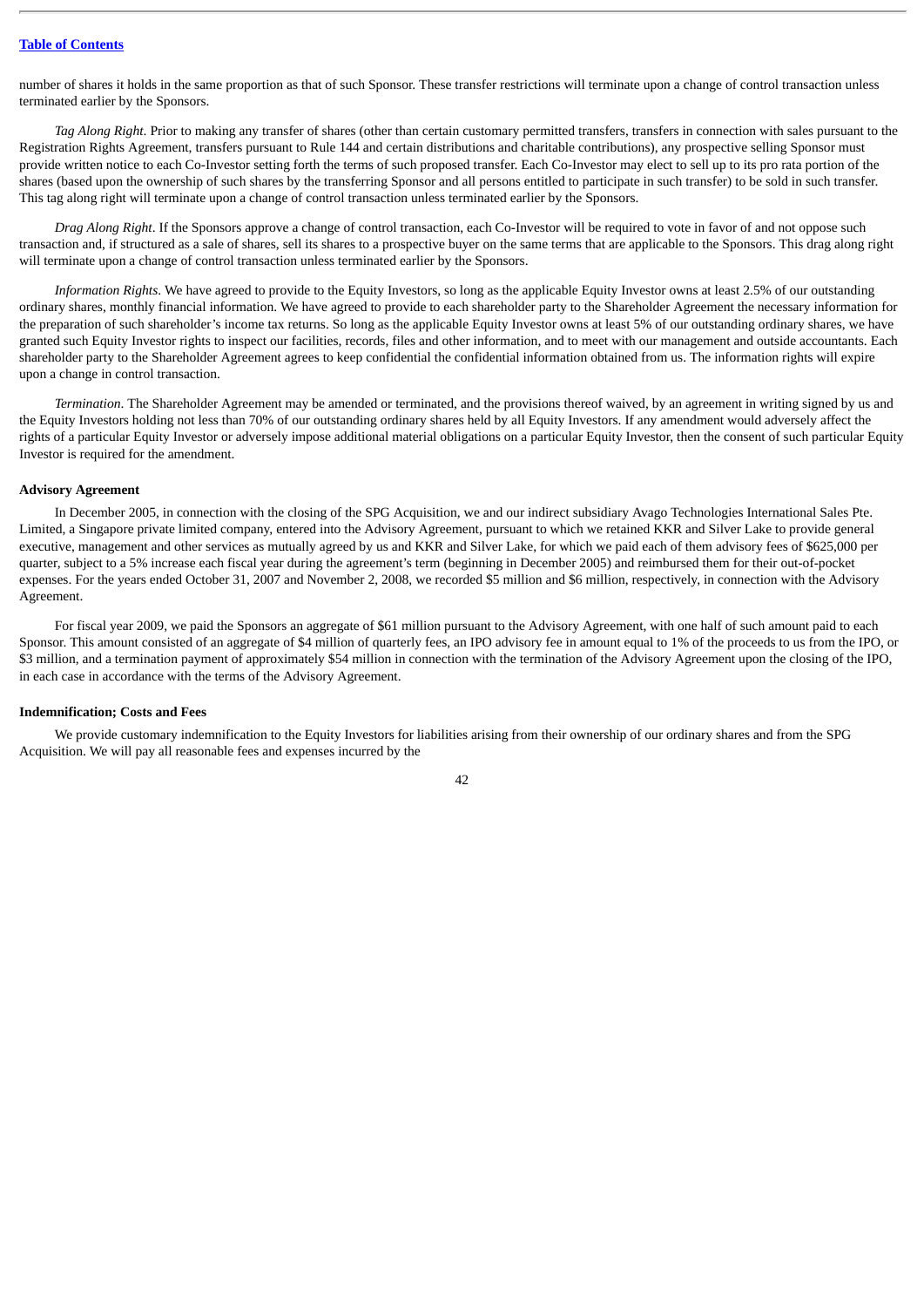Equity Investors from and after the closing of the SPG Acquisition in connection with the Equity Investors' enforcement of their rights under the Shareholder Agreement, Registration Rights Agreement and our Articles of Association.

We have entered into indemnity agreements with all our directors and executive officers and intend to continue doing so in the future. The indemnity agreement provides, among other things, that we will indemnify such officer or director, under the circumstances and to the extent provided for therein, for expenses, damages, judgments, fines and settlements he or she may be required to pay in actions or proceedings which he or she is or may be made a party by reason of his or her position as a director, officer or other agent of the Company, subject to and to the fullest extent permitted under the Singapore Companies Act, as amended, and our articles of association.

#### **Registration Rights Agreement**

We are party to a registration rights agreement (the "Registration Rights Agreement") which provides the Sponsors the right to demand that we file a registration statement and the Sponsors and the Co-Investors the right to request that their shares be covered by a registration statement that we are otherwise filing, subject to certain limitations. During the first two years after our IPO, upon the request of both Sponsors, we may be required to initiate an unlimited number of registrations under the Securities Act in order to register the resale of their ordinary shares with an anticipated aggregate offering price of at least \$50 million in the case of a "long-form registration" and \$20 million in the case of a "short-form registration." After the second anniversary of our IPO, each Sponsor may require us to initiate three "long-form registrations," provided that each has an aggregate offering price of at least \$50 million, and an unlimited number of "short-form registrations," provided that each has an aggregate offering price of at least \$20 million, under the Securities Act in order to register the resale of their ordinary shares. The minimum offering amounts may be reduced with the approval of the Sponsors. In the event that we propose to register any of our securities under the Securities Act, either for our own account or for the account of other security holders, the Sponsors and Co-Investors are entitled to notice of such registration and are entitled to certain "piggyback" registration rights allowing them to include their ordinary shares in such registration, subject to certain marketing and other limitations. We may, in certain circumstances, defer such registrations. In addition, in an underwritten offering, including an underwritten initial public offering, the managing underwriter, if any, has the right, subject to specified conditions, to limit the number of registrable securities such holders may include. Any such limitations on the number of registrable securities that may be included by such holders must be on a pro rata basis. The Registration Rights Agreement also contains customary cross-indemnification provisions.

In fiscal year 2009, in connection with our IPO, we and the selling shareholders in our IPO, which included Bali Investments S.àr.l., Seletar, Geyser and some of our executive officers, incurred total offering expenses, excluding underwriting discounts and commissions, of approximately \$8 million. We paid all the expenses of the IPO, including expenses of the selling shareholders, other than the underwriting discounts and commissions attributable to shares sold by the selling shareholders, pursuant to the Registration Rights Agreement.

Participants in our Executive Plan are party to a Management Shareholders Agreement that provides them "piggyback" registration rights alongside with the Sponsors and Co-Investors.

#### **Management Shareholders Agreement**

Each participant in the Executive Plan, including each executive officer, as well as certain participants in our Senior Management Plan, has entered into a Management Shareholders Agreement with us and our controlling shareholder, Bali Investments S.àr.l., in connection with the executive's purchase of shares pursuant to the Executive Plan. Each Management Shareholders Agreement provides the Company with certain rights that effectively restrict the transfer of ordinary shares until a change of control transaction or the later of five years from the date of purchase, or in the case of shares acquired upon the exercise of options, the date of grant of such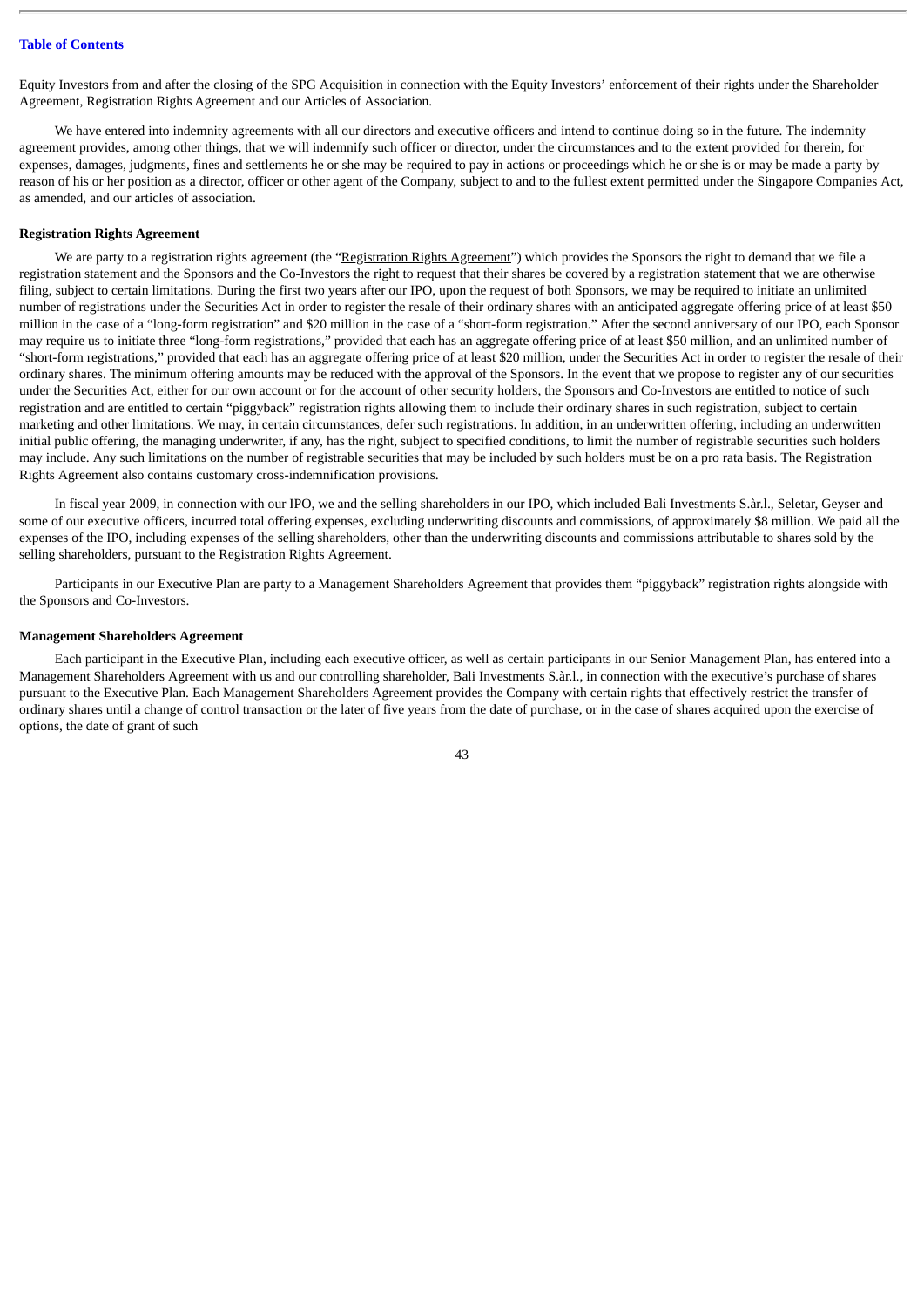options, absent Bali-Investment's and our prior written consent. The restrictive rights provided to us by these agreements include a right of first refusal whereby we may purchase any shares offered to a third-party, a call right whereby we may repurchase shares upon a termination of employment or upon certain other events and a bring along right whereby Bali Investments S.àr.l. can require participants to sell shares along side Bali Investments. Each executive holds a put right whereby the executive can require us to repurchase shares upon the executive's death or permanent disability, a tag-along right whereby each executive may require Bali Investments S.àr.l. or its successor to allow the executive to sell along side Bali Investments in certain sales, and "piggyback" registration rights allowing the executive to sell along side Bali Investments in a public offering. By operation of Singapore law, as a result of the completion of our IPO, we are no longer permitted to repurchase our shares in selective off-market transactions. As such, the right refusal, call right and put right referred to above are no longer effective.

#### **Other Relationships**

Capstone Equity Investors LLC ("Capstone"), an affiliate of KKR Capstone, a consulting company that works exclusively with KKR and its portfolio companies, was granted an option to purchase 800,000 ordinary shares with an exercise price of \$5.00 per share on February 3, 2006. One half of these options vests over four years, and the other half vests upon the achievement of certain company financial performance metrics. These options are subject to variable accounting and we recorded a charge of less than \$1 million for Fiscal Year 2009 related to the issuance of these options. In connection with our IPO, Capstone partially exercised this option with respect to an aggregate of 77,840 ordinary shares and sold those shares in our IPO. We received option exercise proceeds of \$389,200 from Capstone as a result of this option exercise.

Until July 31, 2009, investment funds affiliated with Silver Lake were investors in Flextronics International Ltd. and Mr. James A. Davidson, a director, also serves as a director of Flextronics. In the ordinary course of business, we continue to sell to Flextronics, which during Fiscal Year 2009 accounted for \$100 million of revenue from continuing operations. Trade accounts receivable due from Flextronics as of November 1, 2009 was \$16 million.

Mr. John R. Joyce, a director, also serves as a director of Hewlett-Packard Company effective July 2007. In the ordinary course of business, we continue to sell to Hewlett-Packard Company, which in Fiscal Year 2009 accounted for \$37 million of net revenue from continuing operations. Trade accounts receivable due from Hewlett-Packard Company as of November 1, 2009 was \$4 million. We also use Hewlett-Packard Company as a service provider for information technology services. For Fiscal Year 2009, operating expenses include \$19 million for services provided by Hewlett-Packard Company.

Mr. James V. Diller, a director, is also a director of PMC-Sierra, Inc. In the ordinary course of business, we continue to sell to PMC-Sierra, which in Fiscal Year 2009 accounted for \$1 million of net revenue from continuing operations.

#### **Procedures for Approval of Related Person Transactions**

As provided by our Audit Committee Charter, the Audit Committee must review all related party transactions on an ongoing basis and all such transactions must be approved by the Audit Committee. In approving or rejecting the proposed agreement, our Audit Committee considers the relevant facts and circumstances available and deemed relevant to the Audit Committee, including, but not limited to the risks, costs and benefits to us, the terms of the transaction, the availability of other sources for comparable services or products, and, if applicable, the impact on a director's independence. Our written Code of Ethics and Business Conduct requires that directors, officers and employees make appropriate disclosure of potential conflicts of interest situations to the Nominating and Corporate Governance Committee or the Audit Committee, in the case of directors and officers, and the supervisor, who will then seek authorization from our compliance officer, in the case of employees.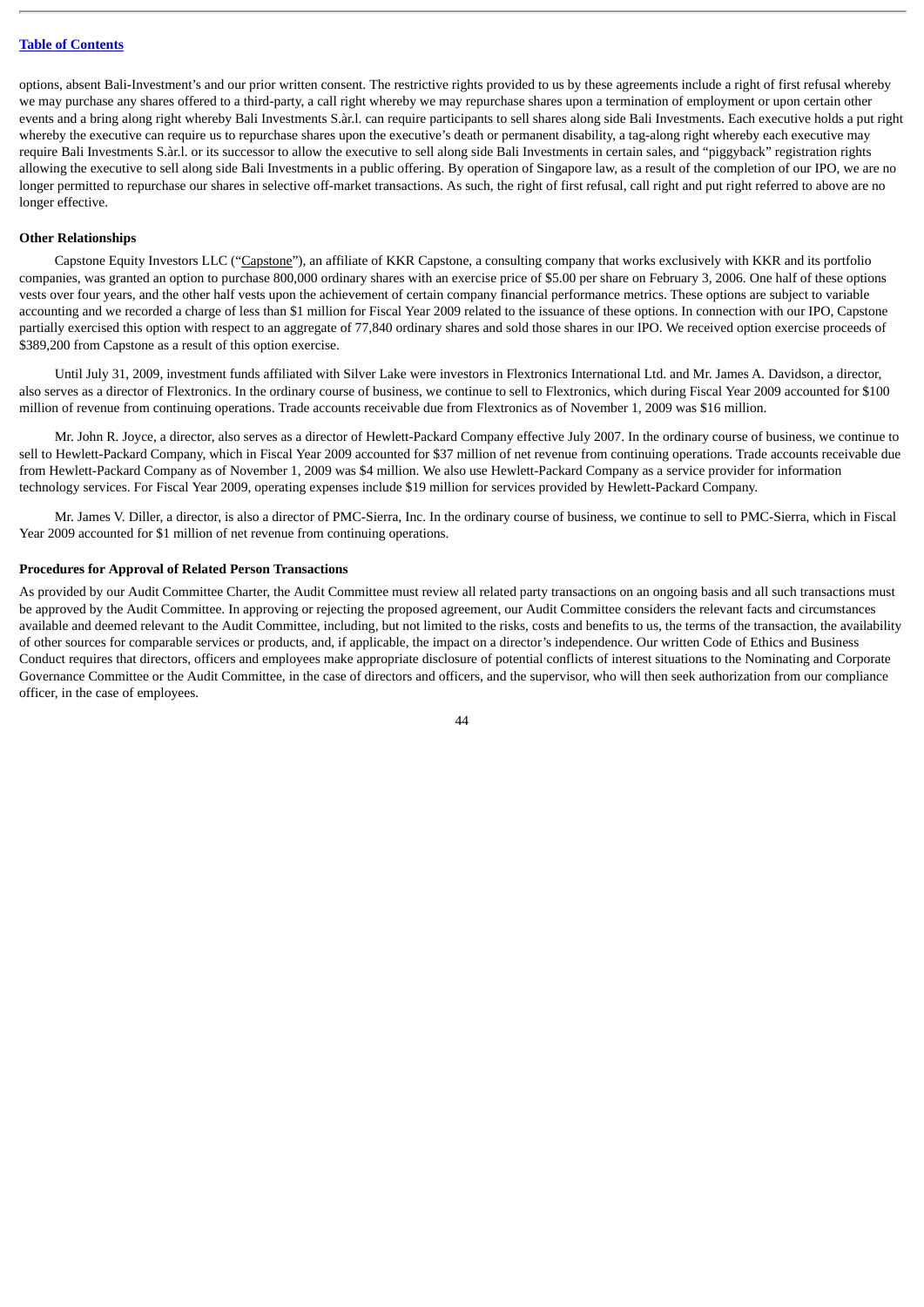#### **DIRECTOR INDEPENDENCE**

Our Board has undertaken a review of the independence of each director and considered whether any director has a material relationship with us that could compromise his or her ability to exercise independent judgment in carrying out his or her responsibilities. The Board has made the determination that transactions or relationships between the Company and an entity where a director of the Company serves as a non-management director and/or is the beneficial owner, directly or indirectly of less that 10% of such entity, or where a director of the Company serves on a non-management advisory board of, or in a non-employee advisory capacity to, such an entity are presumed immaterial for the purposes of assessing a director's independence. As a result of its review, our Board determined that Messrs. Diller, Macleod and Bock Seng Tan and Ms. Lien, representing four of our twelve directors, are "independent directors" as defined under the applicable rules and regulations of the SEC and the Nasdaq Stock Market.

#### **Controlled Company**

Bali Investments S.àr.l., an entity controlled by investment funds affiliated with KKR and Silver Lake, presently owns more than 50% of our outstanding voting securities and we are therefore considered a "controlled company" within the meaning of the Nasdaq Stock Market rules. Pursuant to this exception, we are presently exempt from the rules that would otherwise require that our Board be comprised of a majority of independent directors and that our Compensation Committee and Nominating and Corporate Governance Committee be comprised entirely of independent directors. The "controlled company" exception does not modify the independence requirements for the Audit Committee, and we comply with the requirements of the Sarbanes-Oxley Act and the Nasdaq Stock Market rules, requiring that our Audit Committee be comprised exclusively of independent directors. If we cease to be considered a "controlled company" within the meaning of the Nasdaq Stock Market rules, we intend to transition to a Board comprised of a majority of independent directors, and to a Compensation Committee and Nominating and Corporate Governance Committee comprised entirely of independent directors during the applicable transition periods prescribed by the Nasdaq Stock Market rules.

#### <span id="page-46-0"></span>**ITEM 14. PRINCIPAL ACCOUNTANT FEES AND SERVICES**

Set forth below are the aggregate fees charged to the Company for the services performed by our independent registered public accounting firm, PricewaterhouseCoopers LLP, relating to Fiscal Year 2009 and Fiscal Year 2008.

| <b>Fiscal Year</b><br>2008 |  |
|----------------------------|--|
|                            |  |
| 4,083                      |  |
| 25                         |  |
|                            |  |
| 3                          |  |
|                            |  |
| \$                         |  |

*Audit Fees* consist of fees for professional services provided in connection with the audit of our annual consolidated financial statements, the review of our quarterly consolidated financial statements, and audit services that are normally provided by the independent registered public accounting firm in connection with statutory and regulatory filings or engagements for those fiscal years, such as statutory audits. The fees also include services in connection with our IPO, preparation for which began during Fiscal Year 2008, including comfort letters, consents and review of documents filed with the SEC.

*Audit-Related Fees* consist of fees for assurance and related services by our independent registered public accounting firm that are reasonably related to the performance of the audit or review of our consolidated financial statements and not included in Audit Fees. In Fiscal Year 2009 and Fiscal Year 2008, these fees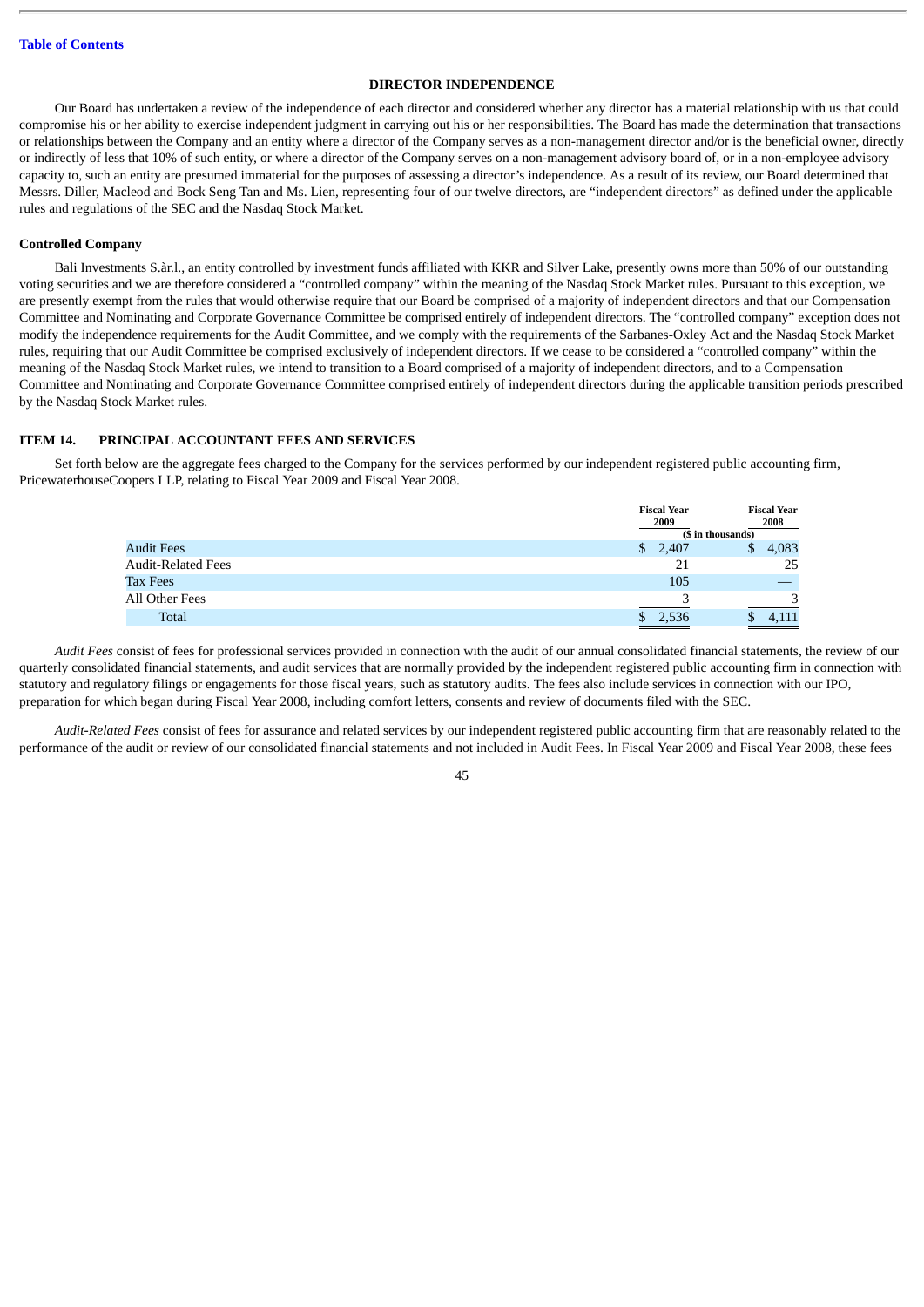primarily related to implementation and compliance with the Sarbanes-Oxley Act of 2002 during Fiscal Year 2009 and Fiscal Year 2008, and related to providing a certification to the Singapore Economic Development Board in connection with our tax incentive arrangements in Singapore, in Fiscal Year 2009.

*Tax Fees* consist of fees incurred for a tax transfer pricing study.

*All Other Fees* consist of fees for professional services rendered by our independent registered public accounting firm for permissible non-audit services. In Fiscal Year 2009 and Fiscal Year 2008, these fees consisted of a license for specialized accounting research software.

In considering the nature of the services provided by PricewaterhouseCoopers LLP, the Audit Committee determined that such services are compatible with the provision of independent audit services. The Audit Committee discussed these services with PricewaterhouseCoopers LLP and our management to determine that they are permitted under the rules and regulation concerning independent registered public accounting firms' independence promulgated by the SEC to implement the Sarbanes-Oxley Act of 2002, as well as the American Institute of Certified Public Accountants.

Except as stated above, there were no other fees billed by PricewaterhouseCoopers LLP for Fiscal Years 2008 and 2009. The Audit Committee considers the provision of these services to be compatible with maintaining the independence of our independent registered public accounting firm.

#### *Audit Committee Pre-Approval Policy*

The Audit Committee is responsible for selecting the independent registered public accounting firm to be employed by us to audit our financial statements, subject to approval by our shareholders for appointment. The Audit Committee also assumes responsibility for the retention, compensation, oversight and termination of any independent auditor employed by us. All engagements with the Company's independent registered accounting firm, regardless of amount, must be authorized in advance by the Audit Committee. The Audit Committee has delegated its pre-approval authority to the Chairperson of the Audit Committee, provided that any matters approved in such manner are presented to the Audit Committee at its next meeting. Pursuant to the charter of the Audit Committee, committee approval of non-audit services (other than review and attest services) is not required, if such services fall within available exceptions established by the SEC. However, to date, the Audit Committee's policy has been to approve all services provided by the Company's independent registered accounting firm. The independent registered public accounting firm and management are required to periodically report to the Audit Committee regarding the extent of services provided by the independent registered public accounting firm in accordance with the committee's pre-approval, and the fees for the services performed to date.

During Fiscal Years 2008 and 2009, all services provided to us by PricewaterhouseCoopers LLP were approved by the Audit Committee pursuant to paragraph (c)(7)(i) of Rule 2-01 of Regulation S-X.

#### **PART IV**

#### <span id="page-47-0"></span>**ITEM 15. EXHIBITS AND FINANCIAL STATEMENT SCHEDULES**

#### *(a) Documents filed as part of this Annual Report on Form 10-K/A:*

3. Exhibits

The exhibits listed in the Exhibit Index immediately preceding the exhibits are filed with or incorporated by reference in this on Form 10-K/A.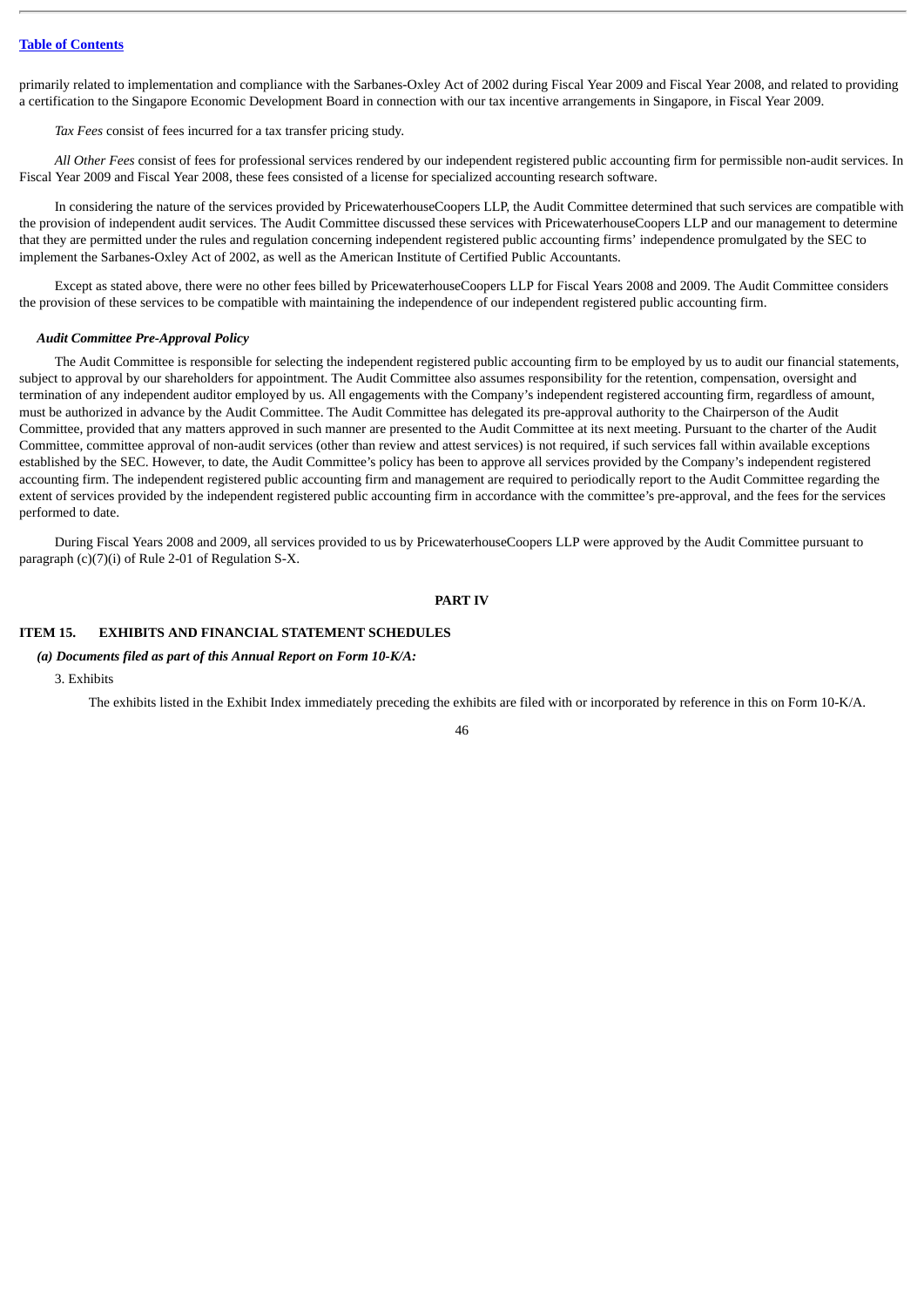# **SIGNATURES**

<span id="page-48-0"></span>Pursuant to the requirements of Section 13 or 15(d) of the Securities Exchange Act of 1934, the Registrant has duly caused this report to be signed on its behalf by the undersigned, thereunto duly authorized.

# AVAGO TECHNOLOGIES LIMITED

| By:    | $/S/$ HOCK E. TAN                            |
|--------|----------------------------------------------|
| Name:  | Hock E. Tan                                  |
| Title: | <b>President and Chief Executive Officer</b> |

Pursuant to the requirements of the Securities Exchange Act of 1934, this report has been signed by the following persons on behalf of the Registrant in the capacities indicated and on the dates indicated.

| Signature                                     | <b>Title</b>                                          | Date             |
|-----------------------------------------------|-------------------------------------------------------|------------------|
| HOCK E. TAN<br>/S/                            | President and Chief Executive Officer and Director    |                  |
| <b>Hock E. Tan</b>                            | (Principal Executive Officer)                         | January 15, 2010 |
| <b>DOUGLAS R. BETTINGER</b><br>/S/            | Senior Vice President and Chief Financial Officer     |                  |
| <b>Douglas R. Bettinger</b>                   | (Principal Financial Officer and Principal Accounting |                  |
|                                               | Officer)                                              | January 15, 2010 |
| $\ast$                                        | Chairman of the Board of Directors                    | January 15, 2010 |
| Dick M. Chang                                 |                                                       |                  |
| $\ast$                                        | Director                                              | January 15, 2010 |
| <b>Adam H. Clammer</b>                        |                                                       |                  |
| $\ast$                                        | <b>Director</b>                                       | January 15, 2010 |
| <b>James A. Davidson</b>                      |                                                       |                  |
|                                               | Director                                              |                  |
| <b>James Diller</b>                           |                                                       |                  |
| $\ast$                                        | Director                                              | January 15, 2010 |
| James H. Greene, Jr.                          |                                                       |                  |
|                                               | Director                                              |                  |
| <b>Kenneth Y. Hao</b>                         |                                                       |                  |
| $\ast$                                        | Director                                              | January 15, 2010 |
| John R. Joyce                                 |                                                       |                  |
|                                               | Director                                              |                  |
| David M. Kerko                                |                                                       |                  |
| $\ast$                                        | Director                                              | January 15, 2010 |
| <b>Justine Lien</b>                           |                                                       |                  |
|                                               | Director                                              |                  |
| <b>Donald Macleod</b>                         |                                                       |                  |
| $\ast$                                        | Director                                              | January 15, 2010 |
| <b>Bock Seng Tan</b>                          |                                                       |                  |
| <b>DOUGLAS R. BETTINGER</b><br>$*$ By:<br>/S/ |                                                       |                  |
| Douglas R. Bettinger, Attorney-in-Fact        |                                                       | January 15, 2010 |
|                                               |                                                       |                  |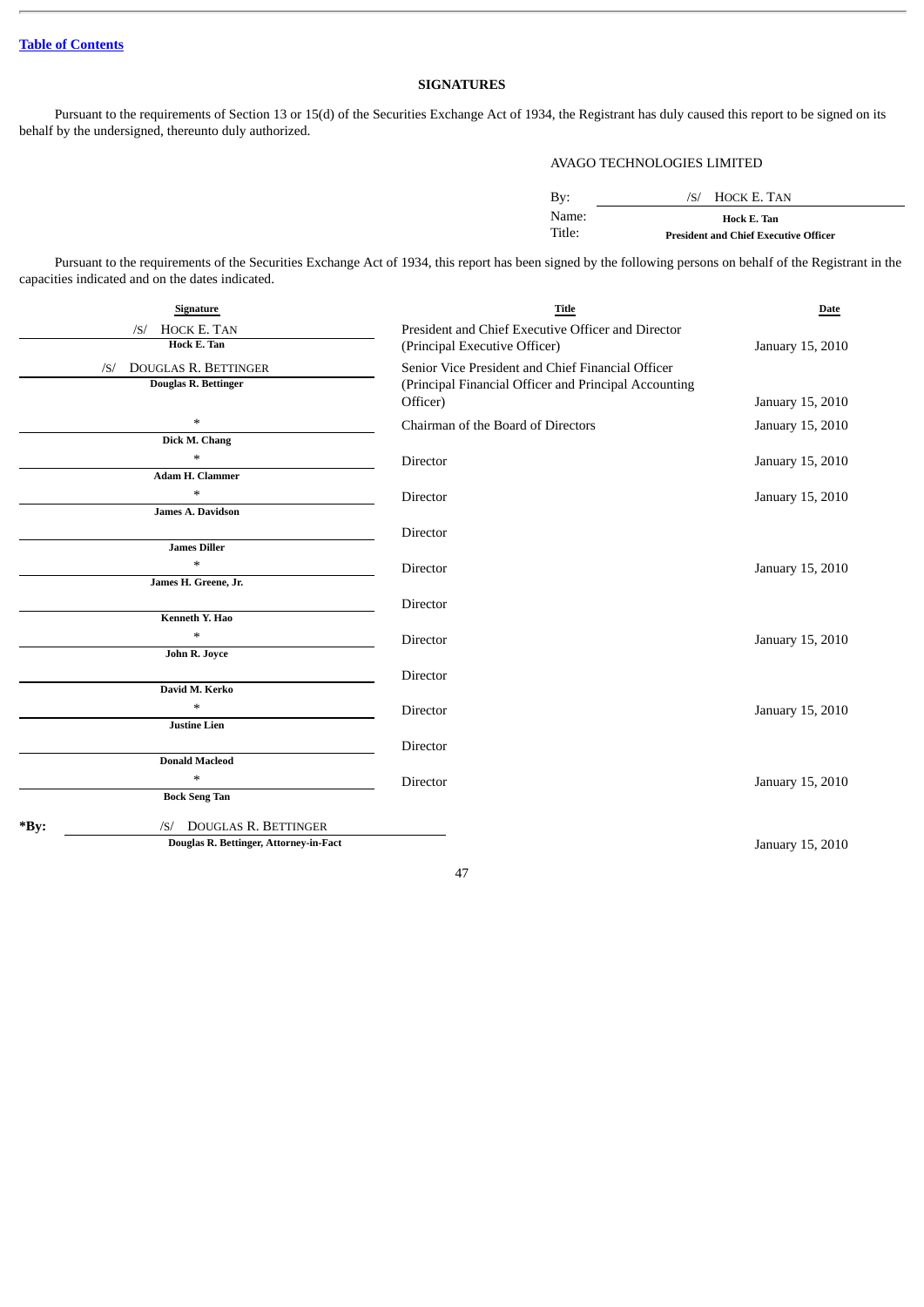# **EXHIBIT INDEX**

<span id="page-49-0"></span>

| Exhibit<br>No. | <b>Description</b>                                                                                                                                                                                                                                                                              | Incorporated by referenced herein                                                                              |                    | Filed<br>Herewith |
|----------------|-------------------------------------------------------------------------------------------------------------------------------------------------------------------------------------------------------------------------------------------------------------------------------------------------|----------------------------------------------------------------------------------------------------------------|--------------------|-------------------|
|                |                                                                                                                                                                                                                                                                                                 | Form                                                                                                           | <b>Filing Date</b> |                   |
| 2.1#           | Asset Purchase Agreement, dated August 14, 2005,<br>between Agilent Technologies, Inc. and Argos<br>Acquisition Pte. Ltd.                                                                                                                                                                       | Agilent Technologies, Inc. Current Report on<br>Form 8-K (Commission File No. 001-15405)                       | Aug. 15, 2005      |                   |
| 2.2#           | Amendment No. 1 to the Asset Purchase Agreement,<br>dated November 30, 2005, between Agilent<br>Technologies, Inc. and Avago Technologies Limited.                                                                                                                                              | Amendment No. 4 to Registration Statement on<br>Form S-1 (Commission File No. 333-153127)                      | Jul. 21, 2009      |                   |
| 2.3#           | Amendment No. 2 to the Asset Purchase Agreement,<br>dated December 29, 2006, between Agilent<br>Technologies, Inc. and Avago Technologies Limited.                                                                                                                                              | Amendment No. 1 to Registration Statement on<br>Form S-1 (Commission File No. 333-153127)                      | Oct. 1, 2008       |                   |
| 2.4#           | Purchase and Sale Agreement, dated October 28,<br>2005, among Avago Technologies Pte. Limited,<br>Avago Technologies Storage Holding (Labuan)<br>Corporation, other sellers, PMC-Sierra, Inc. and<br>Palau Acquisition Corporation ("PMC Purchase and<br>Sale Agreement").                      | Amendment No. 1 to Registration Statement on<br>Form S-1 (Commission File No. 333-153127)                      | Oct. 1, 2008       |                   |
| 2.5            | Amendment to PMC Purchase and Sale Agreement,<br>dated March 1, 2006.                                                                                                                                                                                                                           | Avago Technologies Finance Pte. Ltd.<br>Registration Statement on Form F-4<br>(Commission File No. 333-137664) | Sep. 29, 2006      |                   |
| 2.6#           | Purchase and Sale Agreement, dated February 17,<br>2006, among Avago Technologies Limited, Avago<br>Technologies Imaging Holding (Labuan)<br>Corporation, other sellers, Marvell Technology<br>Group Ltd. and Marvell International Technology<br>Ltd. ("Marvell Purchase and Sale Agreement"). | Amendment No. 1 to Registration Statement on<br>Form S-1 (Commission File No. 333-153127)                      | Oct. 1, 2008       |                   |
| 2.7            | Amendment No. 1 to Marvell Purchase and Sale<br>Agreement, dated April 11, 2006.                                                                                                                                                                                                                | Amendment No. 1 to Registration Statement on<br>Form S-1 (Commission File No. 333-153127)                      | Oct. 1, 2008       |                   |
| 2.8#           | Purchase and Sale Agreement, dated November 17,<br>2006, by and among Avago Technologies Limited,<br>Avago Technologies Imaging Holding (Labuan)                                                                                                                                                | Amendment No. 4 to Registration Statement on<br>Form S-1 (Commission File No. 333-153127)                      | Jul. 21, 2009      |                   |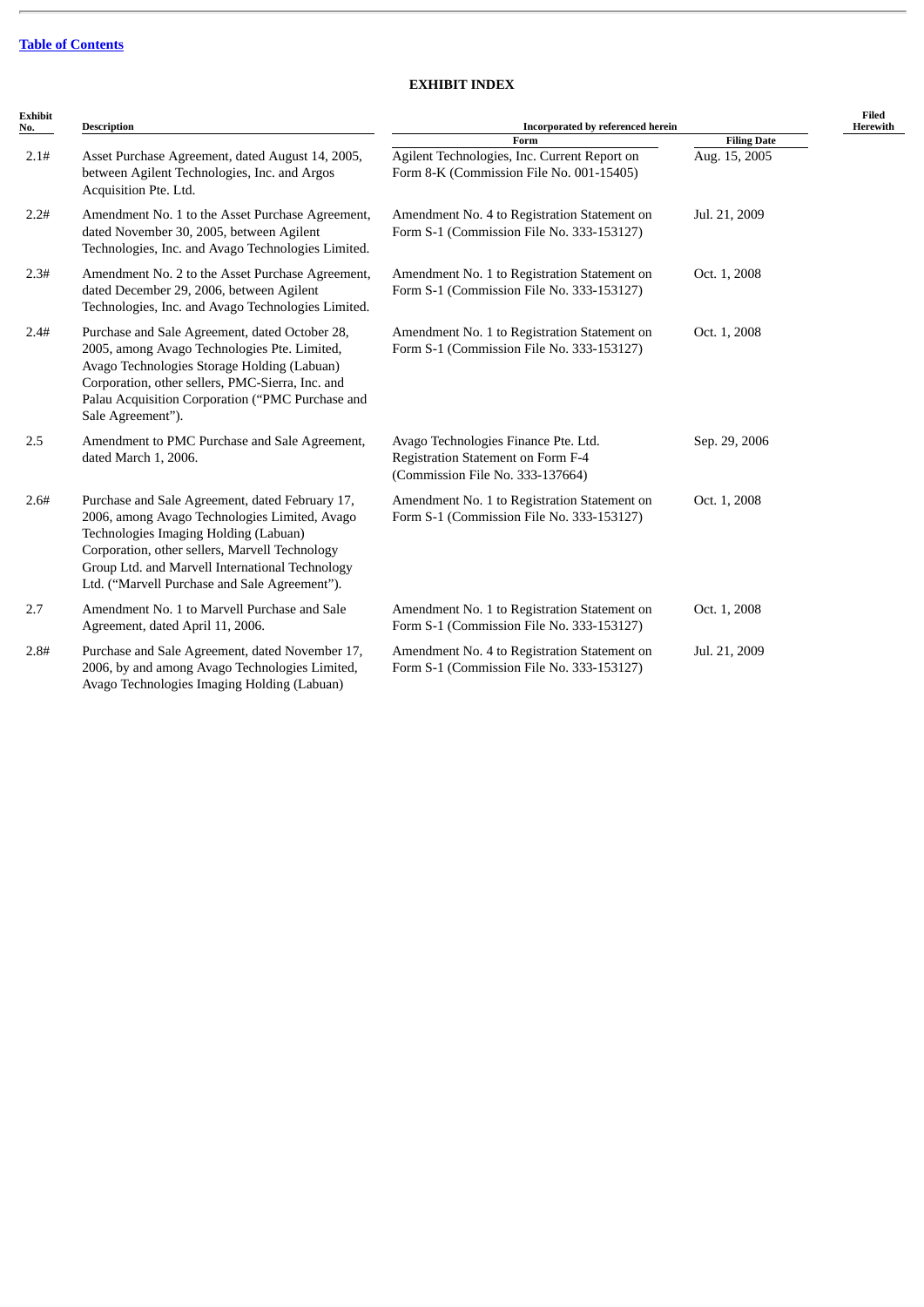| Exhibit<br>No. | <b>Description</b>                                                                                                                                                                                                                                                                                                                       | Incorporated by referenced herein                                                         |                    | Filed<br>Herewith |
|----------------|------------------------------------------------------------------------------------------------------------------------------------------------------------------------------------------------------------------------------------------------------------------------------------------------------------------------------------------|-------------------------------------------------------------------------------------------|--------------------|-------------------|
|                |                                                                                                                                                                                                                                                                                                                                          | Form                                                                                      | <b>Filing Date</b> |                   |
|                | Corporation, Avago Technologies Sensor (U.S.A.)<br>Inc., other sellers and Micron Technology, Inc.                                                                                                                                                                                                                                       |                                                                                           |                    |                   |
| 2.9#           | Asset Purchase Agreement, dated October 31,<br>2007, by and among Avago Technologies Limited,<br>Avago Technologies General IP (Singapore) Pte.<br>Ltd., other sellers and Lite-On Technology<br>Corporation ("Lite-On Asset Purchase<br>Agreement").                                                                                    | Amendment No. 4 to Registration Statement on<br>Form S-1 (Commission File No. 333-153127) | Jul. 21, 2009      |                   |
| 2.10#          | Amendment No. 1 to Lite-On Asset Purchase<br>Agreement and Non-Competition Agreement, dated<br>January 8, 2008.                                                                                                                                                                                                                          | Amendment No. 4 to Registration Statement on<br>Form S-1 (Commission File No. 333-153127) | Jul. 21, 2009      |                   |
| 2.11           | Amendment No. 2 to Lite-On Asset Purchase<br>Agreement, dated January 21, 2009.                                                                                                                                                                                                                                                          | Amendment No. 5 to Registration Statement on<br>Form S-1 (Commission File No. 333-153127) | Jul. 27, 2009      |                   |
| 2.12#          | Asset Purchase Agreement, dated June 25, 2008, by<br>and among Avago Technologies GmbH, Avago<br>Technologies International Sales Pte. Ltd., Avago<br>Technologies Wireless IP (Singapore) Pte. Ltd.,<br>Avago Technologies Finance Pte. Ltd. and Infineon<br>Technologies AG.                                                           | Amendment No. 4 to Registration Statement on<br>Form S-1 (Commission File No. 333-153127) | Jul. 21, 2009      |                   |
| 3.1            | Memorandum and Articles of Association.                                                                                                                                                                                                                                                                                                  | Current Report on Form 8-K (Commission File<br>No. 001-34428).                            | Aug. 14, 2009      |                   |
| 4.1            | Form of Specimen Share Certificate for<br>Registrant's Ordinary Shares.                                                                                                                                                                                                                                                                  | Amendment No. 3 to Registration Statement on<br>Form S-1 (Commission File No. 333-153127) | Jul. 14, 2009      |                   |
| 4.2            | Second Amended and Restated Shareholder<br>Agreement, dated August 11, 2009, among Avago<br>Technologies Limited, Silver Lake Partners II<br>Cayman, L.P., Silver Lake Technology Investors II<br>Cayman, L.P., Integral Capital Partners VII, L.P.,<br>KKR Millennium Fund (Overseas), Limited<br>Dartnorchin KKD European Eund Limited | Current Report on Form 8-K (Commission File<br>No. 001-34428).                            | Aug. 14, 2009      |                   |

Partnership, KKR European Fund, Limited Partnership, KKR European Fund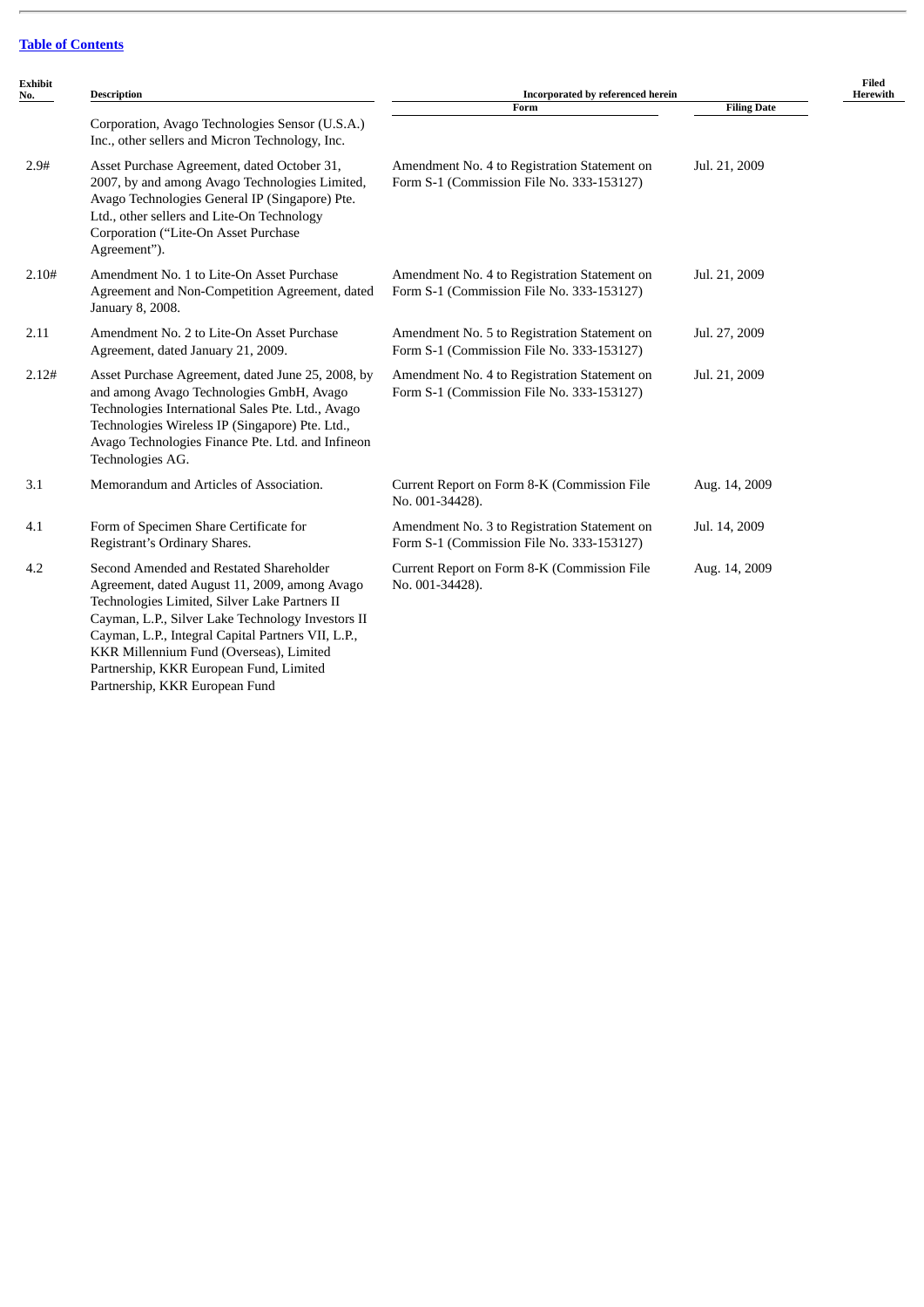11 7/8% Senior Subordinated Notes.

| Exhibit<br>No. | <b>Description</b>                                                                                                                                                                                                                                                                                                                                                                                                                                                                                                                                                                                                                                                                  | Incorporated by referenced herein                                                                              |                    | Filed<br>Herewith |
|----------------|-------------------------------------------------------------------------------------------------------------------------------------------------------------------------------------------------------------------------------------------------------------------------------------------------------------------------------------------------------------------------------------------------------------------------------------------------------------------------------------------------------------------------------------------------------------------------------------------------------------------------------------------------------------------------------------|----------------------------------------------------------------------------------------------------------------|--------------------|-------------------|
|                |                                                                                                                                                                                                                                                                                                                                                                                                                                                                                                                                                                                                                                                                                     | Form                                                                                                           | <b>Filing Date</b> |                   |
|                | II, Limited Partnership, KKR Partners<br>(International), Limited Partnership, Capstone Equity<br>Investors LLC, Avago Investment Partners, Limited<br>Partnership, Bali Investments S.àr.l., Seletar<br>Investments Pte Ltd, Geyser Investment Pte. Ltd. and<br>certain other Persons.                                                                                                                                                                                                                                                                                                                                                                                             |                                                                                                                |                    |                   |
| 4.3            | Registration Rights Agreement, dated December 1,<br>2005, among Avago Technologies Limited, Silver<br>Lake Partners II Cayman, L.P., Silver Lake<br>Technology Investors II Cayman, L.P., Integral<br>Capital Partners VII, L.P., KKR Millennium Fund<br>(Overseas), Limited Partnership, KKR European<br>Fund, Limited Partnership, KKR European Fund II,<br>Limited Partnership, KKR Partners (International),<br>Limited Partnership, Capstone Equity Investors LLC,<br>Avago Investment Partners, Limited Partnership, Bali<br>Investments S.àr.l., Seletar Investments Pte Ltd,<br>Geyser Investment Pte. Ltd. and certain other<br>Persons ("Registration Rights Agreement"). | Avago Technologies Finance Pte. Ltd.<br>Registration Statement on Form F-4<br>(Commission File No. 333-137664) | Sep. 29, 2006      |                   |
| 4.4            | Amendment to Registration Rights Agreement, dated<br>August 21, 2008.                                                                                                                                                                                                                                                                                                                                                                                                                                                                                                                                                                                                               | Registration Statement on Form S-1<br>(Commission File No. 333-153127)                                         | Aug. 21, 2008      |                   |
| 4.5            | Share Option Agreement, dated February 3, 2006,<br>between Avago Technologies Limited and Capstone<br>Equity Investors LLC.                                                                                                                                                                                                                                                                                                                                                                                                                                                                                                                                                         | Registration Statement on Form S-1<br>(Commission File No. 333-153127)                                         | Aug. 21, 2008      |                   |
| 10.1           | Indenture, dated December 1, 2005, among Avago<br>Technologies Finance Pte. Ltd., Avago Technologies<br>U.S. Inc., Avago Technologies Wireless (U.S.A.)<br>Manufacturing Inc., Guarantors named therein and<br>The Bank of New York, as Trustee, governing the                                                                                                                                                                                                                                                                                                                                                                                                                      | Amendment No. 1 to Registration Statement on<br>Form S-1 (Commission File No. 333-153127)                      | Oct. 1, 2008       |                   |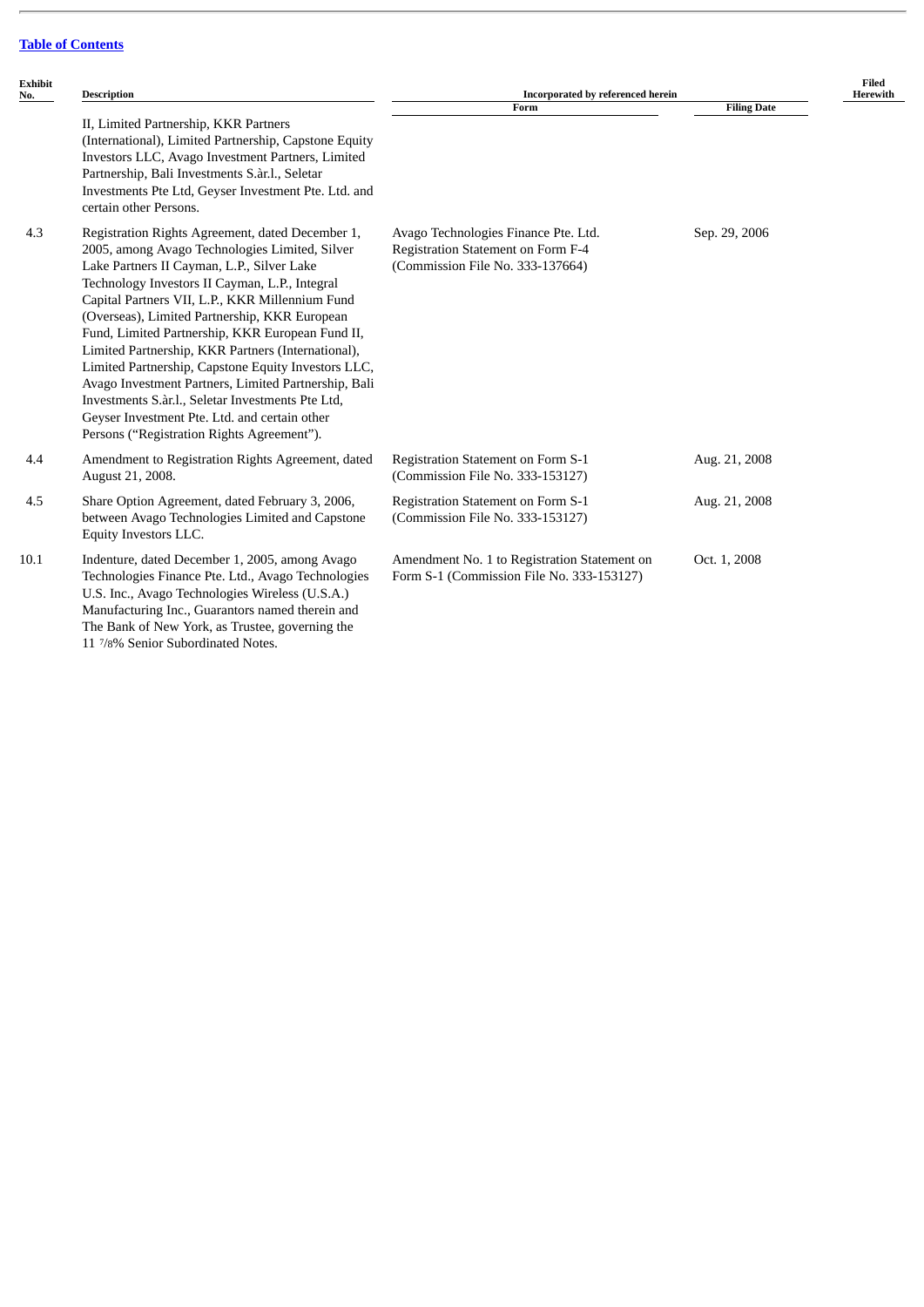| Exhibit<br>No. | <b>Description</b>                                                                                                                                                                                                                                                                                                                                               | Incorporated by referenced herein                                                                              |                    | Filed<br>Herewith |
|----------------|------------------------------------------------------------------------------------------------------------------------------------------------------------------------------------------------------------------------------------------------------------------------------------------------------------------------------------------------------------------|----------------------------------------------------------------------------------------------------------------|--------------------|-------------------|
|                |                                                                                                                                                                                                                                                                                                                                                                  | Form                                                                                                           | <b>Filing Date</b> |                   |
| 10.2           | Sublease Agreement, dated December 1, 2005,<br>between Agilent Technologies Singapore Pte. Ltd.<br>and Avago Technologies Manufacturing (Singapore)<br>Pte. Ltd., relating to Avago's facility at 1 Yishun<br>Avenue 7, Singapore 768923.                                                                                                                        | Amendment No. 1 to Registration Statement on<br>Form S-1 (Commission File No. 333-153127)                      | Oct. 1, 2008       |                   |
| 10.3           | Lease No. I/33183P issued by Singapore Housing<br>and Development Board to Compaq Asia Pte Ltd in<br>respect of the land and structures comprised in Lot<br>1935X of Mukim 19, dated September 26, 2000, and<br>includes the Variation of Lease I/49501Q registered<br>January 15, 2002, relating to Avago's facility at 1<br>Yishun Avenue 7, Singapore 768923. | Avago Technologies Finance Pte. Ltd.<br>Registration Statement on Form F-4<br>(Commission File No. 333-137664) | Nov. 15, 2006      |                   |
| 10.4           | Lease No. I/31607P issued by Singapore Housing<br>and Development Board to Compaq Asia Pte Ltd in<br>respect of the land and structures comprised in Lot<br>1937C of Mukim 19, dated September 26, 2000, and<br>includes the Variation of Lease I/49499Q registered<br>January 15, 2002, relating to Avago's facility at 1<br>Yishun Avenue 7, Singapore 768923. | Avago Technologies Finance Pte. Ltd.<br>Registration Statement on Form F-4<br>(Commission File No. 333-137664) | Nov. 15, 2006      |                   |
| 10.5           | Lease No. I/33182P issued by Singapore Housing<br>and Development Board to Compaq Asia Pte Ltd in<br>respect of the land and structures comprised in Lot<br>2134N of Mukim 19, dated September 26, 2000, and<br>includes the Variation of Lease I/49500Q registered<br>January 15, 2002, relating to Avago's facility at 1<br>Yishun Avenue 7, Singapore 768923. | Avago Technologies Finance Pte. Ltd.<br>Registration Statement on Form F-4<br>(Commission File No. 333-137664) | Nov. 15, 2006      |                   |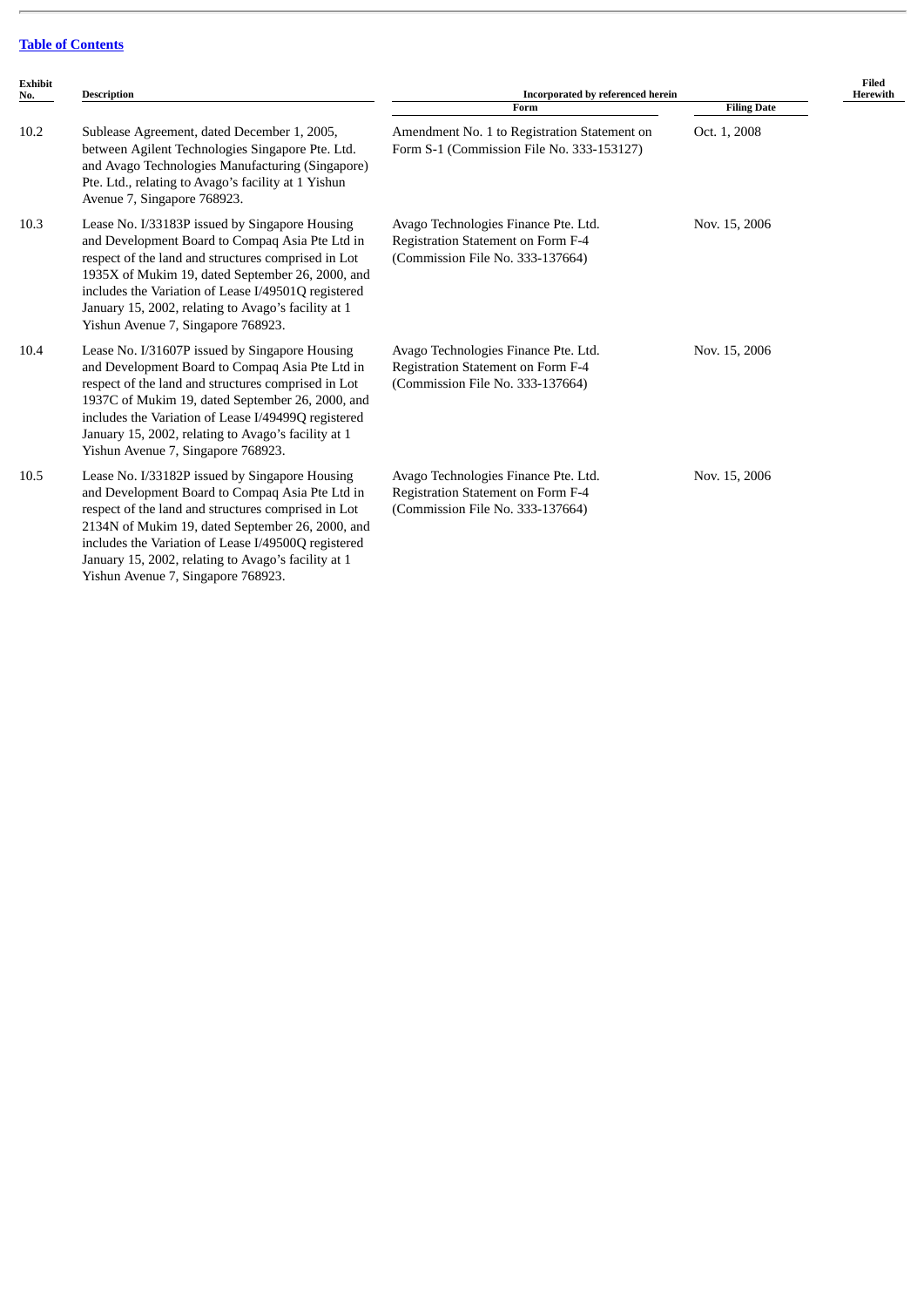L.

| Exhibit<br>No. | <b>Description</b>                                                                                                                                                                                                                                                                                                                                               | Incorporated by referenced herein                                                                              |                    | Filed<br>Herewith |
|----------------|------------------------------------------------------------------------------------------------------------------------------------------------------------------------------------------------------------------------------------------------------------------------------------------------------------------------------------------------------------------|----------------------------------------------------------------------------------------------------------------|--------------------|-------------------|
|                |                                                                                                                                                                                                                                                                                                                                                                  | Form                                                                                                           | <b>Filing Date</b> |                   |
| 10.6           | Lease No. I/33160P issued by Singapore Housing<br>and Development Board to Compaq Asia Pte Ltd in<br>respect of the land and structures comprised in Lot<br>1975P of Mukim 19, dated September 26, 2000, and<br>includes the Variation of Lease I/49502Q registered<br>January 15, 2002, relating to Avago's facility at 1<br>Yishun Avenue 7, Singapore 768923. | Avago Technologies Finance Pte. Ltd.<br>Registration Statement on Form F-4<br>(Commission File No. 333-137664) | Nov. 15, 2006      |                   |
| 10.7           | Tenancy Agreement, dated October 24, 2005,<br>between Agilent Technologies (Malaysia) Sdn. Bhd.<br>and Avago Technologies (Malaysia) Sdn. Bhd. (f/k/a<br>Jumbo Portfolio Sdn. Bhd.), relating to Avago's<br>facility at Bayan Lepas Free Industrial Zone, 11900<br>Penang, Malaysia.                                                                             | Amendment No. 1 to Registration Statement on<br>Form S-1 (Commission File No. 333-153127)                      | Oct. 1, 2008       |                   |
| 10.8           | Supplemental Agreement to Tenancy Agreement,<br>dated December 1, 2005, between Agilent<br>Technologies (Malaysia) Sdn. Bhd. and Avago<br>Technologies (Malaysia) Sdn. Bhd. (f/k/a Jumbo<br>Portfolio Sdn. Bhd.), relating to Avago's facility at<br>Bayan Lepas Free Industrial Zone, 11900 Penang,<br>Malaysia.                                                | Amendment No. 1 to Registration Statement on<br>Form S-1 (Commission File No. 333-153127)                      | Oct. 1, 2008       |                   |
| 10.9           | Subdivision and Use Agreement, dated December 1,<br>2005, between Agilent Technologies (Malaysia) Sdn.<br>Bhd. and Avago Technologies (Malaysia) Sdn. Bhd.<br>(f/k/a Jumbo Portfolio Sdn. Bhd.), relating to<br>Avago's facility at Bayan Lepas Free Industrial Zone,<br>11900 Penang, Malaysia.                                                                 | Amendment No. 1 to Registration Statement on<br>Form S-1 (Commission File No. 333-153127)                      | Oct. 1, 2008       |                   |
| 10.10          | Sale and Purchase Agreement, dated December 1,<br>2005, between Agilent Technologies (Malaysia) Sdn.<br>Bhd. and Avago Technologies (Malaysia) Sdn. Bhd.<br>(f/k/a Jumbo Portfolio Sdn. Bhd.), relating to<br>Avago's facility at Bayan Lepas Free Industrial Zone,<br>11900 Penang, Malaysia.                                                                   | Amendment No. 1 to Registration Statement on<br>Form S-1 (Commission File No. 333-153127)                      | Oct. 1, 2008       |                   |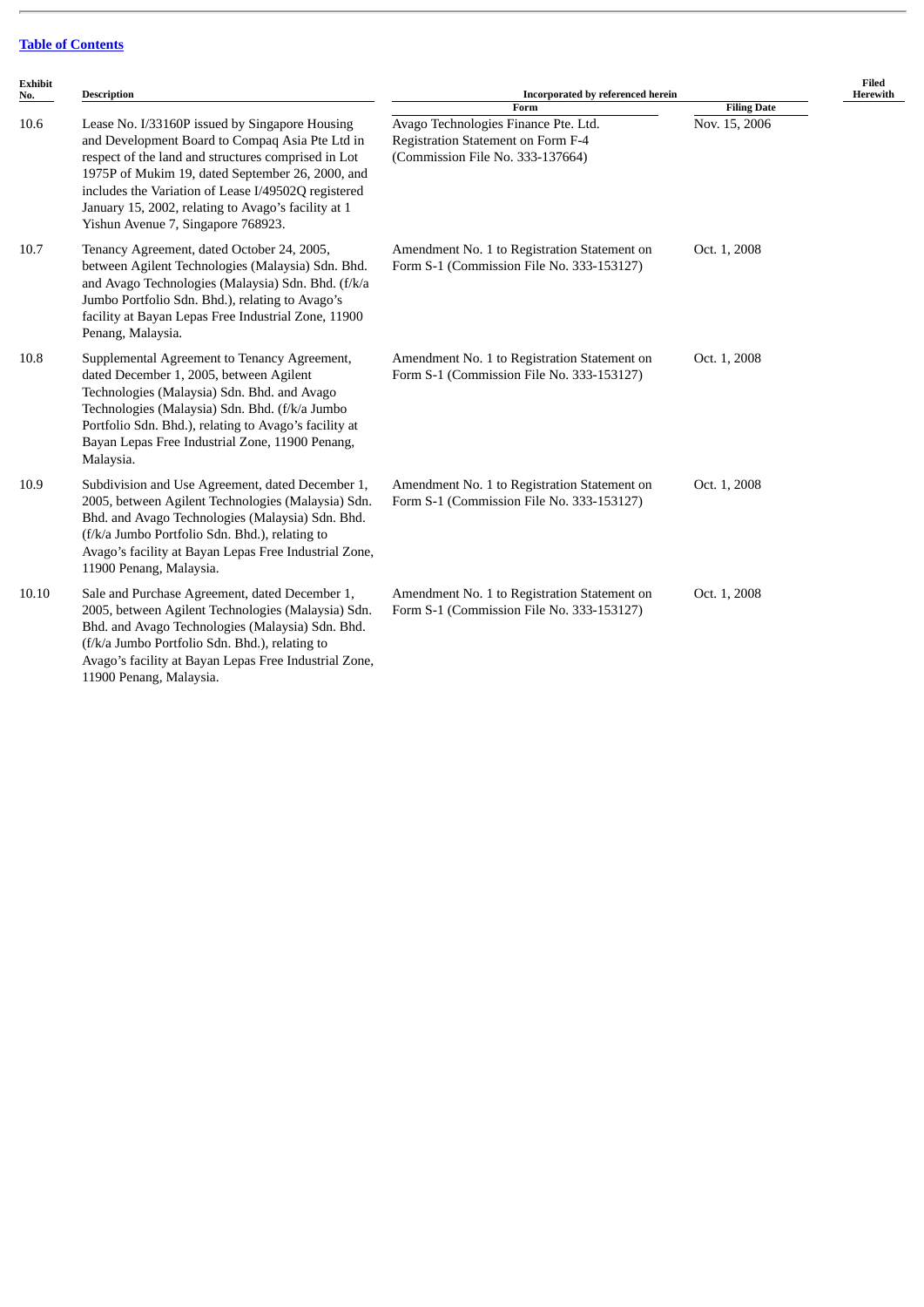j.

| Exhibit<br>No. | <b>Description</b>                                                                                                                                                                                                                                                                                                                                                                                                                                                                                                                                                                                                                                                                                                                                                                                                                                                               | Incorporated by referenced herein                                                         |                    | Filed<br>Herewith |
|----------------|----------------------------------------------------------------------------------------------------------------------------------------------------------------------------------------------------------------------------------------------------------------------------------------------------------------------------------------------------------------------------------------------------------------------------------------------------------------------------------------------------------------------------------------------------------------------------------------------------------------------------------------------------------------------------------------------------------------------------------------------------------------------------------------------------------------------------------------------------------------------------------|-------------------------------------------------------------------------------------------|--------------------|-------------------|
|                |                                                                                                                                                                                                                                                                                                                                                                                                                                                                                                                                                                                                                                                                                                                                                                                                                                                                                  | Form                                                                                      | <b>Filing Date</b> |                   |
| 10.11          | Lease Agreement, dated December 1, 2005, between<br>Agilent Technologies, Inc. and Avago Technologies<br>U.S. Inc., relating to Avago's facility at 350 West<br>Trimble Road, San Jose, California 95131.                                                                                                                                                                                                                                                                                                                                                                                                                                                                                                                                                                                                                                                                        | Amendment No. 1 to Registration Statement on<br>Form S-1 (Commission File No. 333-153127) | Oct. 1, 2008       |                   |
| 10.12          | First Amendment to Lease Agreement (Building 90)<br>and Service Level Agreement, dated January 10,<br>2007, between Avago Technologies U.S. Inc. and<br>Lumileds Lighting B.V. relating to Avago's facilities<br>at 350 West Trimble Road, San Jose, California<br>95131.                                                                                                                                                                                                                                                                                                                                                                                                                                                                                                                                                                                                        | Amendment No. 1 to Registration Statement on<br>Form S-1 (Commission File No. 333-153127) | Oct. 1, 2008       |                   |
| 10.13          | Credit Agreement, dated December 1, 2005, among<br>Avago Technologies Finance Pte. Ltd., Avago<br>Technologies Finance S.àr.l., Avago Technologies<br>(Malaysia) Sdn. Bhd. (f/k/a Jumbo Portfolio Sdn.<br>Bhd.), Avago Technologies Wireless (U.S.A.)<br>Manufacturing Inc. and Avago Technologies U.S.<br>Inc., as borrowers, Avago Technologies Holding Pte.<br>Ltd., each lender from time to time parties thereto,<br>Citicorp International Limited (Hong Kong), as<br>Asian Administrative Agent, Citicorp North<br>America, Inc., as Tranche B-1 Term Loan<br>Administrative Agent and as Collateral Agent,<br>Citigroup Global Markets Inc., as Joint Lead<br>Arranger and Joint Lead Bookrunner, Lehman<br>Brothers Inc., as Joint Lead Arranger, Joint Lead<br>Bookrunner and Syndication Agent, and Credit<br>Suisse, as Documentation Agent ("Credit<br>Agreement"). | Amendment No. 1 to Registration Statement on<br>Form S-1 (Commission File No. 333-153127) | Oct. 1, 2008       |                   |
| 10.14          | Amendment No. 1 to Credit Agreement, dated<br>December 23, 2005.                                                                                                                                                                                                                                                                                                                                                                                                                                                                                                                                                                                                                                                                                                                                                                                                                 | Amendment No. 1 to Registration Statement on<br>Form S-1 (Commission File No. 333-153127) | Oct. 1, 2008       |                   |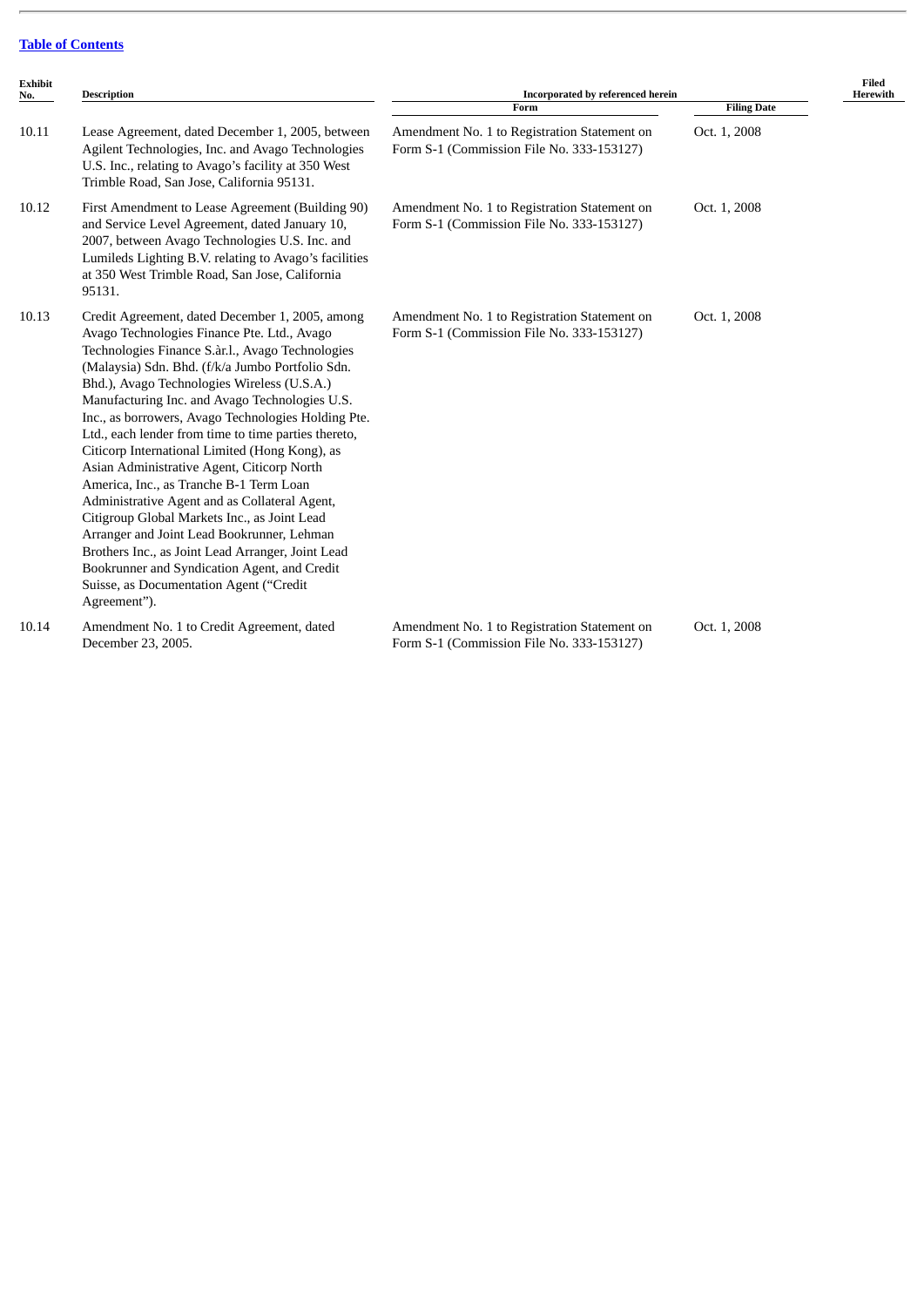| Exhibit<br>No. | <b>Description</b>                                                                                                                                                                                      | Incorporated by referenced herein                                                                                           |                    | Filed<br>Herewith |
|----------------|---------------------------------------------------------------------------------------------------------------------------------------------------------------------------------------------------------|-----------------------------------------------------------------------------------------------------------------------------|--------------------|-------------------|
|                |                                                                                                                                                                                                         | Form                                                                                                                        | <b>Filing Date</b> |                   |
| 10.15          | Amendment No. 2, Consent and Waiver under<br>Credit Agreement, dated April 16, 2006.                                                                                                                    | Amendment No. 1 to Registration Statement on<br>Form S-1 (Commission File No. 333-153127)                                   | Oct. 1, 2008       |                   |
| 10.16          | Amendment No. 3 to Credit Agreement, dated<br>October 8, 2007.                                                                                                                                          | Amendment No. 1 to Registration Statement on<br>Form S-1 (Commission File No. 333-153127)                                   | Oct. 1, 2008       |                   |
| $10.17+$       | 2009 Equity Incentive Award Plan.                                                                                                                                                                       | Amendment No. 5 to Registration Statement on<br>Form S-1 (Commission File No. 333-153127)                                   | Jul. 27, 2009      |                   |
| $10.18+$       | Equity Incentive Plan for Executive Employees of<br>Avago Technologies Limited and Subsidiaries<br>(Amended and Restated Effective as of February<br>25, 2008).                                         | Avago Technologies Finance Pte. Ltd.<br>Amendment No. 1 to Annual Report on Form<br>20-F/A (File No. 333-137664)            | Feb. 27, 2008      |                   |
| $10.19+$       | Equity Incentive Plan for Senior Management<br>Employees of Avago Technologies Limited and<br>Subsidiaries (Amended and Restated Effective as of<br>February 25, 2008).                                 | Avago Technologies Finance Pte. Ltd.<br>Amendment No. 1 to Annual Report on Form<br>20-F/A (Commission File No. 333-137664) | Feb. 27, 2008      |                   |
| $10.20+$       | Form of Management Shareholders Agreement.                                                                                                                                                              | Amendment No. 1 to Registration Statement on<br>Form S-1 (Commission File No. 333-153127)                                   | Oct. 1, 2008       |                   |
| $10.21+$       | Form of Nonqualified Share Option Agreement<br>Under the Amended and Restated Equity Incentive<br>Plan for Executive Employees of Avago<br>Technologies Limited and Subsidiaries for U.S.<br>employees. | Amendment No. 1 to Registration Statement on<br>Form S-1 (Commission File No. 333-153127)                                   | Oct. 1, 2008       |                   |
| $10.22+$       | Form of Nonqualified Share Option Agreement<br>Under the Equity Incentive Plan for Executive<br>Employees of Avago Technologies Limited and<br>Subsidiaries for employees in Singapore.                 | Amendment No. 1 to Registration Statement on<br>Form S-1 (Commission File No. 333-153127)                                   | Oct. 1, 2008       |                   |
| $10.23+$       | Form of Nonqualified Share Option Agreement<br>Under the Equity Incentive Plan for Executive<br><b>Employees of Avago</b>                                                                               | Amendment No. 1 to Registration Statement on<br>Form S-1 (Commission File No. 333-153127)                                   | Oct. 1, 2008       |                   |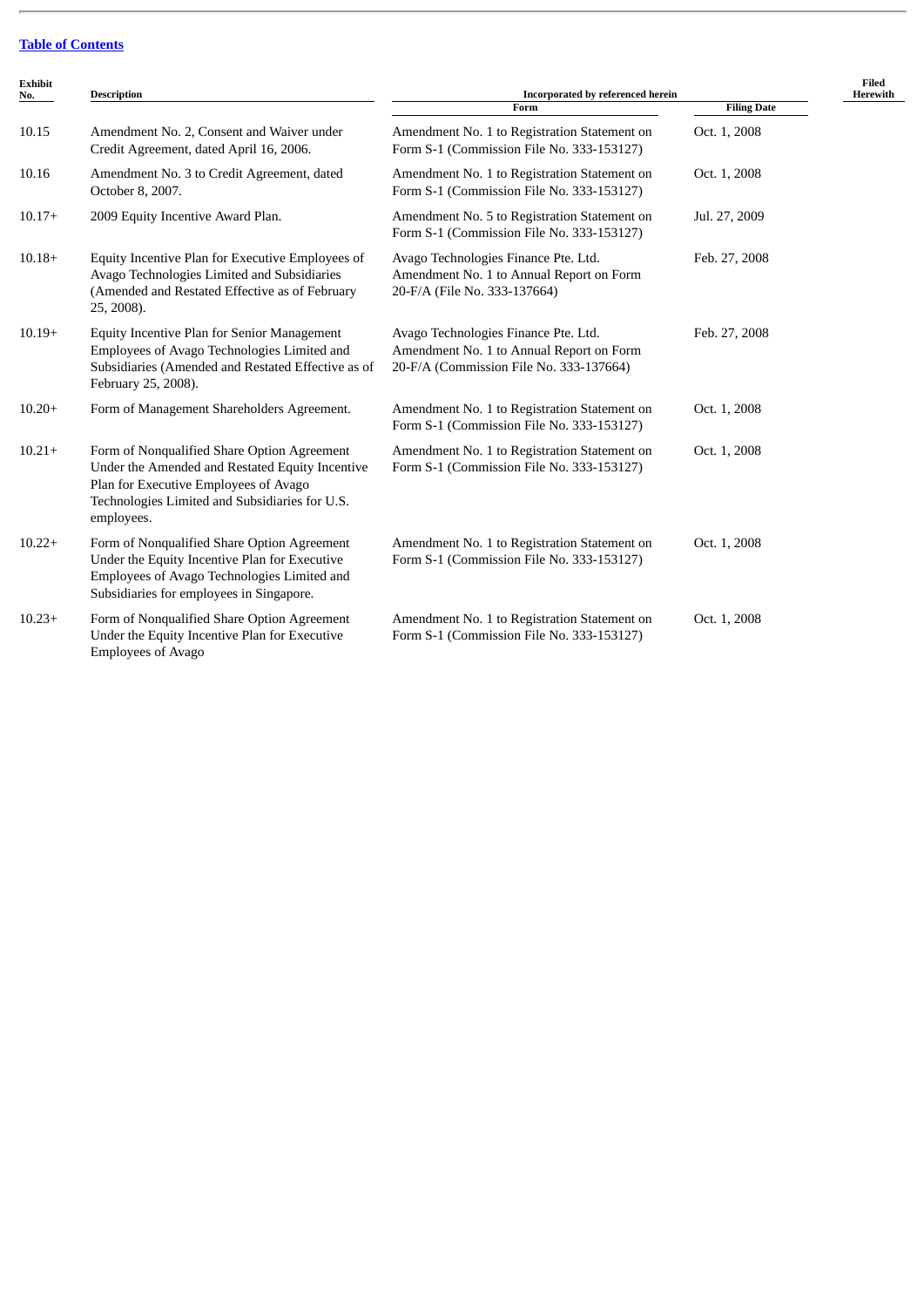L.

| <b>Exhibit</b><br>No. | <b>Description</b>                                                                                                                                                                                                                    | Incorporated by referenced herein                                                                                           |                    | File<br>Herey |
|-----------------------|---------------------------------------------------------------------------------------------------------------------------------------------------------------------------------------------------------------------------------------|-----------------------------------------------------------------------------------------------------------------------------|--------------------|---------------|
|                       |                                                                                                                                                                                                                                       | Form                                                                                                                        | <b>Filing Date</b> |               |
|                       | Technologies Limited and Subsidiaries for U.S.<br>employees granted rollover options.                                                                                                                                                 |                                                                                                                             |                    |               |
| $10.24+$              | Form of Nonqualified Share Option Agreement<br>Under the Amended and Restated Equity Incentive<br>Plan for Senior Management Employees of Avago<br>Technologies Limited and Subsidiaries for U.S.<br>non-employee directors.          | Amendment No. 1 to Registration Statement on<br>Form S-1 (Commission File No. 333-153127)                                   | Oct. 1, 2008       |               |
| $10.25+$              | Form of Nonqualified Share Option Agreement<br>Under the Amended and Restated Equity Incentive<br>Plan for Senior Management Employees of Avago<br>Technologies Limited and Subsidiaries for non-<br>employee directors in Singapore. | Avago Technologies Finance Pte. Ltd.<br>Registration Statement on Form F-4<br>(Commission File No. 333-137664)              | Sep. 29, 2006      |               |
| $10.26+$              | Amended and Restated Offer Letter Agreement,<br>dated July 17, 2009, between Avago Technologies<br>Limited and Hock E. Tan.                                                                                                           | Amendment No. 4 to Registration Statement on<br>Form S-1 (Commission File No. 333-153127)                                   | Jul. 21, 2009      |               |
| $10.27+$              | Separation Agreement, dated as of January 31,<br>2007, between Avago Technologies Limited and<br>Dick M. Chang.                                                                                                                       | Avago Technologies Finance Pte. Ltd. Current<br>Report on Form 6-K (Commission File No. 333-<br>137664)                     | Feb. 6, 2007       |               |
| $10.28+$              | Amended and Restated Employment Agreement,<br>dated July 17, 2009, between Avago Technologies<br>U.S. Inc. and Fariba Danesh.                                                                                                         | Amendment No. 4 to Registration Statement on<br>Form S-1 (Commission File No. 333-153127)                                   | Jul. 21, 2009      |               |
| $10.29+$              | Amended and Restated Employment Agreement,<br>dated July 17, 2009, between Avago Technologies<br>U.S. Inc. and Bryan Ingram.                                                                                                          | Amendment No. 4 to Registration Statement on<br>Form S-1 (Commission File No. 333-153127)                                   | Jul. 21, 2009      |               |
| $10.30+$              | Offer Letter Agreement, dated March 20, 2007,<br>between Avago Technologies and Patricia H.<br>McCall.                                                                                                                                | Avago Technologies Finance Pte. Ltd.<br>Amendment No. 1 to Annual Report on Form<br>20-F/A (File No. 333-137664)            | Feb. 27, 2008      |               |
| $10.31+$              | Offer Letter Agreement, dated November 7, 2005,<br>between Avago Technologies (Malaysia) Sdn. Bhd.<br>and Bian-Ee Tan, and Extension of Employment<br>Letter                                                                          | Avago Technologies Finance Pte. Ltd.<br>Amendment No. 1 to Annual Report on Form<br>20-F/A (Commission File No. 333-137664) | Feb. 27, 2008      |               |

**Filed Herewith**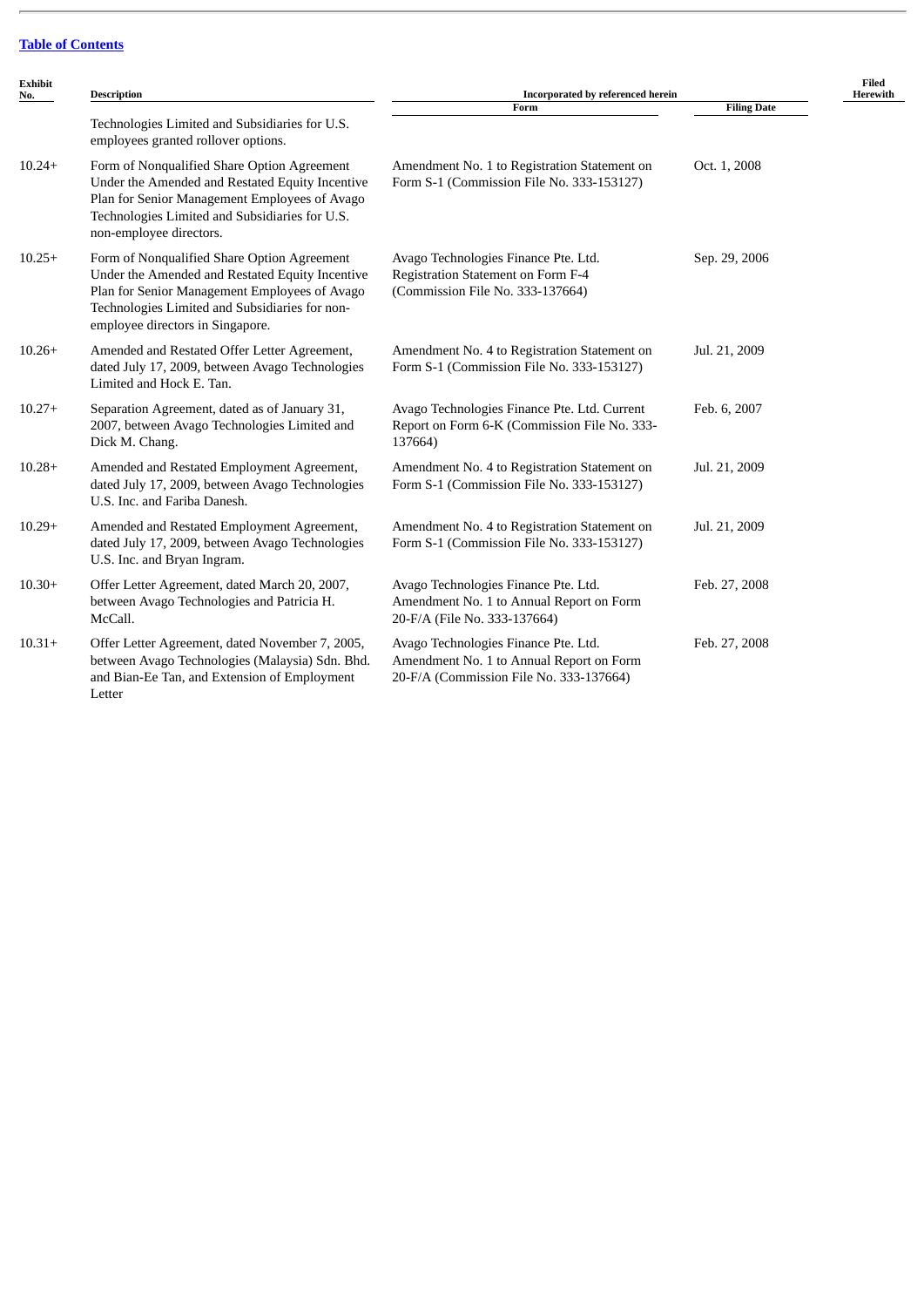| Exhibit<br>No. | <b>Description</b>                                                                                                                                                                                                                                        | Incorporated by referenced herein                                                                                           |                    | Fi<br>Her |
|----------------|-----------------------------------------------------------------------------------------------------------------------------------------------------------------------------------------------------------------------------------------------------------|-----------------------------------------------------------------------------------------------------------------------------|--------------------|-----------|
|                | Agreement, dated October 10, 2006, between<br>Avago Technologies (Malaysia) Sdn. Bhd. and<br>Bian-Ee Tan.                                                                                                                                                 | Form                                                                                                                        | <b>Filing Date</b> |           |
| $10.32+$       | Offer Letter Agreement, dated July 4, 2008,<br>between Avago Technologies and Douglas R.<br>Bettinger.                                                                                                                                                    | Avago Technologies Finance Pte. Ltd. Current<br>Report on Form 6-K (Commission File No. 333-<br>137664)                     | Jul. 16, 2008      |           |
| $10.33+$       | Form of indemnification agreement between Avago<br>and each of its directors.                                                                                                                                                                             | Avago Technologies Finance Pte. Ltd.<br>Amendment No. 1 to Annual Report on Form<br>20-F/A (Commission File No. 333-137664) | Feb. 27, 2008      |           |
| $10.34+$       | Form of indemnification agreement between Avago<br>and each of its officers.                                                                                                                                                                              | Avago Technologies Finance Pte. Ltd.<br>Amendment No. 1 to Annual Report on Form<br>20-F/A (Commission File No. 333-137664) | Feb. 27, 2008      |           |
| 10.35          | Advisory Agreement, dated December 1, 2005,<br>among Avago Technologies Limited, Avago<br>Technologies International Sales Pte. Limited,<br>Kohlberg Kravis Roberts & Co., L.P. and Silver<br>Lake Management Company, LLC (the "Advisory<br>Agreement"). | Avago Technologies Finance Pte. Ltd.<br>Registration Statement on Form F-4<br>(Commission File No. 333-137664)              | Sep. 29, 2006      |           |
| 10.36          | Form of Termination Notice for the Advisory<br>Agreement, dated August 11, 2009.                                                                                                                                                                          | Amendment No. 2 to Avago Technologies<br>Limited Registration Statement on Form S-1<br>(Commission File No. 333-153127)     | Jul. 2, 2009       |           |
| 10.37          | Ft. Collins Supply Agreement, dated October 28,<br>2005 between Avago Technologies Wireless<br>(U.S.A.) Manufacturing, Inc. and Palau Acquisition<br>Corporation.                                                                                         | Avago Technologies Finance Pte. Ltd.<br>Amendment No. 1 to Annual Report on Form<br>20-F/A (Commission File No. 333-137664) | Jun. 16, 2009      |           |
| 10.38          | Statement of Work, dated January 27, 2006,<br>between KKR Capstone and Avago Technologies.                                                                                                                                                                | Amendment No. 1 to Registration Statement on<br>Form S-1 (Commission File No. 333-153127)                                   | Oct. 1, 2008       |           |
| 10.39          | Supplemental Indenture No. 1, dated April 11,<br>2006, among Avago Technologies Sensor IP Pte.<br>Ltd., Avago Technologies Sensor (U.S.A.) Inc. and<br>The Bank of New York, as Trustee, relating to the                                                  | Avago Technologies Finance Pte. Ltd.<br>Registration Statement on Form F-4<br>(Commission File No. 333-137664)              | Sep. 29, 2006      |           |

11 7/8% Senior Subordinated Notes.

**Filed Herewith**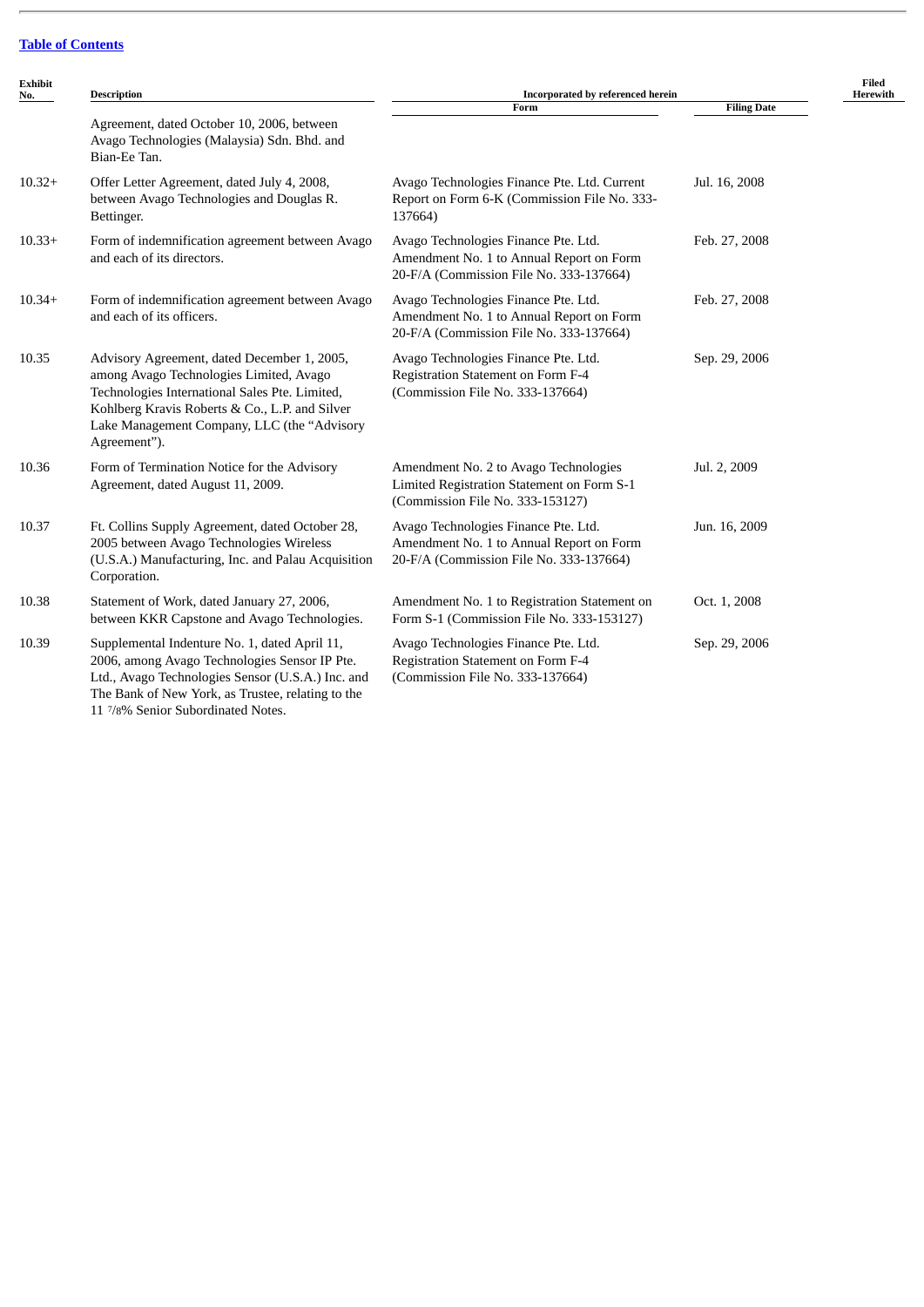$\overline{a}$ 

| Exhibit<br>No. | <b>Description</b>                                                                                                                                                                                                                                                                                                            | Incorporated by referenced herein                                                                              |                    | Filed<br>Herewi |
|----------------|-------------------------------------------------------------------------------------------------------------------------------------------------------------------------------------------------------------------------------------------------------------------------------------------------------------------------------|----------------------------------------------------------------------------------------------------------------|--------------------|-----------------|
|                |                                                                                                                                                                                                                                                                                                                               | Form                                                                                                           | <b>Filing Date</b> |                 |
| 10.40          | Supplemental Indenture No. 2, dated January 3,<br>2007, among Avago Technologies Finance Pte.<br>Ltd., Avago Technologies U.S. Inc., Avago<br>Technologies Wireless (U.S.A.) Manufacturing<br>Inc., Guarantors signatory thereto and The Bank of<br>New York, as Trustee, governing the 11 7/8%<br>Senior Subordinated Notes. | Avago Technologies Finance Pte. Ltd.<br>Registration Statement on Form F-4<br>(Commission File No. 333-137664) | Jan. 8, 2007       |                 |
| 10.41          | Supplemental Indenture No. 3, dated June 15, 2007,<br>between Einhundertsechsundneunzigste<br>Verwaltungsgesellschaft Dammtor mbH (renamed<br>Avago Technologies Fiber GmbH) and The Bank of<br>New York, as Trustee, governing the 11 7/8%<br>Senior Subordinated Notes.                                                     | Amendment No. 1 to Registration Statement on<br>Form S-1 (Commission File No. 333-153127)                      | Oct. 1, 2008       |                 |
| 10.42          | Supplemental Indenture No. 4, dated December 13,<br>2007, among Avago Technologies General Hungary<br>Vagyonkezelö Kft, Avago Technologies Wireless<br>Hungary Vagyonkezelö Kft and The Bank of New<br>York, as Trustee, governing the 11 7/8% Senior<br>Subordinated Notes.                                                  | Amendment No. 1 to Registration Statement on<br>Form S-1 (Commission File No. 333-153127)                      | Oct. 1, 2008       |                 |
| 10.43          | Supplemental Indenture No. 5, dated February 28,<br>2008, between Avago Technologies Trading Ltd<br>and The Bank of New York, as Trustee, governing<br>the 11 7/8% Senior Subordinated Notes.                                                                                                                                 | Amendment No. 1 to Registration Statement on<br>Form S-1 (Commission File No. 333-153127)                      | Oct. 1, 2008       |                 |
| $10.44^$       | Distribution Agreement, dated March 26, 2008,<br>between Avago Technologies International Sales<br>Pte. Limited and Arrow Electronics, Inc.                                                                                                                                                                                   | Amendment No. 4 to Registration Statement on<br>Form S-1 (Commission File No. 333-153127)                      | Jul. 21, 2009      |                 |
| 10.45          | Collective Agreement, dated November 2, 2007,<br>between Avago Technologies Limited (and its<br>Singapore subsidiaries) and United Workers of<br>Electronic & Electrical Industries.                                                                                                                                          | Amendment No. 1 to Registration Statement on<br>Form S-1 (Commission File No. 333-153127)                      | Oct. 1, 2008       |                 |
| $10.46+$       | Severance Benefits Agreement, dated December 3,<br>2008,                                                                                                                                                                                                                                                                      | Avago Technologies Finance Pte. Ltd. Current<br>Report on                                                      | Mar. 5, 2009       |                 |

**Filed** <u>ith</u>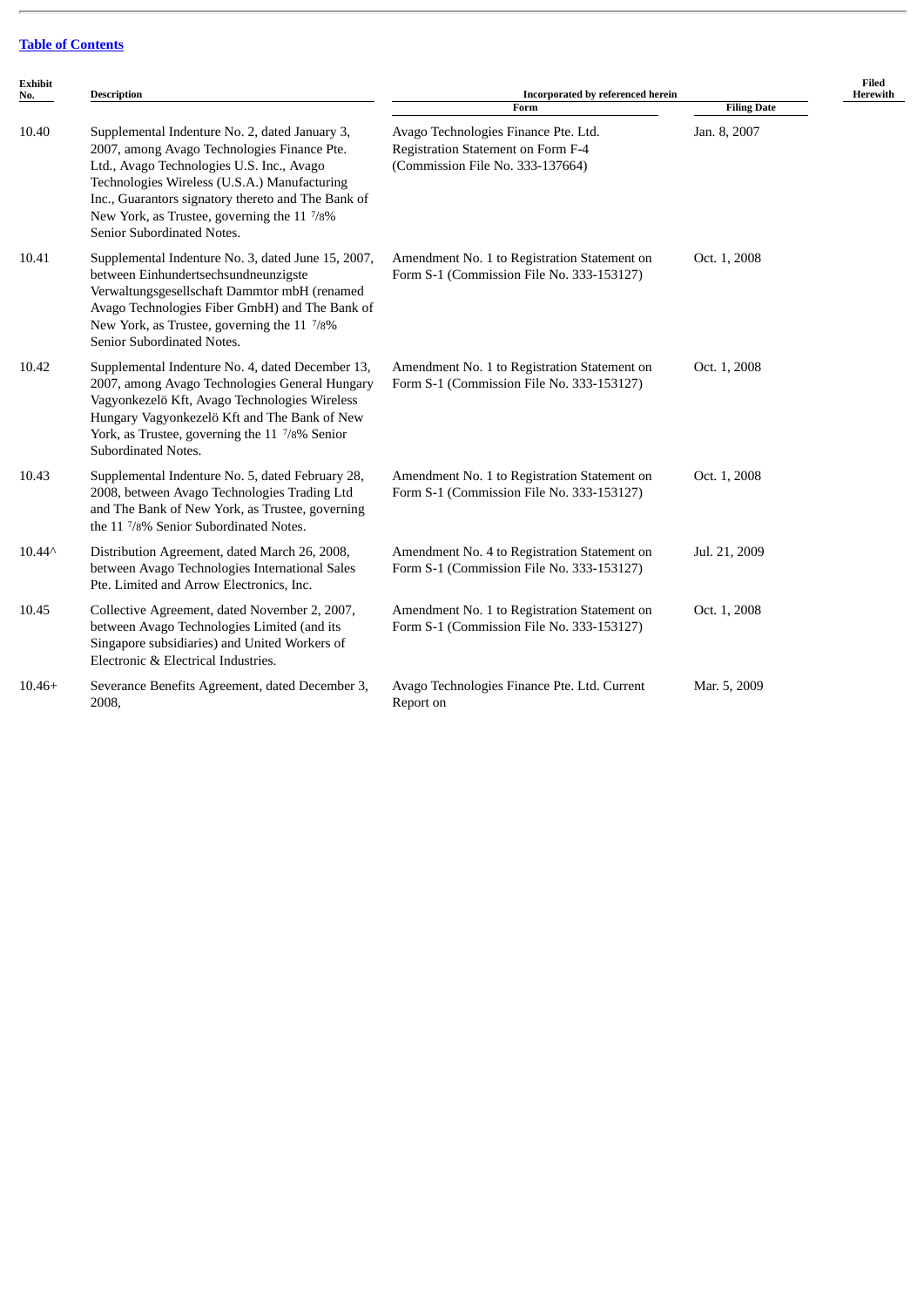J.

| Exhibit<br>No. | <b>Description</b>                                                                                                                   | Incorporated by referenced herein                                                                                       |                    | Filed<br>Herewith |
|----------------|--------------------------------------------------------------------------------------------------------------------------------------|-------------------------------------------------------------------------------------------------------------------------|--------------------|-------------------|
|                |                                                                                                                                      | Form                                                                                                                    | <b>Filing Date</b> |                   |
|                | between Avago Technologies Limited and Patricia<br>H. McCall.                                                                        | Form 6-K (Commission File No. 333-137664)                                                                               |                    |                   |
| $10.47+$       | Offer Letter Agreement, dated December 5, 2008,<br>between Avago Technologies Limited and B.C.<br>Ooi.                               | Avago Technologies Finance Pte. Ltd. Current<br>Report on Form 6-K (Commission File No. 333-<br>137664)                 | Mar. 5, 2009       |                   |
| $10.48+$       | Employment Separation Agreement, dated April 7,<br>2009, between Avago Technologies Limited and<br>Bian-Ee Tan.                      | Avago Technologies Finance Pte. Ltd. Current<br>Report on Form 6-K (Commission File No. 333-<br>137664)                 | Apr. 10, 2009      |                   |
| $10.49+$       | Deferred Compensation Plan.                                                                                                          | Amendment No. 2 to Registration Statement on<br>Form S-1 (Commission File No. 333-153127)                               | Jul. 2, 2009       |                   |
| $10.50+$       | Avago Performance Bonus Plan, effective<br>November 1, 2008.                                                                         | Amendment No. 3 to Registration Statement on<br>Form S-1 (Commission File No. 333-153127)                               | Jul. 14, 2009      |                   |
| $10.51+$       | Form of Option Agreement Under Avago<br>Technologies Limited 2009 Equity Incentive Award<br>Plan.                                    | Amendment No. 5 to Registration Statement on<br>Form S-1 (Commission File No. 333-153127)                               | Jul. 27, 2009      |                   |
| $10.52+$       | Form of Amendment to the Equity Incentive Plan<br>for Senior Management Employees of Avago<br>Technologies Limited and Subsidiaries. | Amendment No. 5 to Registration Statement on<br>Form S-1 (Commission File No. 333-153127)                               | Jul. 27, 2009      |                   |
| $10.53+$       | Employee Share Purchase Plan.                                                                                                        | Amendment No. 5 to Avago Technologies<br>Limited Registration Statement on Form S-1<br>(Commission File No. 333-153127) | Jul. 27, 2009      |                   |
| $10.54+$       | Separation Agreement, dated September 23, 2009,<br>between Avago Technologies Limited and Fariba<br>Danesh.                          | Current Report on Form 8-K (Commission File<br>No. 001-34428).                                                          | Sep. 24, 2009      |                   |
| $10.55+$       | Separation Agreement, dated October 9, 2009,<br>between Avago Technologies Limited and Jeffrey<br>Henderson.                         | Annual Report on Form 10-K (Commission File<br>No. 001-34428)                                                           | Dec. 15, 2009      |                   |
| 12.1           | Computation of ratio of earnings to fixed charges.                                                                                   | Annual Report on Form 10-K (Commission File<br>No. 001-34428)                                                           | Dec. 15, 2009      |                   |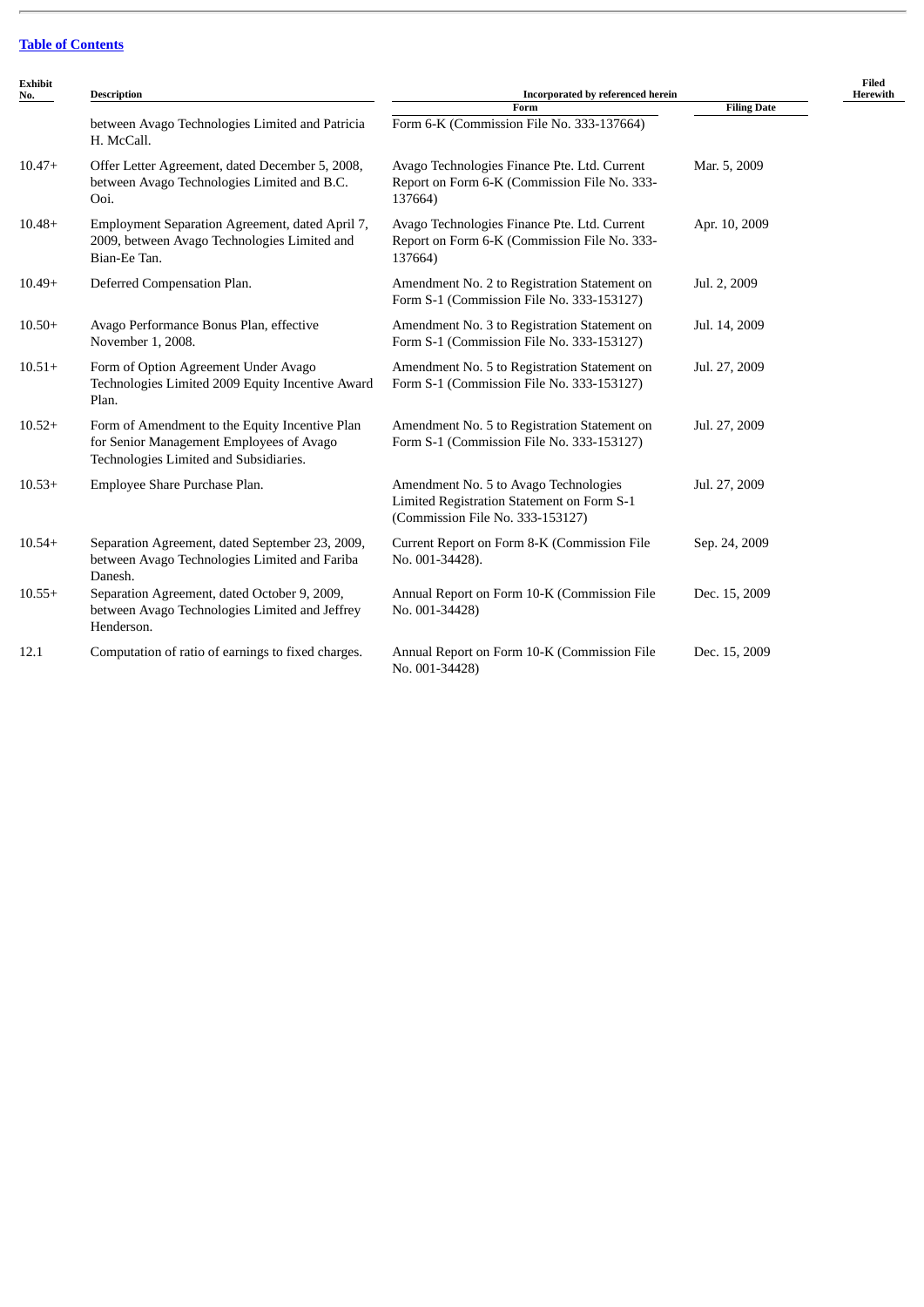| <b>Exhibit</b><br>No. | <b>Description</b>                                                                                                                                                                          | Incorporated by referenced herein                             |                    | Filed<br><b>Herewith</b> |
|-----------------------|---------------------------------------------------------------------------------------------------------------------------------------------------------------------------------------------|---------------------------------------------------------------|--------------------|--------------------------|
|                       |                                                                                                                                                                                             | Form                                                          | <b>Filing Date</b> |                          |
| 21.1                  | List of Subsidiaries.                                                                                                                                                                       | Annual Report on Form 10-K (Commission File<br>No. 001-34428) | Dec. 15, 2009      |                          |
| 23.1                  | Consent of PricewaterhouseCoopers LLP,<br>independent registered public accounting firm.                                                                                                    | Annual Report on Form 10-K (Commission File<br>No. 001-34428) | Dec. 15, 2009      |                          |
| 24.1                  | Power of Attorney.                                                                                                                                                                          | Annual Report on Form 10-K (Commission File<br>No. 001-34428) | Dec. 15, 2009      |                          |
| 31.1                  | Certification of Principal Executive Officer Pursuant<br>to Rule 13a-14 of the Securities Exchange Act of<br>1934, As Adopted Pursuant to Section 302 of the<br>Sarbanes-Oxley Act of 2002. |                                                               |                    | X                        |
| 31.2                  | Certification of Principal Financial Officer Pursuant<br>to Rule 13a-14 of the Securities Exchange Act of<br>1934, As Adopted Pursuant to Section 302 of the<br>Sarbanes-Oxley Act of 2002. |                                                               |                    | X                        |
| 32.1                  | Certification of Principal Executive Officer Pursuant<br>to 18 U.S.C. Section 1350, As Adopted Pursuant to<br>Section 906 of the Sarbanes-Oxley Act of 2002.                                | Annual Report on Form 10-K (Commission File<br>No. 001-34428) | Dec. 15, 2009      |                          |
| 32.2                  | Certification of Principal Financial Officer Pursuant<br>to 18 U.S.C. Section 1350, As Adopted Pursuant to<br>Section 906 of the Sarbanes-Oxley Act of 2002.                                | Annual Report on Form 10-K (Commission File<br>No. 001-34428) | Dec. 15, 2009      |                          |

Notes:

+ Indicates a management contract or compensatory plan or arrangement.

# Schedules have been omitted pursuant to Item 601(b)(2) of Regulation S-K. Avago Technologies hereby undertakes to furnish supplementally copies of any omitted schedules upon request by the SEC.

^ Certain portions have been omitted pursuant to a confidential treatment request. Omitted information has been filed separately with the SEC.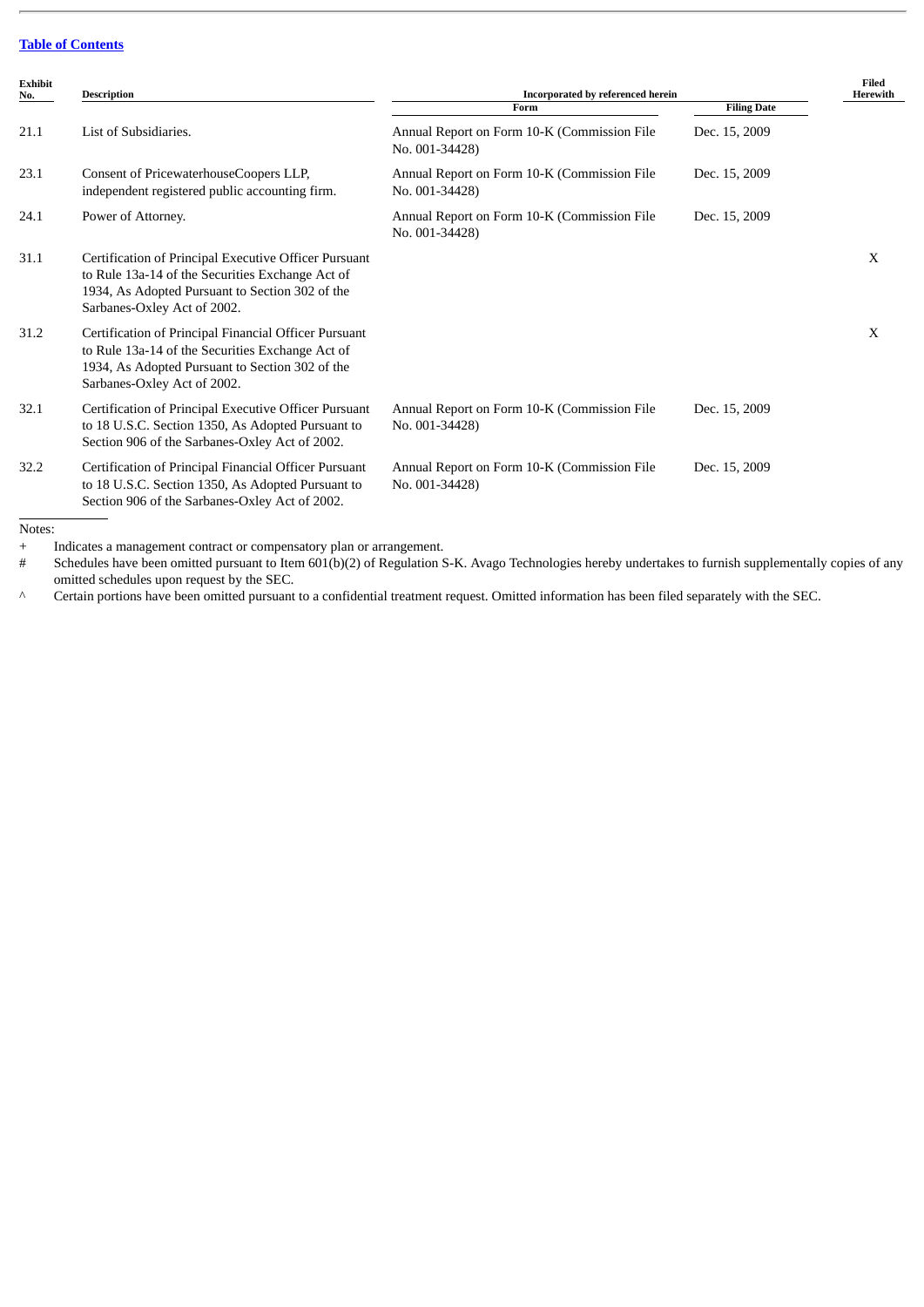#### **CERTIFICATION OF CHIEF EXECUTIVE OFFICER PURSUANT TO SECTION 302 OF THE SARBANES-OXLEY ACT OF 2002**

I, Hock E. Tan, certify that:

- 1. I have reviewed this amendment to Annual Report on Form 10-K of Avago Technologies Limited;
- 2. Based on my knowledge, this report does not contain any untrue statement of a material fact or omit to state a material fact necessary to make the statements made, in light of the circumstances under which such statements were made, not misleading with respect to the period covered by this report;
- 3. Based on my knowledge, the financial statements, and other financial information included in this report, fairly present in all material respects the financial condition, results of operations and cash flows of the registrant as of, and for, the periods presented in this report;
- 4. The registrant's other certifying officer(s) and I are responsible for establishing and maintaining disclosure controls and procedures (as defined in Exchange Act Rules 13a-15(e) and 15d-15(e)) and internal control over financial reporting (as defined in Exchange Act Rules 13a-15(f) and 15d-15(f)) for the registrant and have:
	- a. Designed such disclosure controls and procedures, or caused such disclosure controls and procedures to be designed under our supervision, to ensure that material information relating to the registrant, including its consolidated subsidiaries, is made known to us by others within those entities, particularly during the period in which this report is being prepared;
	- b. Designed such internal control over financial reporting, or caused such internal control over financial reporting to be designed under our supervision, to provide reasonable assurance regarding the reliability of financial reporting and the preparation of financial statements for external purposes in accordance with generally accepted accounting principles;
	- c. Evaluated the effectiveness of the registrant's disclosure controls and procedures and presented in this report our conclusions about the effectiveness of the disclosure controls and procedures, as of the end of the period covered by this report based on such evaluation; and
	- d. Disclosed in this report any change in the registrant's internal control over financial reporting that occurred during the registrant's most recent fiscal quarter (the registrant's fourth fiscal quarter in the case of an annual report) that has materially affected, or is reasonably likely to materially affect, the registrant's internal control over financial reporting; and
- 5. The registrant's other certifying officer(s) and I have disclosed, based on our most recent evaluation of internal control over financial reporting, to the registrant's auditors and the audit committee of the registrant's board of directors (or persons performing the equivalent functions):
	- a. All significant deficiencies and material weaknesses in the design or operation of internal control over financial reporting which are reasonably likely to adversely affect the registrant's ability to record, process, summarize and report financial information; and
	- b. Any fraud, whether or not material, that involves management or other employees who have a significant role in the registrant's internal control over financial reporting.

/s/ Hock E. Tan Hock E. Tan Chief Executive Officer Date: January 15, 2010